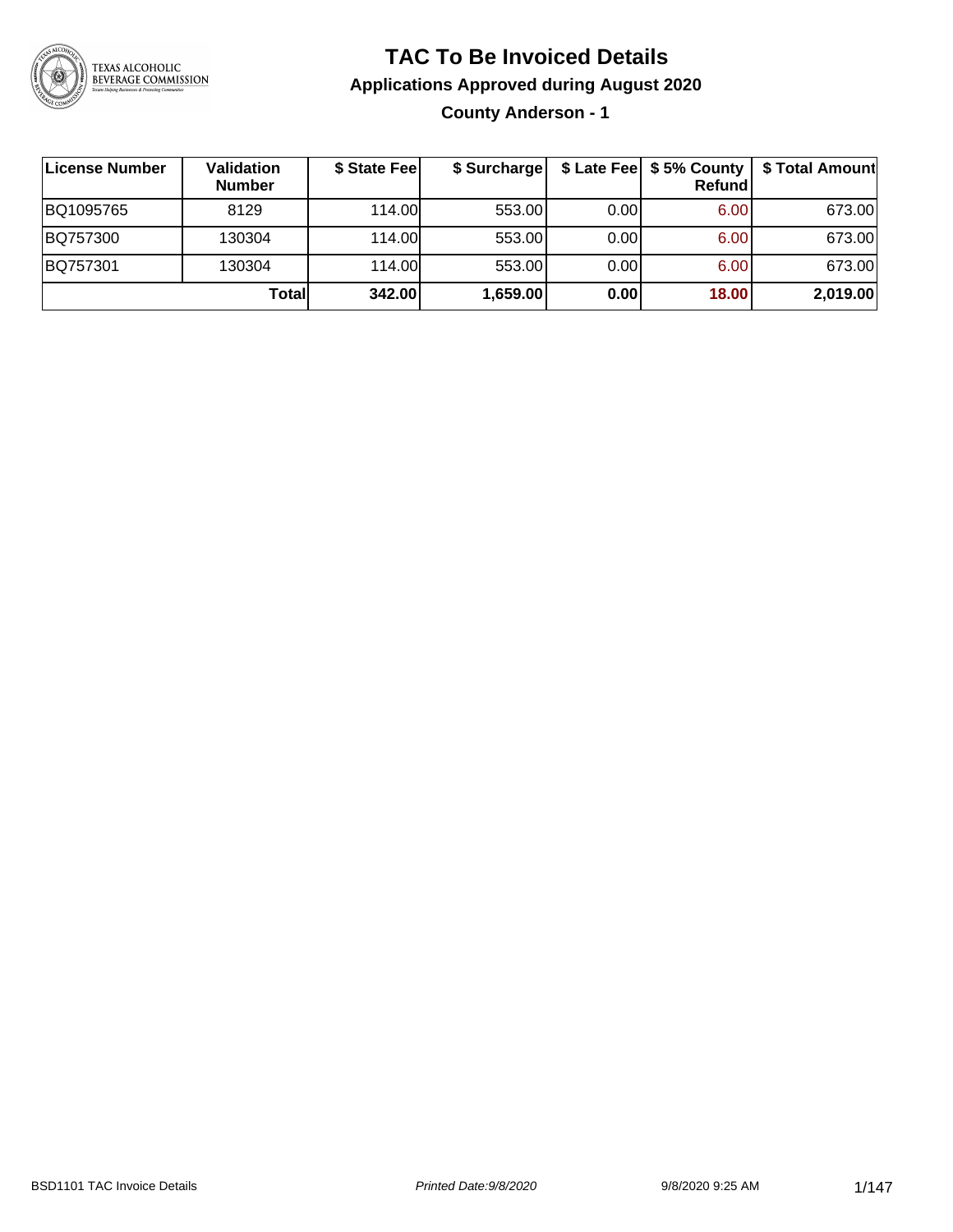

**County Andrews - 2**

| <b>License Number</b> | Validation<br><b>Number</b> | \$ State Fee | \$ Surcharge |       | Refundl | \$ Late Fee   \$5% County   \$ Total Amount |
|-----------------------|-----------------------------|--------------|--------------|-------|---------|---------------------------------------------|
| BQ1027601             | 129748                      | 114.00L      | 553.00       | 0.001 | 6.00    | 673.00                                      |
| BQ1027629             | 129763                      | 114.00L      | 553.00       | 0.00  | 6.00    | 673.00                                      |
| BQ883749              | 130290                      | 114.00L      | 553.00       | 0.00  | 6.00    | 673.00                                      |
|                       | Totall                      | 342.00       | 1,659.00     | 0.00  | 18.00   | 2,019.00                                    |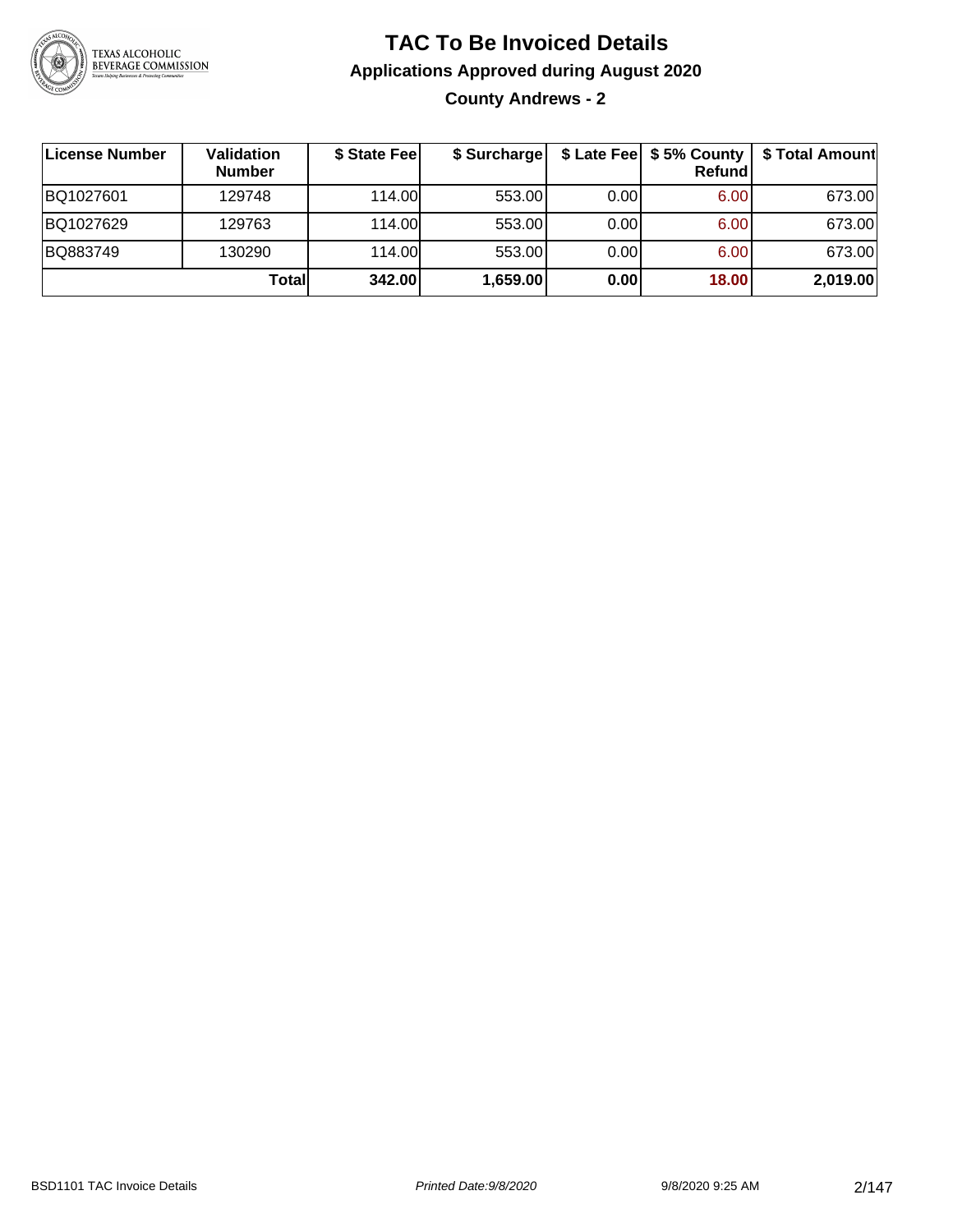

**County Angelina - 3**

| License Number | Validation<br><b>Number</b> | \$ State Fee  | \$ Surcharge |      | Refundl | \$ Late Fee   \$5% County   \$ Total Amount |
|----------------|-----------------------------|---------------|--------------|------|---------|---------------------------------------------|
| BQ729200       | 129472                      | 114.00        | 553.00       | 0.00 | 6.00    | 673.00                                      |
|                | Totall                      | <b>114.00</b> | 553.00       | 0.00 | 6.00    | 673.00                                      |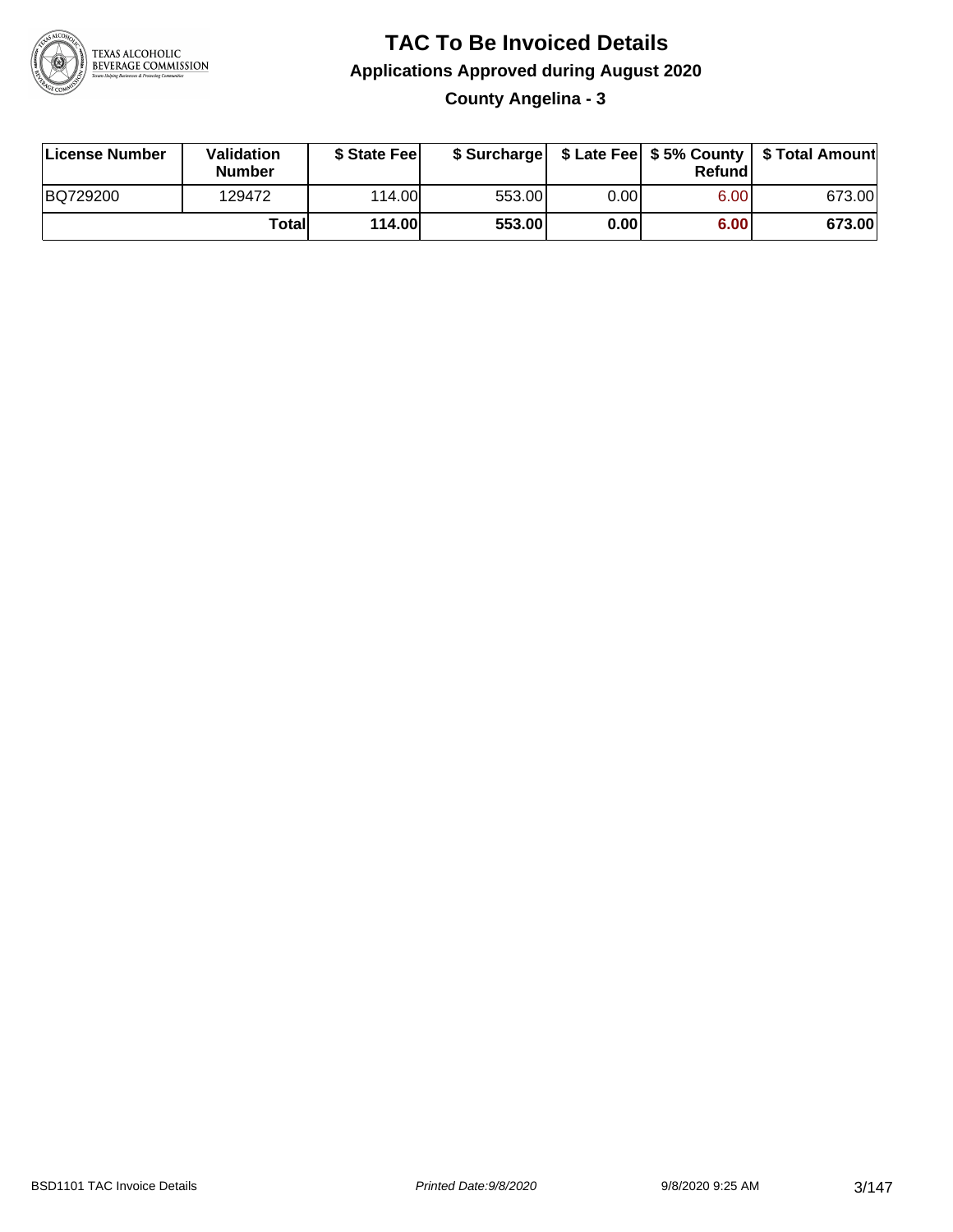

**County Aransas - 4**

| ∣License Number | <b>Validation</b><br><b>Number</b> | \$ State Fee | \$ Surcharge |       | Refundl | \$ Late Fee   \$5% County   \$ Total Amount |
|-----------------|------------------------------------|--------------|--------------|-------|---------|---------------------------------------------|
| BQ1095482       | 8051                               | 114.00       | 553.00       | 0.001 | 6.00    | 673.00                                      |
| BQ1095477       | 8052                               | 114.00       | 553.00       | 0.001 | 6.00    | 673.00                                      |
|                 | Totall                             | 228.00       | 1,106.00     | 0.00  | 12.00   | 1,346.00                                    |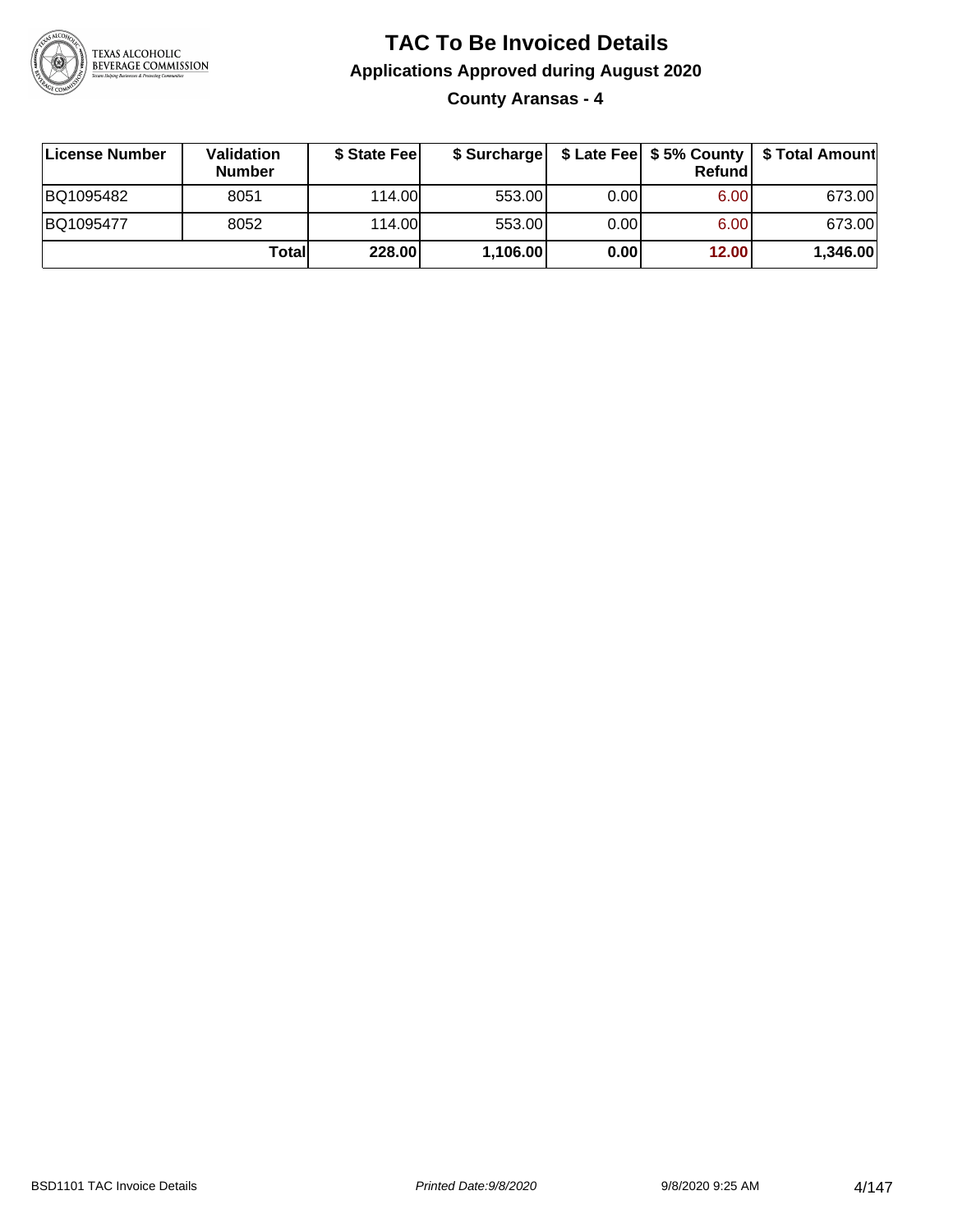

**County Armstrong - 6**

| License Number | Validation<br><b>Number</b> | \$ State Fee  | \$ Surcharge |      | Refundl | \$ Late Fee   \$5% County   \$ Total Amount |
|----------------|-----------------------------|---------------|--------------|------|---------|---------------------------------------------|
| BQ1095794      | 8438                        | 114.00        | 553.00       | 0.00 | 6.00    | 673.00                                      |
|                | Totall                      | <b>114.00</b> | 553.00       | 0.00 | 6.00    | 673.00                                      |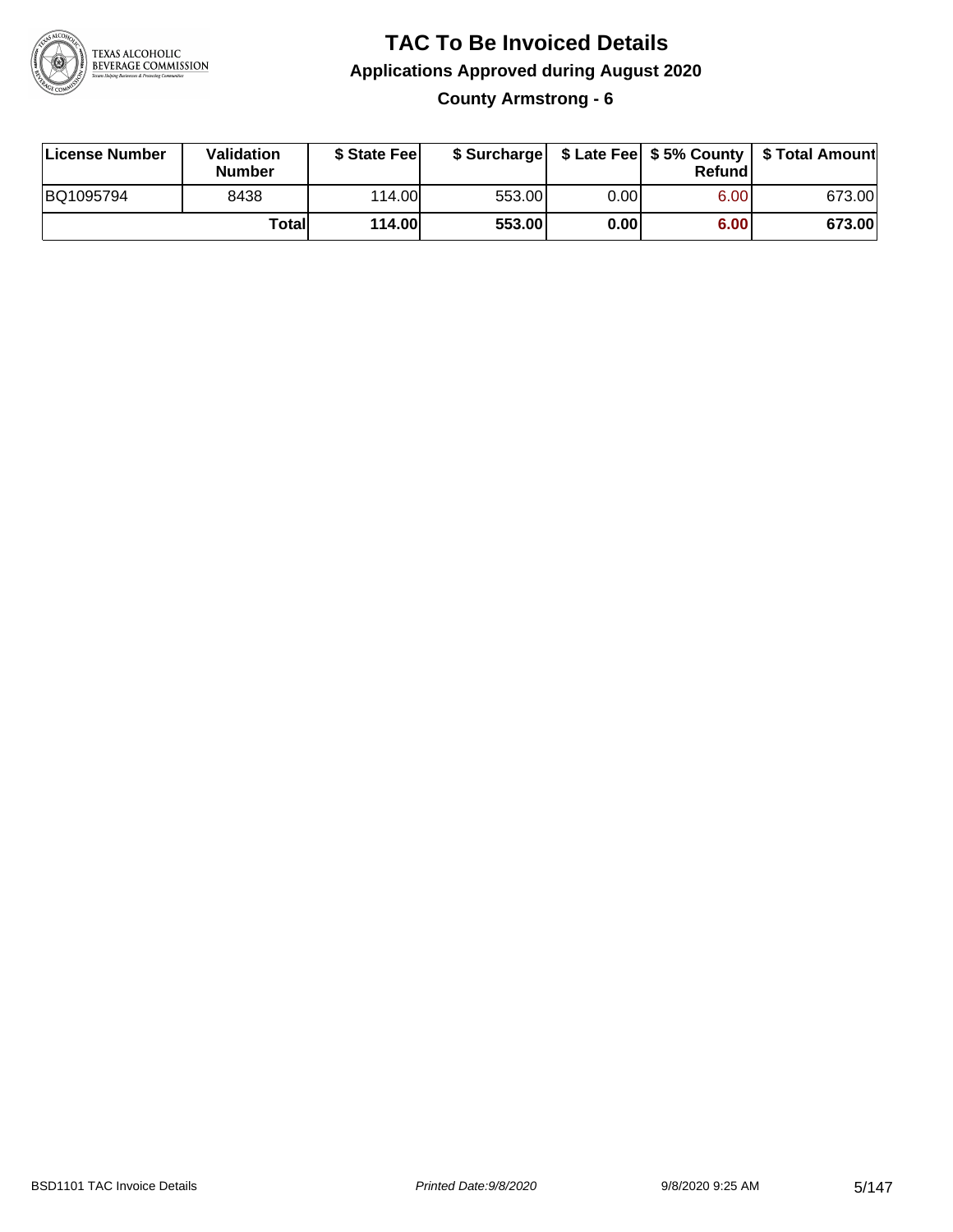

### **TAC To Be Invoiced Details Applications Approved during August 2020 County Austin - 8**

| ∣License Number | Validation<br><b>Number</b> | \$ State Fee | \$ Surcharge |      | \$ Late Fee   \$5% County<br>Refundl | \$ Total Amount |
|-----------------|-----------------------------|--------------|--------------|------|--------------------------------------|-----------------|
| BF1095142       | 7696                        | 114.00       | 553.00       | 0.00 | 6.00                                 | 673.00          |
| BQ300344        | 129951                      | 114.00       | 553.00       | 0.00 | 6.00                                 | 673.00          |
| BG318066        | 515050                      | 332.50       | 553.00       | 0.00 | 17.50                                | 903.00          |
|                 | Totall                      | 560.50       | 1,659.00     | 0.00 | 29.50                                | 2,249.00        |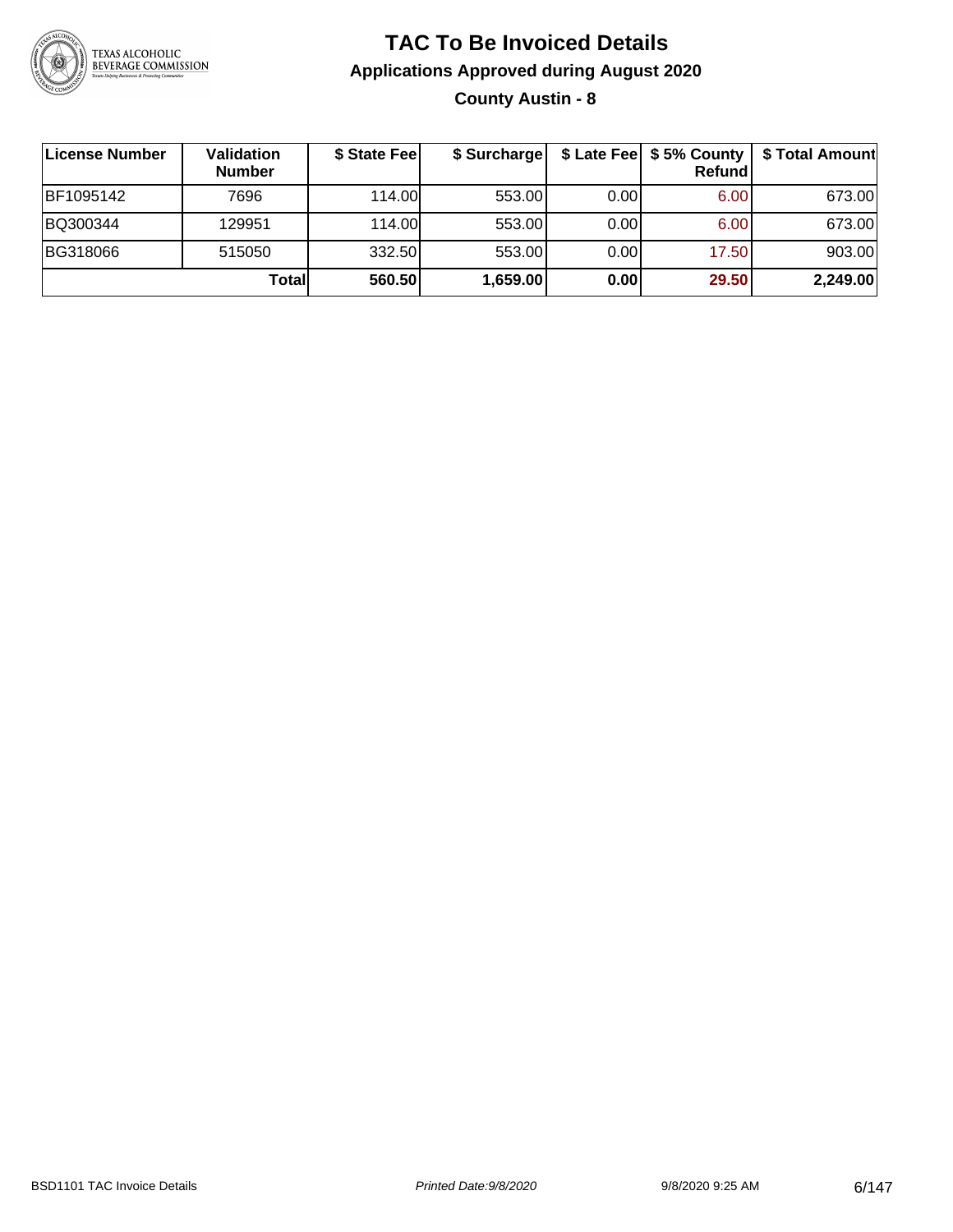

### **TAC To Be Invoiced Details Applications Approved during August 2020 County Bandera - 10**

| License Number | Validation<br><b>Number</b> | \$ State Fee | \$ Surcharge |      | Refundl           | \$ Late Fee   \$5% County   \$ Total Amount |
|----------------|-----------------------------|--------------|--------------|------|-------------------|---------------------------------------------|
| BQ1028692      | 129935                      | 114.00       | 553.00       | 0.00 | 6.00 <sub>1</sub> | 673.00                                      |
| BQ1029007      | 129948                      | 114.00       | 553.00       | 0.00 | 6.00 <sub>1</sub> | 673.00                                      |
|                | Totall                      | 228.00       | 1,106.00     | 0.00 | 12.00             | 1,346.00                                    |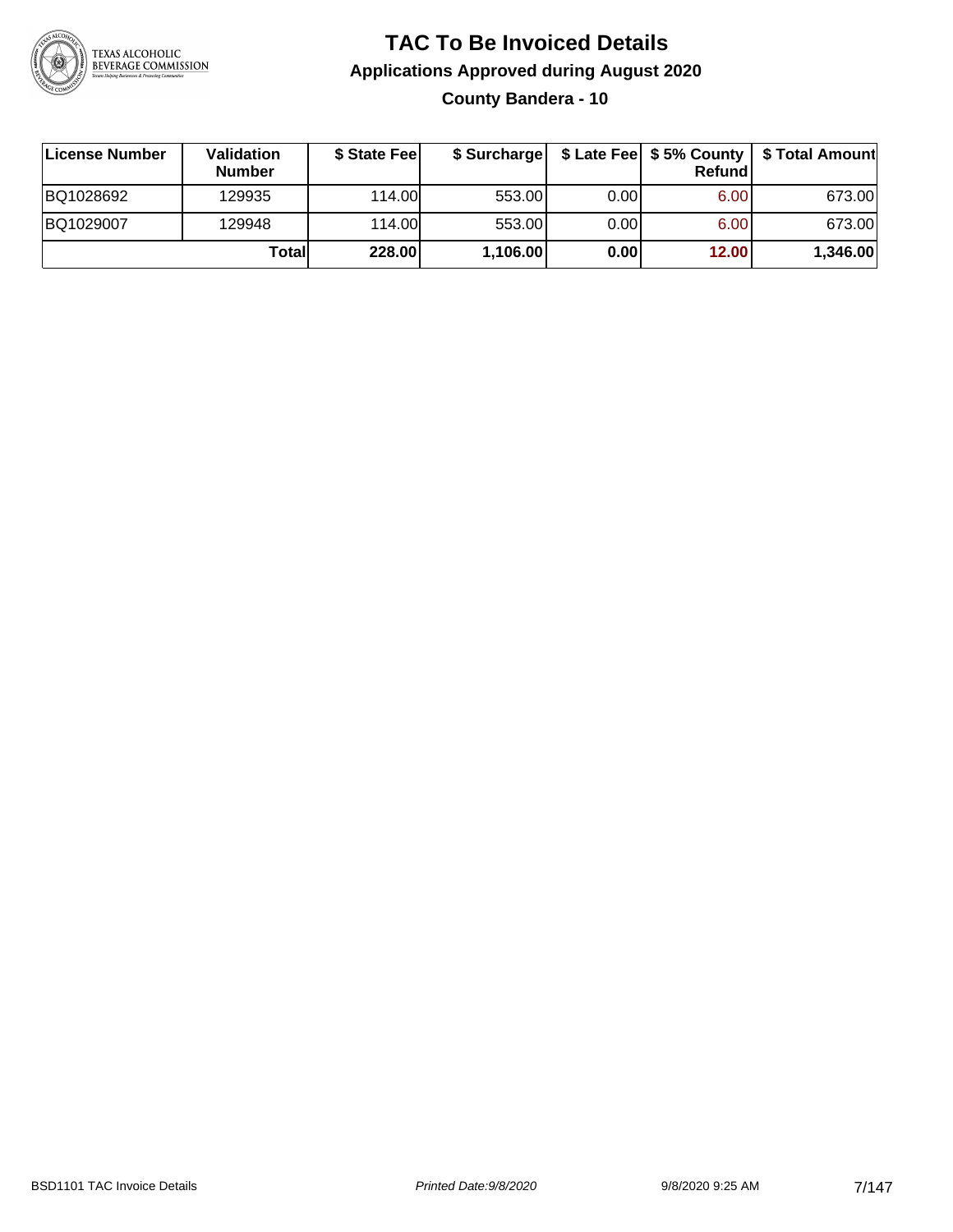

### **TAC To Be Invoiced Details Applications Approved during August 2020 County Bastrop - 11**

| License Number | <b>Validation</b><br><b>Number</b> | \$ State Fee | \$ Surcharge | \$ Late Fee | \$5% County<br>Refundl | \$ Total Amount |
|----------------|------------------------------------|--------------|--------------|-------------|------------------------|-----------------|
| BF1094915      | 7724                               | 114.00L      | 553.00       | 0.00        | 6.00                   | 673.00          |
| BG882743       | 129312                             | 332.50       | 553.00       | 0.00        | 17.50                  | 903.00          |
| BF499476       | 129392                             | 114.00       | 553.00       | 0.00        | 6.00                   | 673.00          |
| BQ1029802      | 129621                             | 114.00       | 553.00       | 0.00        | 6.00                   | 673.00          |
| BF519100       | 515267                             | 114.00       | 553.00       | 0.00        | 6.00                   | 673.00          |
|                | Total                              | 788.50       | 2,765.00     | 0.00        | 41.50                  | 3,595.00        |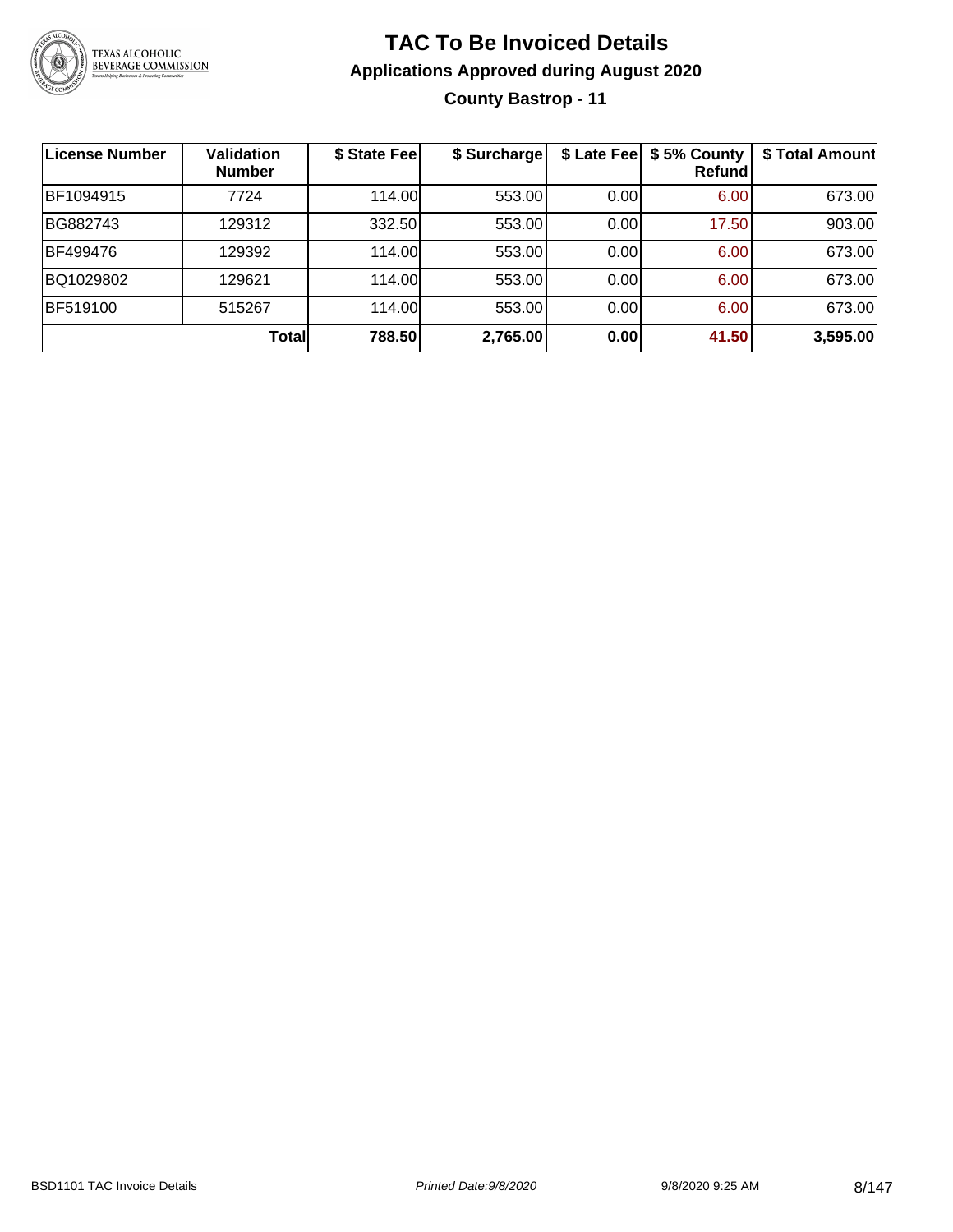

**County Bee - 13**

| License Number | <b>Validation</b><br><b>Number</b> | \$ State Feel |        |       | Refundl | \$ Surcharge   \$ Late Fee   \$5% County   \$ Total Amount |
|----------------|------------------------------------|---------------|--------|-------|---------|------------------------------------------------------------|
| BG1095631      | 8372                               | 332.50        | 553.00 | 0.00I | 17.50   | 903.00                                                     |
|                | Total                              | 332.50        | 553.00 | 0.001 | 17.50   | 903.00                                                     |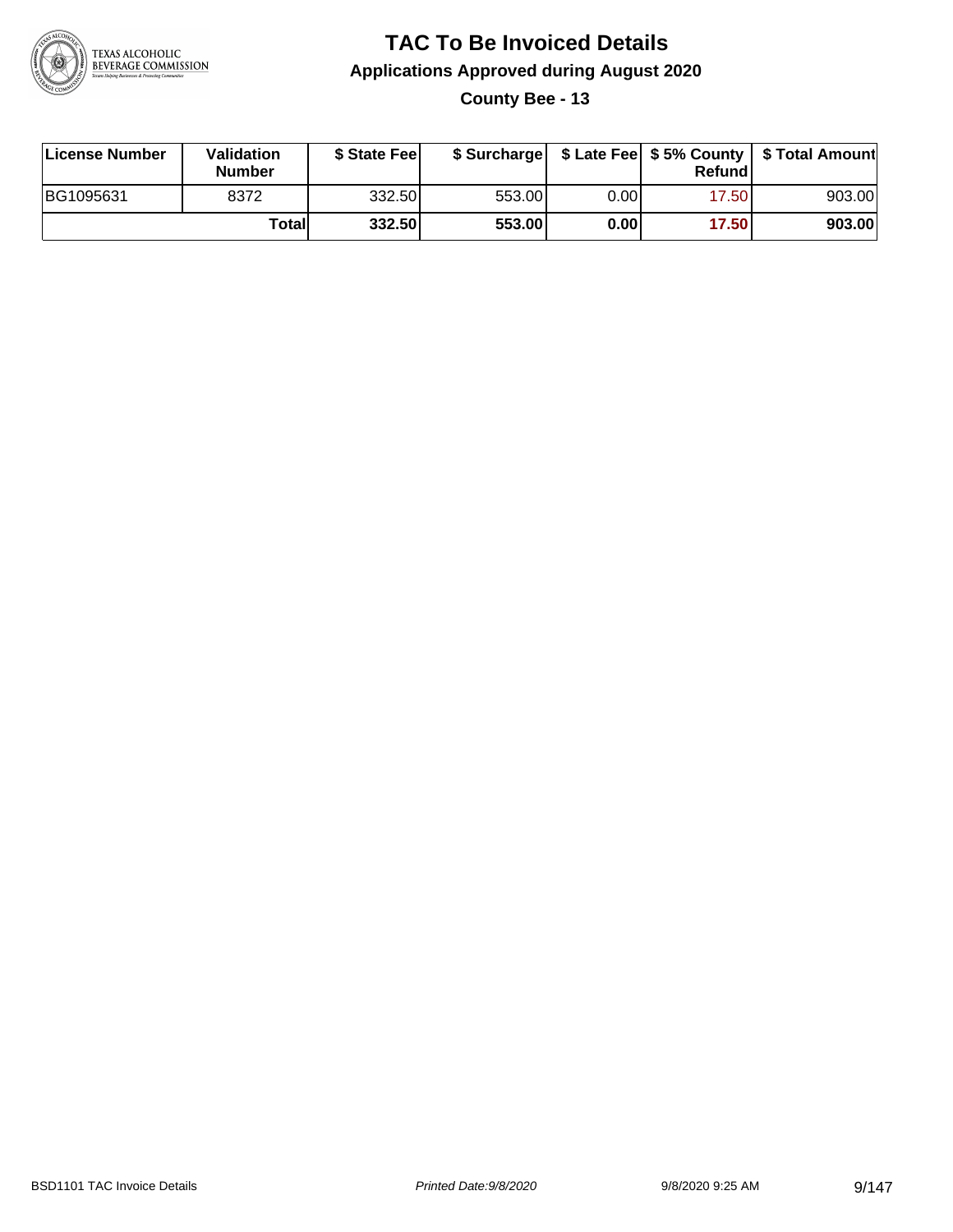

### TEXAS ALCOHOLIC<br>BEVERAGE COMMISSION

#### **TAC To Be Invoiced Details Applications Approved during August 2020 County Bell - 14**

| <b>License Number</b> | <b>Validation</b><br><b>Number</b> | \$ State Fee | \$ Surcharge | \$ Late Fee | \$5% County<br><b>Refund</b> | \$ Total Amount |
|-----------------------|------------------------------------|--------------|--------------|-------------|------------------------------|-----------------|
| BQ1094874             | 7312                               | 114.00       | 553.00       | 0.00        | 6.00                         | 673.00          |
| BQ1095404             | 7444                               | 114.00       | 553.00       | 0.00        | 6.00                         | 673.00          |
| BF1095616             | 7725                               | 114.00       | 553.00       | 0.00        | 6.00                         | 673.00          |
| BQ1095981             | 8110                               | 114.00       | 553.00       | 0.00        | 6.00                         | 673.00          |
| BQ1096082             | 8383                               | 114.00       | 553.00       | 0.00        | 6.00                         | 673.00          |
| BG729226              | 127455                             | 332.50       | 553.00       | 0.00        | 17.50                        | 903.00          |
| BG955754              | 129481                             | 332.50       | 553.00       | 0.00        | 17.50                        | 903.00          |
| BL955754              | 129481                             | 475.00       | 327.00       | 0.00        | 25.00                        | 827.00          |
| BQ954658              | 130056                             | 114.00       | 553.00       | 0.00        | 6.00                         | 673.00          |
| BQ1027828             | 130180                             | 114.00       | 553.00       | 0.00        | 6.00                         | 673.00          |
| BG601949              | 515670                             | 332.50       | 553.00       | 0.00        | 17.50                        | 903.00          |
| BQ819831              | 516056                             | 114.00       | 553.00       | 0.00        | 6.00                         | 673.00          |
|                       | Total                              | 2,384.50     | 6,410.00     | 0.00        | 125.50                       | 8,920.00        |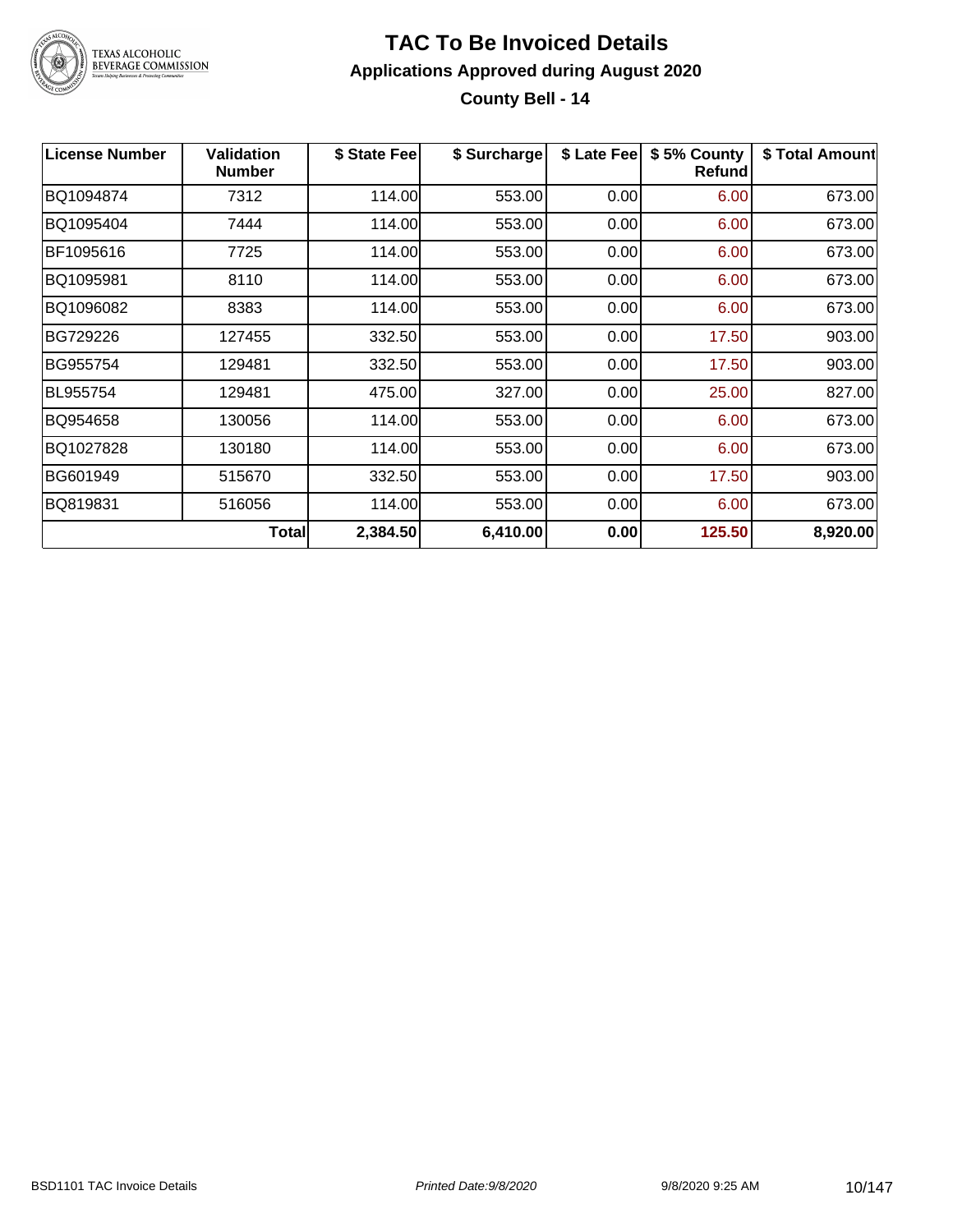

TEXAS ALCOHOLIC<br>BEVERAGE COMMISSION

#### **TAC To Be Invoiced Details Applications Approved during August 2020 County Bexar - 15**

| <b>License Number</b> | Validation<br><b>Number</b> | \$ State Fee | \$ Surcharge |        | \$ Late Fee   \$5% County<br>Refund | \$ Total Amount |
|-----------------------|-----------------------------|--------------|--------------|--------|-------------------------------------|-----------------|
| BG1095636             | 6960                        | 1,900.00     | 553.00       | 0.00   | 100.00                              | 2,553.00        |
| BG1095488             | 7452                        | 1,900.00     | 553.00       | 0.00   | 100.00                              | 2,553.00        |
| BB1095490             | 7885                        | 570.00       | 701.00       | 0.00   | 30.00                               | 1,301.00        |
| BG1094774             | 7926                        | 1,900.00     | 553.00       | 0.00   | 100.00                              | 2,553.00        |
| BG1095407             | 8011                        | 1,900.00     | 553.00       | 0.00   | 100.00                              | 2,553.00        |
| BQ1095898             | 8047                        | 114.00       | 553.00       | 0.00   | 6.00                                | 673.00          |
| BQ1095168             | 8088                        | 114.00       | 553.00       | 0.00   | 6.00                                | 673.00          |
| BQ1095546             | 8202                        | 114.00       | 553.00       | 0.00   | 6.00                                | 673.00          |
| BG1095469             | 8203                        | 1,900.00     | 553.00       | 0.00   | 100.00                              | 2,553.00        |
| BQ1095571             | 8232                        | 114.00       | 553.00       | 0.00   | 6.00                                | 673.00          |
| BQ1095589             | 8233                        | 114.00       | 553.00       | 0.00   | 6.00                                | 673.00          |
| BQ1095436             | 8234                        | 114.00       | 553.00       | 0.00   | 6.00                                | 673.00          |
| BQ1095505             | 8235                        | 114.00       | 553.00       | 0.00   | 6.00                                | 673.00          |
| BQ1095793             | 8326                        | 114.00       | 553.00       | 0.00   | 6.00                                | 673.00          |
| BQ1095975             | 8386                        | 114.00       | 553.00       | 0.00   | 6.00                                | 673.00          |
| BQ1096000             | 8461                        | 114.00       | 553.00       | 0.00   | 6.00                                | 673.00          |
| BF1096005             | 8490                        | 114.00       | 553.00       | 0.00   | 6.00                                | 673.00          |
| BQ1095976             | 8600                        | 114.00       | 553.00       | 0.00   | 6.00                                | 673.00          |
| BQ1096081             | 8768                        | 114.00       | 553.00       | 0.00   | 6.00                                | 673.00          |
| BG947787              | 126210                      | 1,425.00     | 553.00       | 100.00 | 75.00                               | 2,153.00        |
| BG950729              | 126939                      | 1,425.00     | 553.00       | 0.00   | 75.00                               | 2,053.00        |
| BQ883203              | 129322                      | 114.00       | 553.00       | 0.00   | 6.00                                | 673.00          |
| BE418595              | 129365                      | 1,425.00     | 553.00       | 0.00   | 75.00                               | 2,053.00        |
| BE100600              | 129373                      | 1,425.00     | 553.00       | 0.00   | 75.00                               | 2,053.00        |
| BF520126              | 129392                      | 114.00       | 553.00       | 0.00   | 6.00                                | 673.00          |
| BF520130              | 129392                      | 114.00       | 553.00       | 0.00   | 6.00                                | 673.00          |
| BF702278              | 129392                      | 114.00       | 553.00       | 0.00   | 6.00                                | 673.00          |
| BQ756907              | 129503                      | 114.00       | 553.00       | 0.00   | 6.00                                | 673.00          |
| BQ730425              | 129668                      | 114.00       | 553.00       | 0.00   | 6.00                                | 673.00          |
| BG247220              | 129730                      | 1,425.00     | 553.00       | 0.00   | 75.00                               | 2,053.00        |
| BQ1027585             | 129744                      | 114.00       | 553.00       | 0.00   | 6.00                                | 673.00          |
| BQ1027560             | 129746                      | 114.00       | 553.00       | 0.00   | 6.00                                | 673.00          |
| BQ879600              | 129755                      | 114.00       | 553.00       | 100.00 | 6.00                                | 773.00          |
| BQ638241              | 129759                      | 114.00       | 553.00       | 0.00   | 6.00                                | 673.00          |
| BQ321096              | 129768                      | 114.00       | 553.00       | 0.00   | 6.00                                | 673.00          |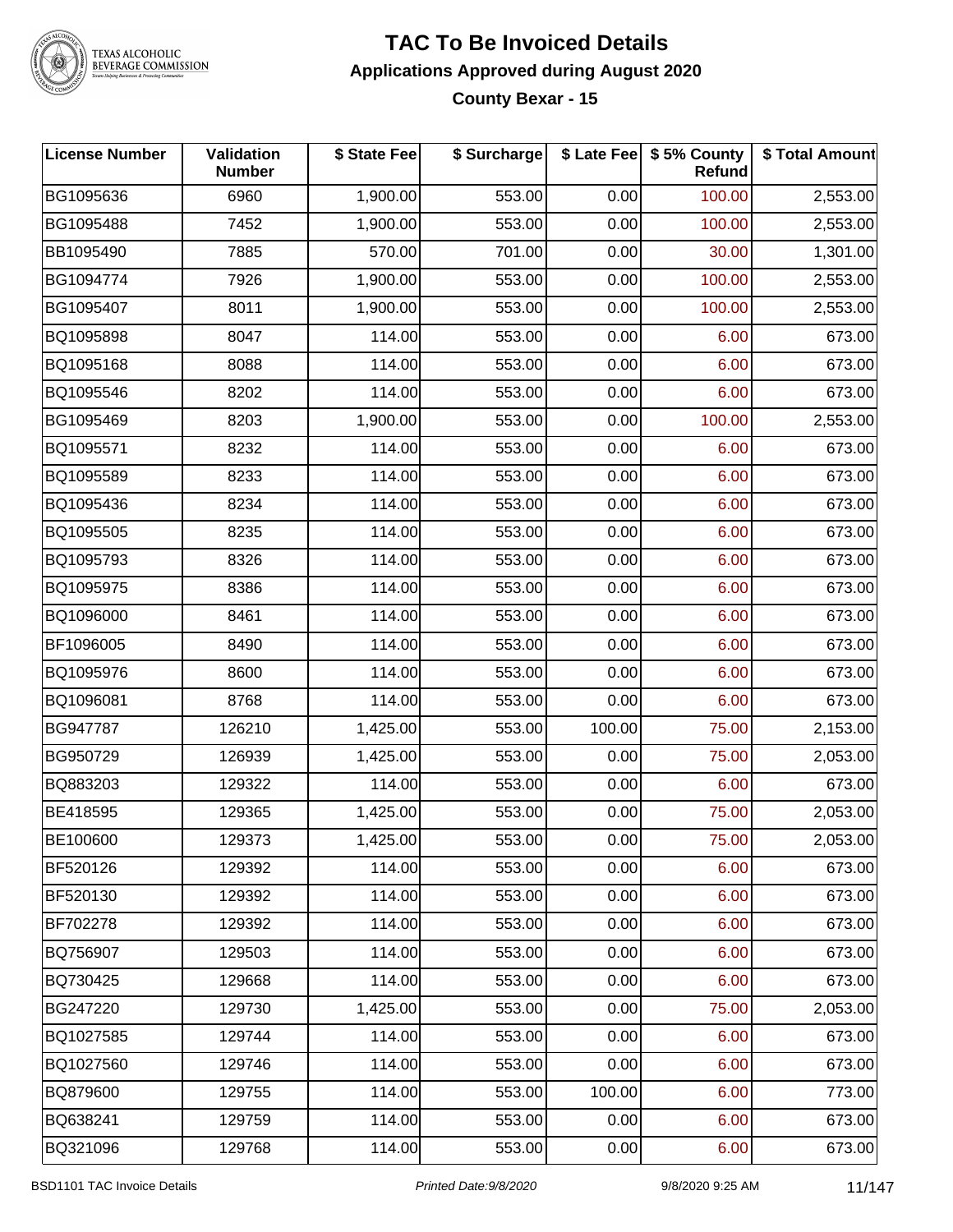| <b>License Number</b> | Validation<br><b>Number</b> | \$ State Fee | \$ Surcharge |        | \$ Late Fee   \$5% County<br>Refund | \$ Total Amount |
|-----------------------|-----------------------------|--------------|--------------|--------|-------------------------------------|-----------------|
| BQ417524              | 129800                      | 114.00       | 553.00       | 0.00   | 6.00                                | 673.00          |
| BQ957591              | 129823                      | 114.00       | 553.00       | 0.00   | 6.00                                | 673.00          |
| BQ957736              | 129823                      | 114.00       | 553.00       | 0.00   | 6.00                                | 673.00          |
| BQ958101              | 129823                      | 114.00       | 553.00       | 0.00   | 6.00                                | 673.00          |
| BQ1029865             | 129823                      | 114.00       | 553.00       | 0.00   | 6.00                                | 673.00          |
| BQ1030109             | 129823                      | 114.00       | 553.00       | 0.00   | 6.00                                | 673.00          |
| BQ198501              | 129825                      | 114.00       | 553.00       | 0.00   | 6.00                                | 673.00          |
| BQ542371              | 129840                      | 114.00       | 553.00       | 0.00   | 6.00                                | 673.00          |
| BQ955272              | 129840                      | 114.00       | 553.00       | 0.00   | 6.00                                | 673.00          |
| BQ1026213             | 129896                      | 114.00       | 553.00       | 0.00   | 6.00                                | 673.00          |
| BQ1028690             | 129941                      | 114.00       | 553.00       | 0.00   | 6.00                                | 673.00          |
| BQ1029009             | 129949                      | 114.00       | 553.00       | 0.00   | 6.00                                | 673.00          |
| BQ1029188             | 129950                      | 114.00       | 553.00       | 0.00   | 6.00                                | 673.00          |
| BQ1029431             | 129952                      | 114.00       | 553.00       | 0.00   | 6.00                                | 673.00          |
| BQ1029440             | 129954                      | 114.00       | 553.00       | 0.00   | 6.00                                | 673.00          |
| BQ1029312             | 129958                      | 114.00       | 553.00       | 0.00   | 6.00                                | 673.00          |
| BQ1029374             | 129961                      | 114.00       | 553.00       | 0.00   | 6.00                                | 673.00          |
| BQ757200              | 130027                      | 114.00       | 553.00       | 0.00   | 6.00                                | 673.00          |
| BQ1030252             | 130288                      | 114.00       | 553.00       | 0.00   | 6.00                                | 673.00          |
| BQ881500              | 130314                      | 114.00       | 553.00       | 0.00   | 6.00                                | 673.00          |
| BQ728745              | 130440                      | 114.00       | 553.00       | 100.00 | 6.00                                | 773.00          |
| BQ820283              | 130580                      | 114.00       | 553.00       | 0.00   | 6.00                                | 673.00          |
| BQ819379              | 130651                      | 114.00       | 553.00       | 0.00   | 6.00                                | 673.00          |
| BQ885125              | 130698                      | 114.00       | 553.00       | 0.00   | 6.00                                | 673.00          |
| BG534705              | 514444                      | 1,425.00     | 553.00       | 0.00   | 75.00                               | 2,053.00        |
| BL534705              | 514444                      | 475.00       | 327.00       | 0.00   | 25.00                               | 827.00          |
| BG18626               | 515463                      | 1,425.00     | 553.00       | 0.00   | 75.00                               | 2,053.00        |
| BG537814              | 515695                      | 1,425.00     | 553.00       | 0.00   | 75.00                               | 2,053.00        |
| BG665904              | 515703                      | 1,425.00     | 553.00       | 0.00   | 75.00                               | 2,053.00        |
| BL665904              | 515703                      | 475.00       | 327.00       | 0.00   | 25.00                               | 827.00          |
| BG699765              | 515756                      | 1,425.00     | 553.00       | 0.00   | 75.00                               | 2,053.00        |
| BG727798              | 515800                      | 1,425.00     | 553.00       | 0.00   | 75.00                               | 2,053.00        |
| BG277589              | 515908                      | 1,425.00     | 553.00       | 0.00   | 75.00                               | 2,053.00        |
| BL277589              | 515908                      | 475.00       | 327.00       | 0.00   | 25.00                               | 827.00          |
| BG745990              | 515950                      | 1,425.00     | 553.00       | 0.00   | 75.00                               | 2,053.00        |
| BQ954631              | 516133                      | 114.00       | 553.00       | 0.00   | 6.00                                | 673.00          |
| BG234834              | 516392                      | 1,425.00     | 553.00       | 0.00   | 75.00                               | 2,053.00        |
| BG1020972             | 516670                      | 1,425.00     | 553.00       | 0.00   | 75.00                               | 2,053.00        |
|                       | <b>Total</b>                | 38,456.00    | 39,839.00    | 300.00 | 2,024.00                            | 80,619.00       |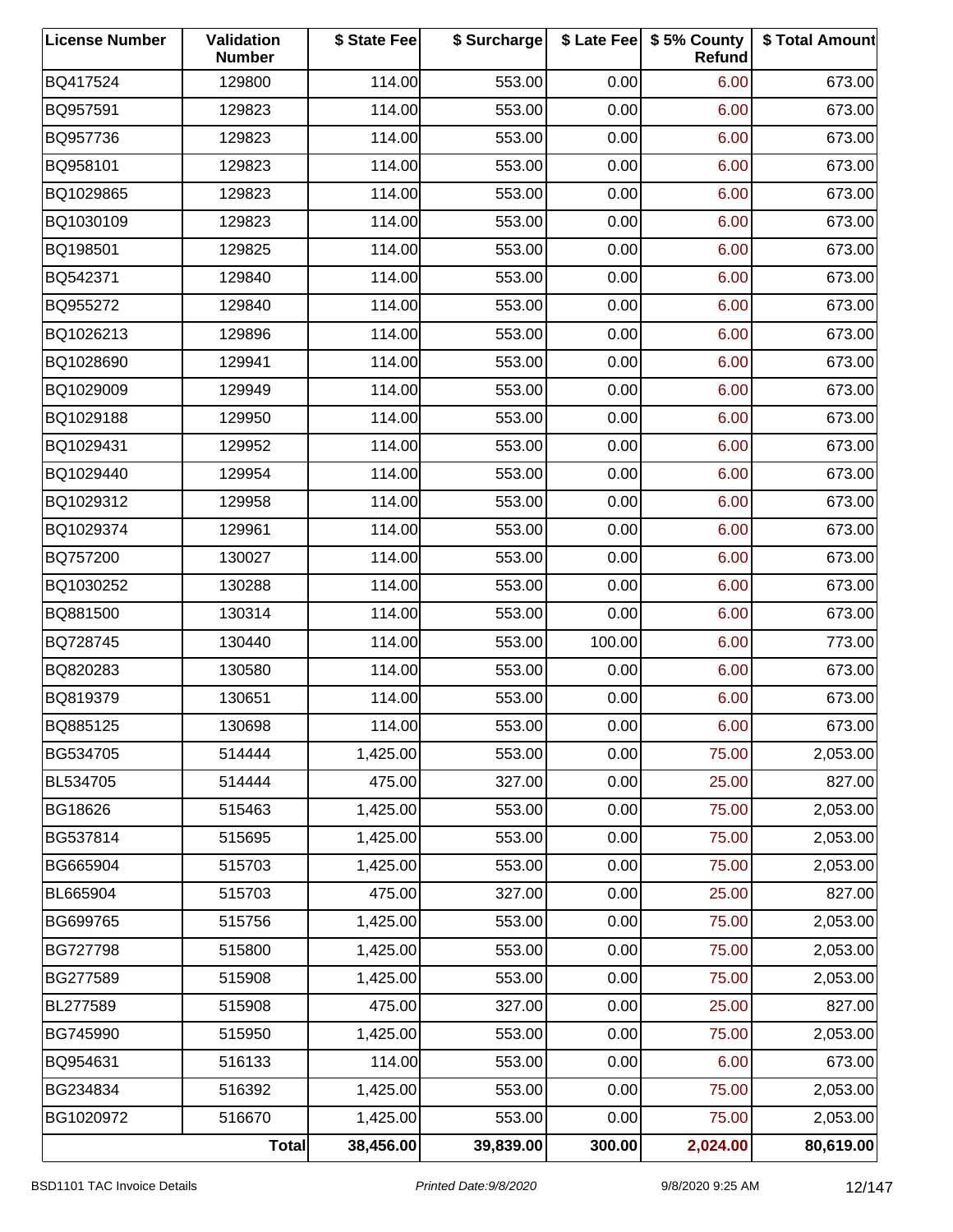

### **TAC To Be Invoiced Details Applications Approved during August 2020 County Bosque - 18**

| License Number | Validation<br><b>Number</b> | \$ State Fee | \$ Surcharge |      | <b>Refund</b> | \$ Late Fee   \$5% County   \$ Total Amount |
|----------------|-----------------------------|--------------|--------------|------|---------------|---------------------------------------------|
| BQ728389       | 129241                      | 114.00L      | 553.00       | 0.00 | 6.00          | 673.00                                      |
| BQ818250       | 129517                      | 114.00L      | 553.00       | 0.00 | 6.00          | 673.00                                      |
| BQ477380       | 129712                      | 114.00       | 553.00       | 0.00 | 6.00          | 673.00                                      |
|                | Total                       | 342.00       | 1,659.00     | 0.00 | 18.00         | 2,019.00                                    |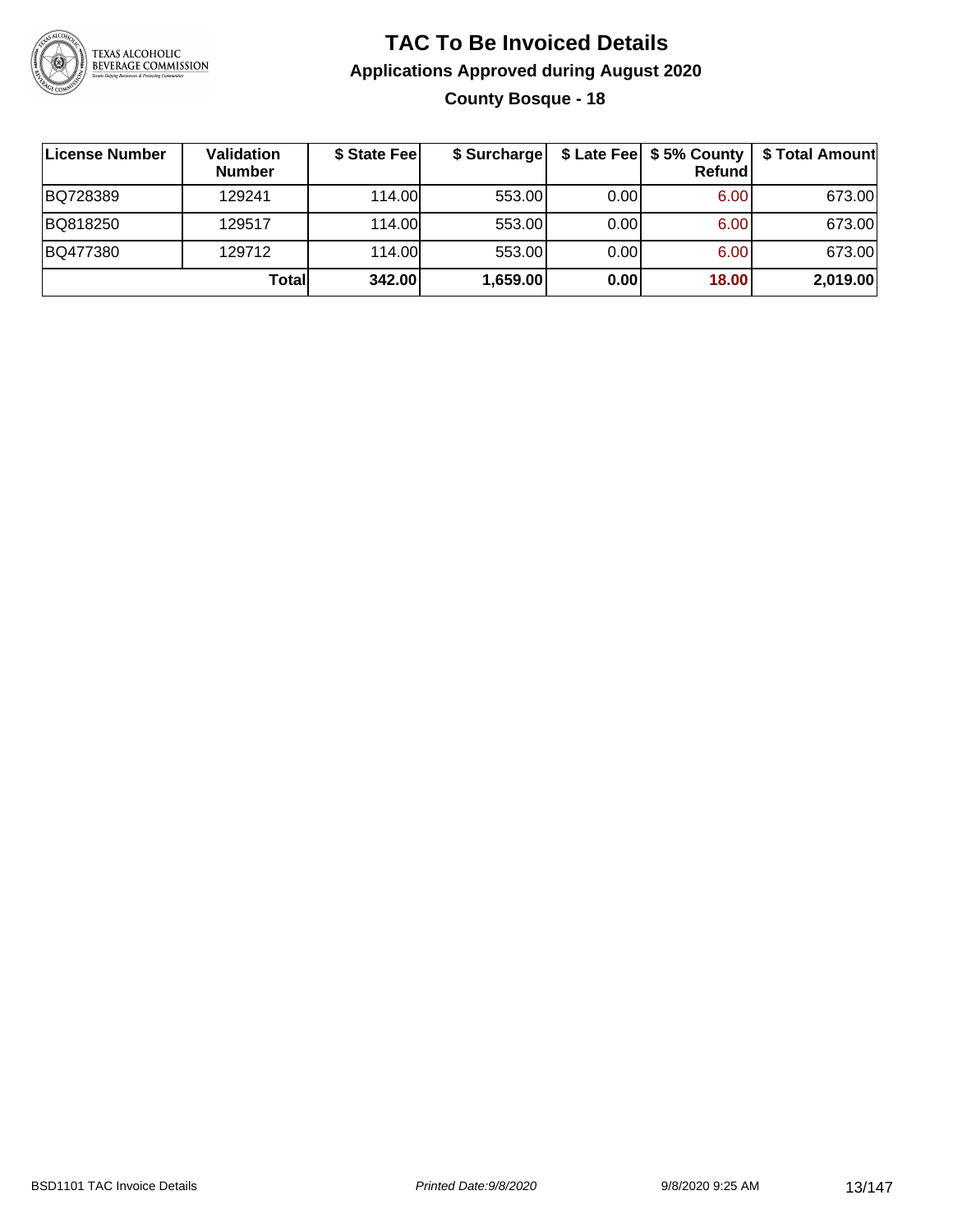

### TEXAS ALCOHOLIC<br>BEVERAGE COMMISSION

#### **TAC To Be Invoiced Details Applications Approved during August 2020 County Bowie - 19**

| <b>License Number</b> | <b>Validation</b><br><b>Number</b> | \$ State Fee | \$ Surcharge | \$ Late Fee | \$5% County<br><b>Refund</b> | \$ Total Amount |
|-----------------------|------------------------------------|--------------|--------------|-------------|------------------------------|-----------------|
| BQ1095577             | 7807                               | 114.00       | 553.00       | 0.00        | 6.00                         | 673.00          |
| BQ1095655             | 8300                               | 114.00       | 553.00       | 0.00        | 6.00                         | 673.00          |
| BQ1025822             | 129261                             | 114.00       | 553.00       | 0.00        | 6.00                         | 673.00          |
| BQ1025824             | 129451                             | 114.00       | 553.00       | 0.00        | 6.00                         | 673.00          |
| BQ1025848             | 129464                             | 114.00       | 553.00       | 0.00        | 6.00                         | 673.00          |
| BQ1025871             | 129470                             | 114.00       | 553.00       | 0.00        | 6.00                         | 673.00          |
| BQ1025795             | 129474                             | 114.00       | 553.00       | 0.00        | 6.00                         | 673.00          |
| BQ1025825             | 129478                             | 114.00       | 553.00       | 0.00        | 6.00                         | 673.00          |
| BQ1025968             | 129528                             | 114.00       | 553.00       | 0.00        | 6.00                         | 673.00          |
| BQ1026014             | 129529                             | 114.00       | 553.00       | 0.00        | 6.00                         | 673.00          |
| BQ1026017             | 129532                             | 114.00       | 553.00       | 0.00        | 6.00                         | 673.00          |
| BQ1025997             | 129534                             | 114.00       | 553.00       | 0.00        | 6.00                         | 673.00          |
| BQ1026000             | 129537                             | 114.00       | 553.00       | 0.00        | 6.00                         | 673.00          |
| BQ959125              | 130582                             | 114.00       | 553.00       | 0.00        | 6.00                         | 673.00          |
| BQ1023731             | 514678                             | 114.00       | 553.00       | 0.00        | 6.00                         | 673.00          |
|                       | <b>Total</b>                       | 1,710.00     | 8,295.00     | 0.00        | 90.00                        | 10,095.00       |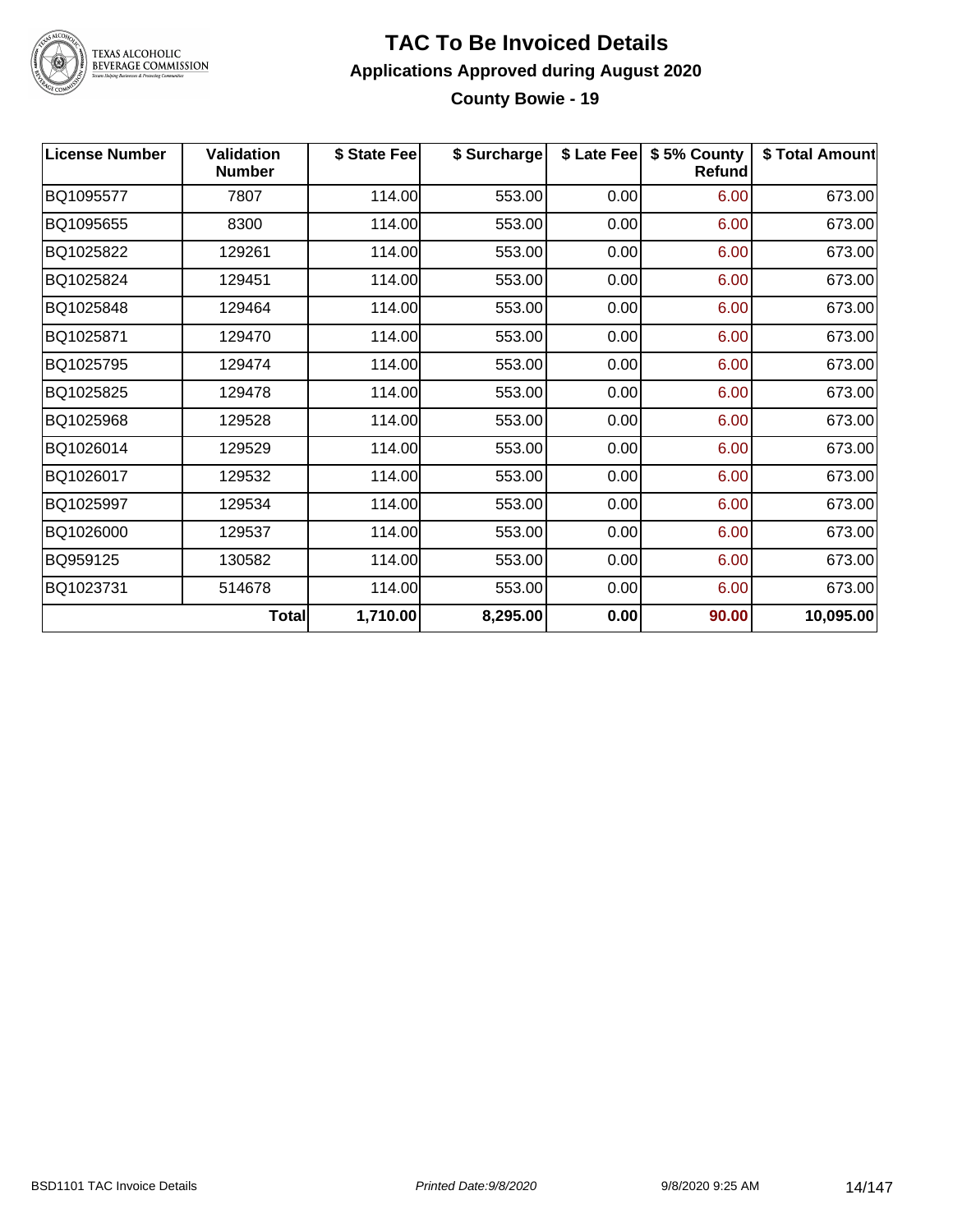

### **TAC To Be Invoiced Details Applications Approved during August 2020 County Brazoria - 20**

| <b>License Number</b> | <b>Validation</b><br><b>Number</b> | \$ State Fee | \$ Surcharge | \$ Late Fee | \$5% County<br><b>Refund</b> | \$ Total Amount |
|-----------------------|------------------------------------|--------------|--------------|-------------|------------------------------|-----------------|
| BG1095023             | 7895                               | 332.50       | 553.00       | 0.00        | 17.50                        | 903.00          |
| BF1025342             | 128911                             | 114.00       | 553.00       | 0.00        | 6.00                         | 673.00          |
| BQ1026181             | 129693                             | 114.00       | 553.00       | 0.00        | 6.00                         | 673.00          |
| BQ882554              | 129840                             | 114.00       | 553.00       | 0.00        | 6.00                         | 673.00          |
| BG1027048             | 515589                             | 332.50       | 553.00       | 0.00        | 17.50                        | 903.00          |
| BQ882881              | 516038                             | 114.00       | 553.00       | 0.00        | 6.00                         | 673.00          |
| BQ819280              | 516476                             | 114.00       | 553.00       | 0.00        | 6.00                         | 673.00          |
|                       | Total                              | 1,235.00     | 3,871.00     | 0.00        | 65.00                        | 5,171.00        |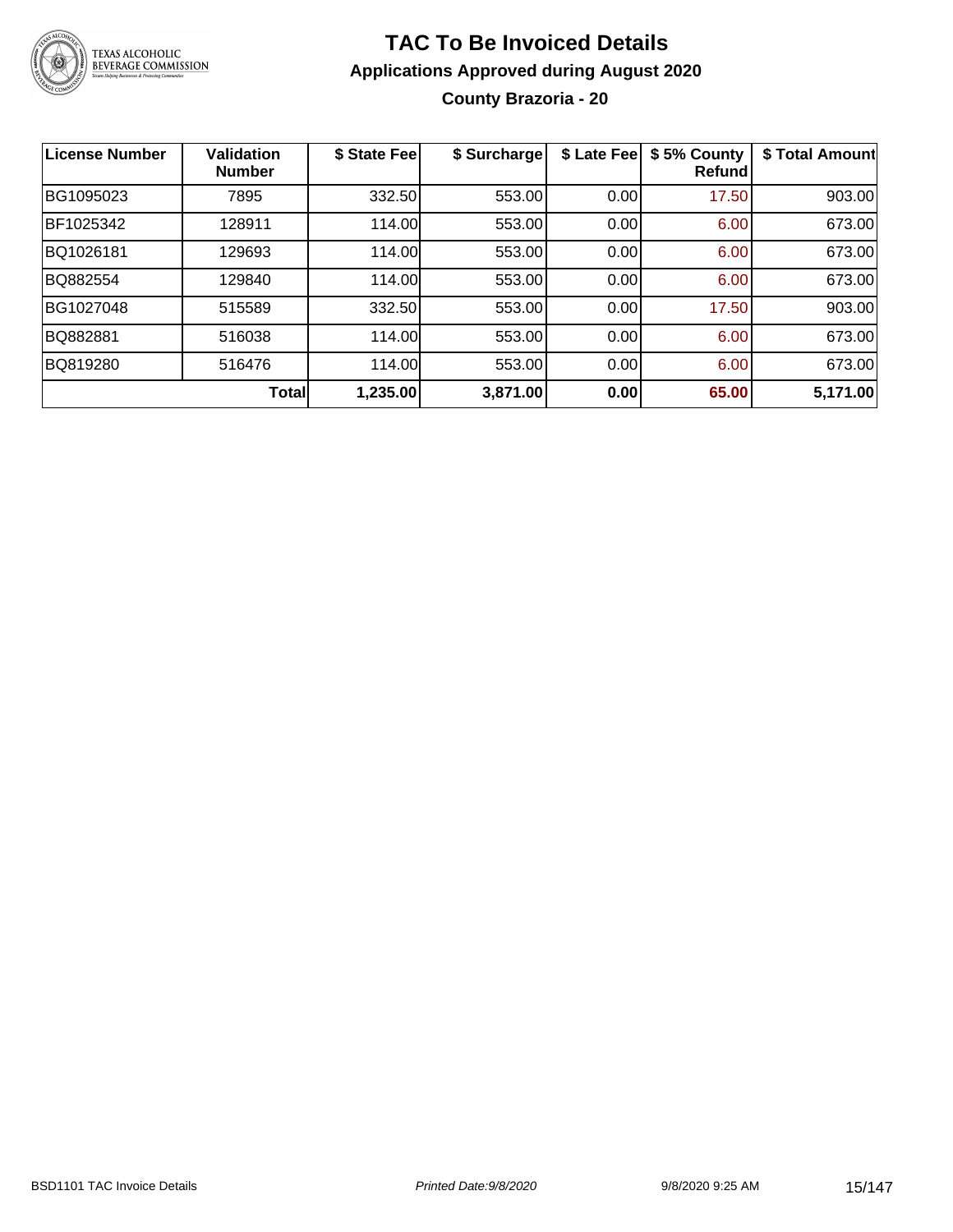

### **TAC To Be Invoiced Details Applications Approved during August 2020 County Brazos - 21**

| <b>License Number</b> | <b>Validation</b><br><b>Number</b> | \$ State Fee | \$ Surcharge | \$ Late Fee | \$5% County<br>Refundl | \$ Total Amount |
|-----------------------|------------------------------------|--------------|--------------|-------------|------------------------|-----------------|
| BF754991              | 129392                             | 114.00       | 553.00       | 0.00        | 6.00                   | 673.00          |
| BG1025623             | 129392                             | 332.50       | 553.00       | 0.00        | 17.50                  | 903.00          |
| BG804839              | 514007                             | 332.50       | 553.00       | 0.00        | 17.50                  | 903.00          |
| BG804449              | 514008                             | 332.50       | 553.00       | 0.00        | 17.50                  | 903.00          |
| BQ882535              | 515729                             | 114.00       | 553.00       | 0.00        | 6.00                   | 673.00          |
| BQ957175              | 516084                             | 114.00       | 553.00       | 0.00        | 6.00                   | 673.00          |
| BQ952149              | 516152                             | 114.00       | 553.00       | 0.00        | 6.00                   | 673.00          |
|                       | <b>Total</b>                       | 1,453.50     | 3,871.00     | 0.00        | 76.50                  | 5,401.00        |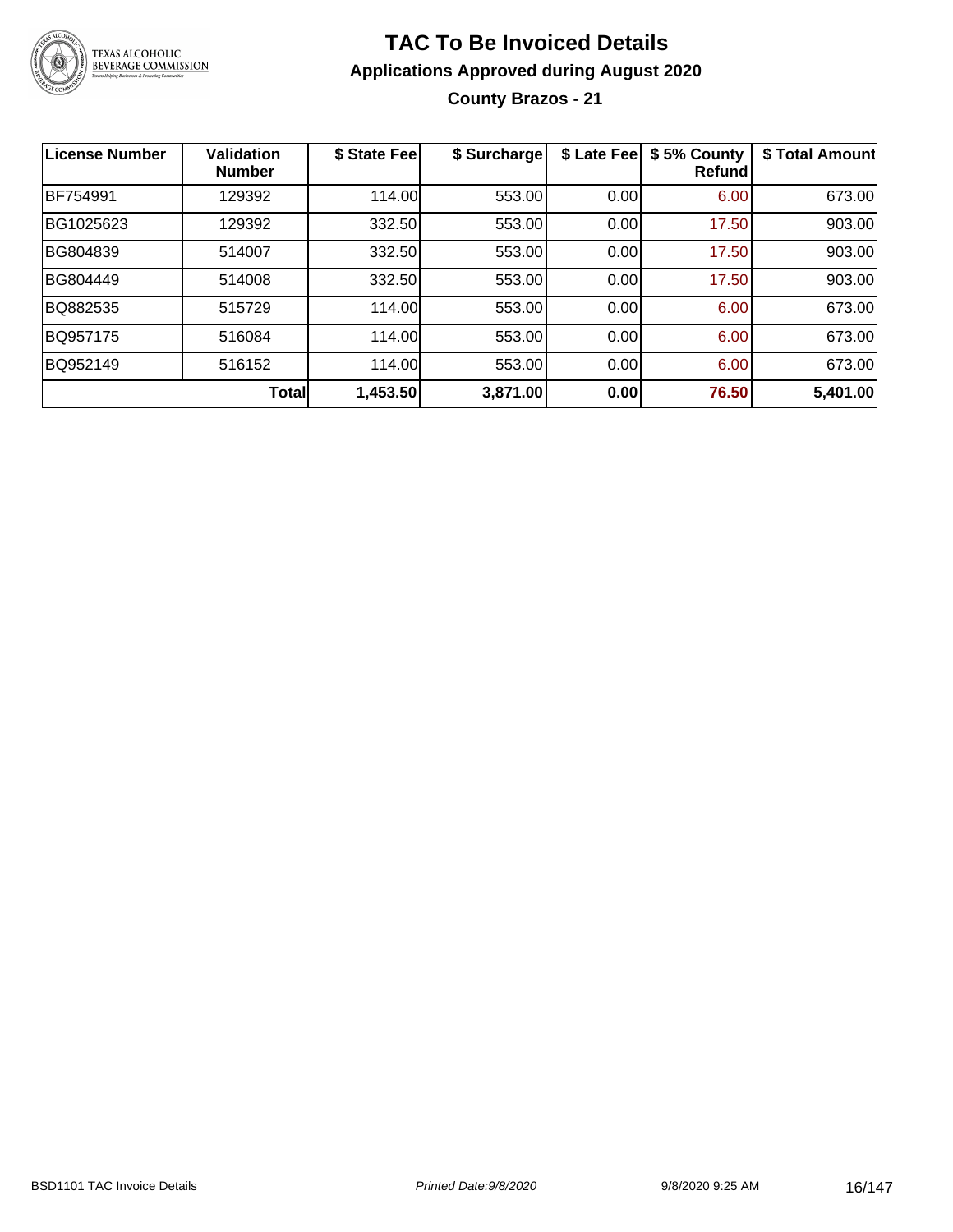

**County Brewster - 22**

| License Number | <b>Validation</b><br><b>Number</b> | \$ State Feel |        |      | Refundl | \$ Surcharge   \$ Late Fee   \$5% County   \$ Total Amount |
|----------------|------------------------------------|---------------|--------|------|---------|------------------------------------------------------------|
| BG476639       | 129588                             | 332.50        | 553.00 | 0.00 | 17.50   | 903.00                                                     |
|                | Totall                             | 332.50        | 553.00 | 0.00 | 17.50   | 903.00                                                     |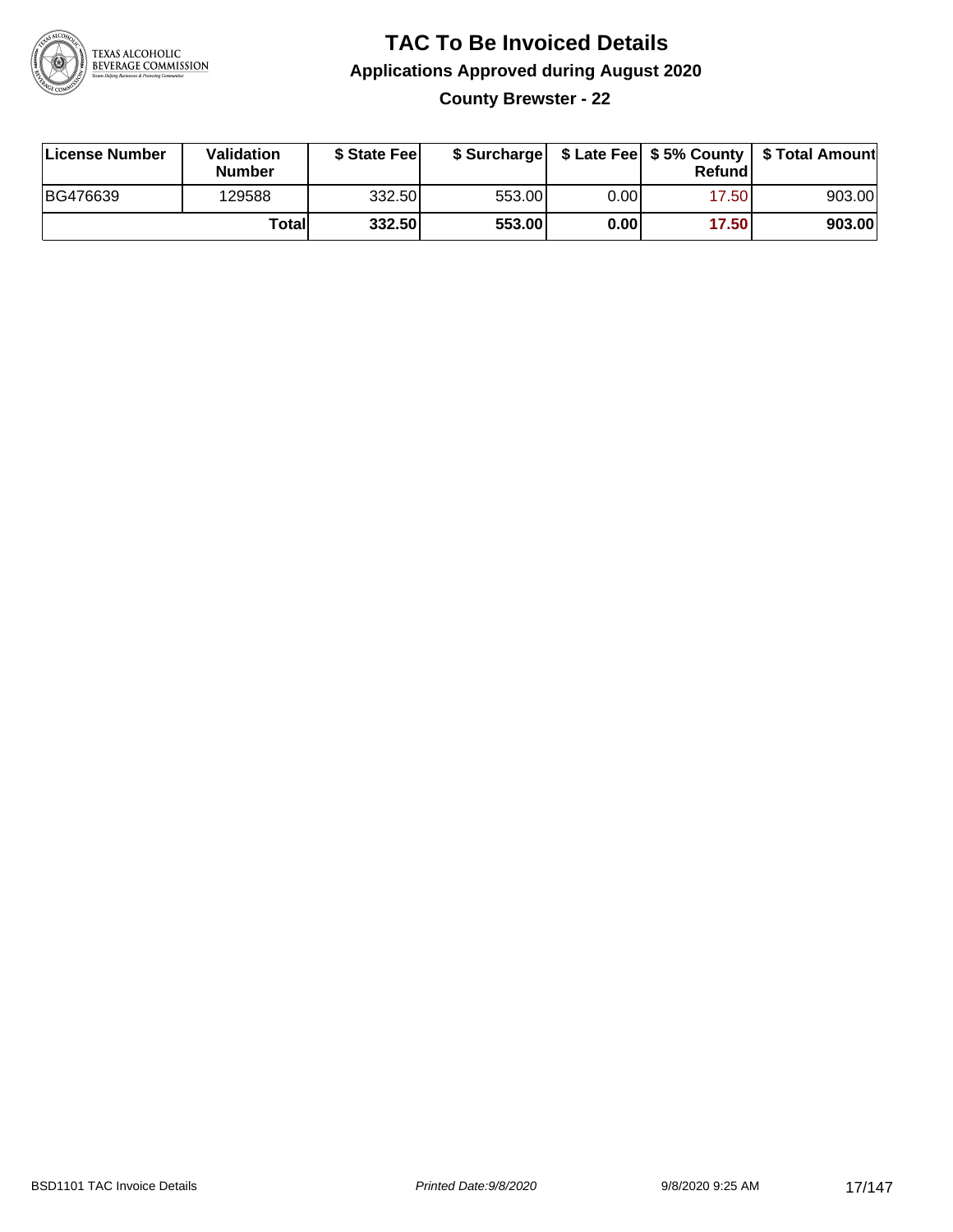

### **TAC To Be Invoiced Details Applications Approved during August 2020 County Brown - 25**

| License Number | Validation<br><b>Number</b> | \$ State Fee | \$ Surcharge |      | \$ Late Fee   \$5% County  <br><b>Refund</b> | \$ Total Amount |
|----------------|-----------------------------|--------------|--------------|------|----------------------------------------------|-----------------|
| BG1095091      | 7286                        | 332.50       | 553.00       | 0.00 | 17.50                                        | 903.00          |
| BQ1028001      | 129798                      | 114.00       | 553.00       | 0.00 | 6.00                                         | 673.00          |
| BQ758331       | 516073                      | 114.00       | 553.00       | 0.00 | 6.00                                         | 673.00          |
|                | Totall                      | 560.50       | 1,659.00     | 0.00 | 29.50                                        | 2,249.00        |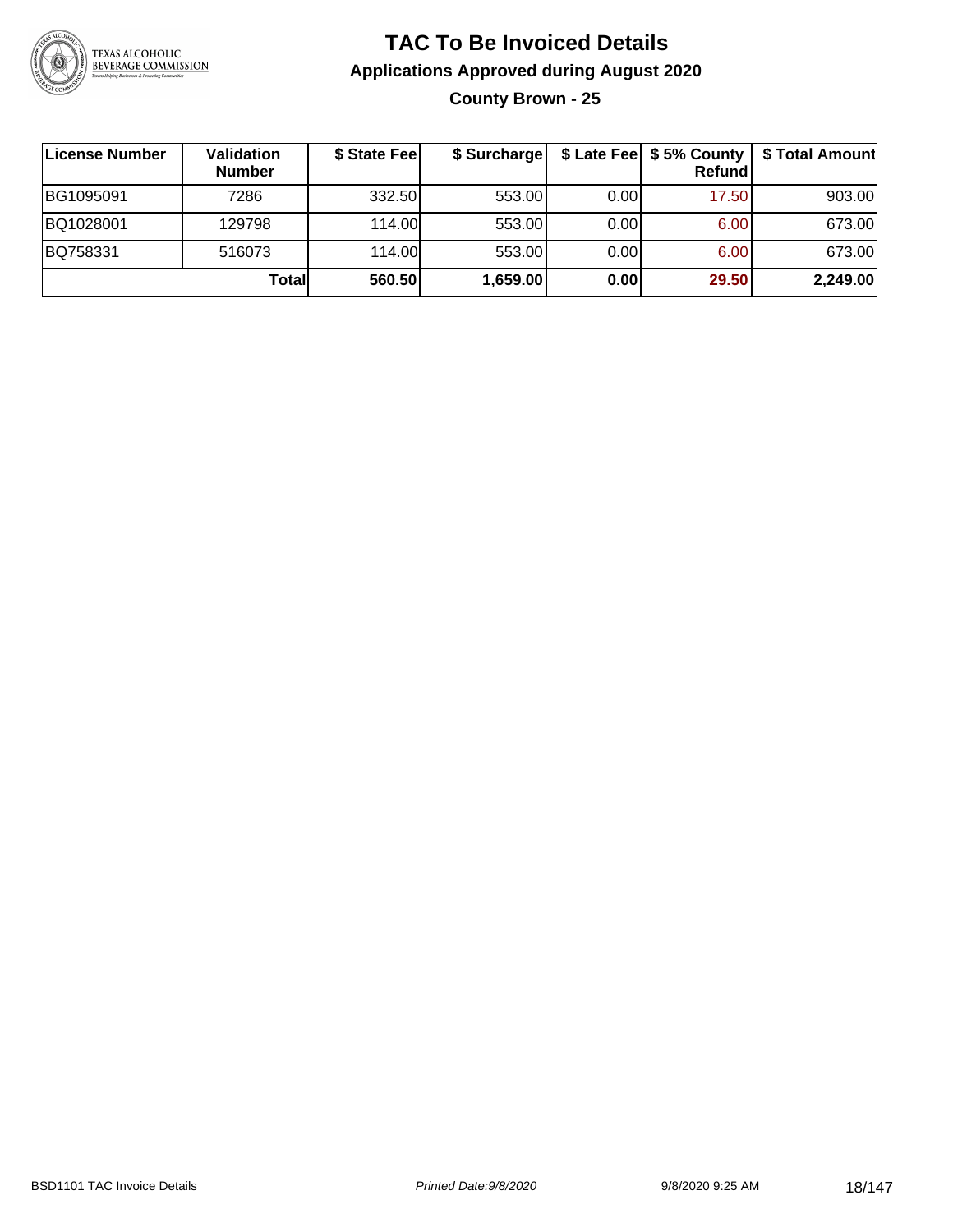

#### **TAC To Be Invoiced Details Applications Approved during August 2020 County Burleson - 26**

| License Number | Validation<br><b>Number</b> | \$ State Fee | \$ Surcharge |      | \$ Late Fee   \$5% County  <br><b>Refund</b> | \$ Total Amount |
|----------------|-----------------------------|--------------|--------------|------|----------------------------------------------|-----------------|
| BG1096090      | 6830                        | 332.50       | 553.00       | 0.00 | 17.50                                        | 903.00          |
| BQ1094789      | 7497                        | 114.00       | 553.00       | 0.00 | 6.00                                         | 673.00          |
| BG956152       | 129105                      | 332.50       | 553.00       | 0.00 | 17.50                                        | 903.00          |
|                | Totall                      | 779.00       | 1,659.00     | 0.00 | 41.00                                        | 2,479.00        |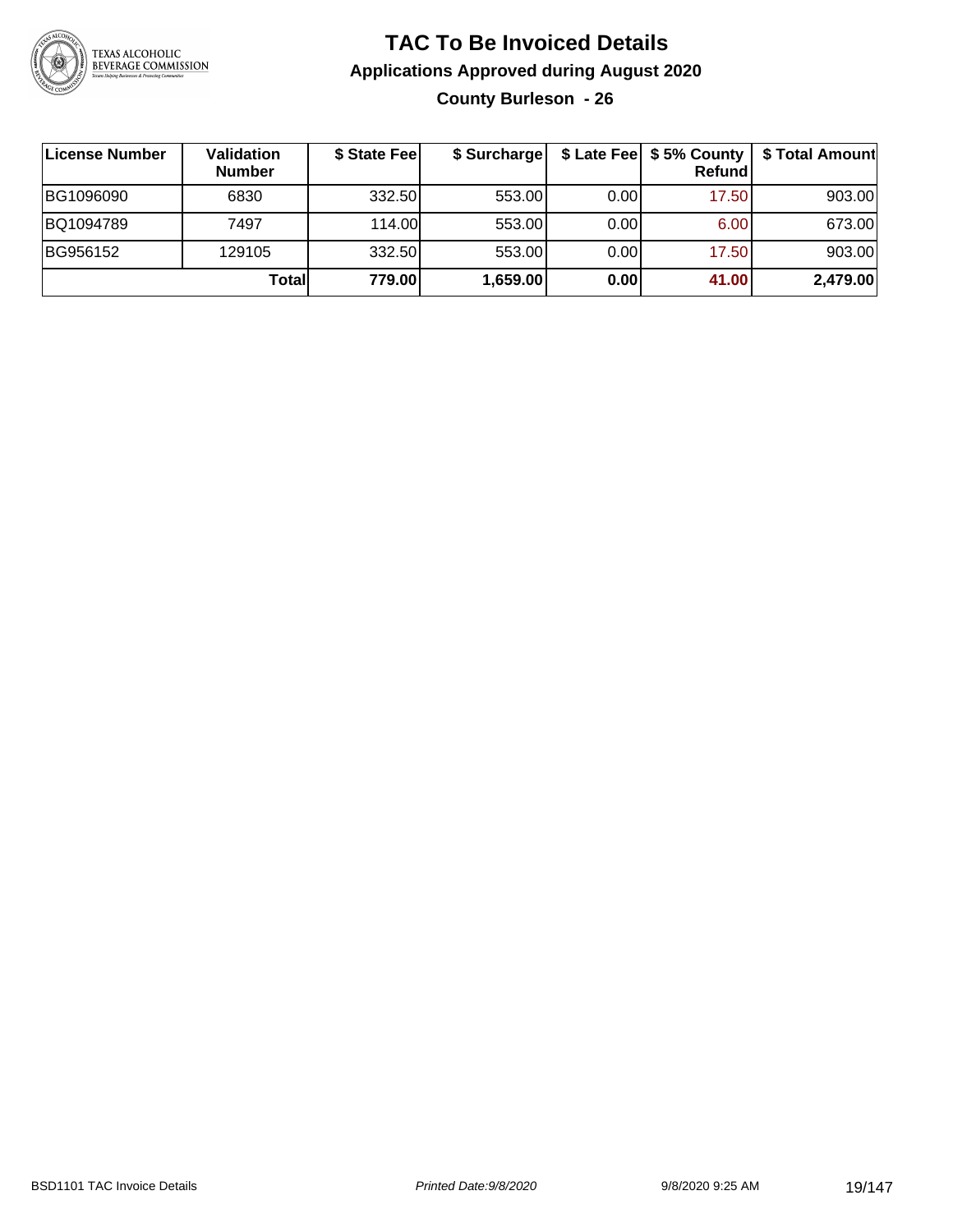

### **TAC To Be Invoiced Details Applications Approved during August 2020 County Burnet - 27**

| License Number | <b>Validation</b><br><b>Number</b> | \$ State Fee | \$ Surcharge |      | Refund | \$ Late Fee   \$5% County   \$ Total Amount |
|----------------|------------------------------------|--------------|--------------|------|--------|---------------------------------------------|
| BG1027446      | 129299                             | 332.50       | 553.00       | 0.00 | 17.50  | 903.00                                      |
| BQ1030781      | 130362                             | 114.00       | 553.00       | 0.00 | 6.00   | 673.00                                      |
|                | Total                              | 446.50       | 1,106.00     | 0.00 | 23.50  | 1,576.00                                    |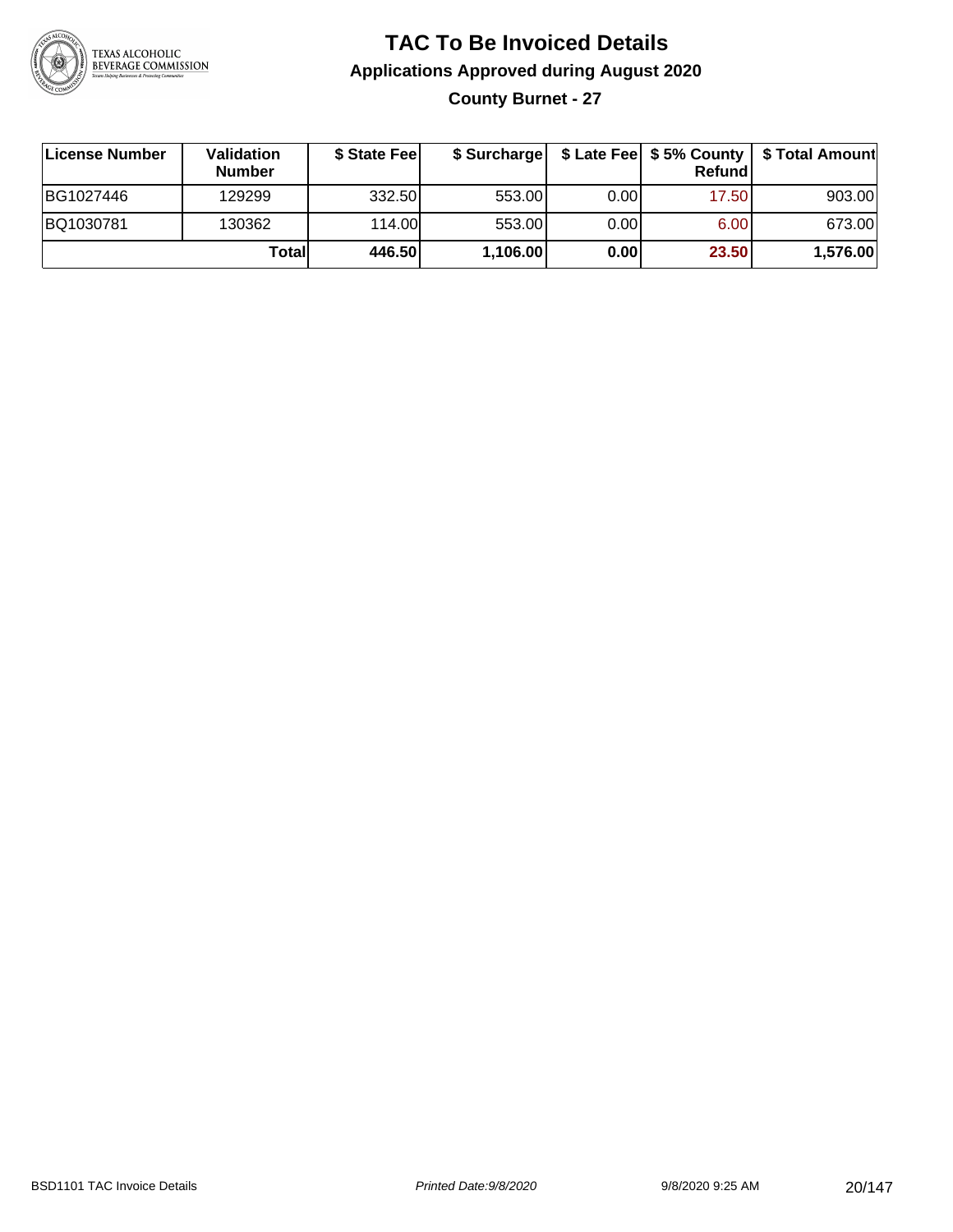

### **TAC To Be Invoiced Details Applications Approved during August 2020 County Caldwell - 28**

| License Number  | Validation<br><b>Number</b> | \$ State Feel |          |       | Refundl | \$ Surcharge   \$ Late Fee   \$5% County   \$ Total Amount |
|-----------------|-----------------------------|---------------|----------|-------|---------|------------------------------------------------------------|
| BF1095720       | 8044                        | 114.00        | 553.00   | 0.001 | 6.00    | 673.00                                                     |
| <b>BF100586</b> | 129392                      | 114.00        | 553.00   | 0.00  | 6.00    | 673.00                                                     |
|                 | Total                       | 228.00        | 1,106.00 | 0.00  | 12.00   | 1,346.00                                                   |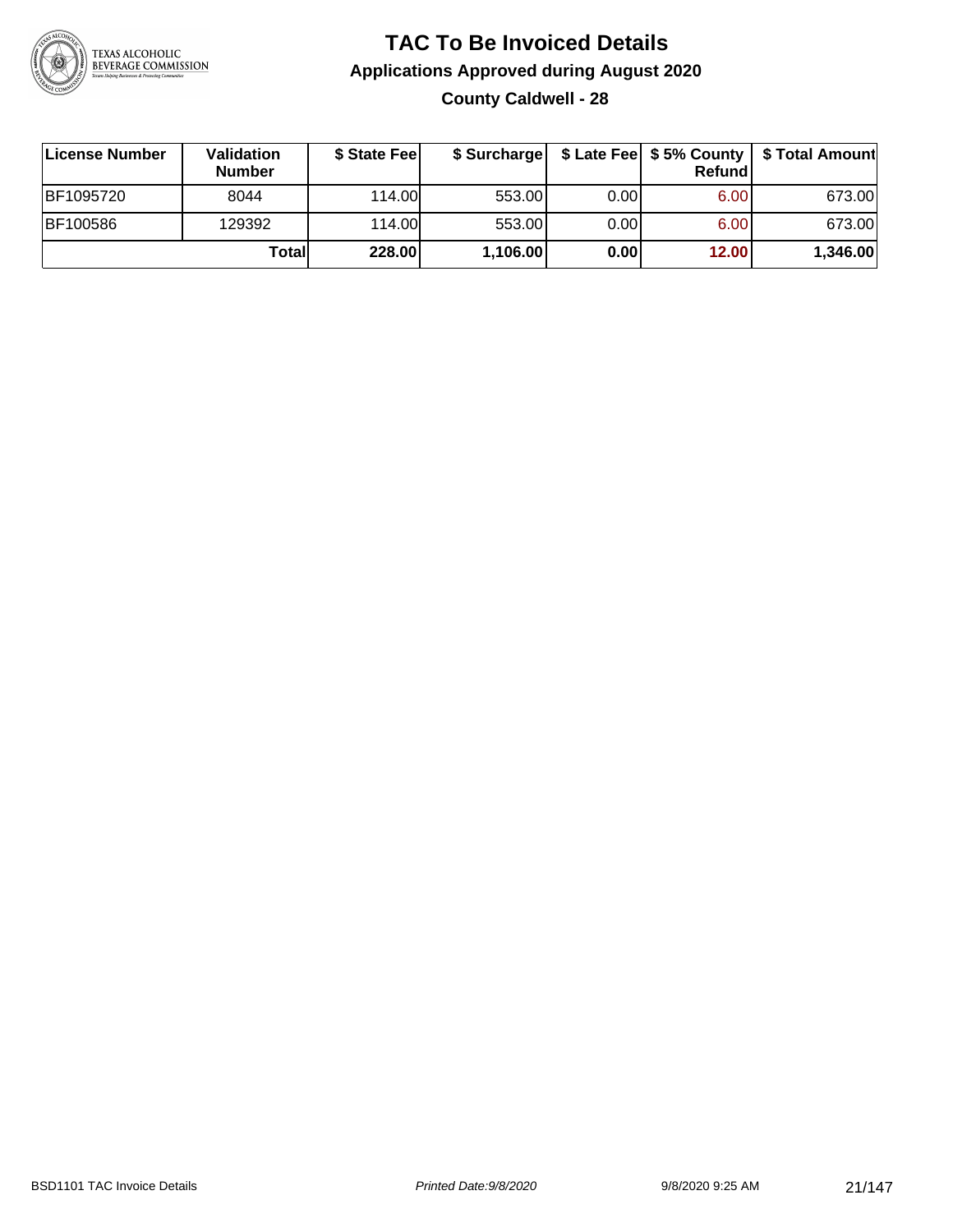

#### **TAC To Be Invoiced Details Applications Approved during August 2020 County Calhoun - 29**

| License Number | <b>Validation</b><br><b>Number</b> | \$ State Feel |        |       | Refundl | \$ Surcharge   \$ Late Fee   \$5% County   \$ Total Amount |
|----------------|------------------------------------|---------------|--------|-------|---------|------------------------------------------------------------|
| BQ1031511      | 130346                             | 114.00L       | 553.00 | 0.00  | 6.00    | 673.00                                                     |
|                | Totall                             | <b>114.00</b> | 553.00 | 0.001 | 6.00    | 673.00                                                     |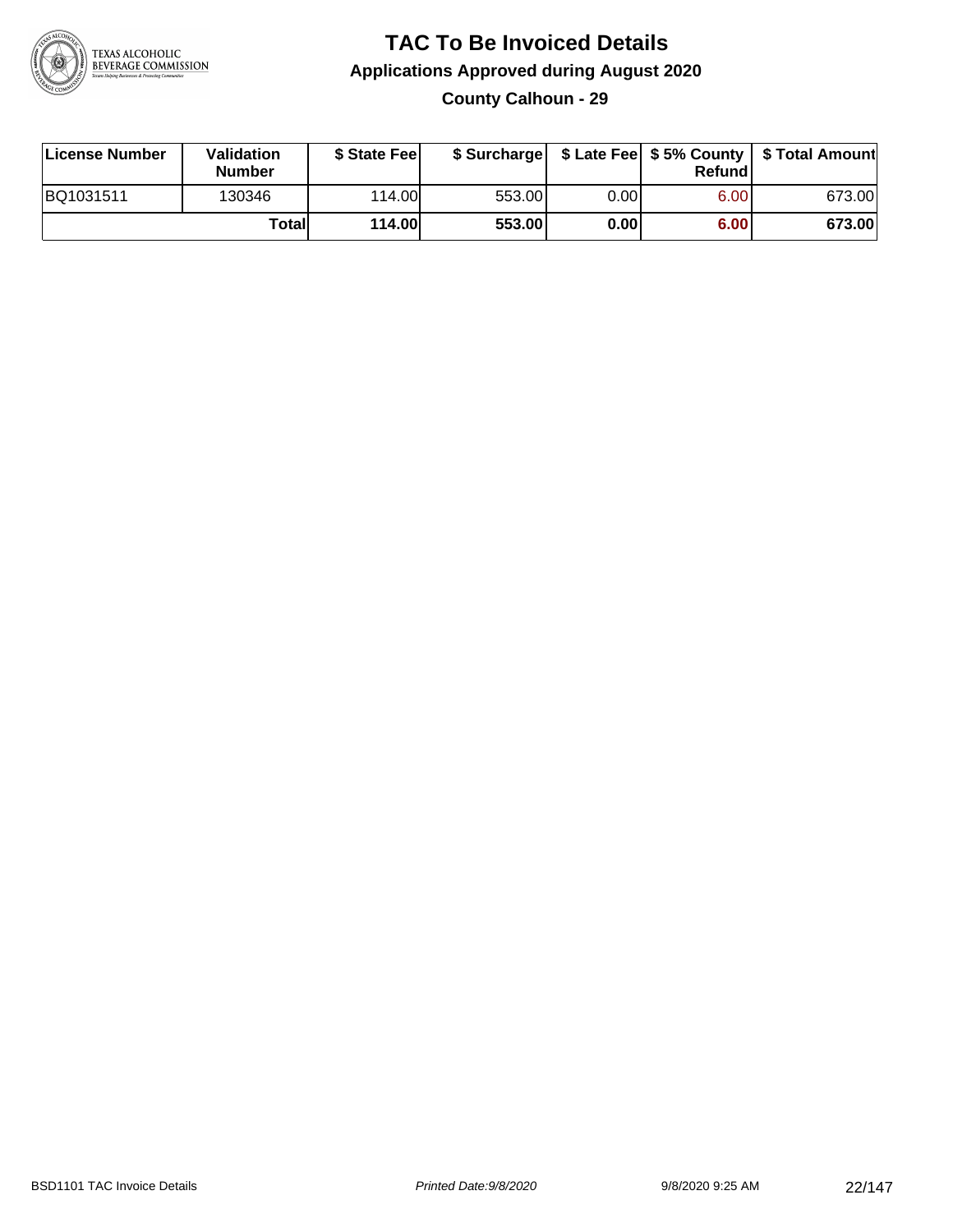

TEXAS ALCOHOLIC<br>BEVERAGE COMMISSION

#### **TAC To Be Invoiced Details Applications Approved during August 2020 County Cameron - 31**

| <b>License Number</b> | Validation<br><b>Number</b> | \$ State Fee | \$ Surcharge |        | \$ Late Fee   \$5% County<br><b>Refund</b> | \$ Total Amount |
|-----------------------|-----------------------------|--------------|--------------|--------|--------------------------------------------|-----------------|
| BQ1095037             | 7804                        | 114.00       | 553.00       | 0.00   | 6.00                                       | 673.00          |
| BG861547              | 112359                      | 332.50       | 553.00       | 0.00   | 17.50                                      | 903.00          |
| BL861547              | 112359                      | 475.00       | 327.00       | 0.00   | 25.00                                      | 827.00          |
| BG949308              | 126897                      | 332.50       | 553.00       | 0.00   | 17.50                                      | 903.00          |
| BQ879260              | 128829                      | 114.00       | 553.00       | 0.00   | 6.00                                       | 673.00          |
| BG1029014             | 129192                      | 332.50       | 553.00       | 0.00   | 17.50                                      | 903.00          |
| BG299076              | 129253                      | 332.50       | 553.00       | 100.00 | 17.50                                      | 1,003.00        |
| BQ953019              | 129348                      | 114.00       | 553.00       | 0.00   | 6.00                                       | 673.00          |
| BF257858              | 129392                      | 114.00       | 553.00       | 0.00   | 6.00                                       | 673.00          |
| BG818922              | 129664                      | 332.50       | 553.00       | 0.00   | 17.50                                      | 903.00          |
| BQ1026655             | 129717                      | 114.00       | 553.00       | 0.00   | 6.00                                       | 673.00          |
| BQ1026806             | 129717                      | 114.00       | 553.00       | 0.00   | 6.00                                       | 673.00          |
| BQ1027431             | 129717                      | 114.00       | 553.00       | 0.00   | 6.00                                       | 673.00          |
| BQ1028980             | 129717                      | 114.00       | 553.00       | 0.00   | 6.00                                       | 673.00          |
| BQ1029004             | 129717                      | 114.00       | 553.00       | 0.00   | 6.00                                       | 673.00          |
| BQ728708              | 130029                      | 114.00       | 553.00       | 0.00   | 6.00                                       | 673.00          |
| BQ300184              | 130260                      | 114.00       | 553.00       | 0.00   | 6.00                                       | 673.00          |
| BG936104              | 511028                      | 332.50       | 553.00       | 100.00 | 17.50                                      | 1,003.00        |
| BG411924              | 513763                      | 332.50       | 553.00       | 0.00   | 17.50                                      | 903.00          |
| BQ1095795             | 516231                      | 114.00       | 553.00       | 0.00   | 6.00                                       | 673.00          |
| BQ1095791             | 516232                      | 114.00       | 553.00       | 0.00   | 6.00                                       | 673.00          |
|                       | <b>Total</b>                | 4,284.50     | 11,387.00    | 200.00 | 225.50                                     | 16,097.00       |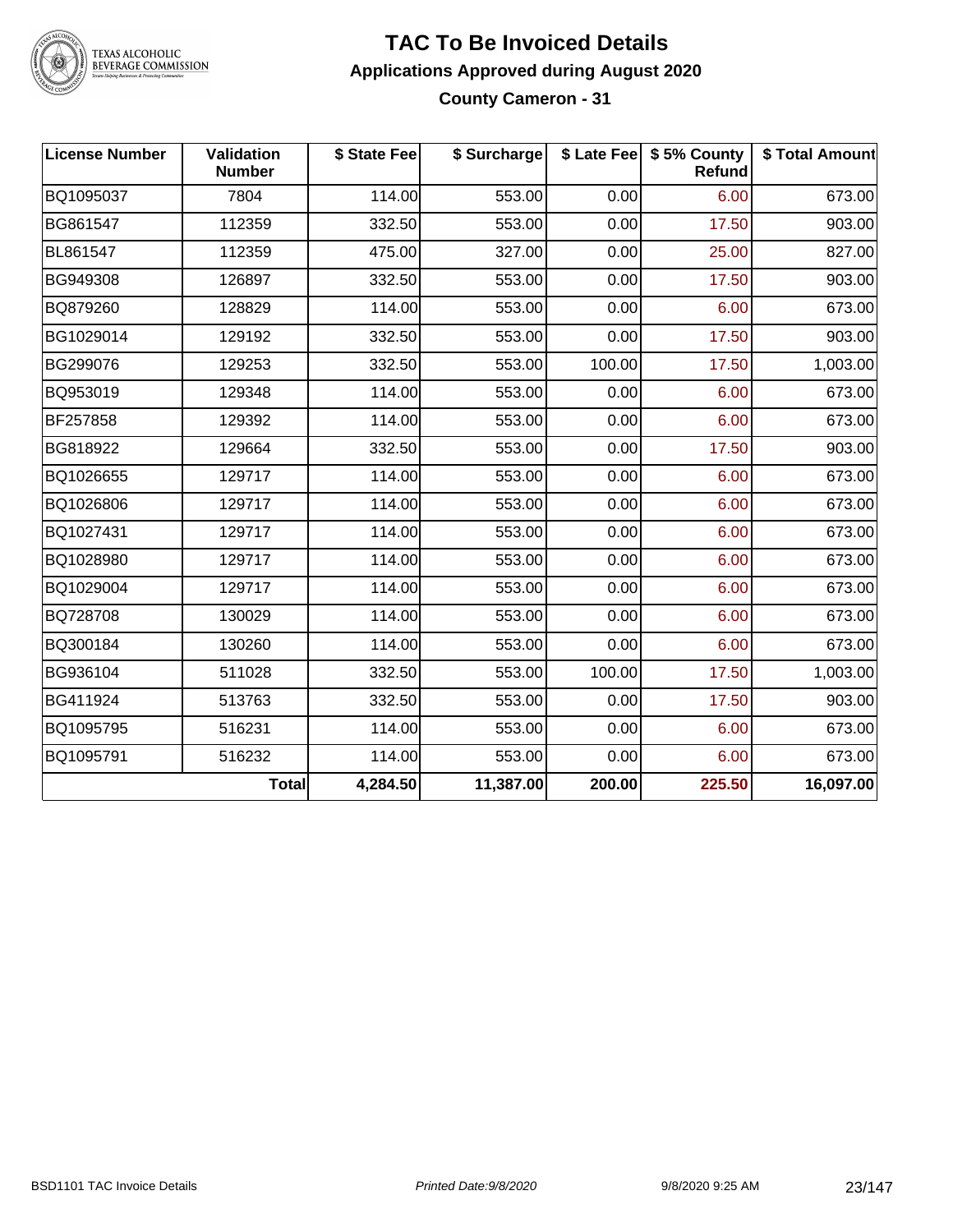

### **TAC To Be Invoiced Details Applications Approved during August 2020 County Camp - 32**

| License Number | Validation<br><b>Number</b> | \$ State Fee  |        |      | Refund | \$ Surcharge   \$ Late Fee   \$5% County   \$ Total Amount |
|----------------|-----------------------------|---------------|--------|------|--------|------------------------------------------------------------|
| BQ1028481      | 129915                      | 114.00L       | 553.00 | 0.00 | 6.00   | 673.00                                                     |
|                | Totall                      | <b>114.00</b> | 553.00 | 0.00 | 6.00   | 673.00                                                     |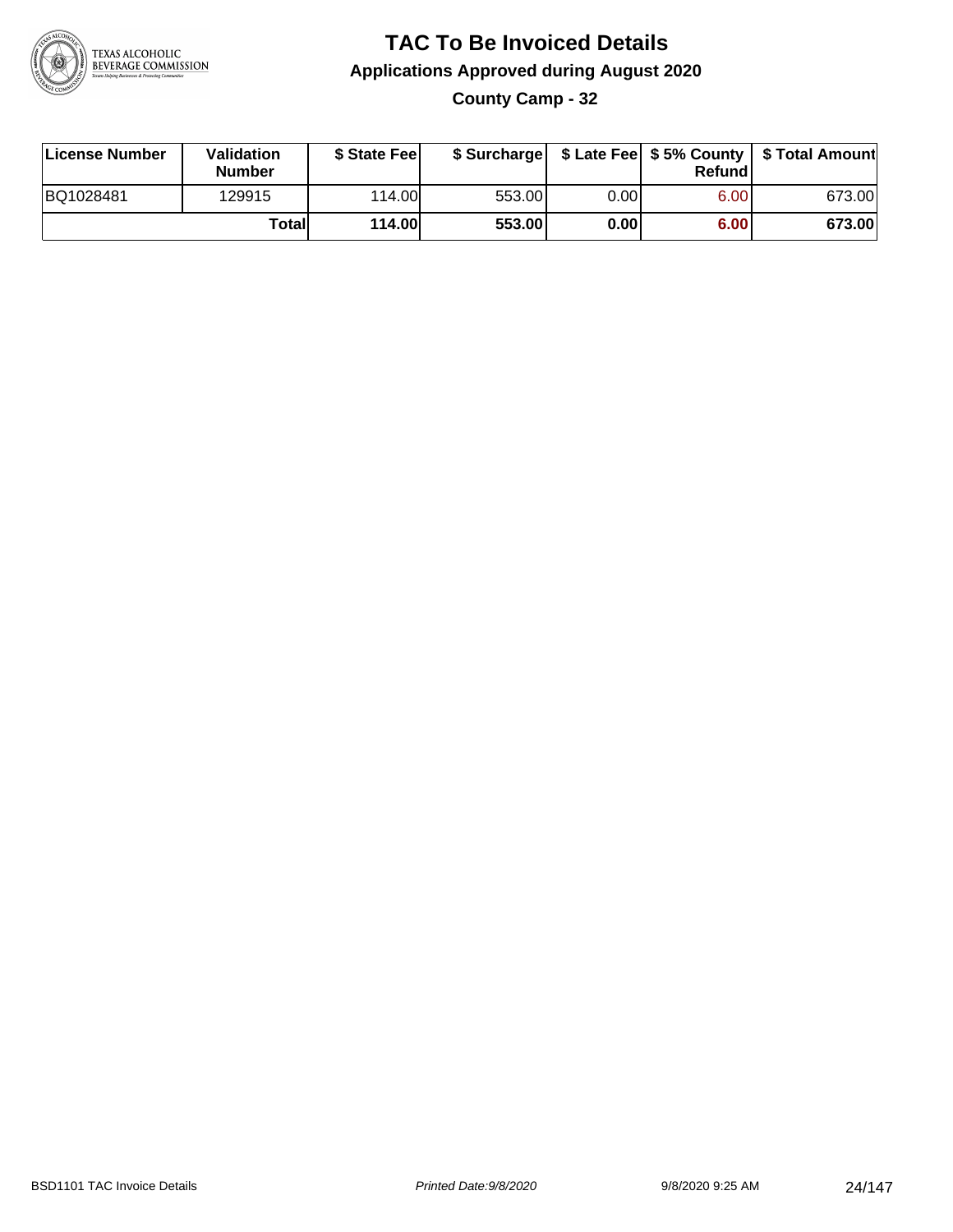

**County Cass - 34**

| License Number | Validation<br><b>Number</b> | \$ State Fee  | \$ Surcharge |      | Refundl | \$ Late Fee   \$5% County   \$ Total Amount |
|----------------|-----------------------------|---------------|--------------|------|---------|---------------------------------------------|
| BQ1025935      | 129531                      | 114.00        | 553.00       | 0.00 | 6.00    | 673.00                                      |
|                | Totall                      | <b>114.00</b> | 553.00       | 0.00 | 6.00    | 673.00                                      |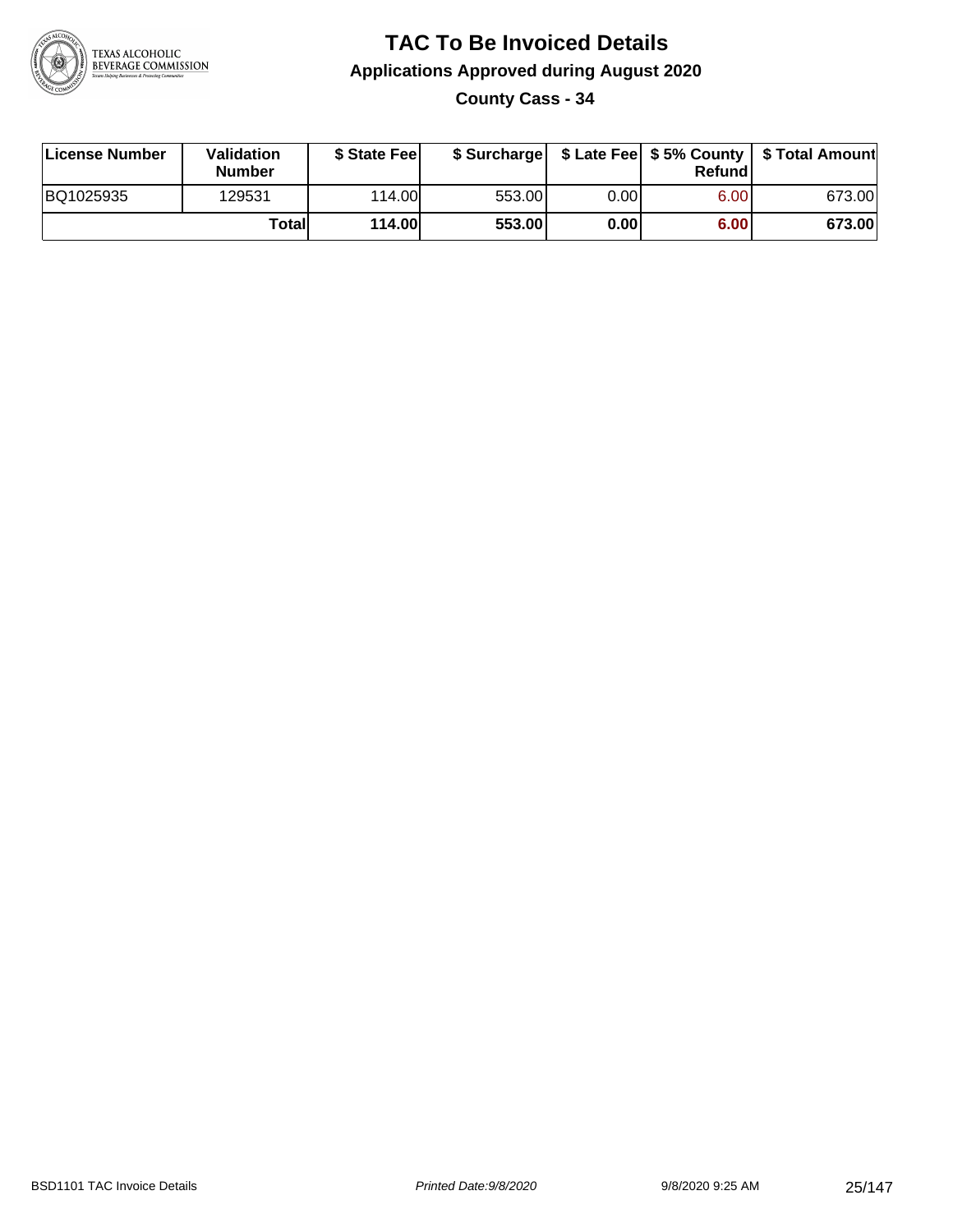

#### **TAC To Be Invoiced Details Applications Approved during August 2020 County Chambers - 36**

| <b>License Number</b> | <b>Validation</b><br><b>Number</b> | \$ State Fee | \$ Surcharge |      | \$ Late Fee   \$5% County<br>Refund | \$ Total Amount |
|-----------------------|------------------------------------|--------------|--------------|------|-------------------------------------|-----------------|
| BF1095058             | 7759                               | 114.00L      | 553.00       | 0.00 | 6.00                                | 673.00          |
| BF1094893             | 7843                               | 114.00       | 553.00       | 0.00 | 6.00                                | 673.00          |
| BQ1095333             | 8034                               | 114.00       | 553.00       | 0.00 | 6.00                                | 673.00          |
| BQ1025455             | 407498                             | 114.00       | 553.00       | 0.00 | 6.00                                | 673.00          |
| BQ637904              | 516037                             | 114.00       | 553.00       | 0.00 | 6.00                                | 673.00          |
|                       | Total                              | 570.00       | 2,765.00     | 0.00 | 30.00                               | 3,365.00        |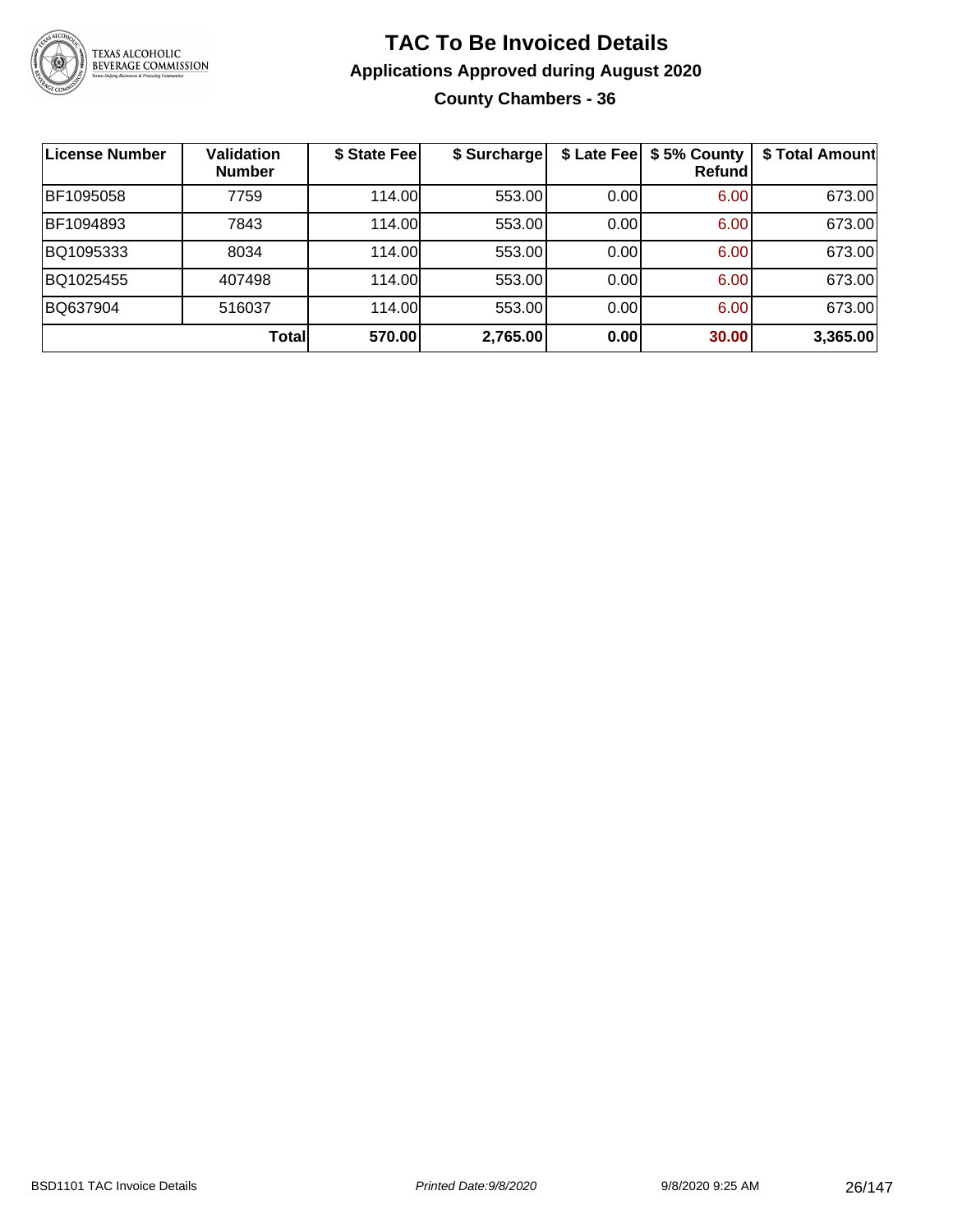

### **TAC To Be Invoiced Details Applications Approved during August 2020 County Cherokee - 37**

| License Number  | Validation<br><b>Number</b> | \$ State Fee |        |       | Refundl | \$ Surcharge   \$ Late Fee   \$5% County   \$ Total Amount |
|-----------------|-----------------------------|--------------|--------|-------|---------|------------------------------------------------------------|
| <b>BQ755901</b> | 129890                      | 114.00L      | 553.00 | 0.001 | 6.00    | 673.00                                                     |
|                 | Totall                      | 114.00       | 553.00 | 0.00  | 6.00    | 673.00                                                     |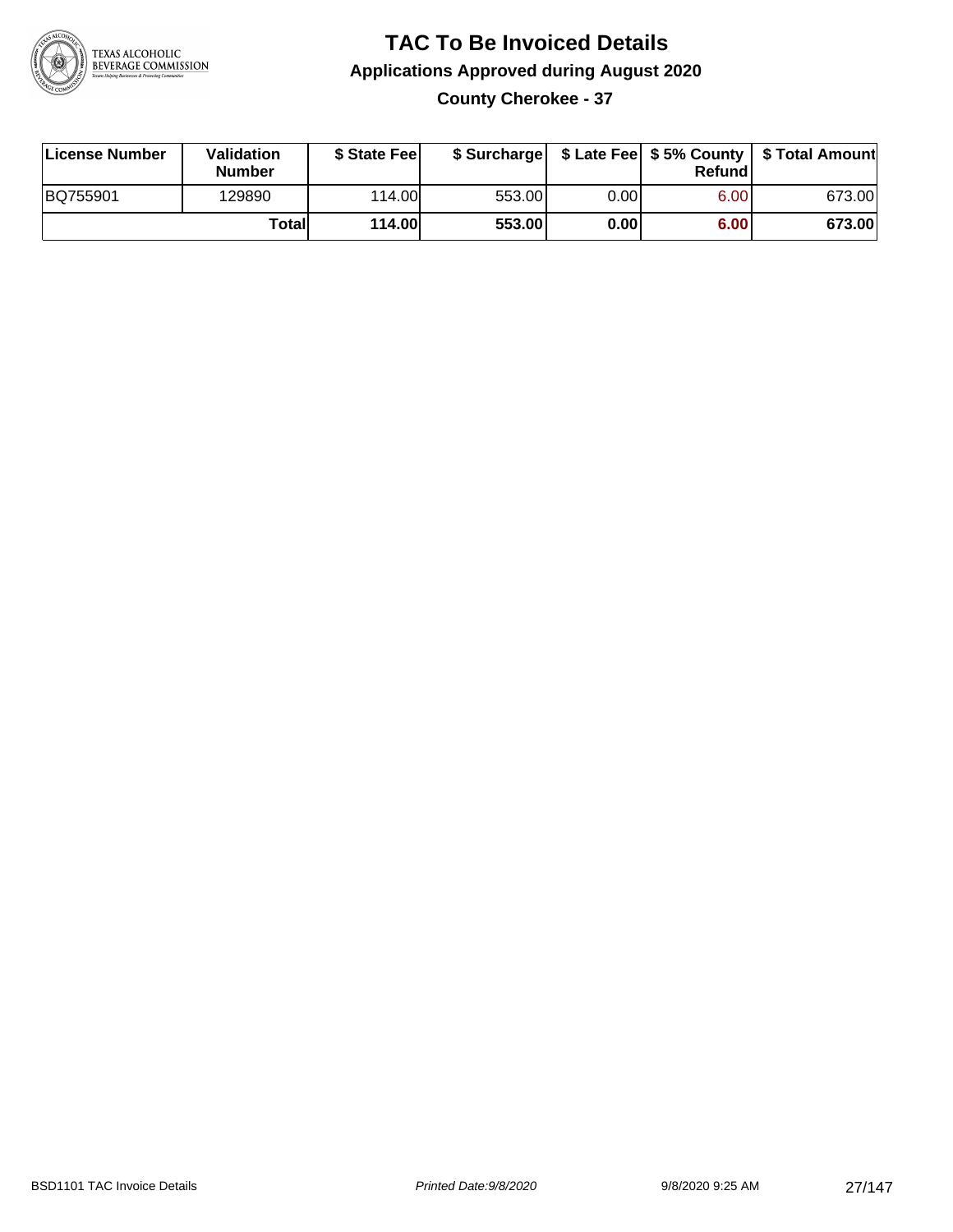

### **TAC To Be Invoiced Details Applications Approved during August 2020 County Childress - 38**

| License Number | <b>Validation</b><br><b>Number</b> | \$ State Feel |        |      | Refundl | \$ Surcharge   \$ Late Fee   \$5% County   \$ Total Amount |
|----------------|------------------------------------|---------------|--------|------|---------|------------------------------------------------------------|
| BQ756359       | 516060                             | 114.00L       | 553.00 | 0.00 | 6.00    | 673.00                                                     |
|                | Totall                             | <b>114.00</b> | 553.00 | 0.00 | 6.00    | 673.00                                                     |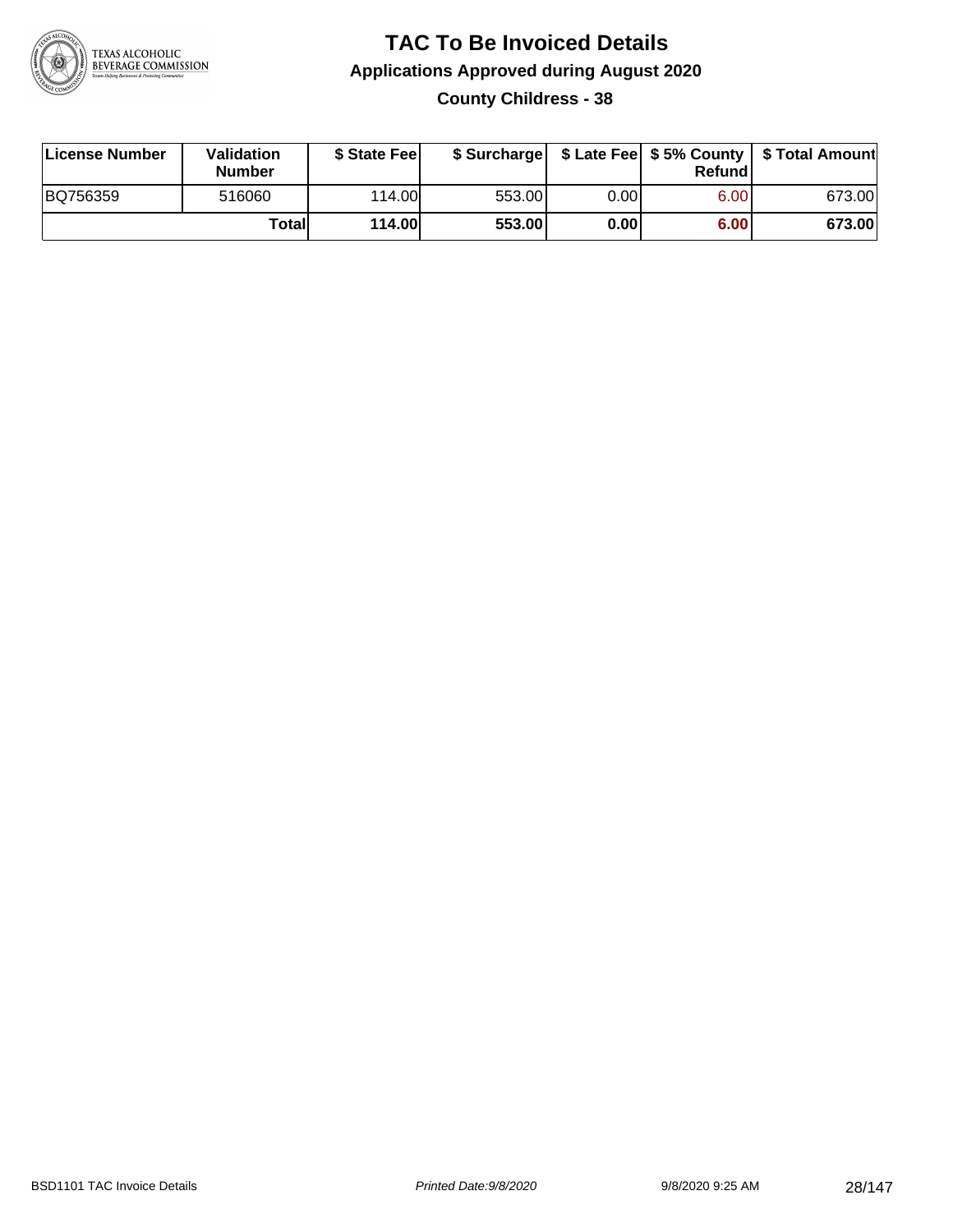

**County Coleman - 42**

| License Number | <b>Validation</b><br><b>Number</b> | \$ State Feel | \$ Surcharge |      | Refundl | \$ Late Fee   \$5% County   \$ Total Amount |
|----------------|------------------------------------|---------------|--------------|------|---------|---------------------------------------------|
| BQ1095408      | 8031                               | 114.00        | 553.00       | 0.00 | 6.00    | 673.00                                      |
|                | Totall                             | <b>114.00</b> | 553.00       | 0.00 | 6.00    | 673.00                                      |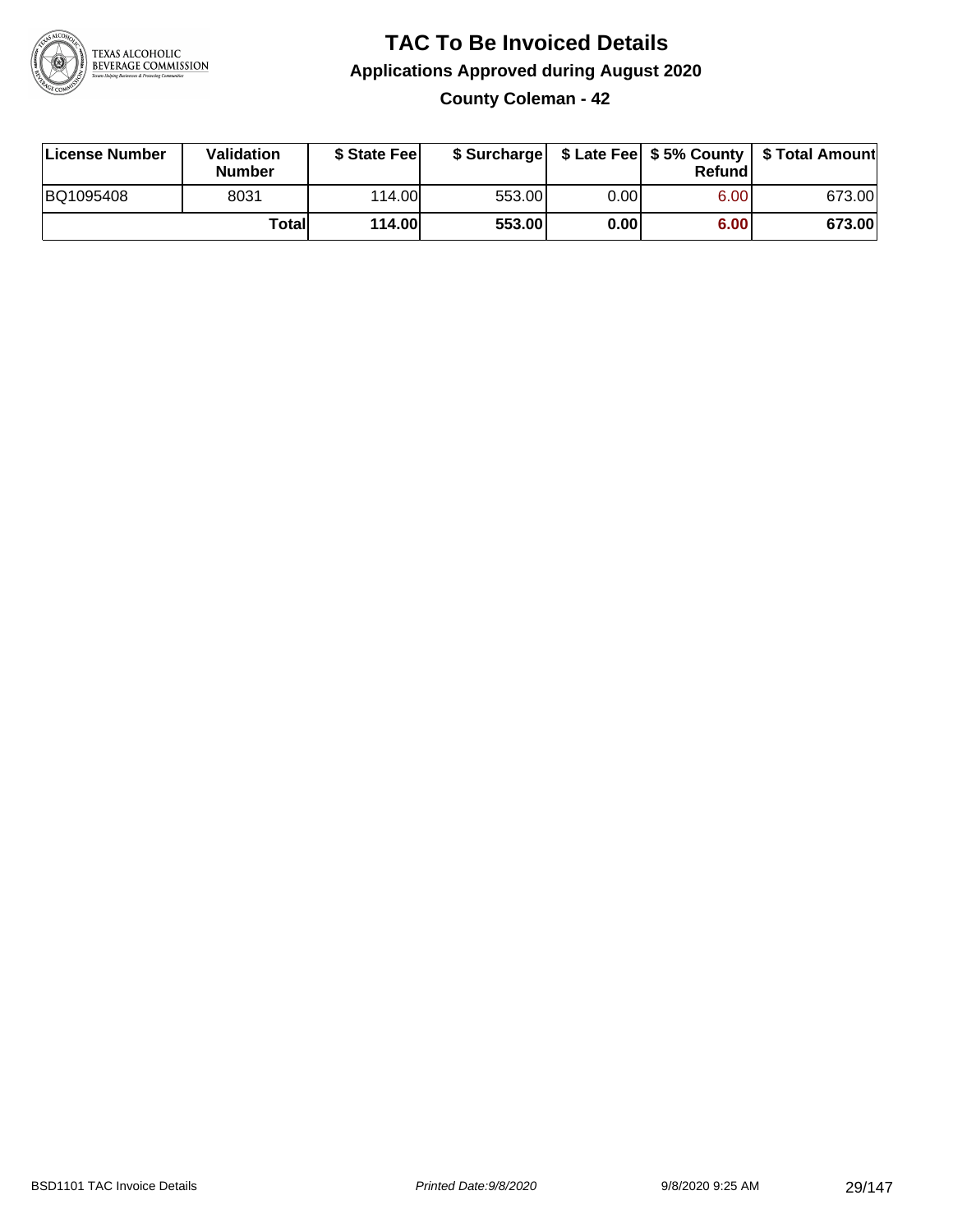

#### **TAC To Be Invoiced Details Applications Approved during August 2020 County Collin - 43**

| <b>License Number</b> | Validation<br><b>Number</b> | \$ State Fee | \$ Surcharge |      | \$ Late Fee   \$5% County<br><b>Refund</b> | \$ Total Amount |
|-----------------------|-----------------------------|--------------|--------------|------|--------------------------------------------|-----------------|
| BQ1094896             | 7585                        | 114.00       | 553.00       | 0.00 | 6.00                                       | 673.00          |
| BQ1095474             | 7742                        | 114.00       | 553.00       | 0.00 | 6.00                                       | 673.00          |
| BF1095562             | 7805                        | 114.00       | 553.00       | 0.00 | 6.00                                       | 673.00          |
| BQ1094894             | 7975                        | 114.00       | 553.00       | 0.00 | 6.00                                       | 673.00          |
| BG1095054             | 8005                        | 332.50       | 553.00       | 0.00 | 17.50                                      | 903.00          |
| BG1095739             | 8006                        | 332.50       | 553.00       | 0.00 | 17.50                                      | 903.00          |
| BL1095739             | 8006                        | 475.00       | 327.00       | 0.00 | 25.00                                      | 827.00          |
| BG1095502             | 8037                        | 332.50       | 553.00       | 0.00 | 17.50                                      | 903.00          |
| BG1095797             | 8478                        | 332.50       | 553.00       | 0.00 | 17.50                                      | 903.00          |
| BQ1026844             | 127463                      | 114.00       | 553.00       | 0.00 | 6.00                                       | 673.00          |
| BF949800              | 129153                      | 114.00       | 553.00       | 0.00 | 6.00                                       | 673.00          |
| BQ956320              | 129231                      | 114.00       | 553.00       | 0.00 | 6.00                                       | 673.00          |
| BQ819250              | 129823                      | 114.00       | 553.00       | 0.00 | 6.00                                       | 673.00          |
| BQ1030373             | 129823                      | 114.00       | 553.00       | 0.00 | 6.00                                       | 673.00          |
| BQ562943              | 129836                      | 114.00       | 553.00       | 0.00 | 6.00                                       | 673.00          |
| BQ702220              | 129848                      | 114.00       | 553.00       | 0.00 | 6.00                                       | 673.00          |
| BQ606505              | 129951                      | 114.00       | 553.00       | 0.00 | 6.00                                       | 673.00          |
| BQ1030273             | 130197                      | 114.00       | 553.00       | 0.00 | 6.00                                       | 673.00          |
| BQ1031490             | 130532                      | 114.00       | 553.00       | 0.00 | 6.00                                       | 673.00          |
| BQ954412              | 130537                      | 114.00       | 553.00       | 0.00 | 6.00                                       | 673.00          |
| BQ820462              | 130601                      | 114.00       | 553.00       | 0.00 | 6.00                                       | 673.00          |
| BQ562945              | 407973                      | 114.00       | 553.00       | 0.00 | 6.00                                       | 673.00          |
| BQ563627              | 407975                      | 114.00       | 553.00       | 0.00 | 6.00                                       | 673.00          |
| BQ562944              | 407978                      | 114.00       | 553.00       | 0.00 | 6.00                                       | 673.00          |
| BQ1028656             | 515040                      | 114.00       | 553.00       | 0.00 | 6.00                                       | 673.00          |
| BQ603235              | 515458                      | 114.00       | 553.00       | 0.00 | 6.00                                       | 673.00          |
| BG1021458             | 515767                      | 332.50       | 553.00       | 0.00 | 17.50                                      | 903.00          |
| BQ819352              | 516071                      | 114.00       | 553.00       | 0.00 | 6.00                                       | 673.00          |
| BQ563626              | 516338                      | 114.00       | 553.00       | 0.00 | 6.00                                       | 673.00          |
|                       | Total                       | 4,759.50     | 15,811.00    | 0.00 | 250.50                                     | 20,821.00       |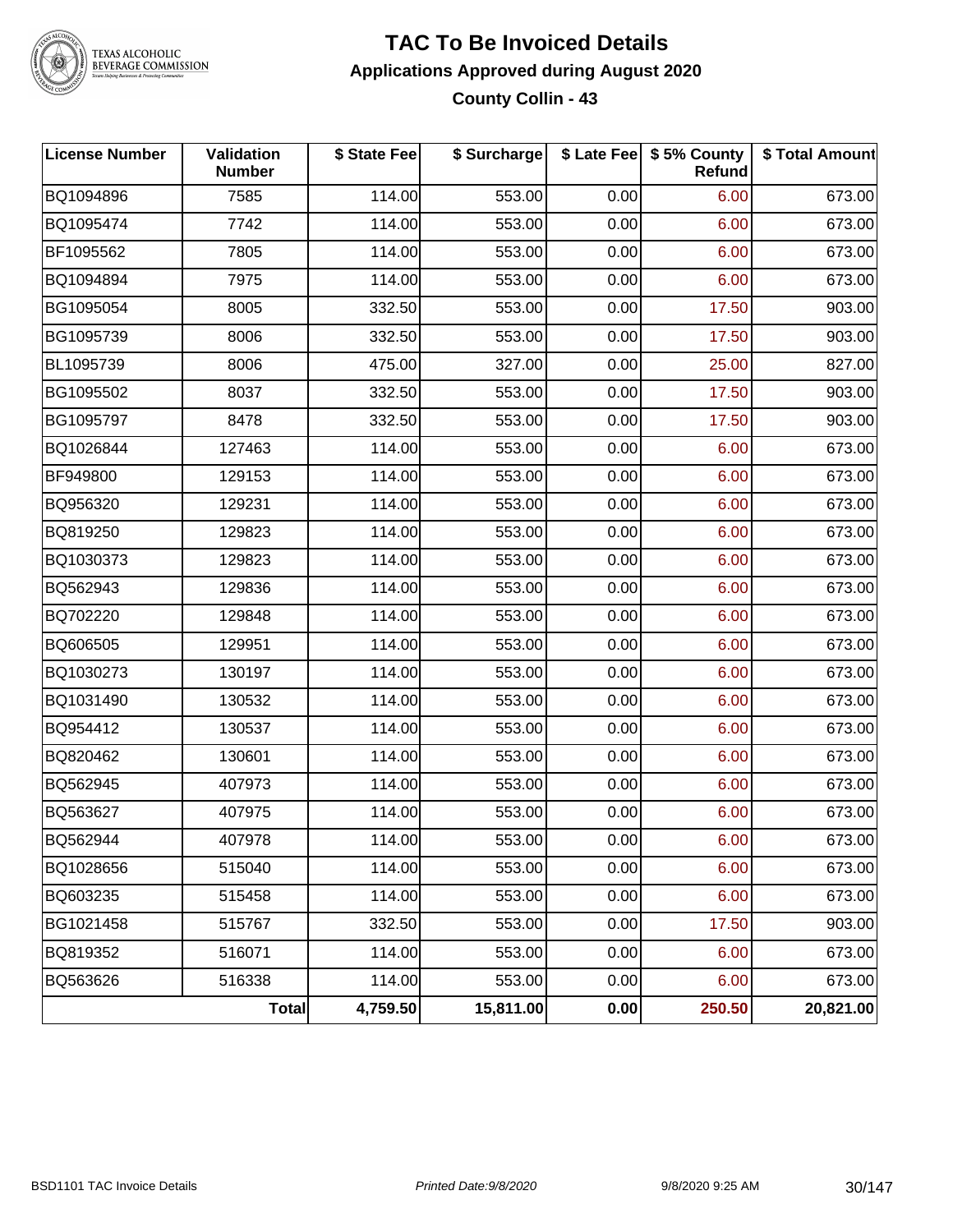

### **TAC To Be Invoiced Details Applications Approved during August 2020 County Colorado - 45**

| <b>License Number</b> | Validation<br><b>Number</b> | \$ State Fee | \$ Surcharge | \$ Late Fee | \$5% County<br>Refundl | \$ Total Amount |
|-----------------------|-----------------------------|--------------|--------------|-------------|------------------------|-----------------|
| IBG1095717            | 7569                        | 332.50       | 553.00       | 0.00        | 17.50                  | 903.00          |
| BP1095717             | 7569                        | 950.00       | 426.00       | 0.00        | 50.00                  | 1,426.00        |
| BG288195              | 129548                      | 332.50       | 553.00       | 0.00        | 17.50                  | 903.00          |
| BF521664              | 515271                      | 114.00       | 553.00       | 0.00        | 6.00                   | 673.00          |
| BQ819842              | 516066                      | 114.00       | 553.00       | 0.00        | 6.00                   | 673.00          |
|                       | <b>Total</b>                | 1,843.00     | 2,638.00     | 0.00        | 97.00                  | 4,578.00        |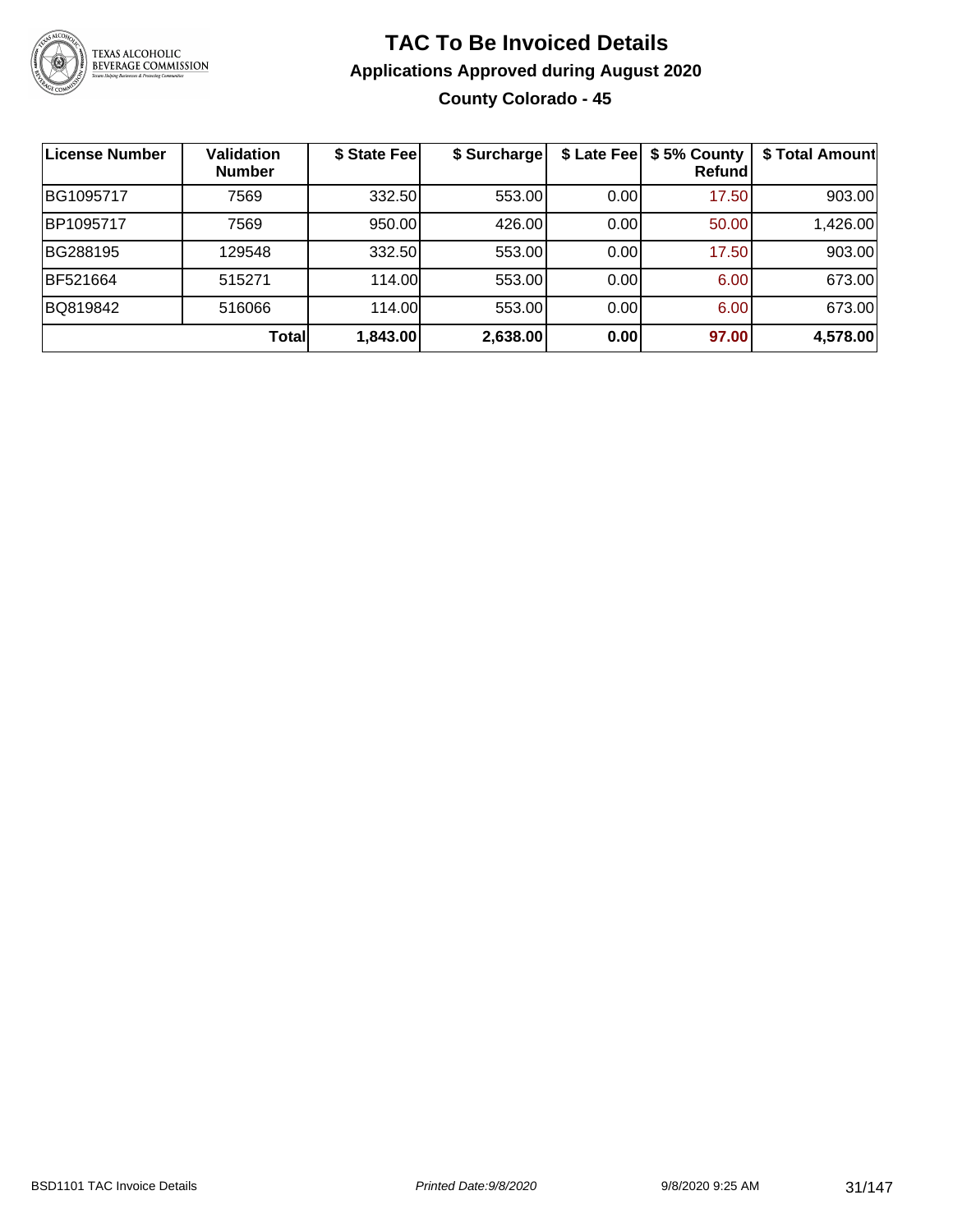

### **TAC To Be Invoiced Details Applications Approved during August 2020 County Comal - 46**

| License Number | <b>Validation</b><br><b>Number</b> | \$ State Fee | \$ Surcharge | \$ Late Fee | \$5% County<br><b>Refund</b> | \$ Total Amount |
|----------------|------------------------------------|--------------|--------------|-------------|------------------------------|-----------------|
| BQ1095499      | 7404                               | 114.00       | 553.00       | 0.00        | 6.00                         | 673.00          |
| BG1095137      | 7487                               | 332.50       | 553.00       | 0.00        | 17.50                        | 903.00          |
| BG84726        | 128329                             | 332.50       | 553.00       | 100.00      | 17.50                        | 1,003.00        |
| BG815086       | 129480                             | 332.50       | 553.00       | 0.00        | 17.50                        | 903.00          |
| BG1022320      | 129732                             | 332.50       | 553.00       | 100.00      | 17.50                        | 1,003.00        |
| BG954114       | 130172                             | 332.50       | 553.00       | 0.00        | 17.50                        | 903.00          |
| BQ884434       | 130403                             | 114.00       | 553.00       | 0.00        | 6.00                         | 673.00          |
| BQ1031510      | 130600                             | 114.00       | 553.00       | 0.00        | 6.00                         | 673.00          |
|                | <b>Total</b>                       | 2,004.50     | 4,424.00     | 200.00      | 105.50                       | 6,734.00        |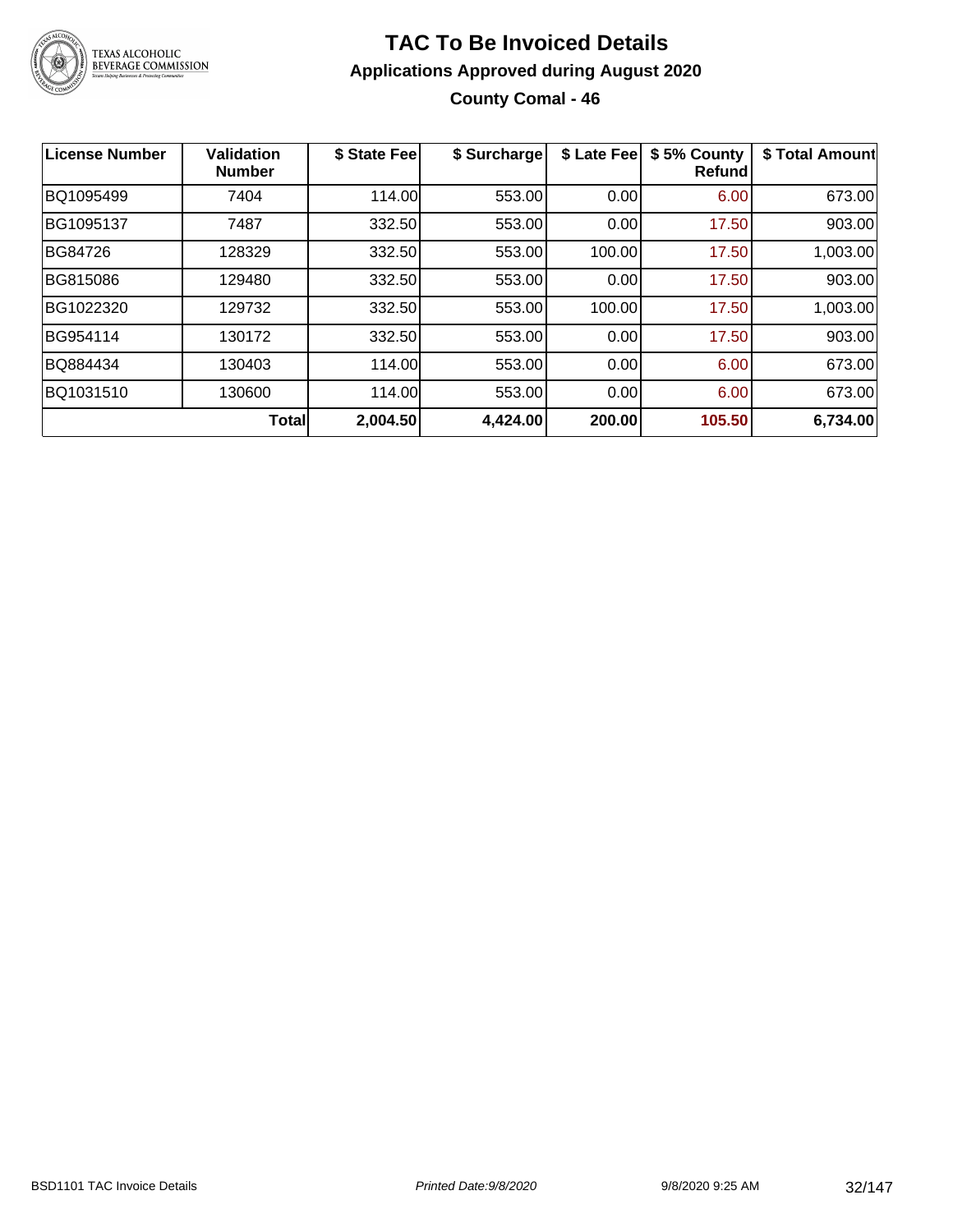

**County Comanche - 47**

| License Number | Validation<br><b>Number</b> | \$ State Fee | \$ Surcharge |      | Refundl |        |
|----------------|-----------------------------|--------------|--------------|------|---------|--------|
| BG1096111      | 7792                        | 332.50       | 553.00       | 0.00 | 17.501  | 903.00 |
|                | Totall                      | 332.50       | 553.00       | 0.00 | 17.50   | 903.00 |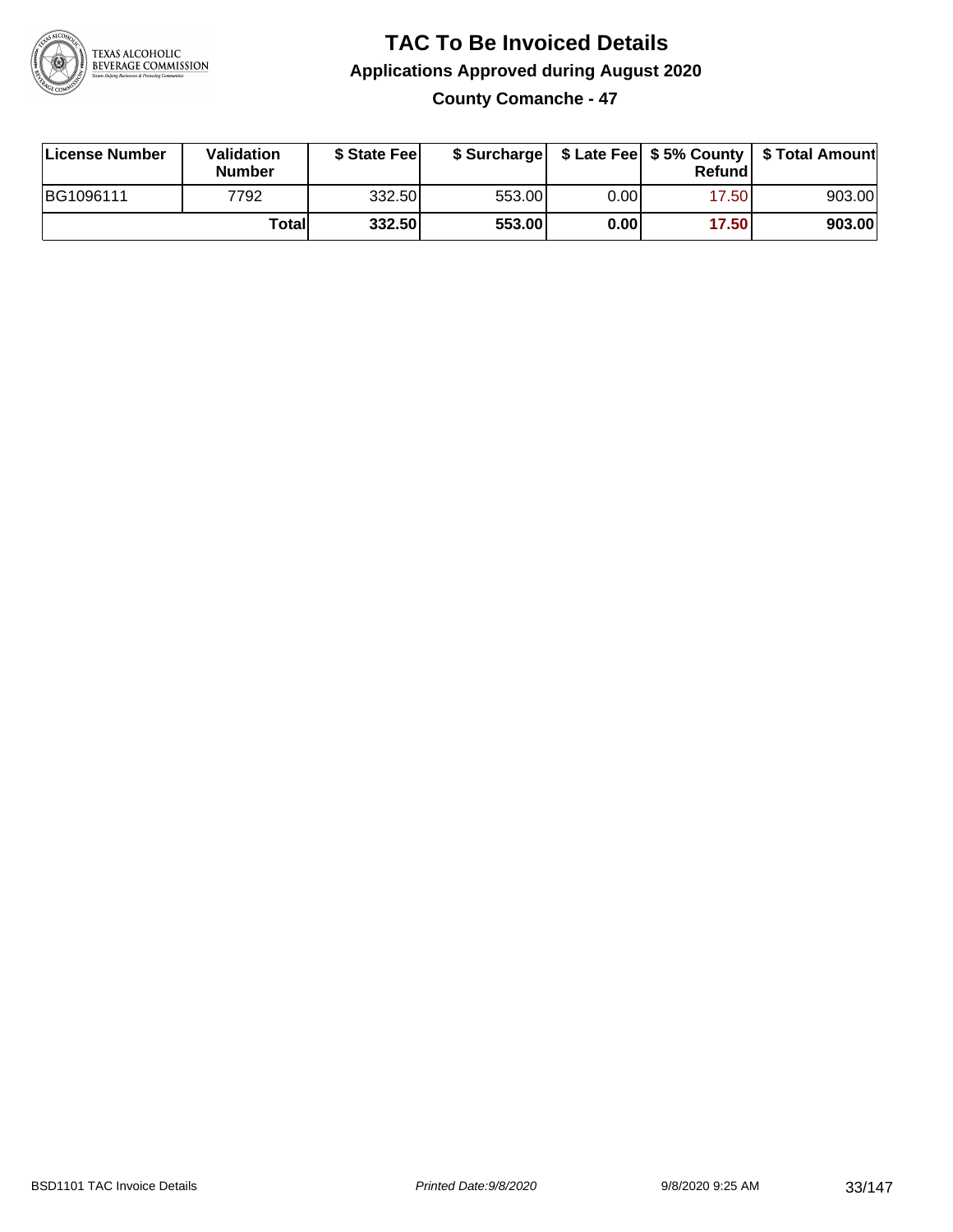

### **TAC To Be Invoiced Details Applications Approved during August 2020 County Coryell - 50**

| License Number | Validation<br><b>Number</b> | \$ State Fee  |        |      | Refund | \$ Surcharge   \$ Late Fee   \$5% County   \$ Total Amount |
|----------------|-----------------------------|---------------|--------|------|--------|------------------------------------------------------------|
| BQ818249       | 130271                      | 114.00L       | 553.00 | 0.00 | 6.00   | 673.00                                                     |
|                | Totall                      | <b>114.00</b> | 553.00 | 0.00 | 6.00   | 673.00                                                     |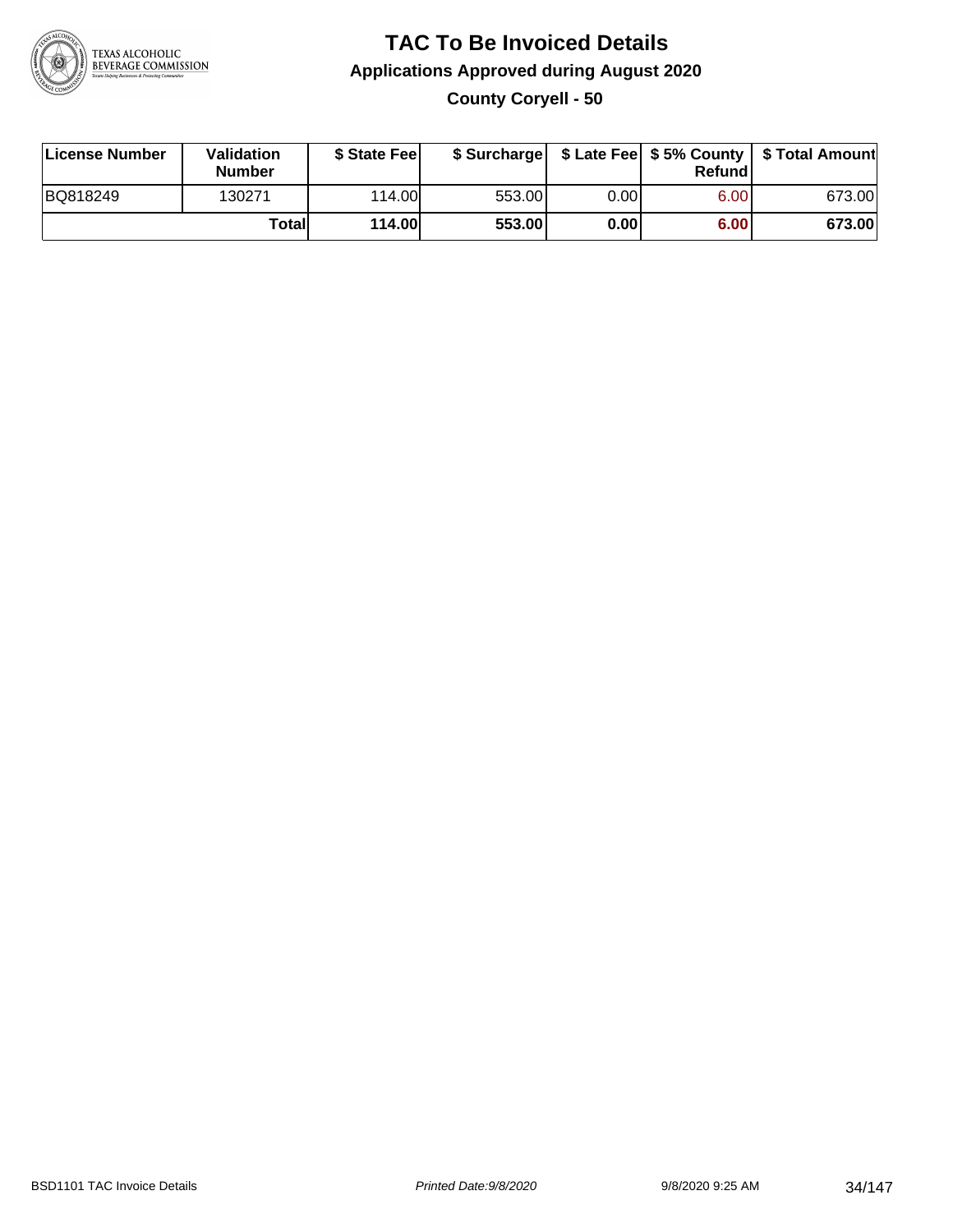

#### **TAC To Be Invoiced Details Applications Approved during August 2020 County Culberson - 55**

| License Number | Validation<br><b>Number</b> | \$ State Fee  |        |      | Refund | \$ Surcharge   \$ Late Fee   \$5% County   \$ Total Amount |
|----------------|-----------------------------|---------------|--------|------|--------|------------------------------------------------------------|
| BQ1029718      | 130058                      | 114.00L       | 553.00 | 0.00 | 6.00   | 673.00                                                     |
|                | Totall                      | <b>114.00</b> | 553.00 | 0.00 | 6.00   | 673.00                                                     |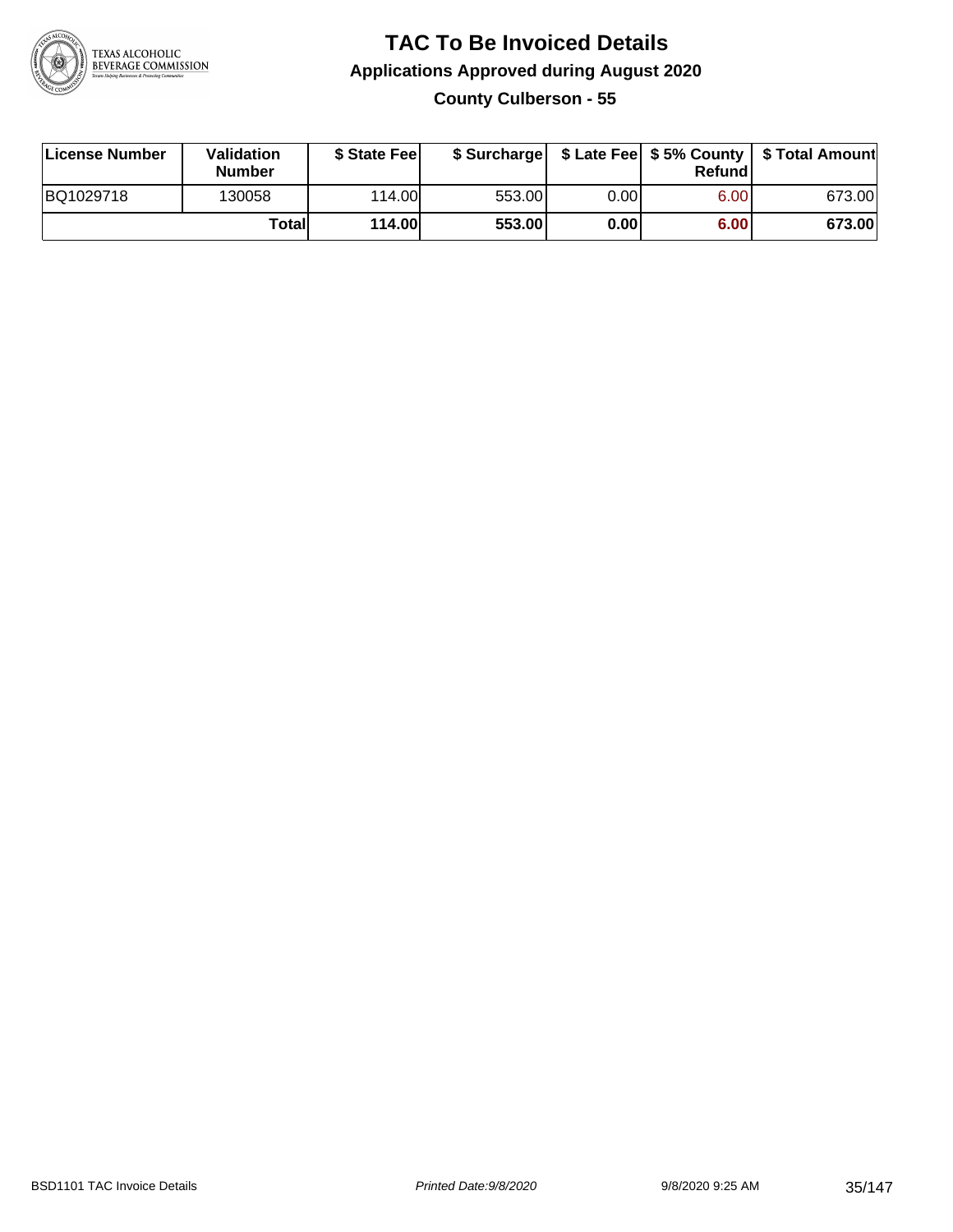

TEXAS ALCOHOLIC<br>BEVERAGE COMMISSION

#### **TAC To Be Invoiced Details Applications Approved during August 2020 County Dallas - 57**

| <b>License Number</b> | Validation<br><b>Number</b> | \$ State Fee | \$ Surcharge |        | \$ Late Fee \$ 5% County<br>Refund | \$ Total Amount |
|-----------------------|-----------------------------|--------------|--------------|--------|------------------------------------|-----------------|
| BF1095377             | 7630                        | 114.00       | 553.00       | 0.00   | 6.00                               | 673.00          |
| BF1095788             | 7674                        | 114.00       | 553.00       | 0.00   | 6.00                               | 673.00          |
| BG1094762             | 7689                        | 1,900.00     | 553.00       | 0.00   | 100.00                             | 2,553.00        |
| BG1095651             | 7706                        | 1,900.00     | 553.00       | 0.00   | 100.00                             | 2,553.00        |
| BQ1095748             | 7821                        | 114.00       | 553.00       | 0.00   | 6.00                               | 673.00          |
| BF1095410             | 7822                        | 114.00       | 553.00       | 0.00   | 6.00                               | 673.00          |
| BF1095602             | 7910                        | 114.00       | 553.00       | 0.00   | 6.00                               | 673.00          |
| BQ1095983             | 7994                        | 114.00       | 553.00       | 0.00   | 6.00                               | 673.00          |
| BG1095734             | 8035                        | 1,900.00     | 553.00       | 0.00   | 100.00                             | 2,553.00        |
| BF1095485             | 8046                        | 114.00       | 553.00       | 0.00   | 6.00                               | 673.00          |
| BQ1095754             | 8105                        | 114.00       | 553.00       | 0.00   | 6.00                               | 673.00          |
| BQ1095512             | 8269                        | 114.00       | 553.00       | 0.00   | 6.00                               | 673.00          |
| BF1095892             | 8302                        | 114.00       | 553.00       | 0.00   | 6.00                               | 673.00          |
| BQ1095635             | 8336                        | 114.00       | 553.00       | 0.00   | 6.00                               | 673.00          |
| BQ1096006             | 8460                        | 114.00       | 553.00       | 0.00   | 6.00                               | 673.00          |
| BF319822              | 127480                      | 114.00       | 553.00       | 0.00   | 6.00                               | 673.00          |
| BQ604558              | 127959                      | 114.00       | 553.00       | 0.00   | 6.00                               | 673.00          |
| BE602881              | 129047                      | 1,425.00     | 553.00       | 0.00   | 75.00                              | 2,053.00        |
| BQ1028535             | 129214                      | 114.00       | 553.00       | 0.00   | 6.00                               | 673.00          |
| BQ883055              | 129231                      | 114.00       | 553.00       | 0.00   | 6.00                               | 673.00          |
| BG1029693             | 129246                      | 1,425.00     | 553.00       | 0.00   | 75.00                              | 2,053.00        |
| BQ818758              | 129316                      | 114.00       | 553.00       | 0.00   | 6.00                               | 673.00          |
| BF1026305             | 129422                      | 114.00       | 553.00       | 0.00   | 6.00                               | 673.00          |
| BQ604517              | 129471                      | 114.00       | 553.00       | 0.00   | 6.00                               | 673.00          |
| BQ604772              | 129475                      | 114.00       | 553.00       | 0.00   | 6.00                               | 673.00          |
| BG1023046             | 129562                      | 1,425.00     | 553.00       | 100.00 | 75.00                              | 2,153.00        |
| BQ1029515             | 129703                      | 114.00       | 553.00       | 0.00   | 6.00                               | 673.00          |
| BQ1027748             | 129766                      | 114.00       | 553.00       | 0.00   | 6.00                               | 673.00          |
| BQ1027722             | 129782                      | 114.00       | 553.00       | 0.00   | 6.00                               | 673.00          |
| BQ819614              | 129823                      | 114.00       | 553.00       | 0.00   | 6.00                               | 673.00          |
| BQ1028315             | 129866                      | 114.00       | 553.00       | 0.00   | 6.00                               | 673.00          |
| BQ1025790             | 129918                      | 114.00       | 553.00       | 0.00   | 6.00                               | 673.00          |
| BQ606579              | 129951                      | 114.00       | 553.00       | 0.00   | 6.00                               | 673.00          |
| BQ605366              | 130053                      | 114.00       | 553.00       | 0.00   | 6.00                               | 673.00          |
| BQ958480              | 130113                      | 114.00       | 553.00       | 0.00   | 6.00                               | 673.00          |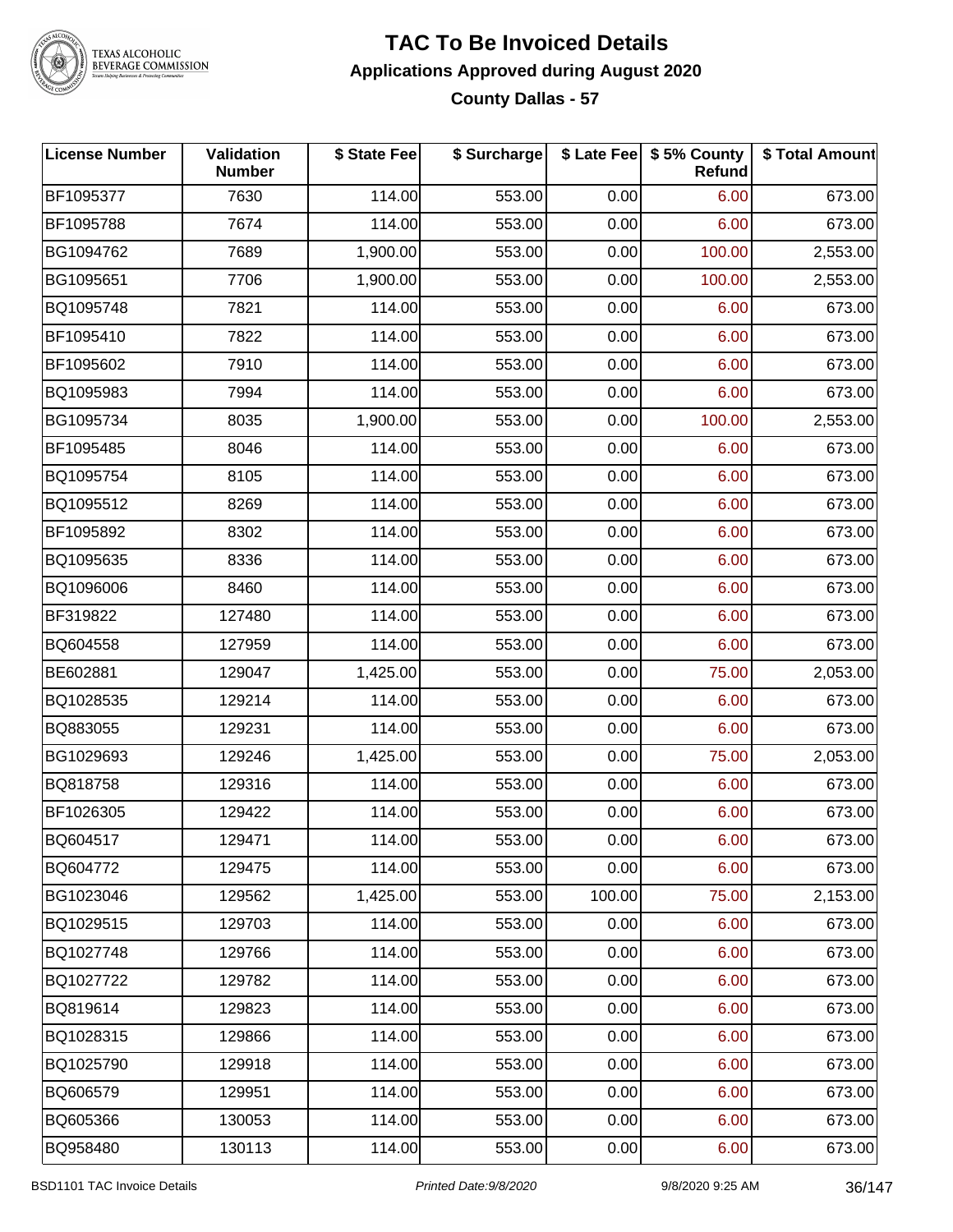| <b>License Number</b> | Validation<br><b>Number</b> | \$ State Fee | \$ Surcharge |        | \$ Late Fee   \$5% County<br>Refund | \$ Total Amount |
|-----------------------|-----------------------------|--------------|--------------|--------|-------------------------------------|-----------------|
| BQ954491              | 130135                      | 114.00       | 553.00       | 0.00   | 6.00                                | 673.00          |
| BQ955228              | 130184                      | 114.00       | 553.00       | 0.00   | 6.00                                | 673.00          |
| BQ757731              | 130288                      | 114.00       | 553.00       | 0.00   | 6.00                                | 673.00          |
| BQ884617              | 130390                      | 114.00       | 553.00       | 0.00   | 6.00                                | 673.00          |
| BQ1031499             | 130390                      | 114.00       | 553.00       | 0.00   | 6.00                                | 673.00          |
| BQ819823              | 130464                      | 114.00       | 553.00       | 0.00   | 6.00                                | 673.00          |
| BQ1032086             | 130638                      | 114.00       | 553.00       | 0.00   | 6.00                                | 673.00          |
| BQ1030070             | 130704                      | 114.00       | 553.00       | 0.00   | 6.00                                | 673.00          |
| BQ957268              | 130720                      | 114.00       | 553.00       | 0.00   | 6.00                                | 673.00          |
| BB1095101             | 515409                      | 570.00       | 701.00       | 0.00   | 30.00                               | 1,301.00        |
| BI1095102             | 515409                      | 38.00        | 278.00       | 0.00   | 2.00                                | 318.00          |
| BQ603355              | 515454                      | 114.00       | 553.00       | 0.00   | 6.00                                | 673.00          |
| BQ603353              | 515455                      | 114.00       | 553.00       | 0.00   | 6.00                                | 673.00          |
| BQ603356              | 515457                      | 114.00       | 553.00       | 0.00   | 6.00                                | 673.00          |
| BG749745              | 515469                      | 1,425.00     | 553.00       | 0.00   | 75.00                               | 2,053.00        |
| BQ1026287             | 515614                      | 114.00       | 553.00       | 0.00   | 6.00                                | 673.00          |
| BF456348              | 515659                      | 114.00       | 553.00       | 0.00   | 6.00                                | 673.00          |
| BA1095887             | 516128                      | 1,425.00     | 651.00       | 0.00   | 75.00                               | 2,151.00        |
| BQ955814              | 516400                      | 114.00       | 553.00       | 0.00   | 6.00                                | 673.00          |
|                       | <b>Total</b>                | 18,449.00    | 29,833.00    | 100.00 | 971.00                              | 49,353.00       |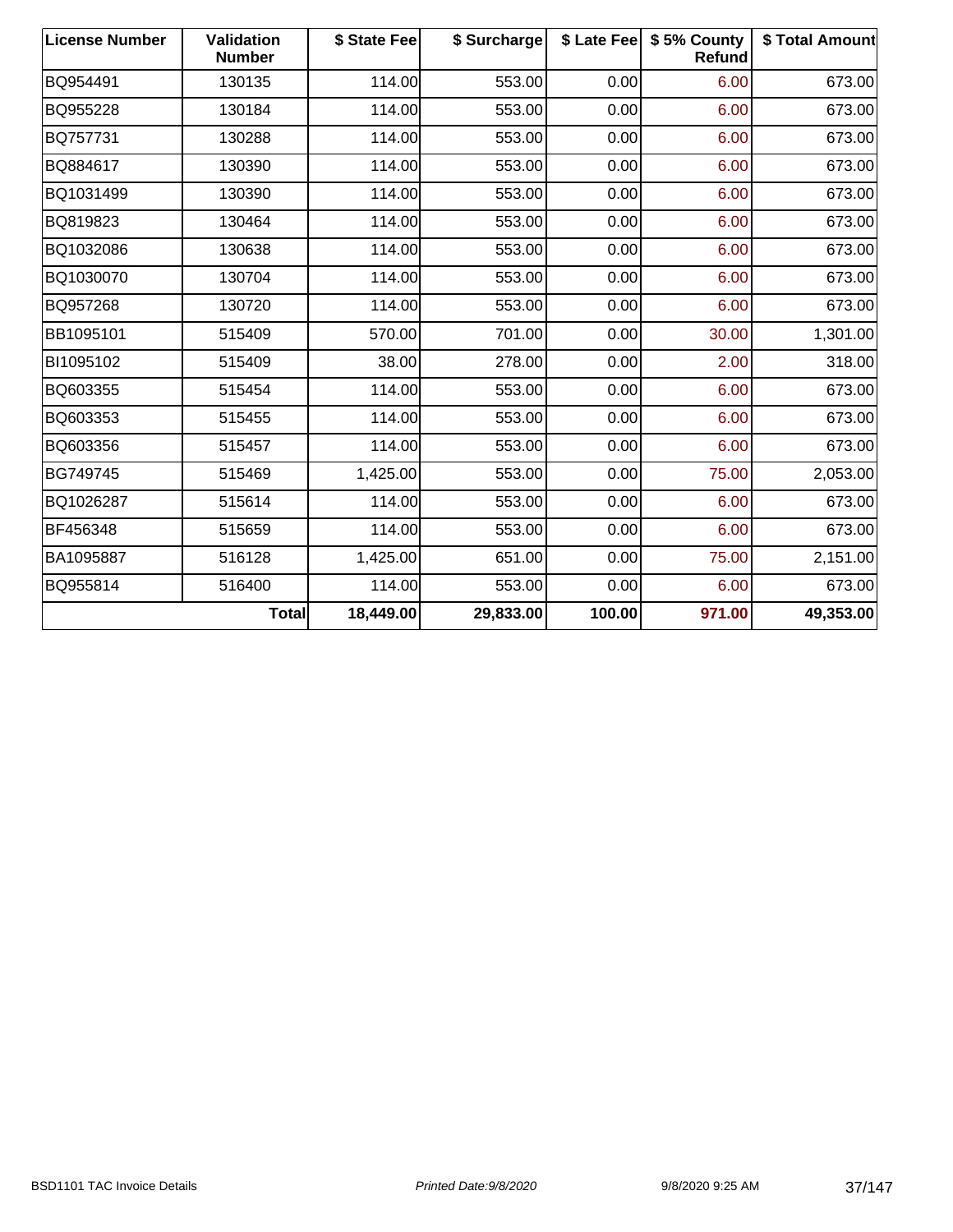

### **TAC To Be Invoiced Details Applications Approved during August 2020 County Dawson - 58**

| License Number | Validation<br><b>Number</b> | \$ State Fee | \$ Surcharge |      | $$$ Late Fee $$5%$ County<br><b>Refund</b> | \$ Total Amount |
|----------------|-----------------------------|--------------|--------------|------|--------------------------------------------|-----------------|
| BQ1095705      | 7813                        | 114.00L      | 553.00       | 0.00 | 6.00                                       | 673.00          |
| BQ1095590      | 8261                        | 114.00L      | 553.00       | 0.00 | 6.00                                       | 673.00          |
| BQ819350       | 516075                      | 114.00L      | 553.00       | 0.00 | 6.00                                       | 673.00          |
|                | Totall                      | 342.00       | 1,659.00     | 0.00 | 18.00                                      | 2,019.00        |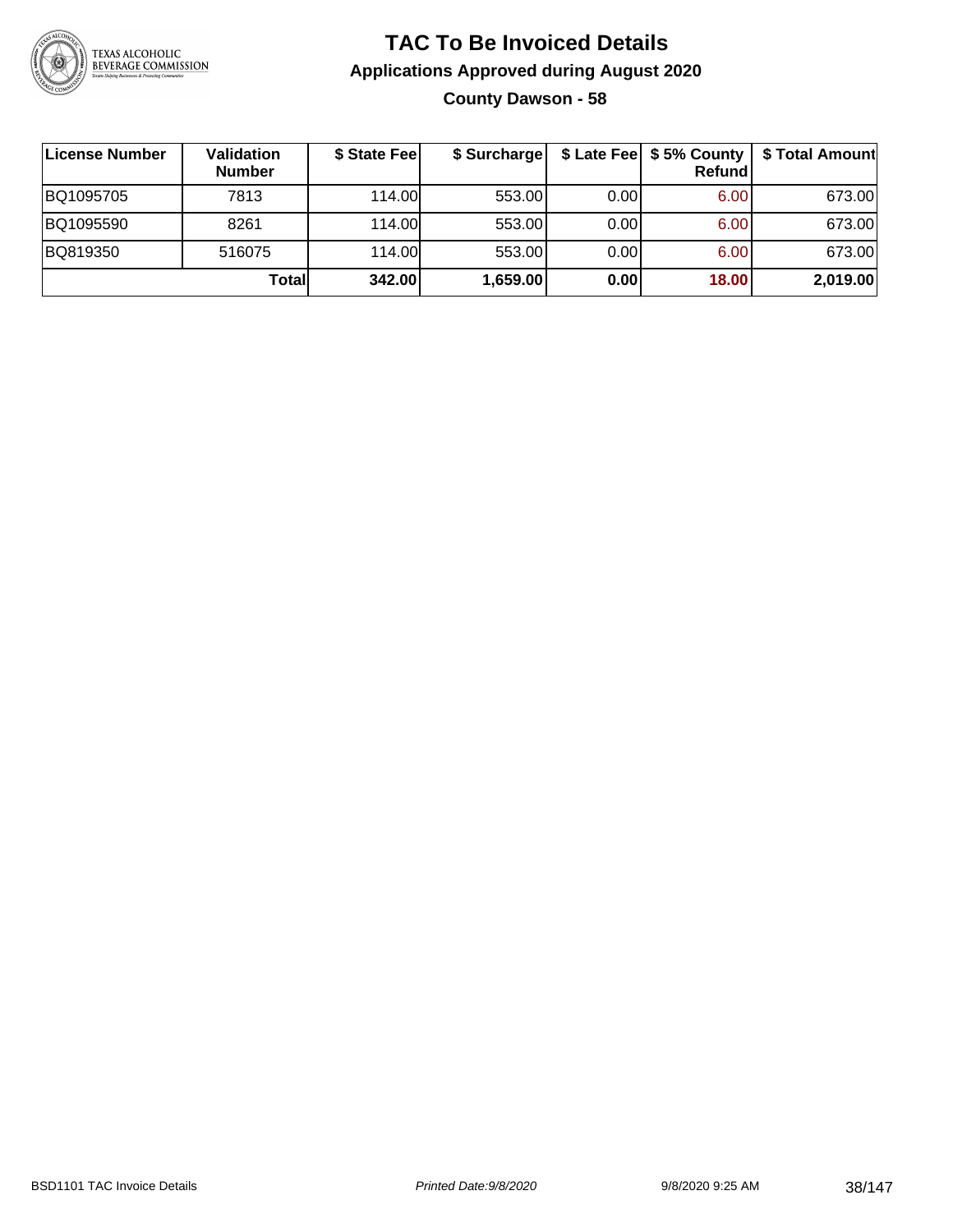

### **TAC To Be Invoiced Details Applications Approved during August 2020 County Denton - 61**

| <b>License Number</b> | <b>Validation</b><br><b>Number</b> | \$ State Fee | \$ Surcharge |        | \$ Late Fee   \$5% County<br><b>Refund</b> | \$ Total Amount |
|-----------------------|------------------------------------|--------------|--------------|--------|--------------------------------------------|-----------------|
| BG1095031             | 7708                               | 332.50       | 553.00       | 0.00   | 17.50                                      | 903.00          |
| BQ1096003             | 7806                               | 114.00       | 553.00       | 0.00   | 6.00                                       | 673.00          |
| BG1095876             | 8007                               | 332.50       | 553.00       | 0.00   | 17.50                                      | 903.00          |
| BF1095552             | 8272                               | 114.00       | 553.00       | 0.00   | 6.00                                       | 673.00          |
| BG1095895             | 8497                               | 332.50       | 553.00       | 0.00   | 17.50                                      | 903.00          |
| BG1095745             | 8573                               | 332.50       | 553.00       | 0.00   | 17.50                                      | 903.00          |
| BL1095745             | 8573                               | 475.00       | 327.00       | 0.00   | 25.00                                      | 827.00          |
| BQ1028641             | 129231                             | 114.00       | 553.00       | 0.00   | 6.00                                       | 673.00          |
| BG882622              | 129259                             | 332.50       | 553.00       | 0.00   | 17.50                                      | 903.00          |
| BG561637              | 129436                             | 332.50       | 553.00       | 100.00 | 17.50                                      | 1,003.00        |
| BG667077              | 129512                             | 332.50       | 553.00       | 0.00   | 17.50                                      | 903.00          |
| BQ819251              | 130024                             | 114.00       | 553.00       | 0.00   | 6.00                                       | 673.00          |
| BQ757730              | 130288                             | 114.00       | 553.00       | 0.00   | 6.00                                       | 673.00          |
| BQ757847              | 130288                             | 114.00       | 553.00       | 0.00   | 6.00                                       | 673.00          |
| BQ668297              | 407504                             | 114.00       | 553.00       | 0.00   | 6.00                                       | 673.00          |
| BQ864482              | 507470                             | 114.00       | 553.00       | 0.00   | 6.00                                       | 673.00          |
|                       | <b>Total</b>                       | 3,714.50     | 8,622.00     | 100.00 | 195.50                                     | 12,632.00       |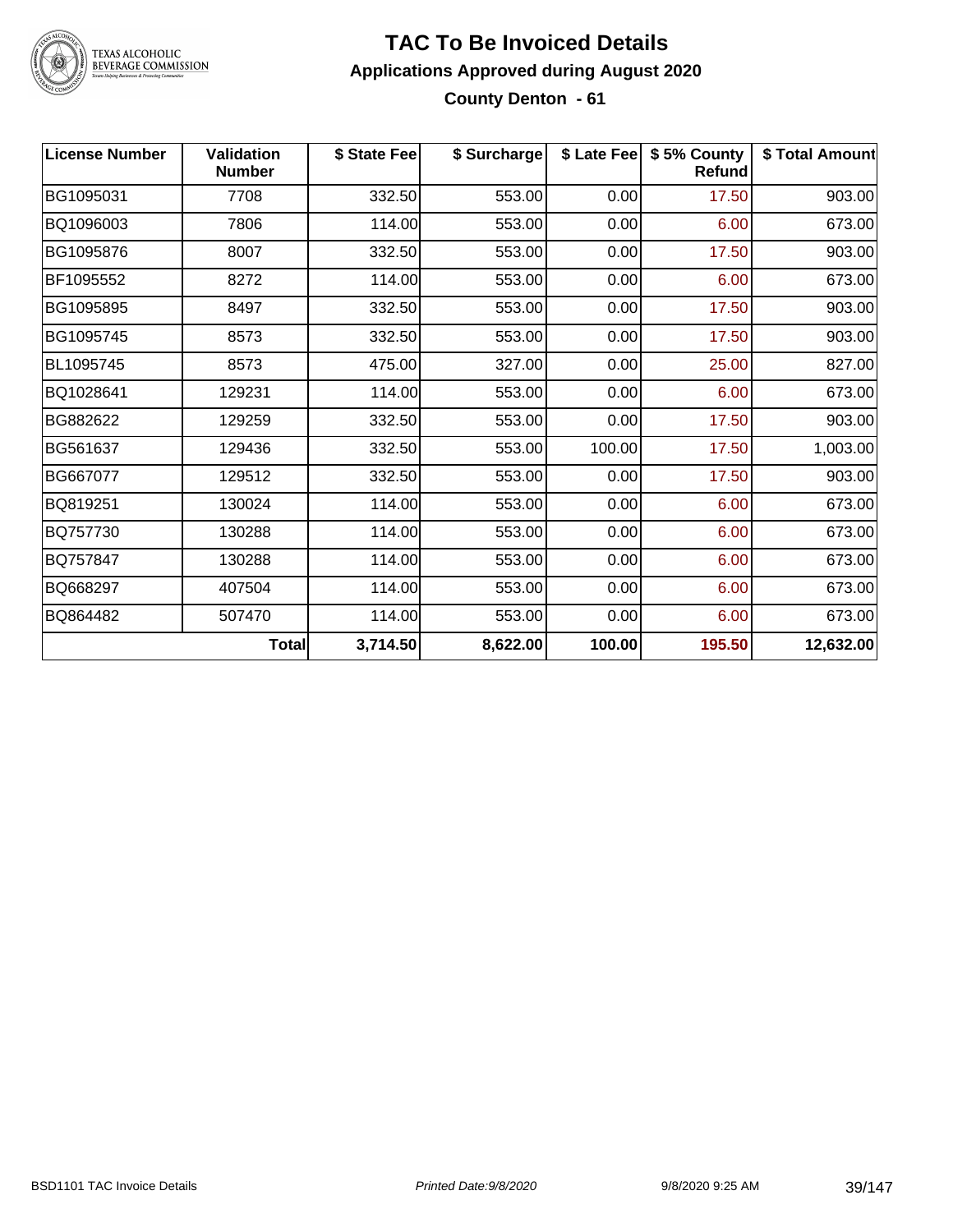

### **TAC To Be Invoiced Details Applications Approved during August 2020 County DeWitt - 62**

| License Number | <b>Validation</b><br><b>Number</b> | \$ State Fee | \$ Surcharge |       | \$ Late Fee   \$5% County  <br><b>Refund</b> | \$ Total Amount |
|----------------|------------------------------------|--------------|--------------|-------|----------------------------------------------|-----------------|
| BG755981       | 129539                             | 332.50       | 553.00       | 0.00  | 17.50                                        | 903.00          |
| BQ957734       | 130330                             | 114.00L      | 553.00       | 0.001 | 6.00                                         | 673.00          |
| BQ757791       | 130332                             | 114.00       | 553.00       | 0.00  | 6.00                                         | 673.00          |
| BG453085       | 514530                             | 332.50       | 553.00       | 0.00  | 17.50                                        | 903.00          |
|                | <b>Total</b>                       | 893.00       | 2,212.00     | 0.00  | 47.00                                        | 3,152.00        |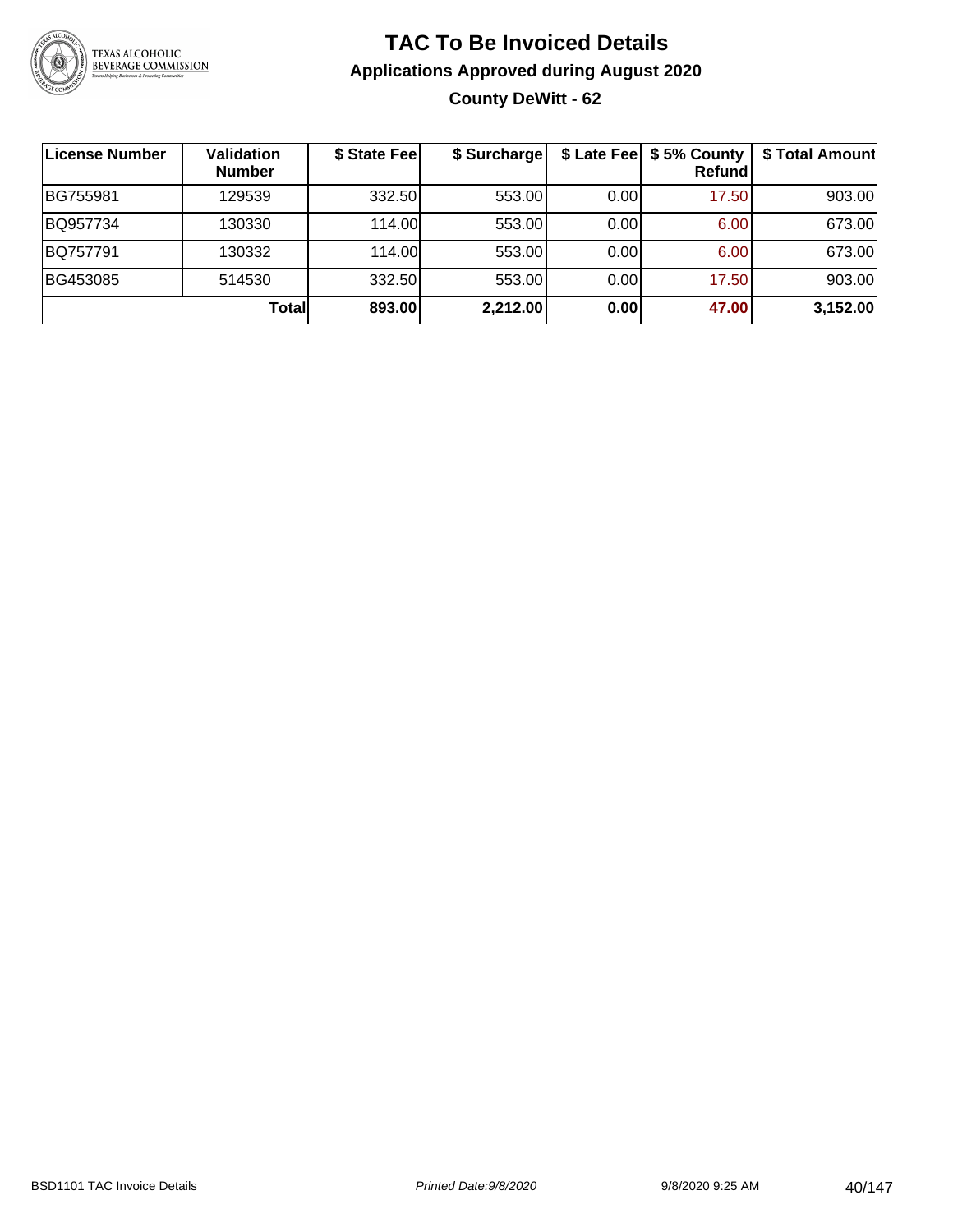

## **TAC To Be Invoiced Details Applications Approved during August 2020**

**County Dimmit - 64**

| License Number | Validation<br><b>Number</b> | \$ State Fee  | \$ Surcharge |      | Refundl | \$ Late Fee   \$5% County   \$ Total Amount |
|----------------|-----------------------------|---------------|--------------|------|---------|---------------------------------------------|
| BQ604556       | 130705                      | 114.00        | 553.00       | 0.00 | 6.00    | 673.00                                      |
|                | Totall                      | <b>114.00</b> | 553.00       | 0.00 | 6.00    | 673.00                                      |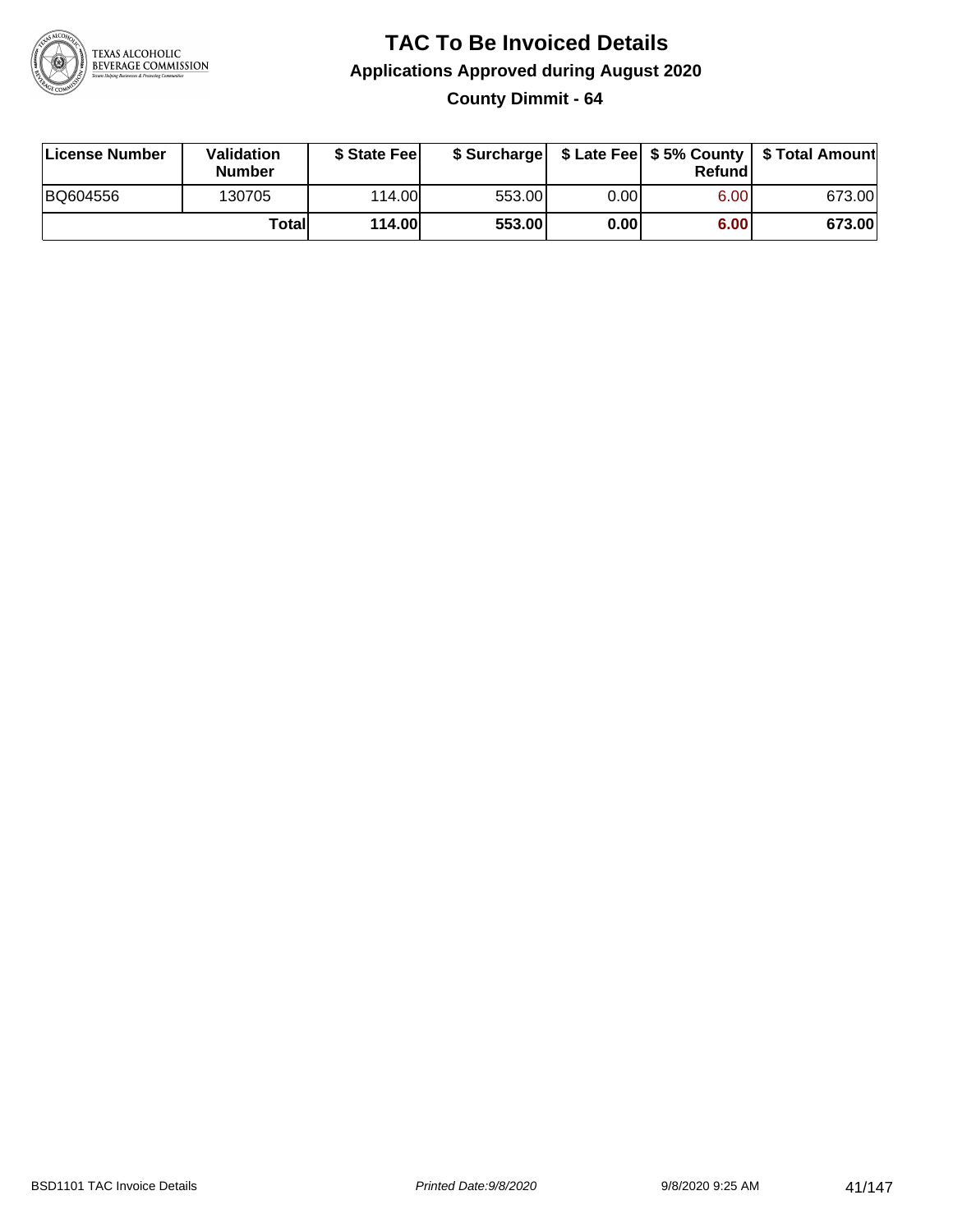

### **TAC To Be Invoiced Details Applications Approved during August 2020 County Eastland - 67**

| License Number | Validation<br><b>Number</b> | \$ State Fee |        |      | Refundl           | \$ Surcharge   \$ Late Fee   \$5% County   \$ Total Amount |
|----------------|-----------------------------|--------------|--------|------|-------------------|------------------------------------------------------------|
| BQ1096054      | 7132                        | 114.00       | 553.00 | 0.00 | 6.00 <sub>1</sub> | 673.00                                                     |
|                | Totall                      | 114.00       | 553.00 | 0.00 | 6.00              | 673.00                                                     |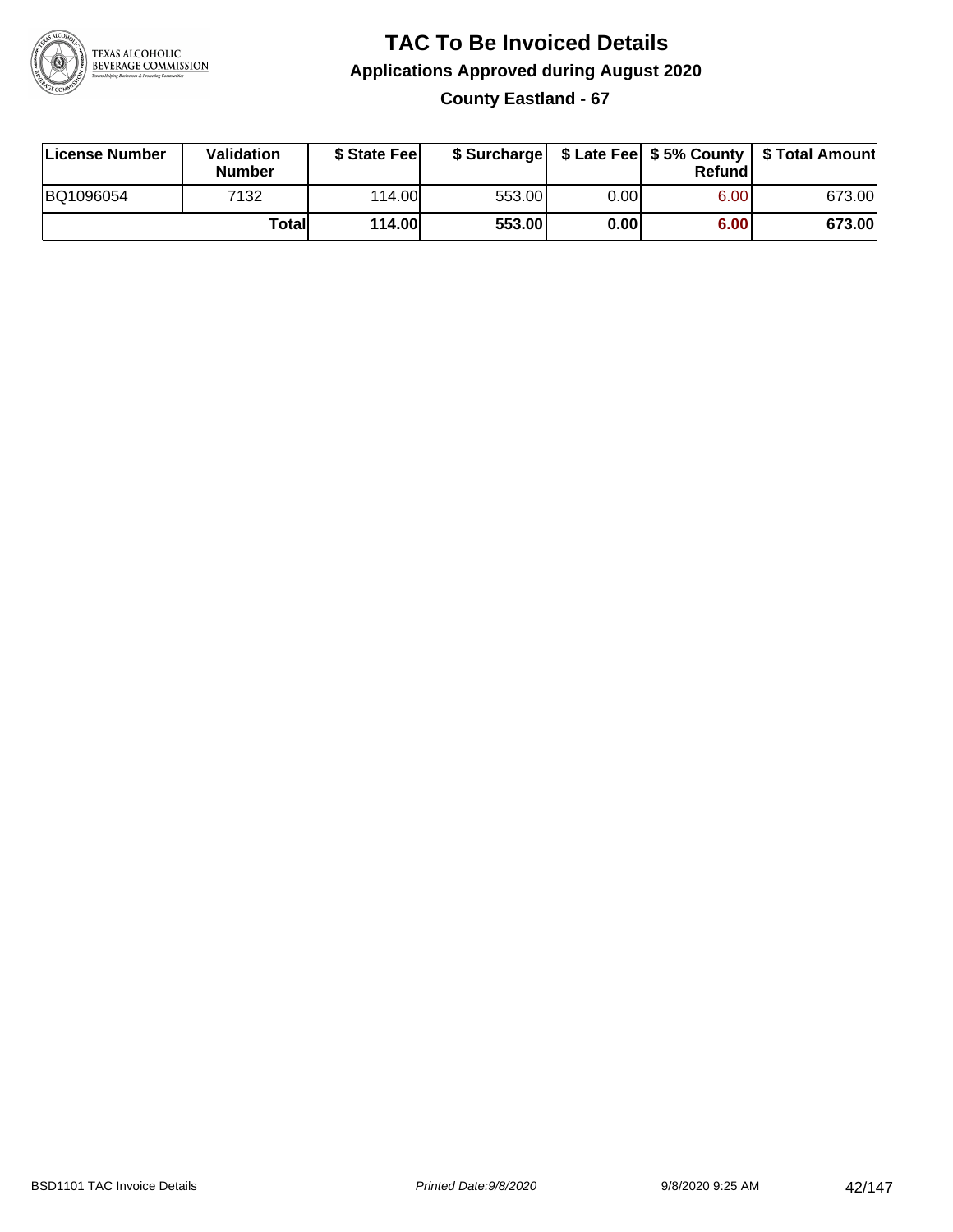

### **TAC To Be Invoiced Details Applications Approved during August 2020 County Ector - 68**

| License Number | <b>Validation</b><br><b>Number</b> | \$ State Fee | \$ Surcharge |      | \$ Late Fee   \$5% County<br>Refundl | \$ Total Amount |
|----------------|------------------------------------|--------------|--------------|------|--------------------------------------|-----------------|
| BG1094942      | 7694                               | 332.50       | 553.00       | 0.00 | 17.50                                | 903.00          |
| BQ1095922      | 8324                               | 114.00       | 553.00       | 0.00 | 6.00                                 | 673.00          |
| BG321136       | 129491                             | 332.50       | 553.00       | 0.00 | 17.50                                | 903.00          |
| BQ1029626      | 129709                             | 114.00       | 553.00       | 0.00 | 6.00                                 | 673.00          |
| BQ729422       | 130507                             | 114.00       | 553.00       | 0.00 | 6.00                                 | 673.00          |
|                | Total                              | 1,007.00     | 2,765.00     | 0.00 | 53.00                                | 3,825.00        |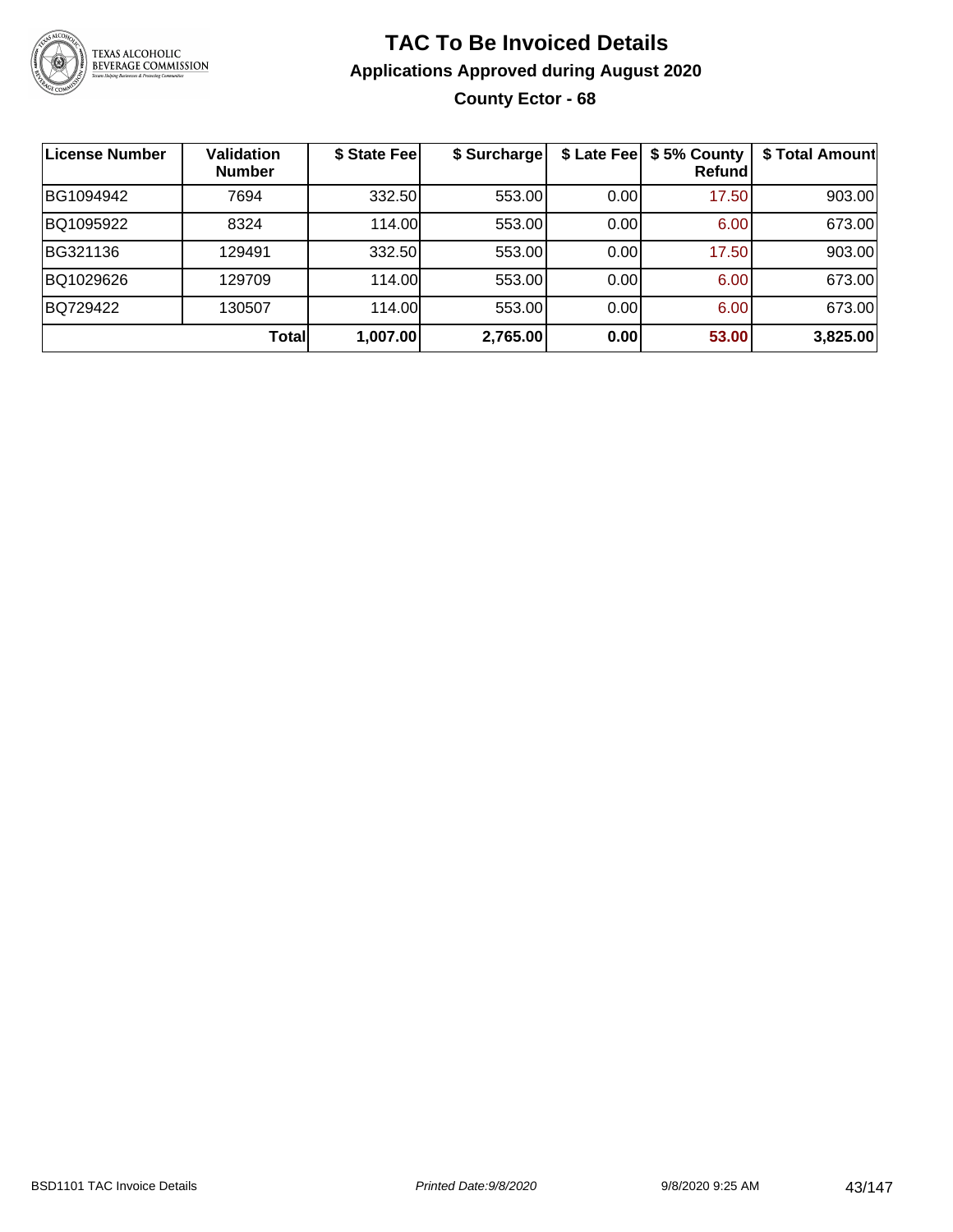

### **TAC To Be Invoiced Details Applications Approved during August 2020 County Edwards - 69**

| License Number | Validation<br><b>Number</b> | \$ State Fee |        |      | Refund | \$ Surcharge   \$ Late Fee   \$5% County   \$ Total Amount |
|----------------|-----------------------------|--------------|--------|------|--------|------------------------------------------------------------|
| BG1094951      | 7552                        | 332.50       | 553.00 | 0.00 | 17.50  | 903.00                                                     |
|                | Totall                      | 332.50       | 553.00 | 0.00 | 17.50  | 903.00                                                     |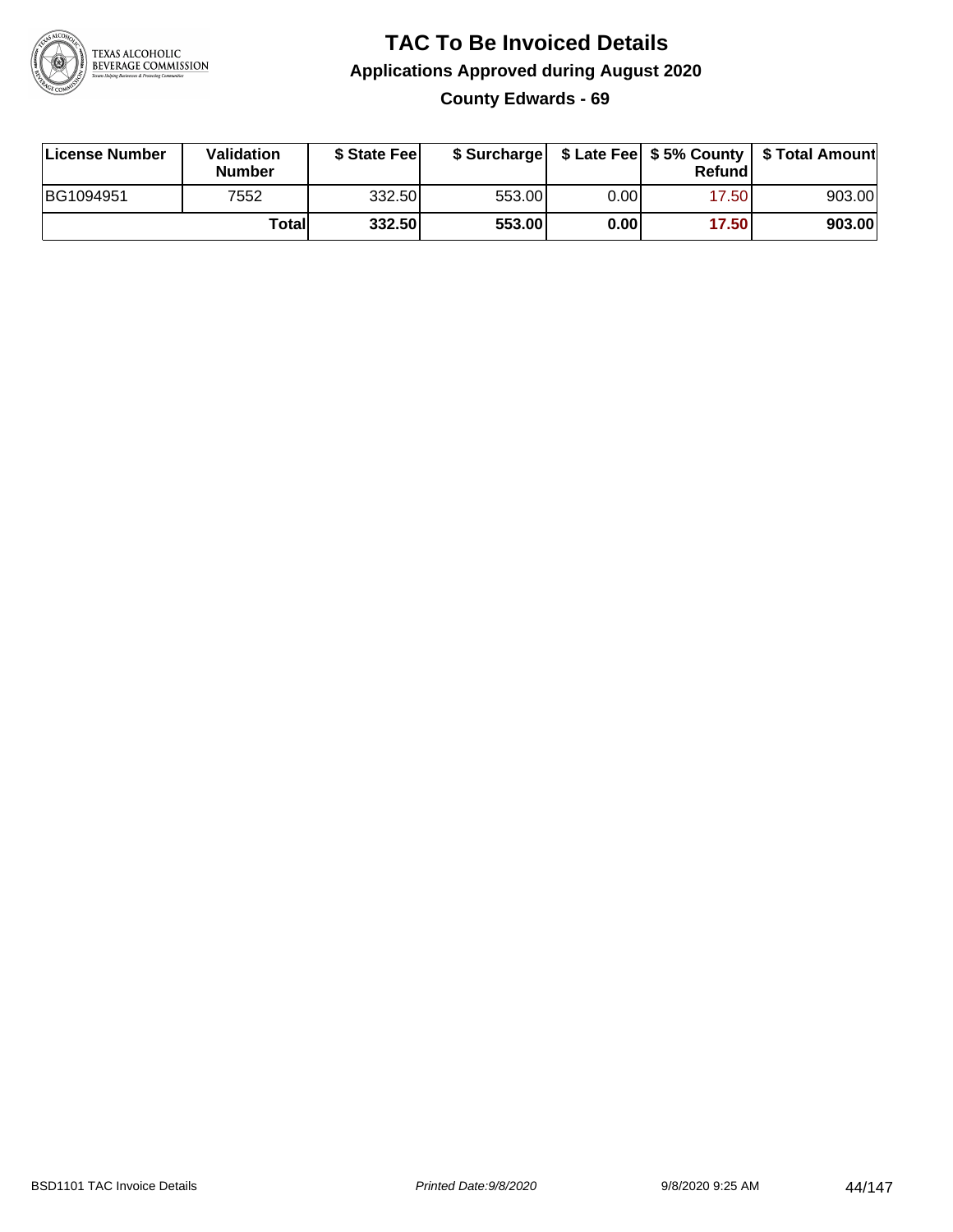

### **TAC To Be Invoiced Details Applications Approved during August 2020 County Ellis - 70**

| License Number | <b>Validation</b><br><b>Number</b> | \$ State Fee | \$ Surcharge |      | \$ Late Fee   \$5% County<br>Refundl | \$ Total Amount |
|----------------|------------------------------------|--------------|--------------|------|--------------------------------------|-----------------|
| BQ1027956      | 129793                             | 114.00       | 553.00       | 0.00 | 6.00                                 | 673.00          |
| BQ1027955      | 129794                             | 114.00       | 553.00       | 0.00 | 6.00                                 | 673.00          |
| BQ1028119      | 130167                             | 114.00       | 553.00       | 0.00 | 6.00                                 | 673.00          |
| BQ883614       | 130178                             | 114.00       | 553.00       | 0.00 | 6.00                                 | 673.00          |
| BQ957414       | 516083                             | 114.00       | 553.00       | 0.00 | 6.00                                 | 673.00          |
|                | Total                              | 570.00       | 2,765.00     | 0.00 | 30.00                                | 3,365.00        |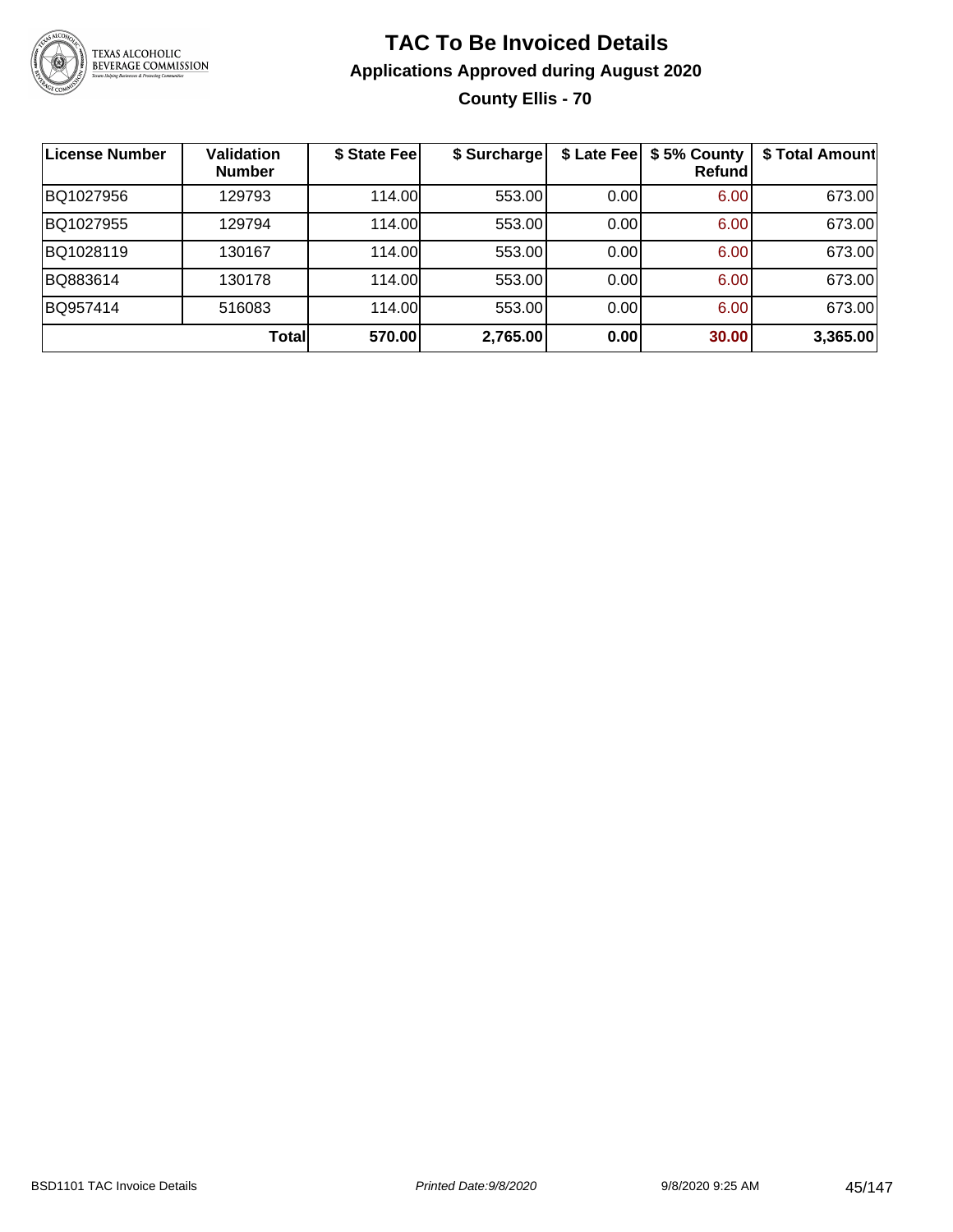

### **TAC To Be Invoiced Details Applications Approved during August 2020 County El Paso - 71**

| <b>License Number</b> | <b>Validation</b><br><b>Number</b> | \$ State Fee | \$ Surcharge | \$ Late Fee | \$5% County<br><b>Refund</b> | \$ Total Amount |
|-----------------------|------------------------------------|--------------|--------------|-------------|------------------------------|-----------------|
| BF1095020             | 7140                               | 114.00       | 553.00       | 0.00        | 6.00                         | 673.00          |
| BF1095123             | 7568                               | 114.00       | 553.00       | 0.00        | 6.00                         | 673.00          |
| BQ1094758             | 7808                               | 114.00       | 553.00       | 0.00        | 6.00                         | 673.00          |
| BG1095513             | 7887                               | 332.50       | 553.00       | 0.00        | 17.50                        | 903.00          |
| BQ1095730             | 8420                               | 114.00       | 553.00       | 0.00        | 6.00                         | 673.00          |
| BG955037              | 129024                             | 332.50       | 553.00       | 0.00        | 17.50                        | 903.00          |
| BG606711              | 129243                             | 332.50       | 553.00       | 0.00        | 17.50                        | 903.00          |
| BG817011              | 129309                             | 332.50       | 553.00       | 0.00        | 17.50                        | 903.00          |
| BG753633              | 129521                             | 332.50       | 553.00       | 100.00      | 17.50                        | 1,003.00        |
| BQ882643              | 130138                             | 114.00       | 553.00       | 0.00        | 6.00                         | 673.00          |
| BQ884718              | 130139                             | 114.00       | 553.00       | 0.00        | 6.00                         | 673.00          |
| BQ755240              | 130384                             | 114.00       | 553.00       | 0.00        | 6.00                         | 673.00          |
| BQ1029669             | 130428                             | 114.00       | 553.00       | 0.00        | 6.00                         | 673.00          |
| BQ229050              | 515606                             | 114.00       | 553.00       | 0.00        | 6.00                         | 673.00          |
| BQ956251              | 515607                             | 114.00       | 553.00       | 0.00        | 6.00                         | 673.00          |
|                       | <b>Total</b>                       | 2,802.50     | 8,295.00     | 100.00      | 147.50                       | 11,345.00       |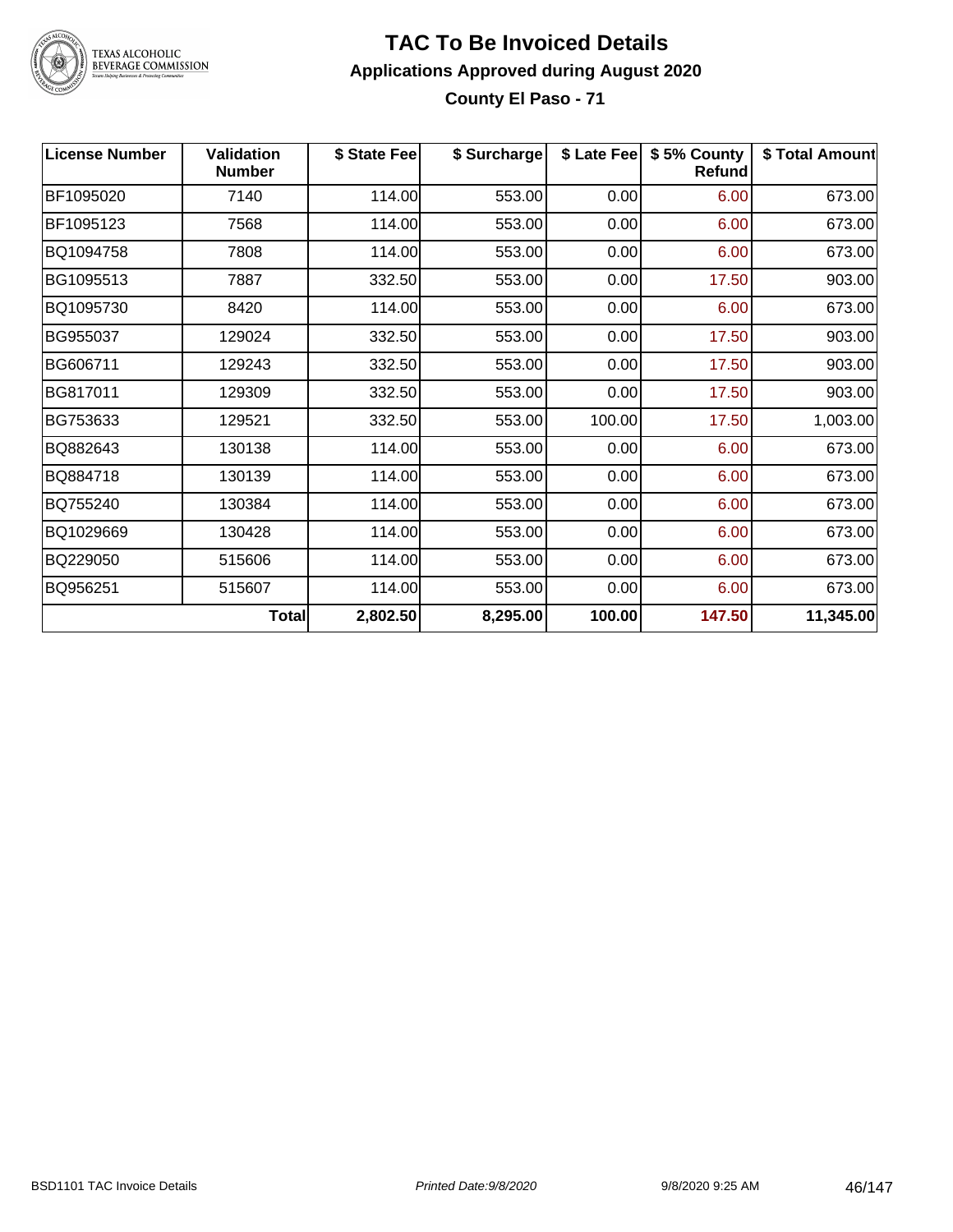

### **TAC To Be Invoiced Details Applications Approved during August 2020 County Erath - 72**

| License Number | Validation<br><b>Number</b> | \$ State Feel |        |      | Refund | \$ Surcharge   \$ Late Fee   \$5% County   \$ Total Amount |
|----------------|-----------------------------|---------------|--------|------|--------|------------------------------------------------------------|
| BQ1095169      | 7953                        | 114.00L       | 553.00 | 0.00 | 6.00   | 673.00                                                     |
|                | Totall                      | <b>114.00</b> | 553.00 | 0.00 | 6.00   | 673.00                                                     |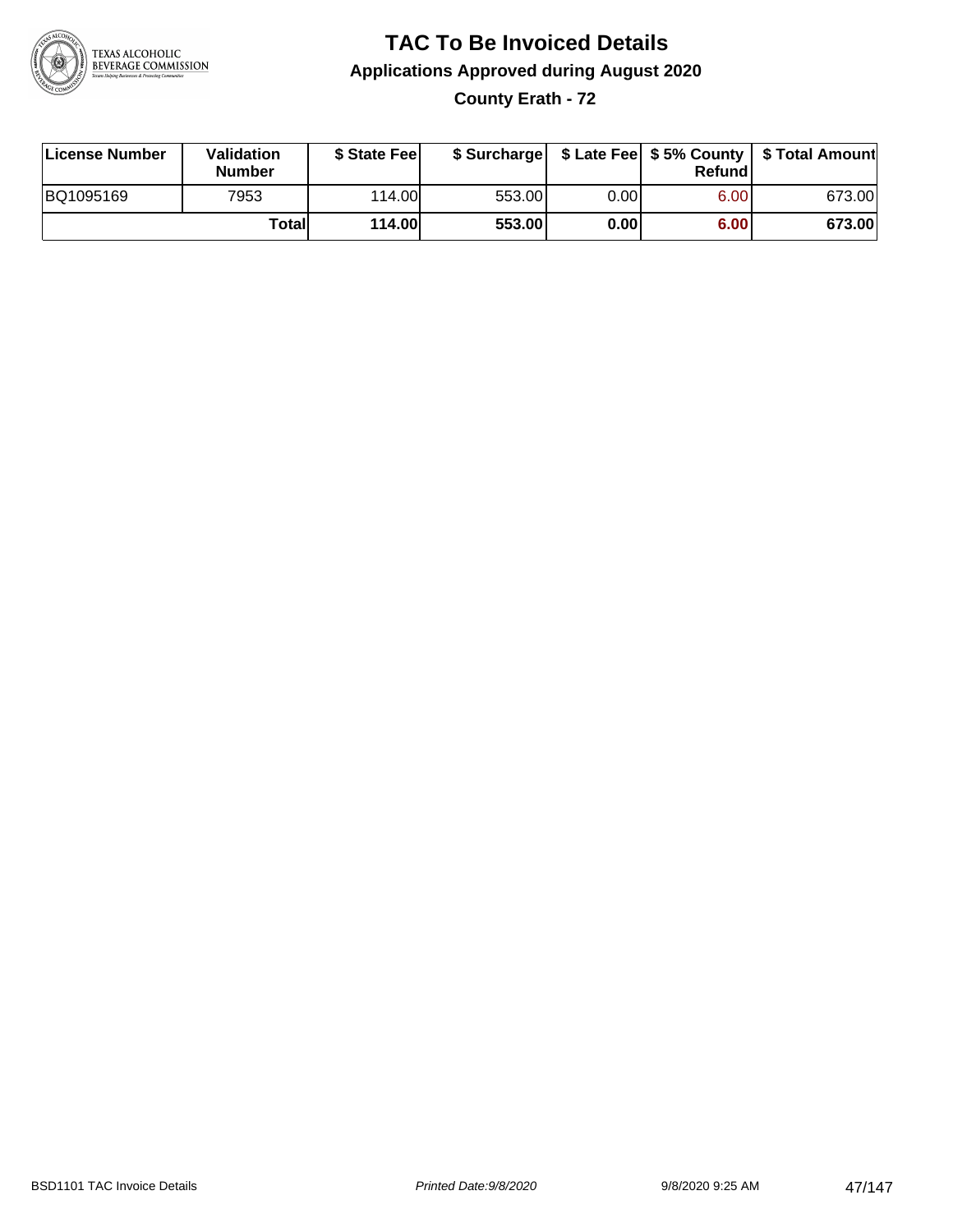

## **TAC To Be Invoiced Details Applications Approved during August 2020**

**County Fannin - 74**

| License Number | Validation<br><b>Number</b> | \$ State Fee  | \$ Surcharge |       | Refundl | \$ Late Fee   \$5% County   \$ Total Amount |
|----------------|-----------------------------|---------------|--------------|-------|---------|---------------------------------------------|
| BQ1095063      | 7333                        | 114.00        | 553.00       | 0.00I | 6.00    | 673.00                                      |
|                | Totall                      | <b>114.00</b> | 553.00       | 0.00  | 6.00    | 673.00                                      |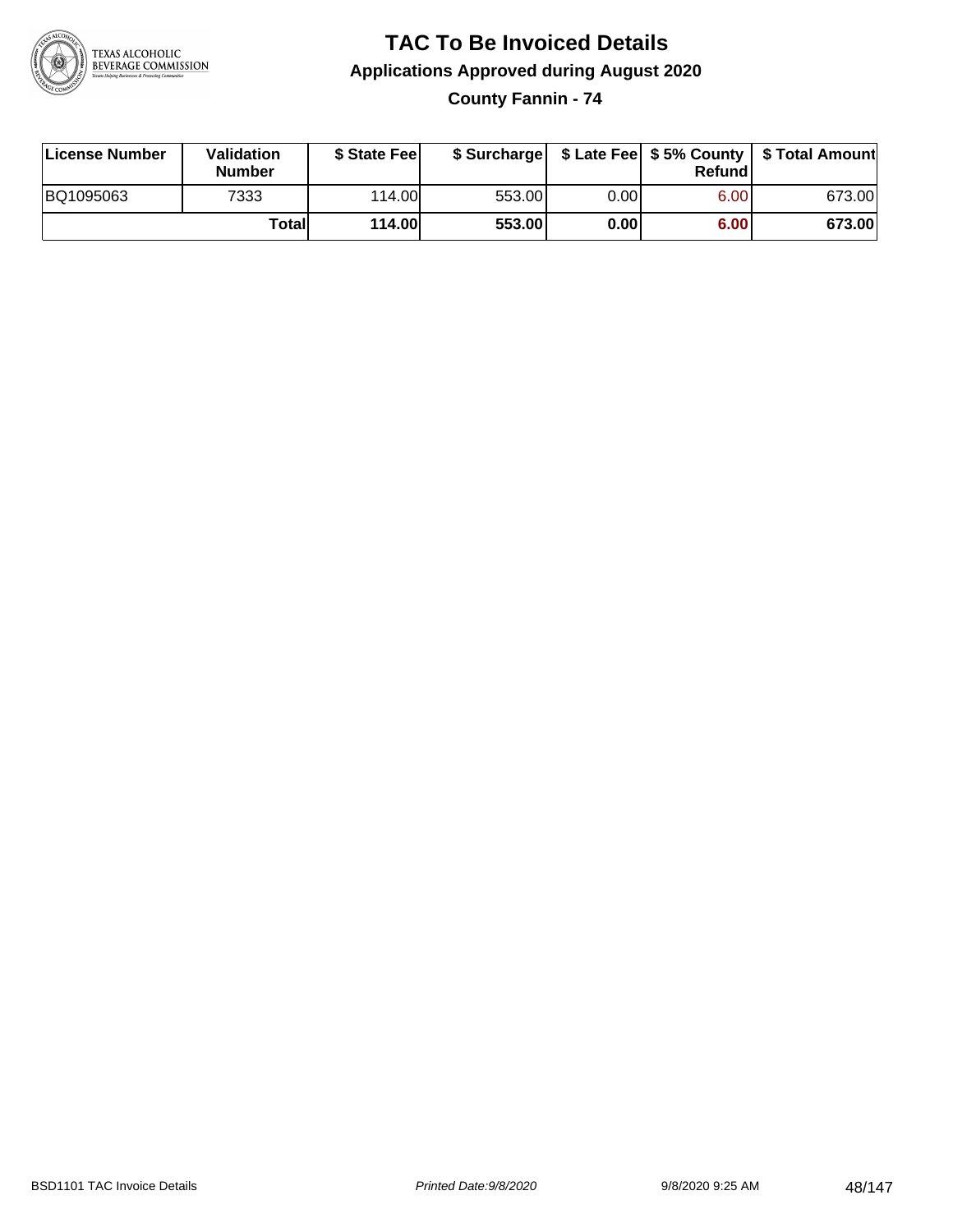

### **TAC To Be Invoiced Details Applications Approved during August 2020 County Fayette - 75**

| License Number | Validation<br><b>Number</b> | \$ State Feel | \$ Surcharge |      | Refund | \$ Late Fee   \$5% County   \$ Total Amount |
|----------------|-----------------------------|---------------|--------------|------|--------|---------------------------------------------|
| BG1094800      | 7334                        | 332.50        | 553.00       | 0.00 | 17.50  | 903.00                                      |
| BG949582       | 8010                        | 332.50        | 553.00       | 0.00 | 17.50  | 903.00                                      |
|                | Totall                      | 665.00        | 1,106.00     | 0.00 | 35.00  | 1,806.00                                    |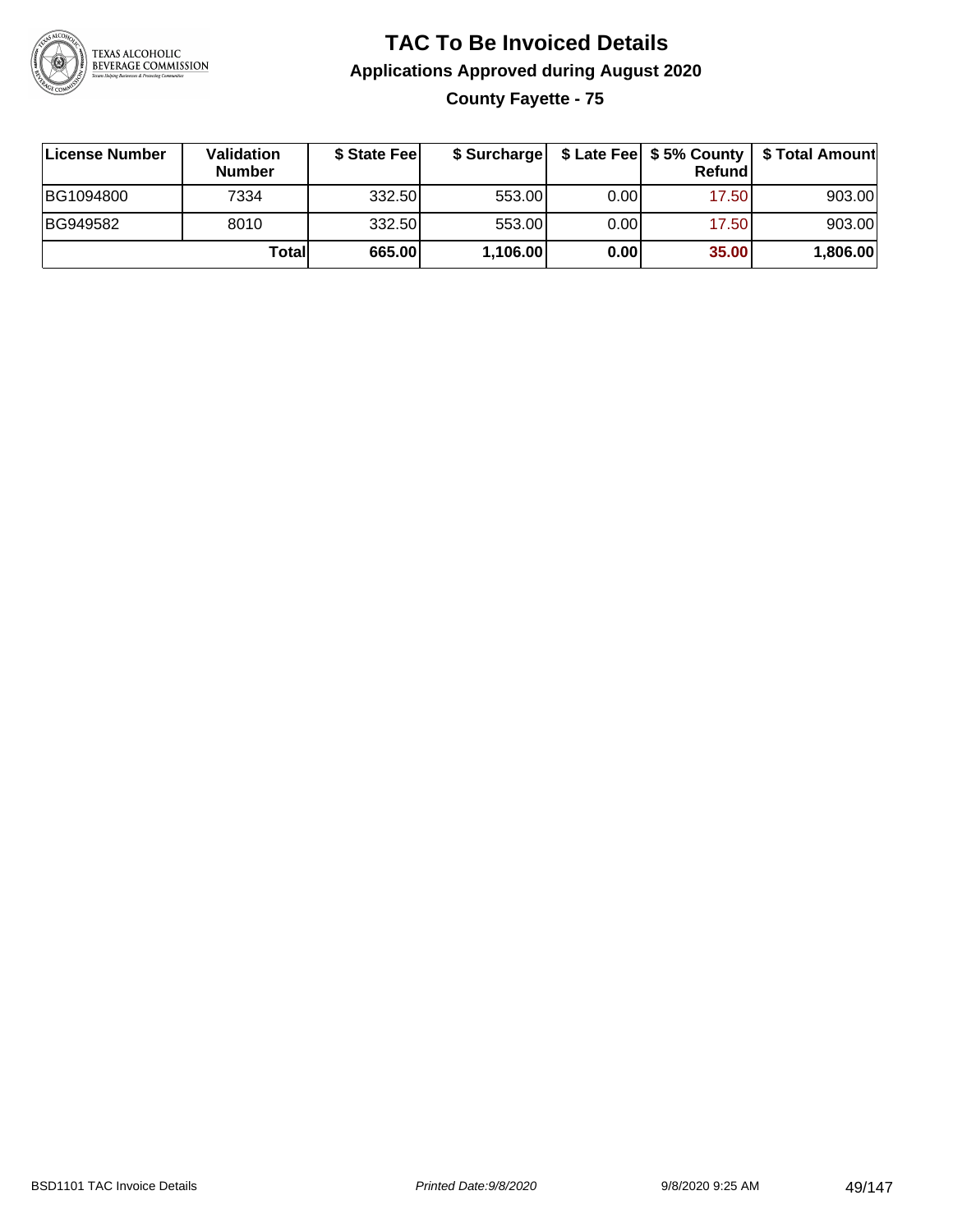

### **TAC To Be Invoiced Details Applications Approved during August 2020 County Fort Bend - 79**

| <b>License Number</b> | Validation<br><b>Number</b> | \$ State Fee | \$ Surcharge |      | \$ Late Fee   \$5% County<br><b>Refund</b> | \$ Total Amount |
|-----------------------|-----------------------------|--------------|--------------|------|--------------------------------------------|-----------------|
| BQ1095001             | 7357                        | 114.00       | 553.00       | 0.00 | 6.00                                       | 673.00          |
| BF1095630             | 7772                        | 114.00       | 553.00       | 0.00 | 6.00                                       | 673.00          |
| BQ1094903             | 7976                        | 114.00       | 553.00       | 0.00 | 6.00                                       | 673.00          |
| BF1096073             | 8830                        | 114.00       | 553.00       | 0.00 | 6.00                                       | 673.00          |
| BF636617              | 129038                      | 114.00       | 553.00       | 0.00 | 6.00                                       | 673.00          |
| BF498097              | 129435                      | 114.00       | 553.00       | 0.00 | 6.00                                       | 673.00          |
| BQ701104              | 129476                      | 114.00       | 553.00       | 0.00 | 6.00                                       | 673.00          |
| BF436286              | 129504                      | 114.00       | 553.00       | 0.00 | 6.00                                       | 673.00          |
| BG957172              | 129623                      | 332.50       | 553.00       | 0.00 | 17.50                                      | 903.00          |
| BG1029015             | 129681                      | 332.50       | 553.00       | 0.00 | 17.50                                      | 903.00          |
| BQ884251              | 129823                      | 114.00       | 553.00       | 0.00 | 6.00                                       | 673.00          |
| BQ882627              | 129951                      | 114.00       | 553.00       | 0.00 | 6.00                                       | 673.00          |
| BQ818077              | 129957                      | 114.00       | 553.00       | 0.00 | 6.00                                       | 673.00          |
| BQ541380              | 130590                      | 114.00       | 553.00       | 0.00 | 6.00                                       | 673.00          |
| BQ1027174             | 407972                      | 114.00       | 553.00       | 0.00 | 6.00                                       | 673.00          |
| BG1018599             | 407986                      | 332.50       | 553.00       | 0.00 | 17.50                                      | 903.00          |
| BQ498484              | 515453                      | 114.00       | 553.00       | 0.00 | 6.00                                       | 673.00          |
| BQ499602              | 515751                      | 114.00       | 553.00       | 0.00 | 6.00                                       | 673.00          |
|                       | <b>Total</b>                | 2,707.50     | 9,954.00     | 0.00 | 142.50                                     | 12,804.00       |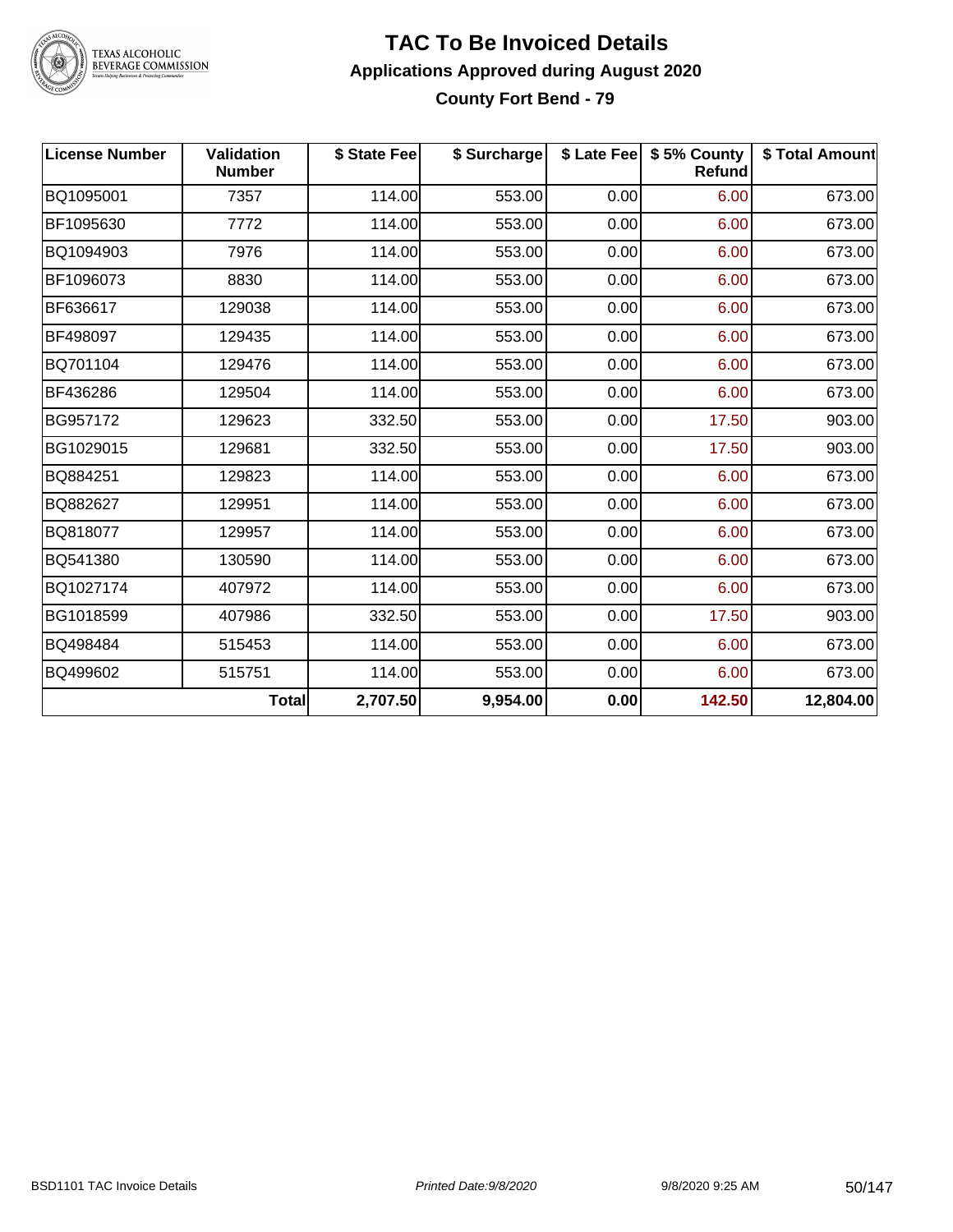

# **TAC To Be Invoiced Details Applications Approved during August 2020**

**County Frio - 82**

| License Number | Validation<br><b>Number</b> | \$ State Feel |        |       | Refundl | \$ Surcharge   \$ Late Fee   \$5% County   \$ Total Amount |
|----------------|-----------------------------|---------------|--------|-------|---------|------------------------------------------------------------|
| BQ417749       | 130353                      | 114.00        | 553.00 | 0.001 | 6.00    | 673.00                                                     |
|                | Totall                      | <b>114.00</b> | 553.00 | 0.00  | 6.00    | 673.00                                                     |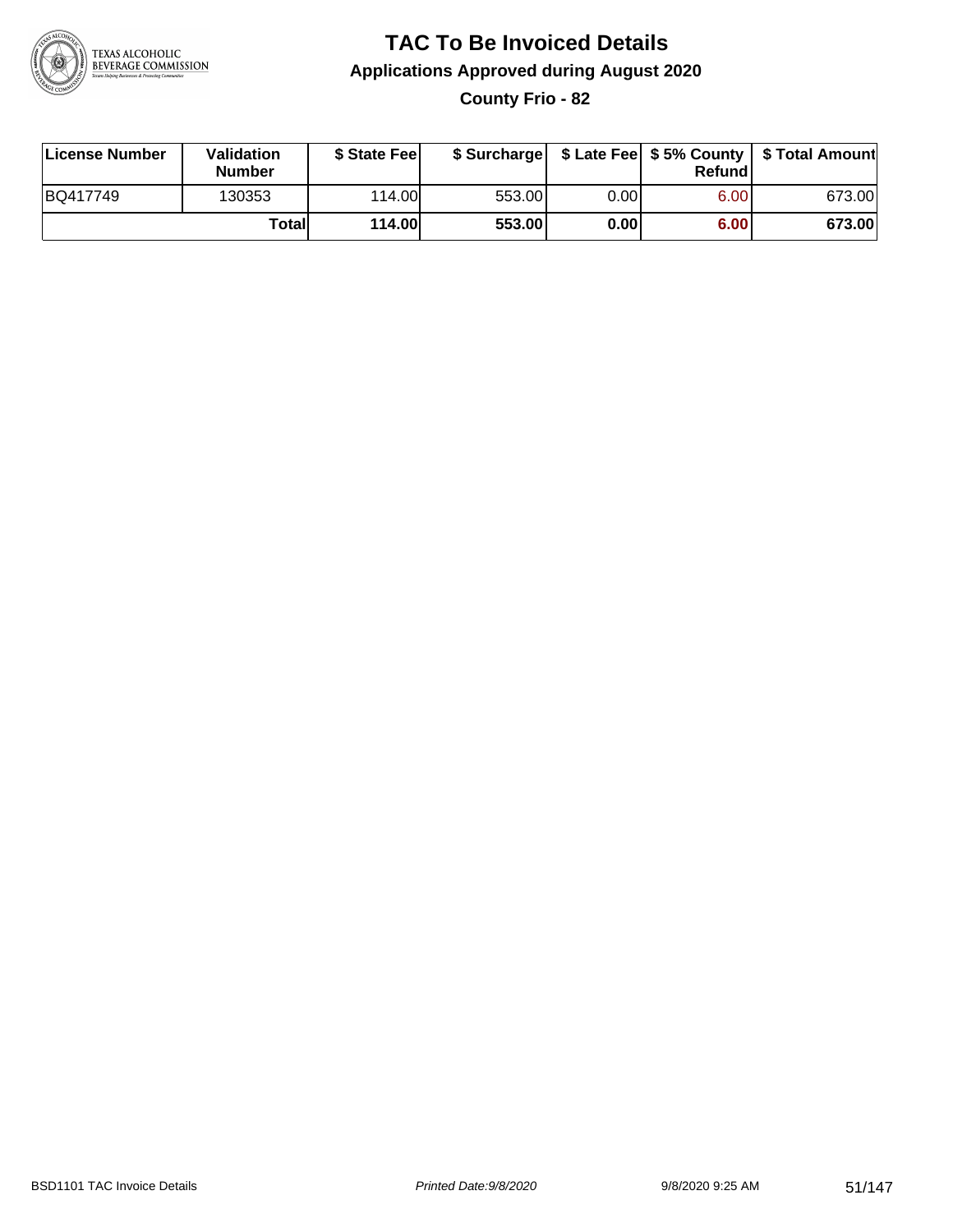

### **TAC To Be Invoiced Details Applications Approved during August 2020 County Galveston - 84**

| <b>License Number</b> | <b>Validation</b><br><b>Number</b> | \$ State Fee | \$ Surcharge |        | \$ Late Fee   \$5% County<br><b>Refund</b> | \$ Total Amount |
|-----------------------|------------------------------------|--------------|--------------|--------|--------------------------------------------|-----------------|
| BL307731              | 7298                               | 475.00       | 327.00       | 0.00   | 25.00                                      | 827.00          |
| BG1095046             | 7698                               | 332.50       | 553.00       | 0.00   | 17.50                                      | 903.00          |
| BQ1095059             | 7941                               | 114.00       | 553.00       | 0.00   | 6.00                                       | 673.00          |
| BQ1095390             | 7971                               | 114.00       | 553.00       | 0.00   | 6.00                                       | 673.00          |
| BQ1095492             | 8146                               | 114.00       | 553.00       | 0.00   | 6.00                                       | 673.00          |
| BF1095654             | 8147                               | 114.00       | 553.00       | 0.00   | 6.00                                       | 673.00          |
| BG728739              | 129305                             | 332.50       | 553.00       | 0.00   | 17.50                                      | 903.00          |
| BQ755471              | 129318                             | 114.00       | 553.00       | 0.00   | 6.00                                       | 673.00          |
| BF562242              | 129392                             | 114.00       | 553.00       | 0.00   | 6.00                                       | 673.00          |
| BQ1025359             | 129908                             | 114.00       | 553.00       | 100.00 | 6.00                                       | 773.00          |
| BQ757698              | 130494                             | 114.00       | 553.00       | 0.00   | 6.00                                       | 673.00          |
| BQ636308              | 130591                             | 114.00       | 553.00       | 0.00   | 6.00                                       | 673.00          |
| BQ954964              | 130647                             | 114.00       | 553.00       | 0.00   | 6.00                                       | 673.00          |
| BQ1023084             | 515637                             | 114.00       | 553.00       | 0.00   | 6.00                                       | 673.00          |
| BQ518448              | 515652                             | 114.00       | 553.00       | 0.00   | 6.00                                       | 673.00          |
| BQ498653              | 516035                             | 114.00       | 553.00       | 0.00   | 6.00                                       | 673.00          |
| BQ498659              | 516036                             | 114.00       | 553.00       | 0.00   | 6.00                                       | 673.00          |
| BQ1029405             | 516090                             | 114.00       | 553.00       | 0.00   | 6.00                                       | 673.00          |
| BQ478517              | 516334                             | 114.00       | 553.00       | 0.00   | 6.00                                       | 673.00          |
|                       | <b>Total</b>                       | 2,964.00     | 10,281.00    | 100.00 | 156.00                                     | 13,501.00       |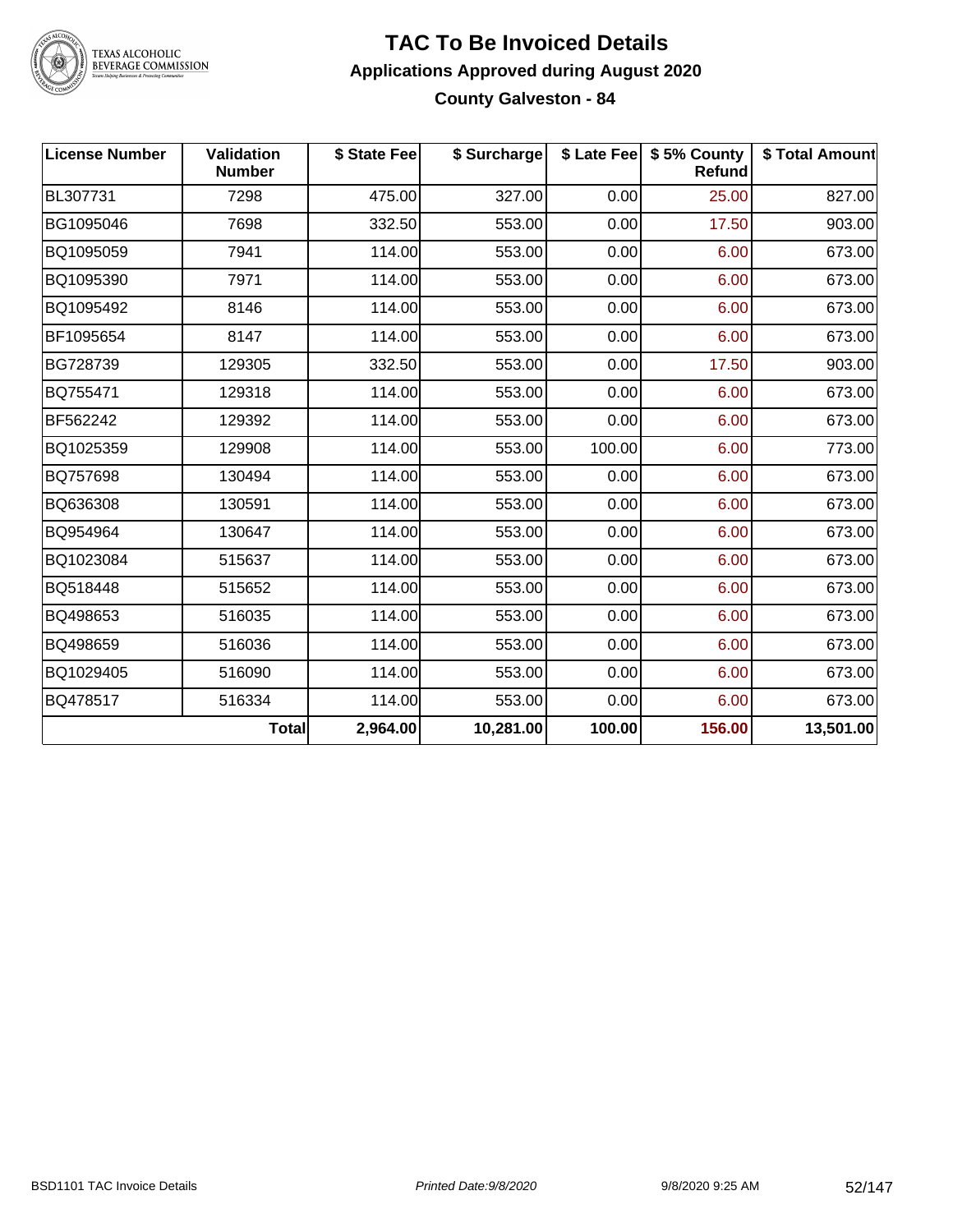

# **TAC To Be Invoiced Details Applications Approved during August 2020**

**County Goliad - 88**

| License Number | Validation<br><b>Number</b> | \$ State Feel | \$ Surcharge |      | Refundl | \$ Late Fee   \$5% County   \$ Total Amount |
|----------------|-----------------------------|---------------|--------------|------|---------|---------------------------------------------|
| BG1095173      | 7605                        | 332.50        | 553.00       | 0.00 | 17.50   | 903.00                                      |
|                | Totall                      | 332.50        | 553.00       | 0.00 | 17.50   | 903.00                                      |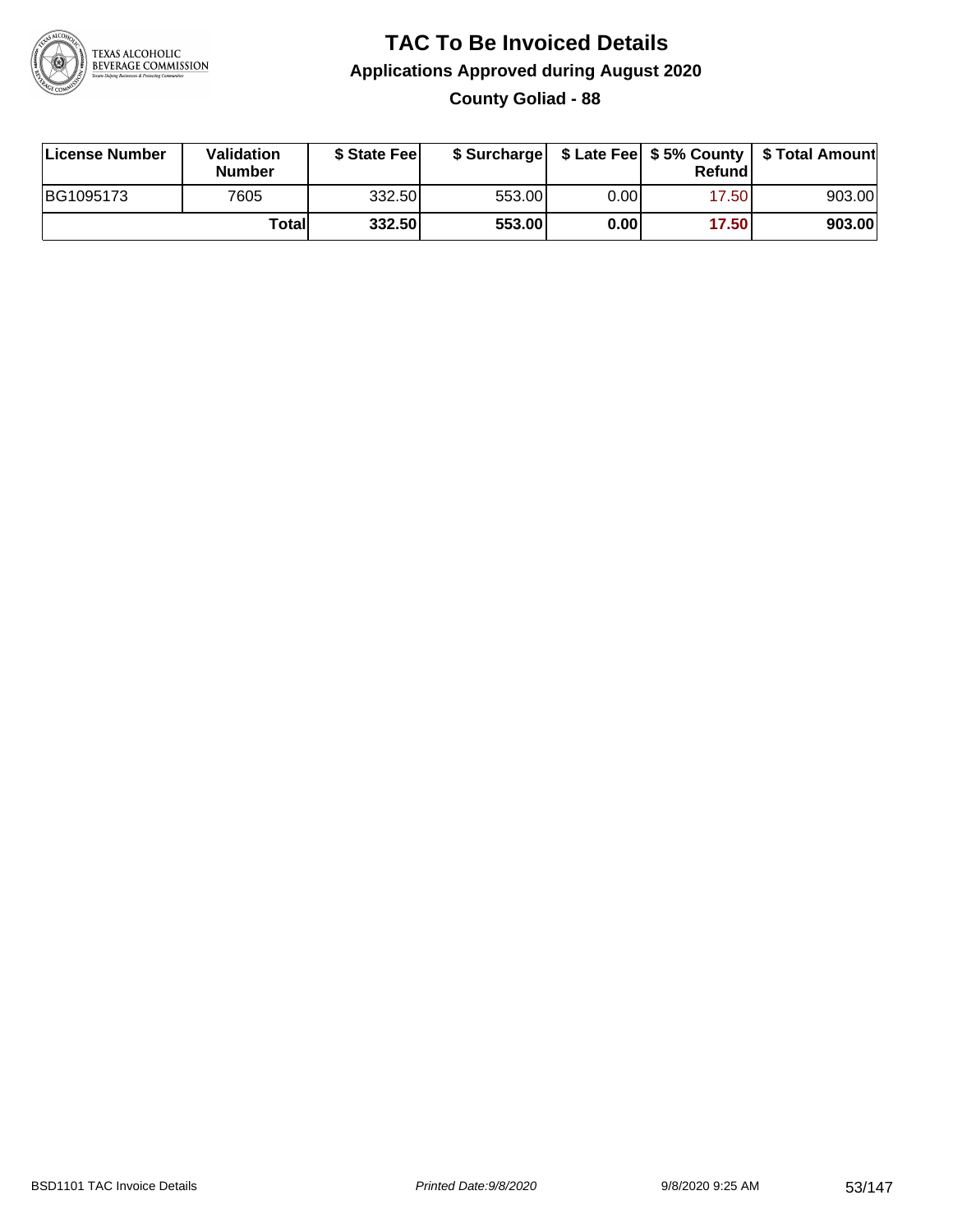

### **TAC To Be Invoiced Details Applications Approved during August 2020 County Gray - 90**

| ∣License Number | <b>Validation</b><br><b>Number</b> | \$ State Fee |          |       | Refundl | \$ Surcharge   \$ Late Fee   \$5% County   \$ Total Amount |
|-----------------|------------------------------------|--------------|----------|-------|---------|------------------------------------------------------------|
| BQ757390        | 516059                             | 114.00       | 553.00   | 0.001 | 6.00    | 673.00                                                     |
| BQ756357        | 516065                             | 114.00       | 553.00   | 0.001 | 6.00    | 673.00                                                     |
|                 | Totall                             | 228.00       | 1,106.00 | 0.00  | 12.00   | 1,346.00                                                   |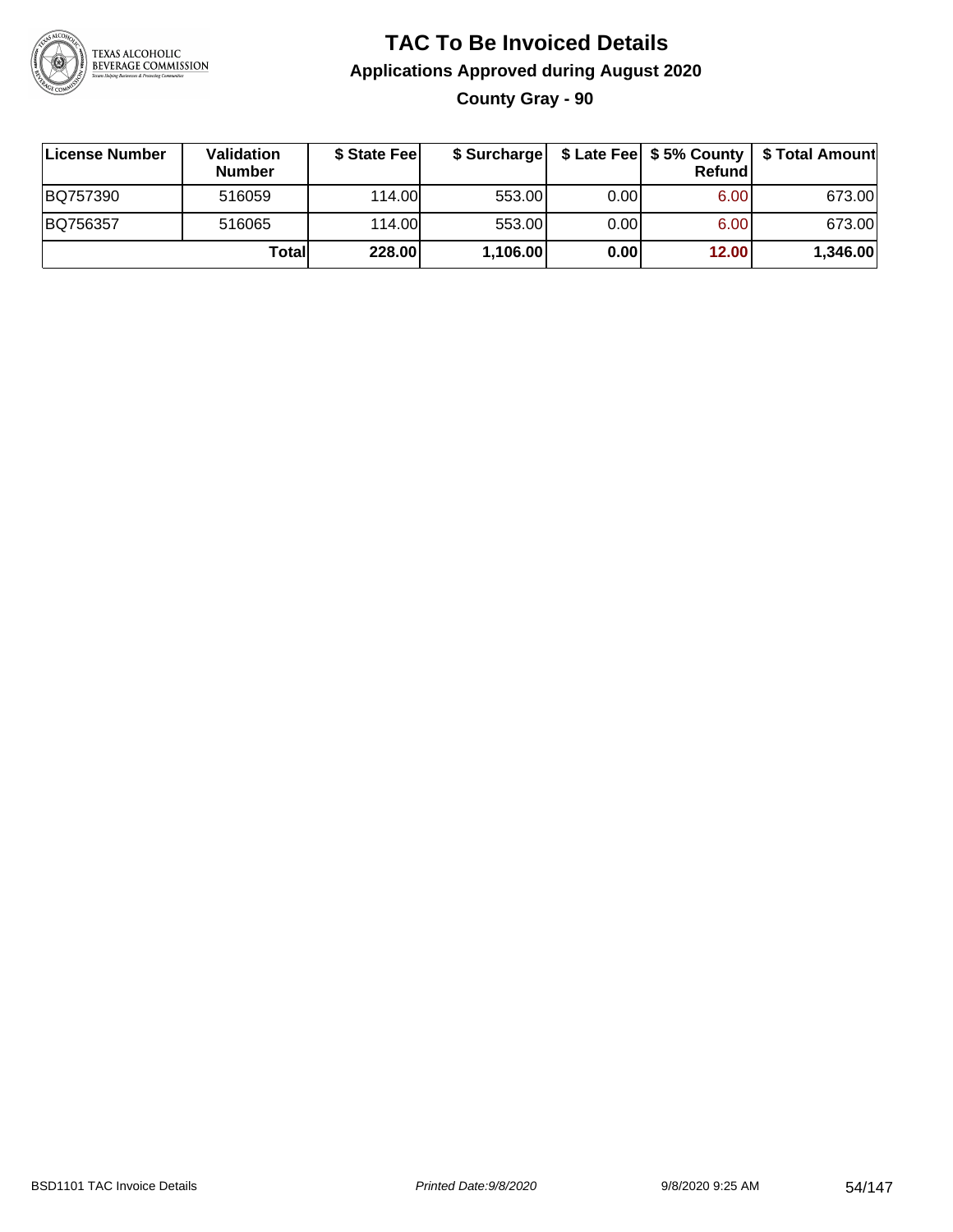

### **TAC To Be Invoiced Details Applications Approved during August 2020 County Grayson - 91**

| License Number | <b>Validation</b><br><b>Number</b> | \$ State Fee | \$ Surcharge |      | \$ Late Fee   \$5% County<br>Refund | \$ Total Amount |
|----------------|------------------------------------|--------------|--------------|------|-------------------------------------|-----------------|
| BQ1095758      | 8389                               | 114.00L      | 553.00       | 0.00 | 6.00                                | 673.00          |
| BF1024147      | 127384                             | 114.00       | 553.00       | 0.00 | 6.00                                | 673.00          |
| BF881775       | 129139                             | 114.00       | 553.00       | 0.00 | 6.00                                | 673.00          |
| BQ1027739      | 129968                             | 114.00       | 553.00       | 0.00 | 6.00                                | 673.00          |
|                | Totall                             | 456.00       | 2,212.00     | 0.00 | 24.00                               | 2,692.00        |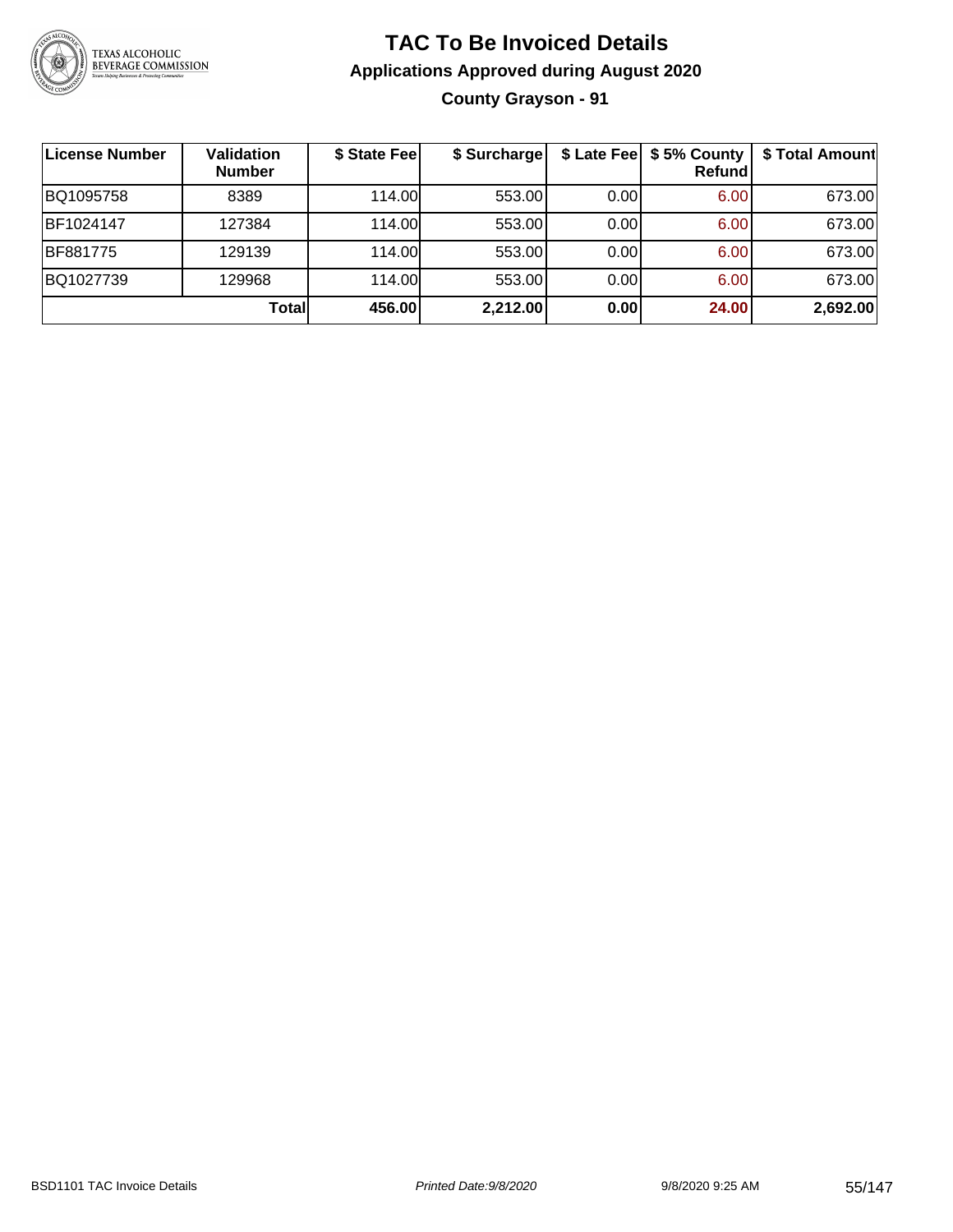

### **TAC To Be Invoiced Details Applications Approved during August 2020 County Gregg - 92**

| <b>License Number</b> | <b>Validation</b><br><b>Number</b> | \$ State Fee | \$ Surcharge | \$ Late Fee | \$5% County<br><b>Refund</b> | \$ Total Amount |
|-----------------------|------------------------------------|--------------|--------------|-------------|------------------------------|-----------------|
| BQ539643              | 129381                             | 114.00       | 553.00       | 0.00        | 6.00                         | 673.00          |
| BF499971              | 129428                             | 114.00       | 553.00       | 0.00        | 6.00                         | 673.00          |
| BQ1026136             | 129543                             | 114.00       | 553.00       | 0.00        | 6.00                         | 673.00          |
| BQ1027027             | 129571                             | 114.00       | 553.00       | 0.00        | 6.00                         | 673.00          |
| BQ1027120             | 129590                             | 114.00       | 553.00       | 0.00        | 6.00                         | 673.00          |
| BQ1027105             | 129596                             | 114.00       | 553.00       | 0.00        | 6.00                         | 673.00          |
| BQ1027525             | 129742                             | 114.00       | 553.00       | 0.00        | 6.00                         | 673.00          |
| BQ1027602             | 129753                             | 114.00       | 553.00       | 0.00        | 6.00                         | 673.00          |
| BQ1027605             | 129761                             | 114.00       | 553.00       | 0.00        | 6.00                         | 673.00          |
| BQ1027720             | 129783                             | 114.00       | 553.00       | 0.00        | 6.00                         | 673.00          |
| BQ1028309             | 129867                             | 114.00       | 553.00       | 0.00        | 6.00                         | 673.00          |
| BQ1028293             | 129910                             | 114.00       | 553.00       | 0.00        | 6.00                         | 673.00          |
|                       | <b>Total</b>                       | 1,368.00     | 6,636.00     | 0.00        | 72.00                        | 8,076.00        |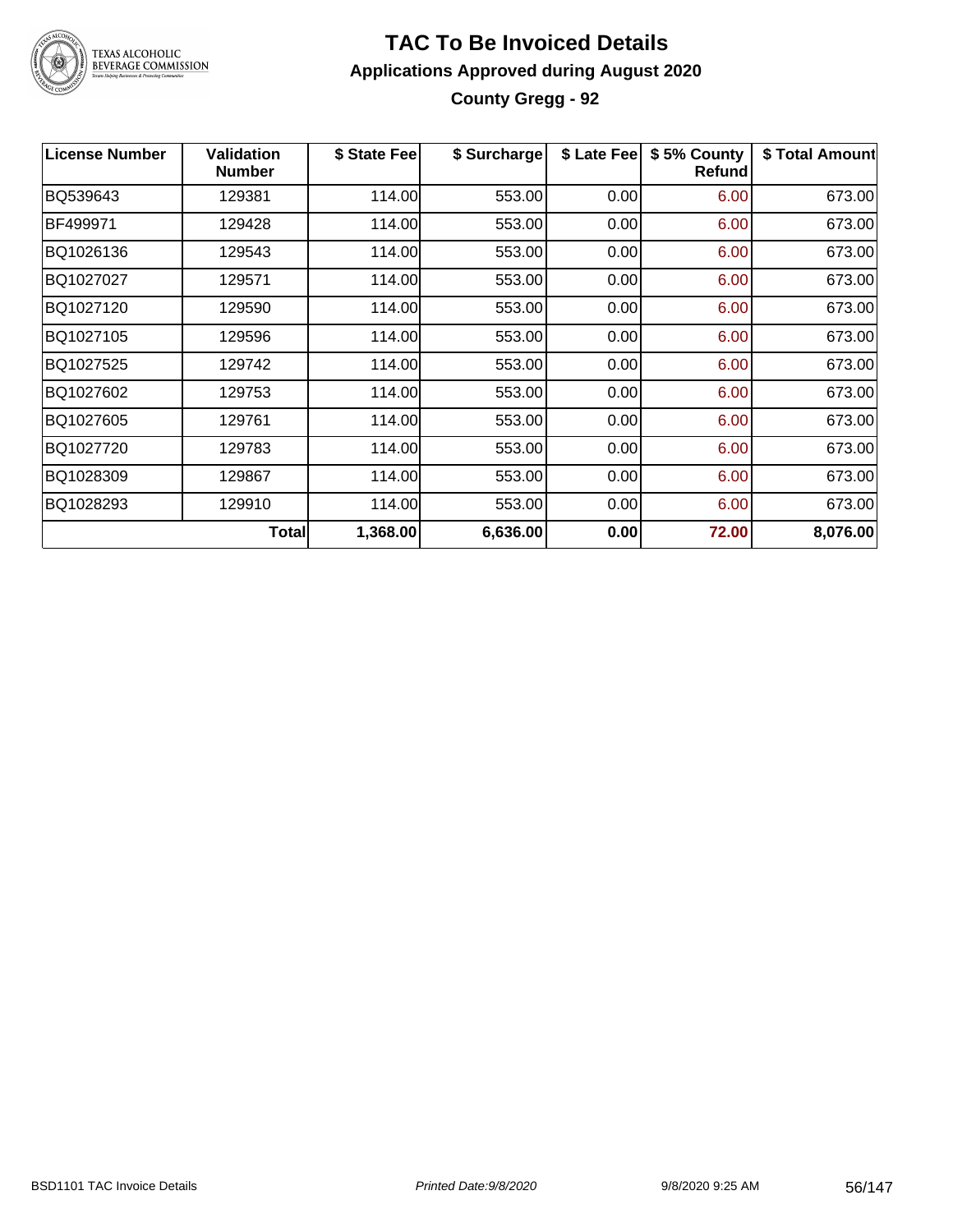

# **TAC To Be Invoiced Details Applications Approved during August 2020**

**County Grimes - 93**

| License Number | <b>Validation</b><br>Number | \$ State Feel | \$ Surcharge |       | Refundl | \$ Late Fee   \$5% County   \$ Total Amount |
|----------------|-----------------------------|---------------|--------------|-------|---------|---------------------------------------------|
| BE316877       | 514023                      | 285.00        | 553.00       | 0.001 | 15.00   | 853.00                                      |
|                | Totall                      | <b>285.00</b> | 553.00       | 0.00  | 15.00   | 853.00                                      |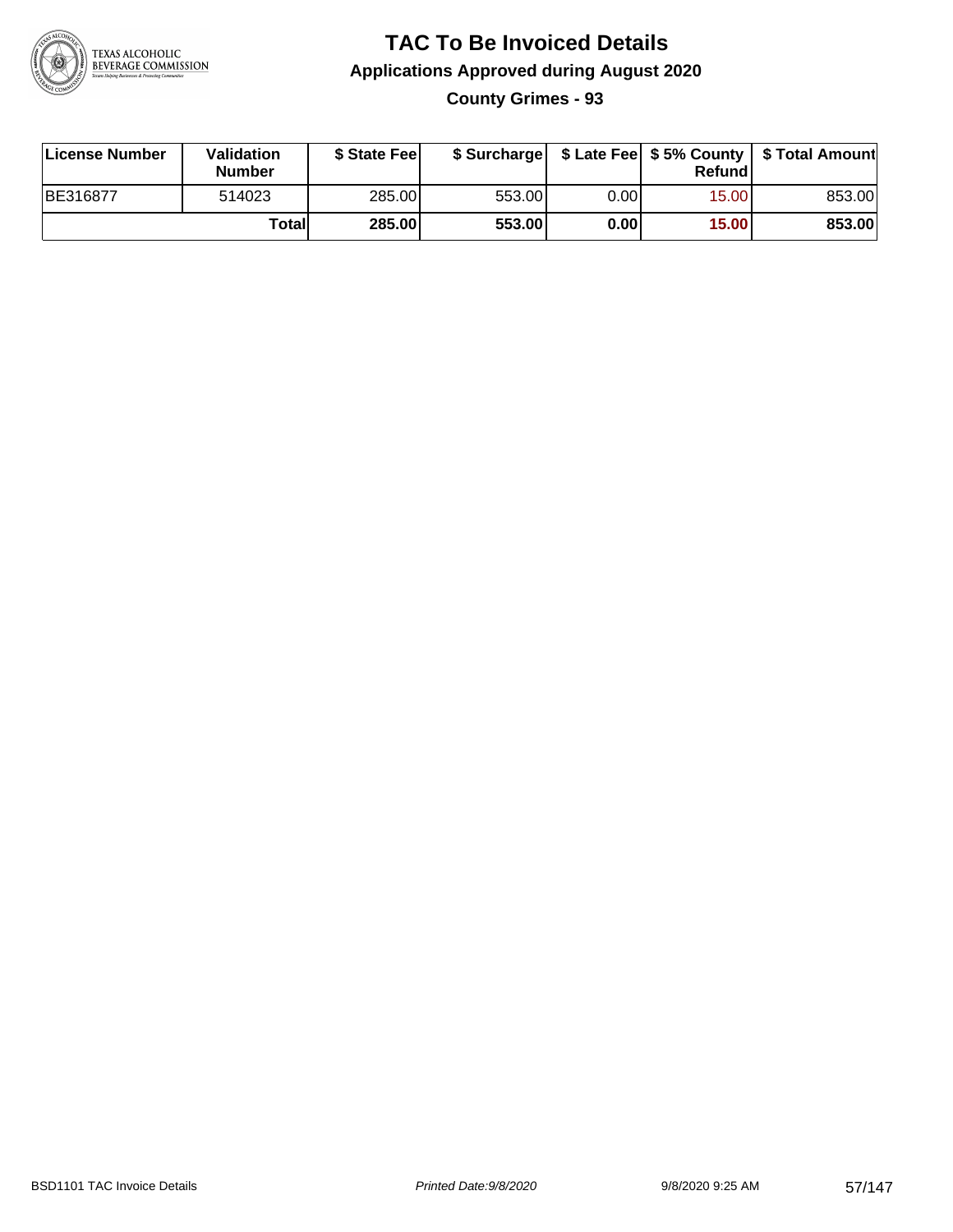

### **TAC To Be Invoiced Details Applications Approved during August 2020 County Guadalupe - 94**

| License Number | <b>Validation</b><br><b>Number</b> | \$ State Fee | \$ Surcharge | \$ Late Fee | \$5% County<br><b>Refund</b> | \$ Total Amount |
|----------------|------------------------------------|--------------|--------------|-------------|------------------------------|-----------------|
| BQ1095327      | 7308                               | 114.00       | 553.00       | 0.00        | 6.00                         | 673.00          |
| BE218186       | 129248                             | 285.00       | 553.00       | 0.00        | 15.00                        | 853.00          |
| BQ955795       | 129861                             | 114.00       | 553.00       | 0.00        | 6.00                         | 673.00          |
| BQ1030488      | 129965                             | 114.00       | 553.00       | 0.00        | 6.00                         | 673.00          |
| BQ819254       | 130015                             | 114.00       | 553.00       | 0.00        | 6.00                         | 673.00          |
| BG1022865      | 515509                             | 332.50       | 553.00       | 0.00        | 17.50                        | 903.00          |
| BQ666813       | 515757                             | 114.00       | 553.00       | 0.00        | 6.00                         | 673.00          |
| BG298343       | 515904                             | 332.50       | 553.00       | 0.00        | 17.50                        | 903.00          |
|                | Total                              | 1,520.00     | 4,424.00     | 0.00        | 80.00                        | 6,024.00        |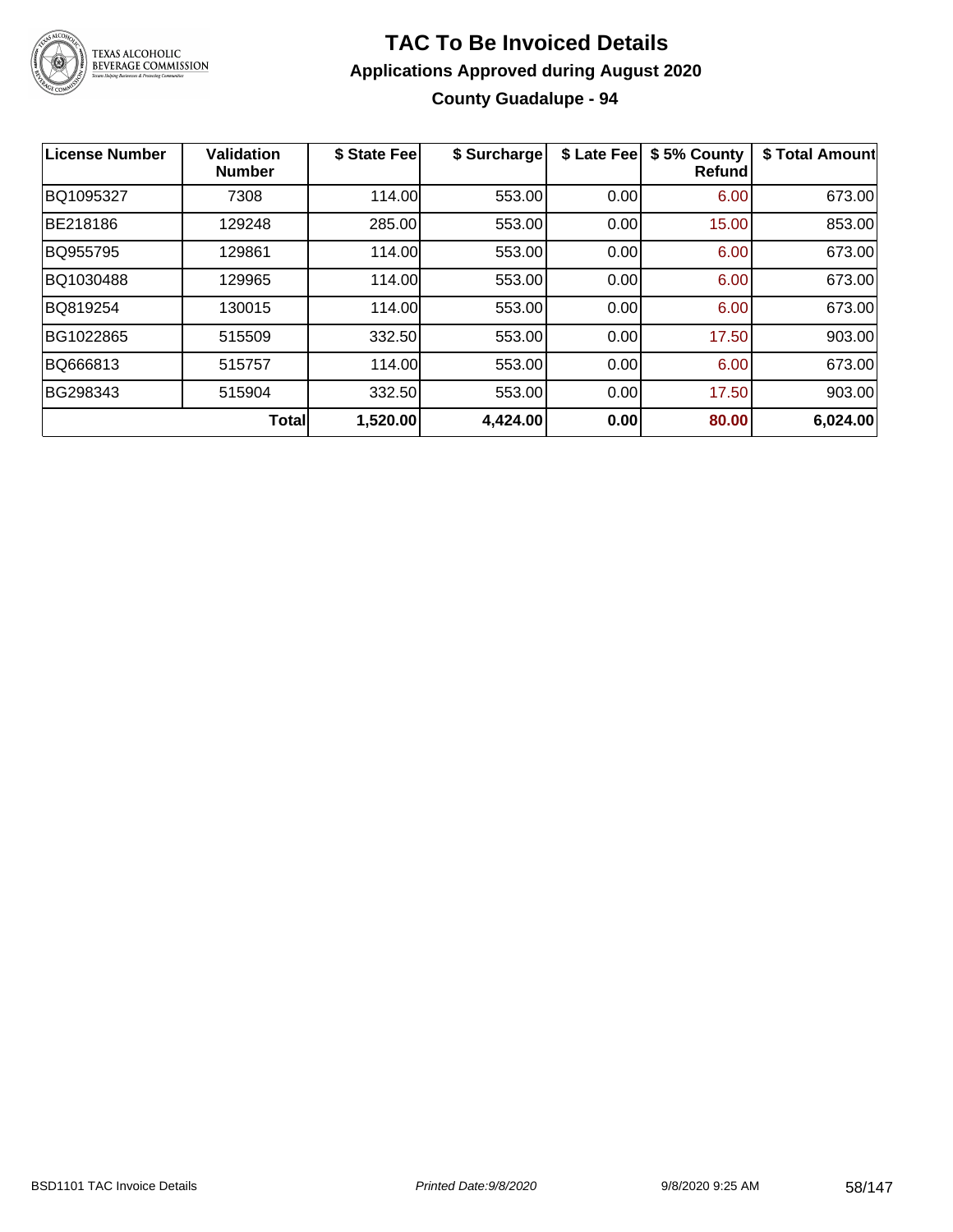

### **TAC To Be Invoiced Details Applications Approved during August 2020 County Hardin - 100**

| <b>License Number</b> | <b>Validation</b><br><b>Number</b> | \$ State Fee | \$ Surcharge | \$ Late Fee | \$5% County<br><b>Refund</b> | \$ Total Amount |
|-----------------------|------------------------------------|--------------|--------------|-------------|------------------------------|-----------------|
| BQ1095947             | 8411                               | 114.00       | 553.00       | 0.00        | 6.00                         | 673.00          |
| BQ1028915             | 129190                             | 114.00       | 553.00       | 0.00        | 6.00                         | 673.00          |
| BQ828246              | 129645                             | 114.00       | 553.00       | 0.00        | 6.00                         | 673.00          |
| BQ832005              | 129645                             | 114.00       | 553.00       | 0.00        | 6.00                         | 673.00          |
| BQ856867              | 129645                             | 114.00       | 553.00       | 0.00        | 6.00                         | 673.00          |
| BQ882359              | 129840                             | 114.00       | 553.00       | 0.00        | 6.00                         | 673.00          |
| BQ1028216             | 129860                             | 114.00       | 553.00       | 0.00        | 6.00                         | 673.00          |
|                       | <b>Total</b>                       | 798.00       | 3,871.00     | 0.00        | 42.00                        | 4,711.00        |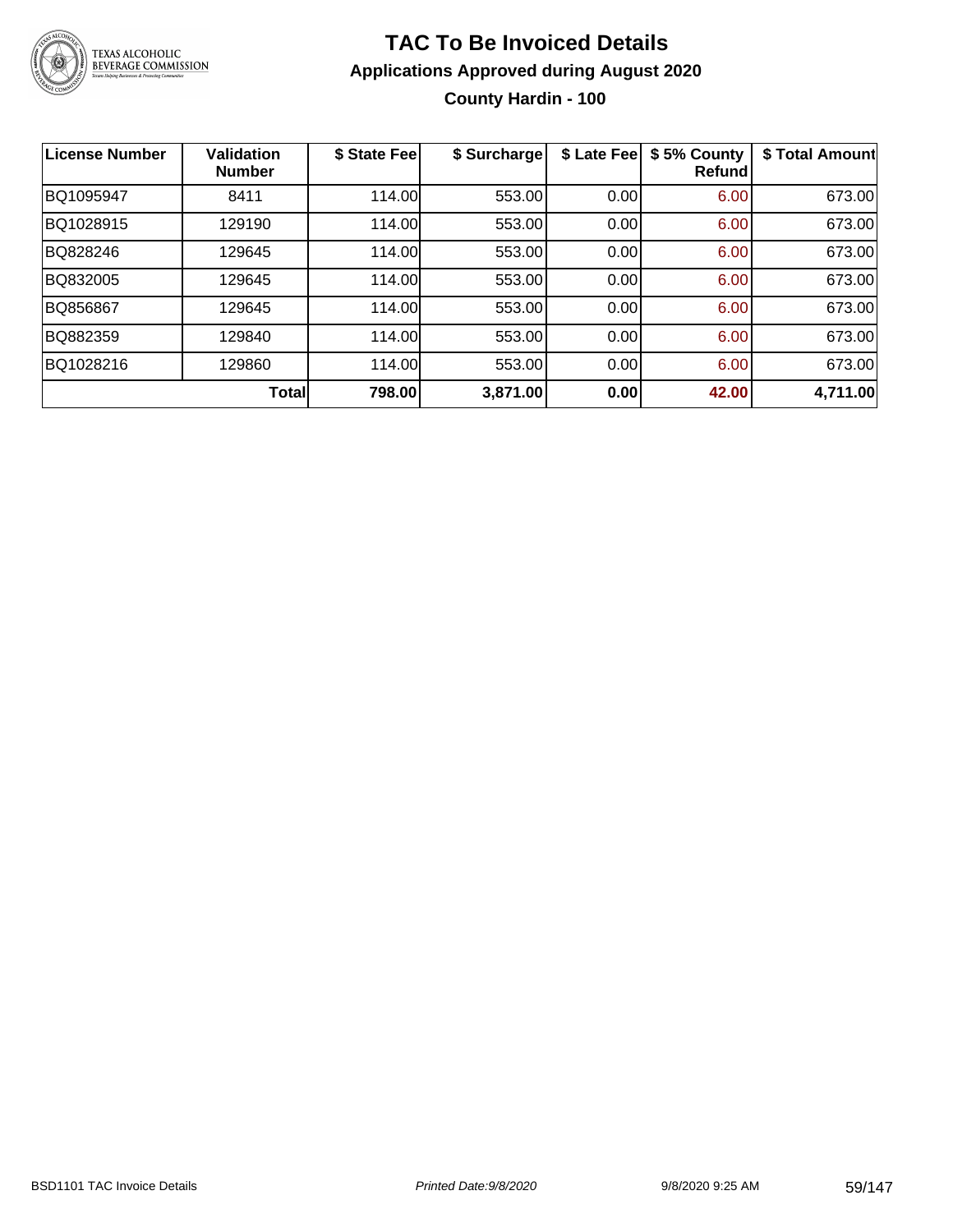

### **TAC To Be Invoiced Details Applications Approved during August 2020 County Harris - 101**

| <b>License Number</b> | Validation<br><b>Number</b> | \$ State Fee | \$ Surcharge |      | \$ Late Fee   \$5% County<br>Refund | \$ Total Amount |
|-----------------------|-----------------------------|--------------|--------------|------|-------------------------------------|-----------------|
| BG1095611             | 6525                        | 1,900.00     | 553.00       | 0.00 | 100.00                              | 2,553.00        |
| BG1095098             | 6638                        | 1,900.00     | 553.00       | 0.00 | 100.00                              | 2,553.00        |
| BG1095928             | 7146                        | 1,900.00     | 553.00       | 0.00 | 100.00                              | 2,553.00        |
| BG1095924             | 7257                        | 1,900.00     | 553.00       | 0.00 | 100.00                              | 2,553.00        |
| BF1095634             | 7267                        | 114.00       | 553.00       | 0.00 | 6.00                                | 673.00          |
| BQ1095029             | 7360                        | 114.00       | 553.00       | 0.00 | 6.00                                | 673.00          |
| BF1094911             | 7389                        | 114.00       | 553.00       | 0.00 | 6.00                                | 673.00          |
| BG1095685             | 7464                        | 1,900.00     | 553.00       | 0.00 | 100.00                              | 2,553.00        |
| BQ1094755             | 7472                        | 114.00       | 553.00       | 0.00 | 6.00                                | 673.00          |
| BQ1095132             | 7473                        | 114.00       | 553.00       | 0.00 | 6.00                                | 673.00          |
| BG1095039             | 7475                        | 1,900.00     | 553.00       | 0.00 | 100.00                              | 2,553.00        |
| BQ1095124             | 7486                        | 114.00       | 553.00       | 0.00 | 6.00                                | 673.00          |
| BQ1094850             | 7516                        | 114.00       | 553.00       | 0.00 | 6.00                                | 673.00          |
| BG1094967             | 7606                        | 1,900.00     | 553.00       | 0.00 | 100.00                              | 2,553.00        |
| BQ1095766             | 7631                        | 114.00       | 553.00       | 0.00 | 6.00                                | 673.00          |
| BG1095050             | 7632                        | 1,900.00     | 553.00       | 0.00 | 100.00                              | 2,553.00        |
| BG1096120             | 7636                        | 1,900.00     | 553.00       | 0.00 | 100.00                              | 2,553.00        |
| BG1095689             | 7658                        | 1,900.00     | 553.00       | 0.00 | 100.00                              | 2,553.00        |
| BQ1094761             | 7825                        | 114.00       | 553.00       | 0.00 | 6.00                                | 673.00          |
| BQ1095164             | 7826                        | 114.00       | 553.00       | 0.00 | 6.00                                | 673.00          |
| BG1095419             | 7900                        | 1,900.00     | 553.00       | 0.00 | 100.00                              | 2,553.00        |
| BF1094884             | 7944                        | 114.00       | 553.00       | 0.00 | 6.00                                | 673.00          |
| BG1095161             | 8024                        | 1,900.00     | 553.00       | 0.00 | 100.00                              | 2,553.00        |
| BQ1095471             | 8029                        | 114.00       | 553.00       | 0.00 | 6.00                                | 673.00          |
| BG1095359             | 8071                        | 1,900.00     | 553.00       | 0.00 | 100.00                              | 2,553.00        |
| BL1095359             | 8071                        | 475.00       | 327.00       | 0.00 | 25.00                               | 827.00          |
| BQ1095731             | 8086                        | 114.00       | 553.00       | 0.00 | 6.00                                | 673.00          |
| BQ1095998             | 8098                        | 114.00       | 553.00       | 0.00 | 6.00                                | 673.00          |
| BF1096043             | 8120                        | 114.00       | 553.00       | 0.00 | 6.00                                | 673.00          |
| BF1096037             | 8121                        | 114.00       | 553.00       | 0.00 | 6.00                                | 673.00          |
| BQ1095480             | 8144                        | 114.00       | 553.00       | 0.00 | 6.00                                | 673.00          |
| BQ1095934             | 8145                        | 114.00       | 553.00       | 0.00 | 6.00                                | 673.00          |
| BG1095501             | 8181                        | 1,900.00     | 553.00       | 0.00 | 100.00                              | 2,553.00        |
| BF1096064             | 8188                        | 114.00       | 553.00       | 0.00 | 6.00                                | 673.00          |
| BF1096059             | 8189                        | 114.00       | 553.00       | 0.00 | 6.00                                | 673.00          |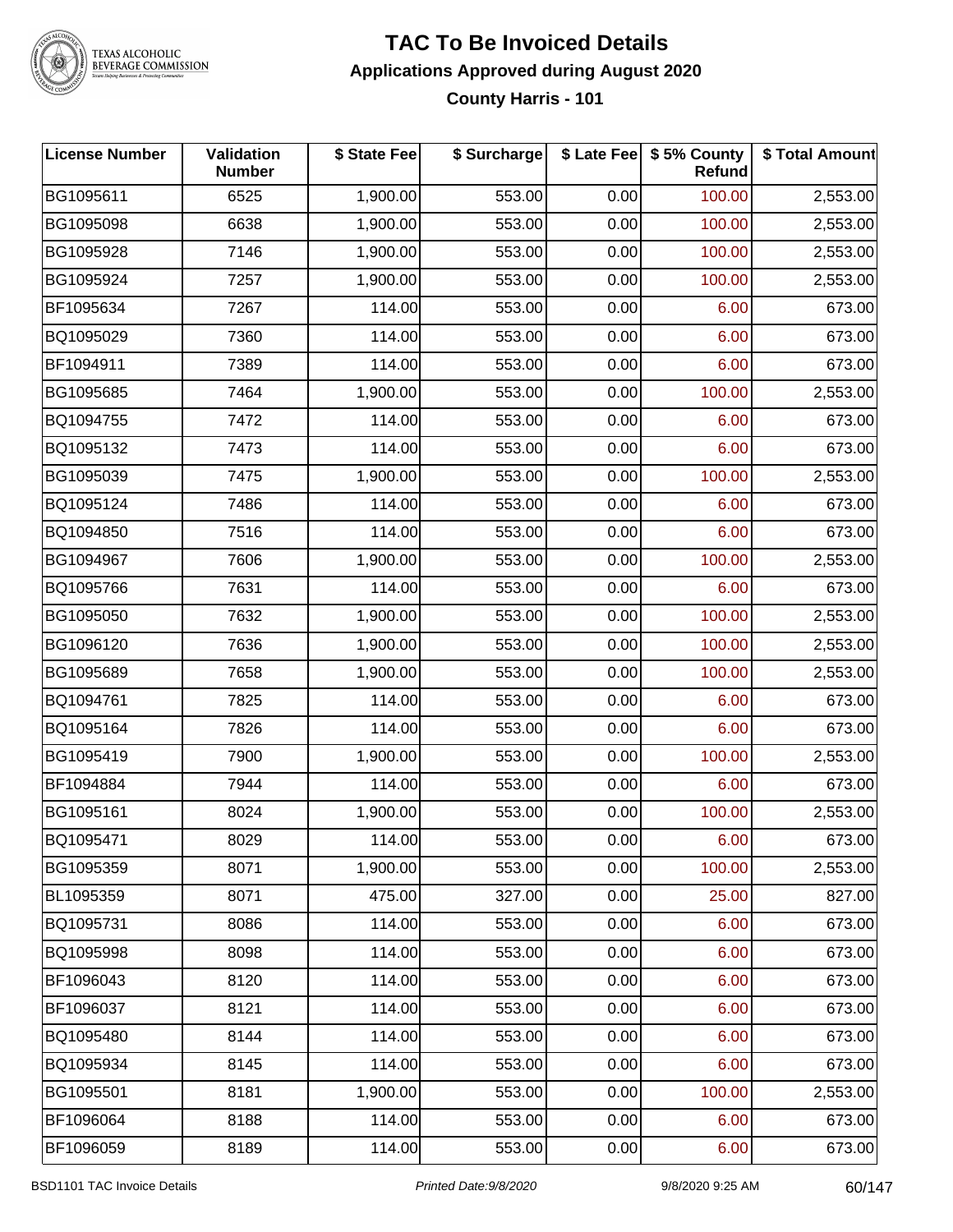| <b>License Number</b> | Validation<br><b>Number</b> | \$ State Fee | \$ Surcharge |      | \$ Late Fee   \$5% County<br>Refund | \$ Total Amount |
|-----------------------|-----------------------------|--------------|--------------|------|-------------------------------------|-----------------|
| BF1096071             | 8193                        | 114.00       | 553.00       | 0.00 | 6.00                                | 673.00          |
| BF1096033             | 8222                        | 114.00       | 553.00       | 0.00 | 6.00                                | 673.00          |
| BF1096027             | 8223                        | 114.00       | 553.00       | 0.00 | 6.00                                | 673.00          |
| BG1095506             | 8281                        | 1,900.00     | 553.00       | 0.00 | 100.00                              | 2,553.00        |
| BQ1096108             | 8286                        | 114.00       | 553.00       | 0.00 | 6.00                                | 673.00          |
| BQ1095950             | 8293                        | 114.00       | 553.00       | 0.00 | 6.00                                | 673.00          |
| BF1095990             | 8306                        | 114.00       | 553.00       | 0.00 | 6.00                                | 673.00          |
| BQ1095937             | 8312                        | 114.00       | 553.00       | 0.00 | 6.00                                | 673.00          |
| BF1096029             | 8394                        | 114.00       | 553.00       | 0.00 | 6.00                                | 673.00          |
| BF1096051             | 8396                        | 114.00       | 553.00       | 0.00 | 6.00                                | 673.00          |
| BQ1096116             | 8426                        | 114.00       | 553.00       | 0.00 | 6.00                                | 673.00          |
| BQ1096118             | 8432                        | 114.00       | 553.00       | 0.00 | 6.00                                | 673.00          |
| BQ1095733             | 8513                        | 114.00       | 553.00       | 0.00 | 6.00                                | 673.00          |
| BQ1095921             | 8560                        | 114.00       | 553.00       | 0.00 | 6.00                                | 673.00          |
| BG1095940             | 8583                        | 1,900.00     | 553.00       | 0.00 | 100.00                              | 2,553.00        |
| BG1095800             | 8620                        | 1,900.00     | 553.00       | 0.00 | 100.00                              | 2,553.00        |
| BG1095927             | 8621                        | 1,900.00     | 553.00       | 0.00 | 100.00                              | 2,553.00        |
| BQ1095930             | 8747                        | 114.00       | 553.00       | 0.00 | 6.00                                | 673.00          |
| BL655049              | 8748                        | 475.00       | 327.00       | 0.00 | 25.00                               | 827.00          |
| BF1096068             | 8828                        | 114.00       | 553.00       | 0.00 | 6.00                                | 673.00          |
| BF1096025             | 8829                        | 114.00       | 553.00       | 0.00 | 6.00                                | 673.00          |
| BF1096077             | 8857                        | 114.00       | 553.00       | 0.00 | 6.00                                | 673.00          |
| BG663007              | 125197                      | 1,425.00     | 553.00       | 0.00 | 75.00                               | 2,053.00        |
| BG750673              | 125197                      | 1,425.00     | 553.00       | 0.00 | 75.00                               | 2,053.00        |
| BL750673              | 125197                      | 475.00       | 327.00       | 0.00 | 25.00                               | 827.00          |
| BF1025058             | 126765                      | 114.00       | 553.00       | 0.00 | 6.00                                | 673.00          |
| BF299817              | 127511                      | 114.00       | 553.00       | 0.00 | 6.00                                | 673.00          |
| BE952506              | 129012                      | 1,425.00     | 553.00       | 0.00 | 75.00                               | 2,053.00        |
| BG952734              | 129026                      | 1,425.00     | 553.00       | 0.00 | 75.00                               | 2,053.00        |
| BL952734              | 129026                      | 475.00       | 327.00       | 0.00 | 25.00                               | 827.00          |
| BF184706              | 129209                      | 114.00       | 553.00       | 0.00 | 6.00                                | 673.00          |
| BQ883880              | 129223                      | 114.00       | 553.00       | 0.00 | 6.00                                | 673.00          |
| BF955160              | 129284                      | 114.00       | 553.00       | 0.00 | 6.00                                | 673.00          |
| BG634893              | 129296                      | 1,425.00     | 553.00       | 0.00 | 75.00                               | 2,053.00        |
| BQ699907              | 129332                      | 114.00       | 553.00       | 0.00 | 6.00                                | 673.00          |
| BF278108              | 129392                      | 114.00       | 553.00       | 0.00 | 6.00                                | 673.00          |
| BF476926              | 129392                      | 114.00       | 553.00       | 0.00 | 6.00                                | 673.00          |
| BF517437              | 129392                      | 114.00       | 553.00       | 0.00 | 6.00                                | 673.00          |
| BF519889              | 129392                      | 114.00       | 553.00       | 0.00 | 6.00                                | 673.00          |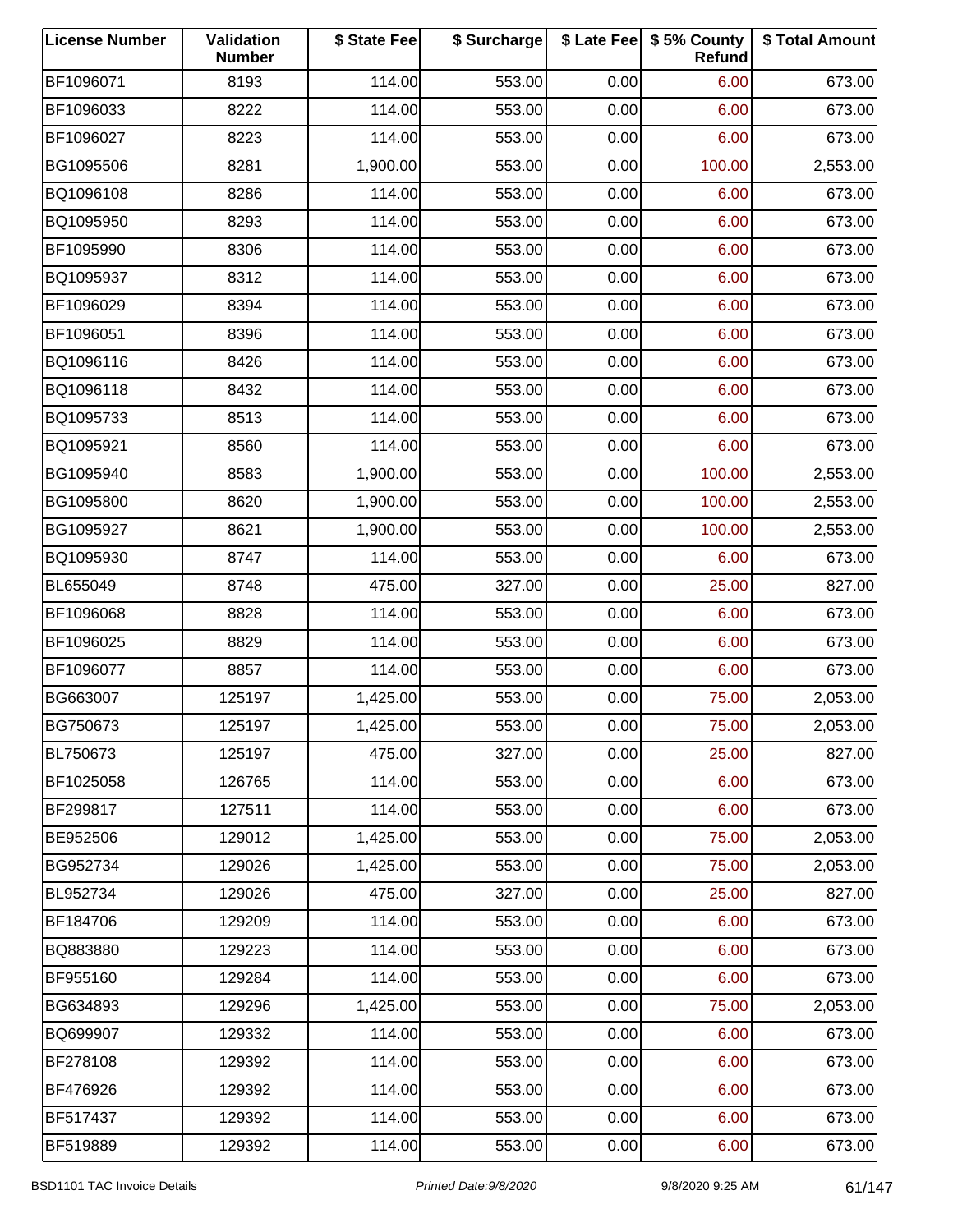| <b>License Number</b> | Validation<br><b>Number</b> | \$ State Fee | \$ Surcharge |        | \$ Late Fee   \$5% County<br>Refund | \$ Total Amount |
|-----------------------|-----------------------------|--------------|--------------|--------|-------------------------------------|-----------------|
| BF605860              | 129392                      | 114.00       | 553.00       | 0.00   | 6.00                                | 673.00          |
| BF755891              | 129392                      | 114.00       | 553.00       | 0.00   | 6.00                                | 673.00          |
| BF817408              | 129392                      | 114.00       | 553.00       | 0.00   | 6.00                                | 673.00          |
| BF1027976             | 129392                      | 114.00       | 553.00       | 0.00   | 6.00                                | 673.00          |
| BG1024985             | 129394                      | 1,425.00     | 553.00       | 0.00   | 75.00                               | 2,053.00        |
| BF456570              | 129415                      | 114.00       | 553.00       | 0.00   | 6.00                                | 673.00          |
| BQ455309              | 129423                      | 114.00       | 553.00       | 0.00   | 6.00                                | 673.00          |
| BG1024994             | 129431                      | 1,425.00     | 553.00       | 0.00   | 75.00                               | 2,053.00        |
| BL1024994             | 129431                      | 475.00       | 327.00       | 0.00   | 25.00                               | 827.00          |
| BF728253              | 129437                      | 114.00       | 553.00       | 0.00   | 6.00                                | 673.00          |
| BG456455              | 129440                      | 1,425.00     | 553.00       | 0.00   | 75.00                               | 2,053.00        |
| BL456455              | 129440                      | 475.00       | 327.00       | 0.00   | 25.00                               | 827.00          |
| BQ520790              | 129443                      | 114.00       | 553.00       | 0.00   | 6.00                                | 673.00          |
| BG814497              | 129482                      | 1,425.00     | 553.00       | 100.00 | 75.00                               | 2,153.00        |
| BG951066              | 129483                      | 1,425.00     | 553.00       | 100.00 | 75.00                               | 2,153.00        |
| BG277483              | 129484                      | 1,425.00     | 553.00       | 100.00 | 75.00                               | 2,153.00        |
| BB434487              | 129504                      | 570.00       | 701.00       | 0.00   | 30.00                               | 1,301.00        |
| BI479699              | 129504                      | 38.00        | 278.00       | 0.00   | 2.00                                | 318.00          |
| BQ754068              | 129504                      | 114.00       | 553.00       | 0.00   | 6.00                                | 673.00          |
| BG1024636             | 129568                      | 1,425.00     | 553.00       | 100.00 | 75.00                               | 2,153.00        |
| BG437677              | 129572                      | 1,425.00     | 553.00       | 0.00   | 75.00                               | 2,053.00        |
| BG953106              | 129676                      | 1,425.00     | 553.00       | 0.00   | 75.00                               | 2,053.00        |
| BG1029115             | 129683                      | 1,425.00     | 553.00       | 0.00   | 75.00                               | 2,053.00        |
| BQ1025405             | 129684                      | 114.00       | 553.00       | 0.00   | 6.00                                | 673.00          |
| BQ754154              | 129686                      | 114.00       | 553.00       | 0.00   | 6.00                                | 673.00          |
| BQ1025796             | 129690                      | 114.00       | 553.00       | 0.00   | 6.00                                | 673.00          |
| BG667795              | 129691                      | 1,425.00     | 553.00       | 0.00   | 75.00                               | 2,053.00        |
| BL667795              | 129691                      | 475.00       | 327.00       | 0.00   | 25.00                               | 827.00          |
| BG498973              | 129694                      | 1,425.00     | 553.00       | 0.00   | 75.00                               | 2,053.00        |
| BQ668094              | 129725                      | 114.00       | 553.00       | 0.00   | 6.00                                | 673.00          |
| BQ882195              | 129776                      | 114.00       | 553.00       | 0.00   | 6.00                                | 673.00          |
| BQ757312              | 129823                      | 114.00       | 553.00       | 0.00   | 6.00                                | 673.00          |
| BQ499344              | 129829                      | 114.00       | 553.00       | 0.00   | 6.00                                | 673.00          |
| BQ457189              | 129840                      | 114.00       | 553.00       | 0.00   | 6.00                                | 673.00          |
| BQ457190              | 129840                      | 114.00       | 553.00       | 0.00   | 6.00                                | 673.00          |
| BQ1025854             | 129937                      | 114.00       | 553.00       | 0.00   | 6.00                                | 673.00          |
| BQ1026206             | 129939                      | 114.00       | 553.00       | 0.00   | 6.00                                | 673.00          |
| BQ606631              | 129951                      | 114.00       | 553.00       | 0.00   | 6.00                                | 673.00          |
| BQ606632              | 129951                      | 114.00       | 553.00       | 0.00   | 6.00                                | 673.00          |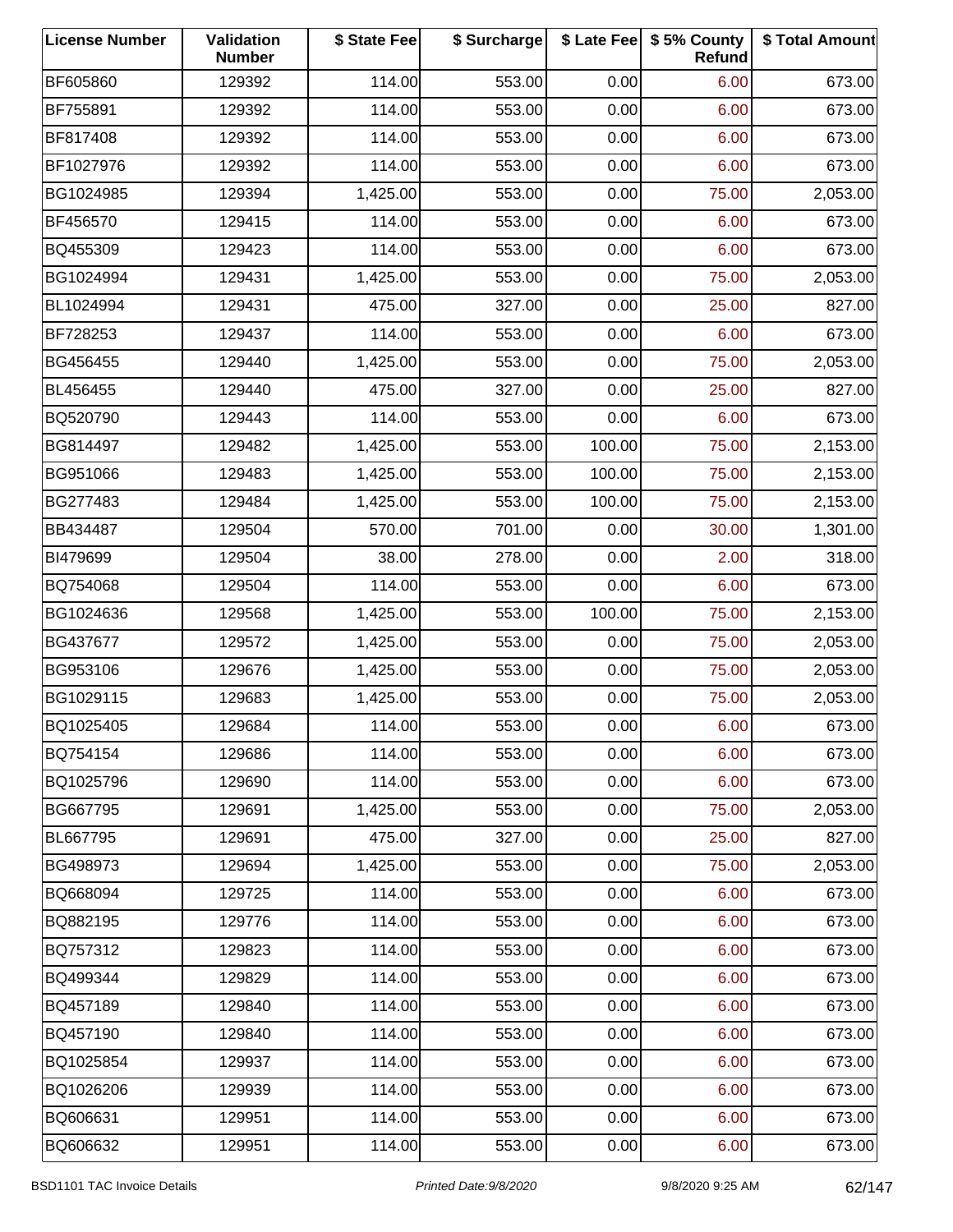| <b>License Number</b> | Validation<br><b>Number</b> | \$ State Fee | \$ Surcharge |      | \$ Late Fee   \$5% County<br>Refund | \$ Total Amount |
|-----------------------|-----------------------------|--------------|--------------|------|-------------------------------------|-----------------|
| BQ817987              | 129955                      | 114.00       | 553.00       | 0.00 | 6.00                                | 673.00          |
| BQ542935              | 129960                      | 114.00       | 553.00       | 0.00 | 6.00                                | 673.00          |
| BQ1026208             | 130035                      | 114.00       | 553.00       | 0.00 | 6.00                                | 673.00          |
| BQ1026118             | 130051                      | 114.00       | 553.00       | 0.00 | 6.00                                | 673.00          |
| BQ882077              | 130096                      | 114.00       | 553.00       | 0.00 | 6.00                                | 673.00          |
| BQ456600              | 130099                      | 114.00       | 553.00       | 0.00 | 6.00                                | 673.00          |
| BQ956347              | 130211                      | 114.00       | 553.00       | 0.00 | 6.00                                | 673.00          |
| BQ499345              | 130212                      | 114.00       | 553.00       | 0.00 | 6.00                                | 673.00          |
| BQ884541              | 130240                      | 114.00       | 553.00       | 0.00 | 6.00                                | 673.00          |
| BQ1026809             | 130274                      | 114.00       | 553.00       | 0.00 | 6.00                                | 673.00          |
| BQ1026885             | 130276                      | 114.00       | 553.00       | 0.00 | 6.00                                | 673.00          |
| BQ729962              | 130320                      | 114.00       | 553.00       | 0.00 | 6.00                                | 673.00          |
| BQ563786              | 130321                      | 114.00       | 553.00       | 0.00 | 6.00                                | 673.00          |
| BQ499331              | 130322                      | 114.00       | 553.00       | 0.00 | 6.00                                | 673.00          |
| BQ563782              | 130323                      | 114.00       | 553.00       | 0.00 | 6.00                                | 673.00          |
| BQ563783              | 130326                      | 114.00       | 553.00       | 0.00 | 6.00                                | 673.00          |
| BQ1026886             | 130364                      | 114.00       | 553.00       | 0.00 | 6.00                                | 673.00          |
| BQ668473              | 130365                      | 114.00       | 553.00       | 0.00 | 6.00                                | 673.00          |
| BQ668463              | 130366                      | 114.00       | 553.00       | 0.00 | 6.00                                | 673.00          |
| BQ956940              | 130371                      | 114.00       | 553.00       | 0.00 | 6.00                                | 673.00          |
| BQ1030743             | 130380                      | 114.00       | 553.00       | 0.00 | 6.00                                | 673.00          |
| BQ1026620             | 130388                      | 114.00       | 553.00       | 0.00 | 6.00                                | 673.00          |
| BQ885044              | 130390                      | 114.00       | 553.00       | 0.00 | 6.00                                | 673.00          |
| BQ755475              | 130472                      | 114.00       | 553.00       | 0.00 | 6.00                                | 673.00          |
| BQ817985              | 130475                      | 114.00       | 553.00       | 0.00 | 6.00                                | 673.00          |
| BQ670322              | 130477                      | 114.00       | 553.00       | 0.00 | 6.00                                | 673.00          |
| BQ957581              | 130495                      | 114.00       | 553.00       | 0.00 | 6.00                                | 673.00          |
| BQ1029506             | 130542                      | 114.00       | 553.00       | 0.00 | 6.00                                | 673.00          |
| BQ669031              | 130550                      | 114.00       | 553.00       | 0.00 | 6.00                                | 673.00          |
| BQ757070              | 130652                      | 114.00       | 553.00       | 0.00 | 6.00                                | 673.00          |
| BQ755090              | 130676                      | 114.00       | 553.00       | 0.00 | 6.00                                | 673.00          |
| BQ563784              | 130677                      | 114.00       | 553.00       | 0.00 | 6.00                                | 673.00          |
| BQ816671              | 407497                      | 114.00       | 553.00       | 0.00 | 6.00                                | 673.00          |
| BG950301              | 514691                      | 1,425.00     | 553.00       | 0.00 | 75.00                               | 2,053.00        |
| BG1028552             | 514917                      | 1,425.00     | 553.00       | 0.00 | 75.00                               | 2,053.00        |
| BG197222              | 515149                      | 1,425.00     | 553.00       | 0.00 | 75.00                               | 2,053.00        |
| BF255791              | 515208                      | 114.00       | 553.00       | 0.00 | 6.00                                | 673.00          |
| BG953080              | 515424                      | 1,425.00     | 553.00       | 0.00 | 75.00                               | 2,053.00        |
| BQ455787              | 515449                      | 114.00       | 553.00       | 0.00 | 6.00                                | 673.00          |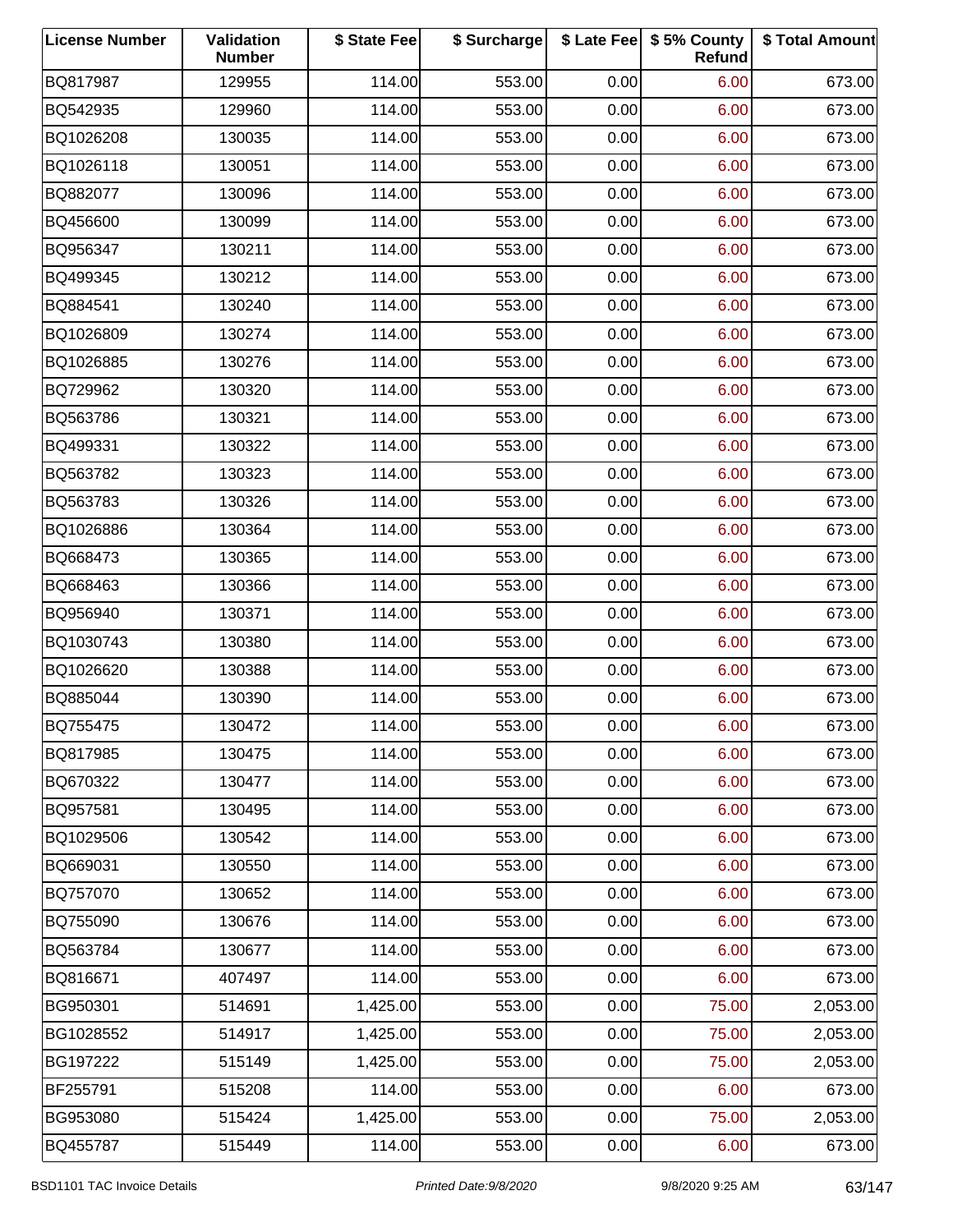| <b>License Number</b> | Validation<br><b>Number</b> | \$ State Fee | \$ Surcharge |      | \$ Late Fee   \$5% County<br>Refund | \$ Total Amount |
|-----------------------|-----------------------------|--------------|--------------|------|-------------------------------------|-----------------|
| BQ1026356             | 515452                      | 114.00       | 553.00       | 0.00 | 6.00                                | 673.00          |
| BQ520582              | 515459                      | 114.00       | 553.00       | 0.00 | 6.00                                | 673.00          |
| BQ1025860             | 515468                      | 114.00       | 553.00       | 0.00 | 6.00                                | 673.00          |
| BG126909              | 515499                      | 1,425.00     | 553.00       | 0.00 | 75.00                               | 2,053.00        |
| BQ455999              | 515504                      | 114.00       | 553.00       | 0.00 | 6.00                                | 673.00          |
| BQ541171              | 515505                      | 114.00       | 553.00       | 0.00 | 6.00                                | 673.00          |
| BQ667216              | 515507                      | 114.00       | 553.00       | 0.00 | 6.00                                | 673.00          |
| BQ816673              | 515510                      | 114.00       | 553.00       | 0.00 | 6.00                                | 673.00          |
| BQ1023301             | 515511                      | 114.00       | 553.00       | 0.00 | 6.00                                | 673.00          |
| BQ954966              | 515590                      | 114.00       | 553.00       | 0.00 | 6.00                                | 673.00          |
| BQ668761              | 515591                      | 114.00       | 553.00       | 0.00 | 6.00                                | 673.00          |
| BG1026953             | 515593                      | 1,425.00     | 553.00       | 0.00 | 75.00                               | 2,053.00        |
| BG127671              | 515595                      | 1,425.00     | 553.00       | 0.00 | 75.00                               | 2,053.00        |
| BG498038              | 515610                      | 1,425.00     | 553.00       | 0.00 | 75.00                               | 2,053.00        |
| BL498038              | 515610                      | 475.00       | 327.00       | 0.00 | 25.00                               | 827.00          |
| BG539318              | 515616                      | 1,425.00     | 553.00       | 0.00 | 75.00                               | 2,053.00        |
| BG1023312             | 515638                      | 1,425.00     | 553.00       | 0.00 | 75.00                               | 2,053.00        |
| BG541346              | 515645                      | 1,425.00     | 553.00       | 0.00 | 75.00                               | 2,053.00        |
| BQ562918              | 515657                      | 114.00       | 553.00       | 0.00 | 6.00                                | 673.00          |
| BQ519368              | 515667                      | 114.00       | 553.00       | 0.00 | 6.00                                | 673.00          |
| BQ1025867             | 515700                      | 114.00       | 553.00       | 0.00 | 6.00                                | 673.00          |
| BQ604492              | 515707                      | 114.00       | 553.00       | 0.00 | 6.00                                | 673.00          |
| BQ498206              | 515710                      | 114.00       | 553.00       | 0.00 | 6.00                                | 673.00          |
| BG879234              | 515720                      | 1,425.00     | 553.00       | 0.00 | 75.00                               | 2,053.00        |
| BL879234              | 515720                      | 475.00       | 327.00       | 0.00 | 25.00                               | 827.00          |
| BQ817329              | 515755                      | 114.00       | 553.00       | 0.00 | 6.00                                | 673.00          |
| BG727995              | 515791                      | 1,425.00     | 553.00       | 0.00 | 75.00                               | 2,053.00        |
| BG1024631             | 515794                      | 1,425.00     | 553.00       | 0.00 | 75.00                               | 2,053.00        |
| BQ499974              | 516034                      | 114.00       | 553.00       | 0.00 | 6.00                                | 673.00          |
| BQ957628              | 516077                      | 114.00       | 553.00       | 0.00 | 6.00                                | 673.00          |
| BQ958282              | 516081                      | 114.00       | 553.00       | 0.00 | 6.00                                | 673.00          |
| BQ700166              | 516149                      | 114.00       | 553.00       | 0.00 | 6.00                                | 673.00          |
| BQ880186              | 516170                      | 114.00       | 553.00       | 0.00 | 6.00                                | 673.00          |
| BQ477377              | 516206                      | 114.00       | 553.00       | 0.00 | 6.00                                | 673.00          |
| BQ437210              | 516209                      | 114.00       | 553.00       | 0.00 | 6.00                                | 673.00          |
| BQ289025              | 516336                      | 114.00       | 553.00       | 0.00 | 6.00                                | 673.00          |
| BQ289026              | 516337                      | 114.00       | 553.00       | 0.00 | 6.00                                | 673.00          |
| BQ563902              | 516340                      | 114.00       | 553.00       | 0.00 | 6.00                                | 673.00          |
| BQ729022              | 516477                      | 114.00       | 553.00       | 0.00 | 6.00                                | 673.00          |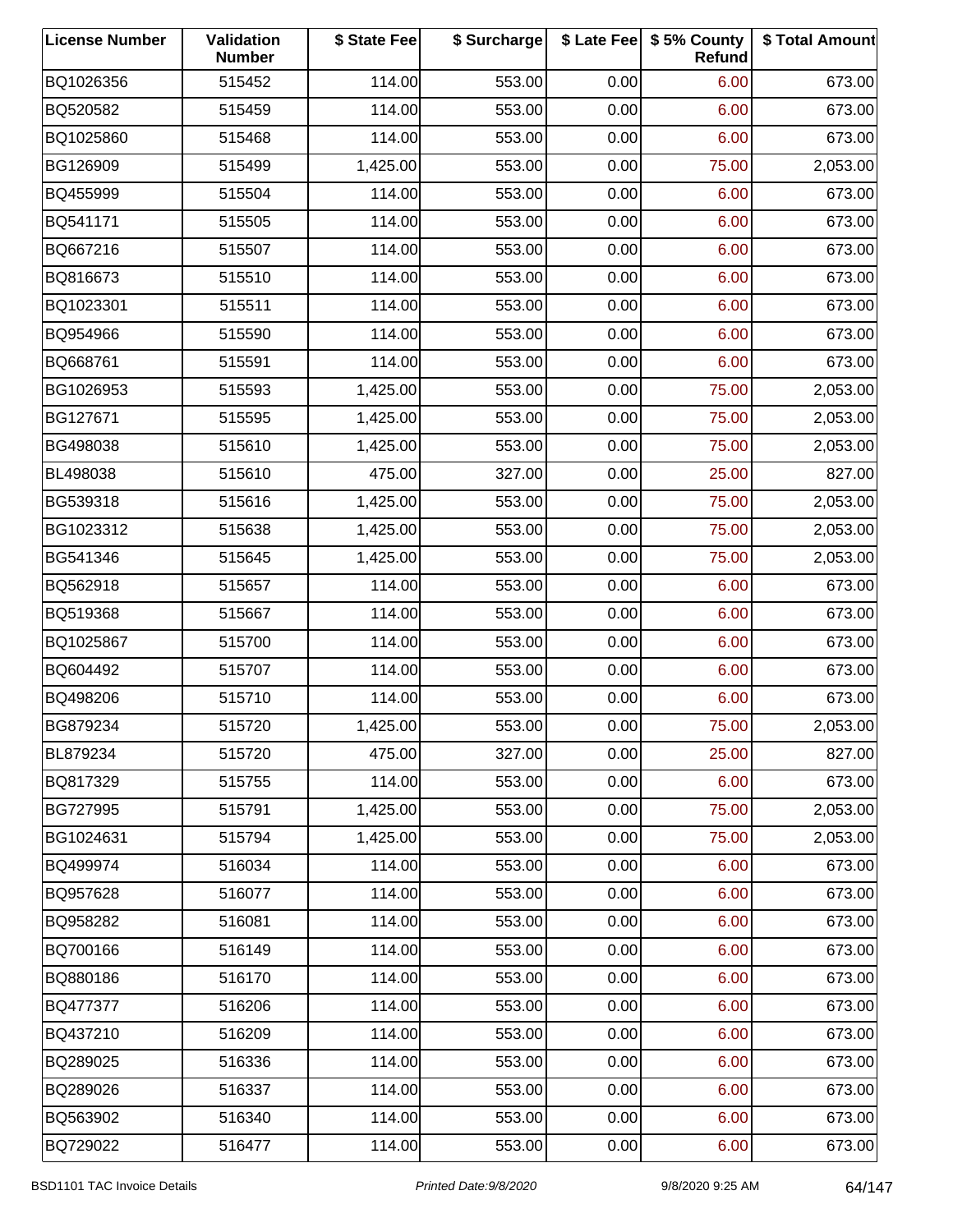| ∣License Number | Validation<br><b>Number</b> | \$ State Fee |            |        | Refundl           | \$ Surcharge   \$ Late Fee   \$5% County   \$ Total Amount |
|-----------------|-----------------------------|--------------|------------|--------|-------------------|------------------------------------------------------------|
| BQ636294        | 516478                      | 114.00L      | 553.001    | 0.001  | 6.00 <sub>1</sub> | 673.00                                                     |
|                 | Totall                      | 98,306.00    | 104,015.00 | 400.00 | 5,174.00          | 207,895.00                                                 |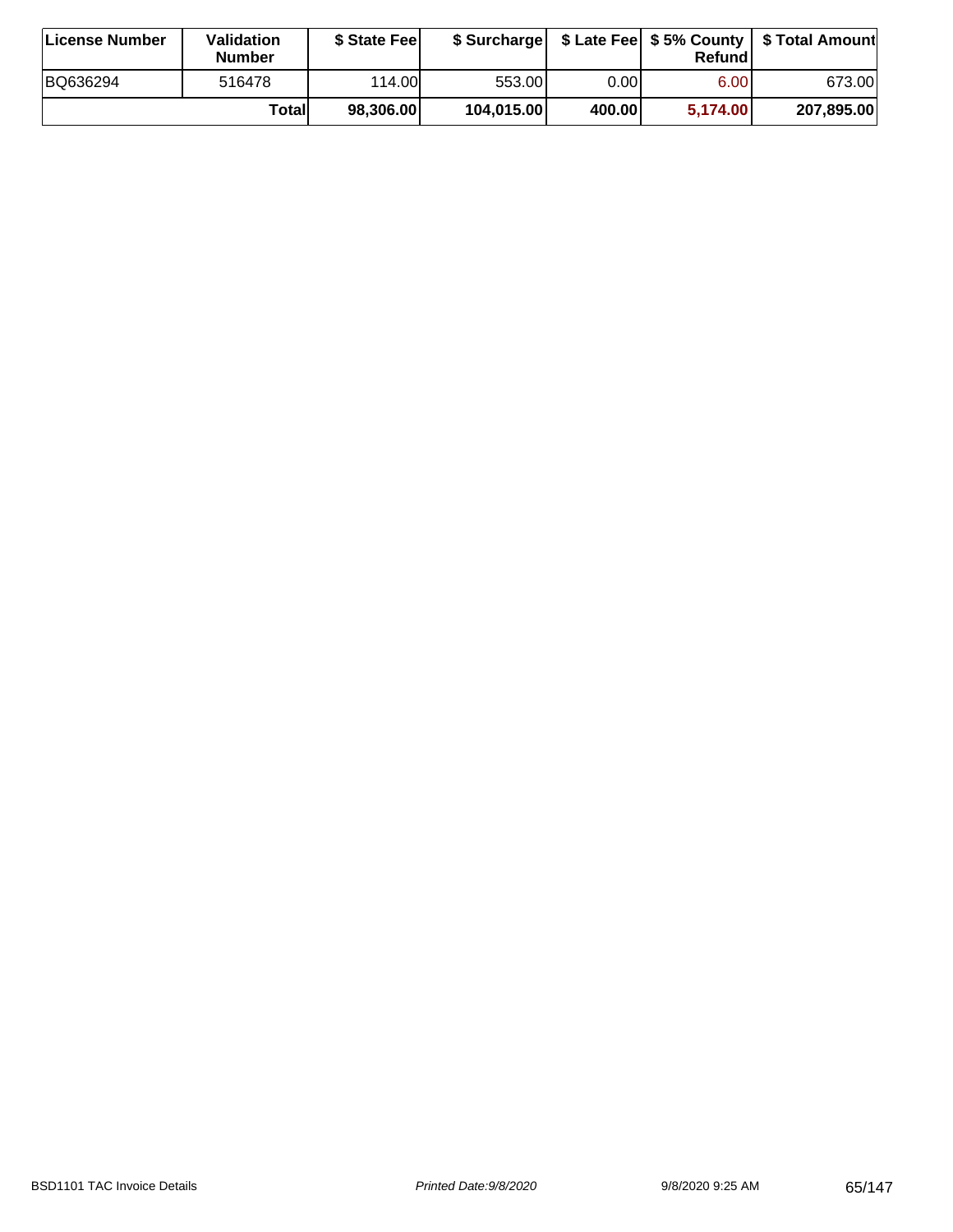

### **TAC To Be Invoiced Details Applications Approved during August 2020 County Harrison - 102**

| License Number | Validation<br><b>Number</b> | \$ State Fee | \$ Surcharge | \$ Late Fee | \$5% County<br>Refundl | \$ Total Amount |
|----------------|-----------------------------|--------------|--------------|-------------|------------------------|-----------------|
| BQ955119       | 128221                      | 114.00L      | 553.00       | 0.00        | 6.00                   | 673.00          |
| BQ1027182      | 129575                      | 114.00       | 553.00       | 0.00        | 6.00                   | 673.00          |
| BQ757187       | 129762                      | 114.00       | 553.00       | 0.00        | 6.00                   | 673.00          |
| BQ636834       | 129883                      | 114.00       | 553.00       | 0.00        | 6.00                   | 673.00          |
| BQ1030267      | 130181                      | 114.00       | 553.00       | 0.00        | 6.00                   | 673.00          |
|                | Total                       | 570.00       | 2,765.00     | 0.00        | 30.00                  | 3,365.00        |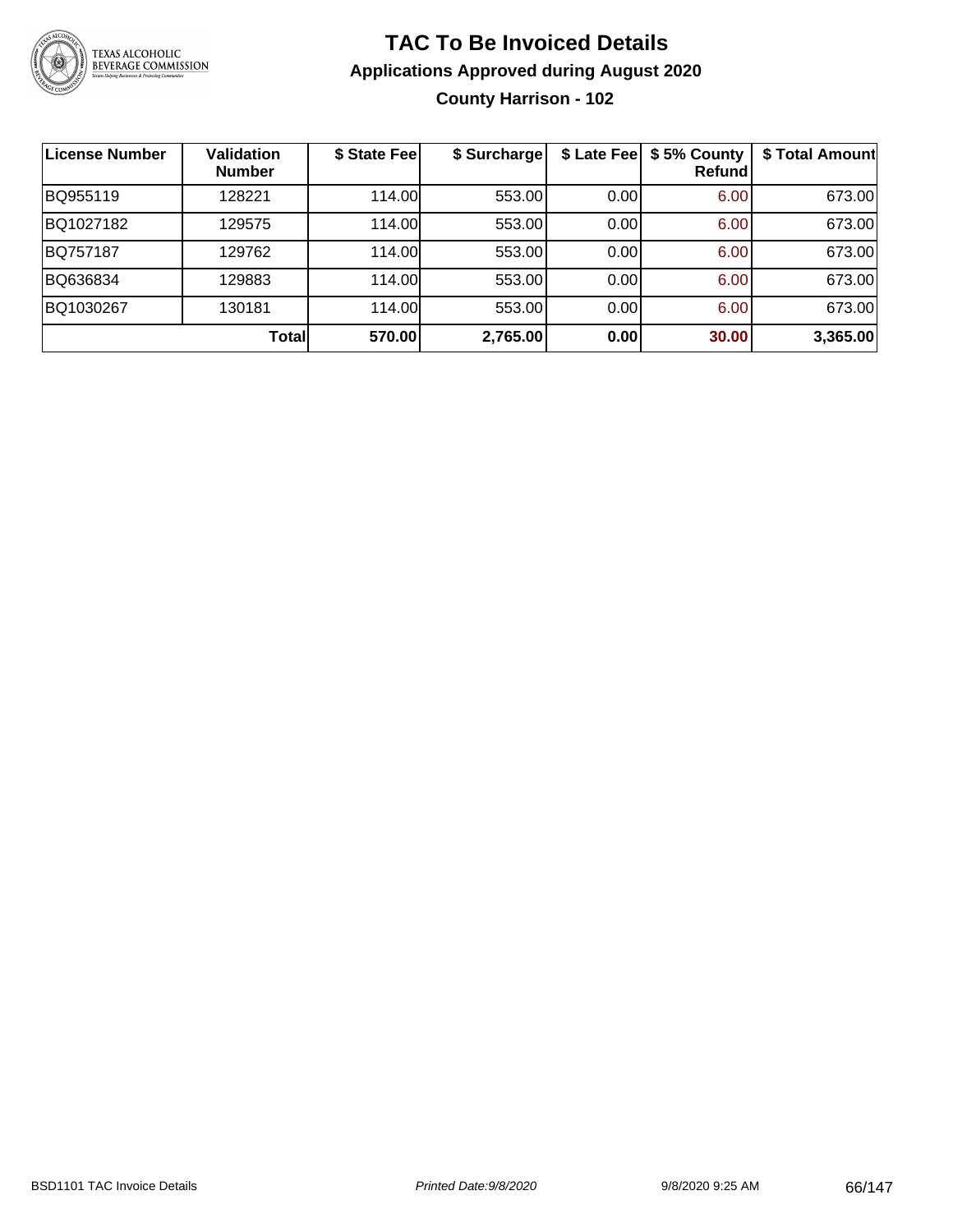

### **TAC To Be Invoiced Details Applications Approved during August 2020 County Hays - 105**

| <b>License Number</b> | <b>Validation</b><br><b>Number</b> | \$ State Fee | \$ Surcharge |        | \$ Late Fee   \$5% County<br>Refund | \$ Total Amount |
|-----------------------|------------------------------------|--------------|--------------|--------|-------------------------------------|-----------------|
| BQ1095326             | 7309                               | 114.00       | 553.00       | 0.00   | 6.00                                | 673.00          |
| BG1095741             | 7571                               | 332.50       | 553.00       | 0.00   | 17.50                               | 903.00          |
| BA1095578             | 8094                               | 2,850.00     | 651.00       | 0.00   | 150.00                              | 3,651.00        |
| BF1095559             | 8155                               | 114.00       | 553.00       | 0.00   | 6.00                                | 673.00          |
| BQ876493              | 127307                             | 114.00       | 553.00       | 100.00 | 6.00                                | 773.00          |
| BG1024446             | 129041                             | 332.50       | 553.00       | 0.00   | 17.50                               | 903.00          |
| BG815518              | 129144                             | 332.50       | 553.00       | 0.00   | 17.50                               | 903.00          |
| BQ727742              | 129454                             | 114.00       | 553.00       | 100.00 | 6.00                                | 773.00          |
| BQ953107              | 129456                             | 114.00       | 553.00       | 0.00   | 6.00                                | 673.00          |
| BQ953152              | 129458                             | 114.00       | 553.00       | 0.00   | 6.00                                | 673.00          |
| BQ953694              | 129459                             | 114.00       | 553.00       | 0.00   | 6.00                                | 673.00          |
| BQ883387              | 129765                             | 114.00       | 553.00       | 0.00   | 6.00                                | 673.00          |
| BQ1030071             | 129863                             | 114.00       | 553.00       | 0.00   | 6.00                                | 673.00          |
| BQ816805              | 130666                             | 114.00       | 553.00       | 100.00 | 6.00                                | 773.00          |
| BQ698327              | 515495                             | 114.00       | 553.00       | 0.00   | 6.00                                | 673.00          |
| BQ954604              | 516131                             | 114.00       | 553.00       | 0.00   | 6.00                                | 673.00          |
| BQ954578              | 516132                             | 114.00       | 553.00       | 0.00   | 6.00                                | 673.00          |
|                       | Total                              | 5,329.50     | 9,499.00     | 300.00 | 280.50                              | 15,409.00       |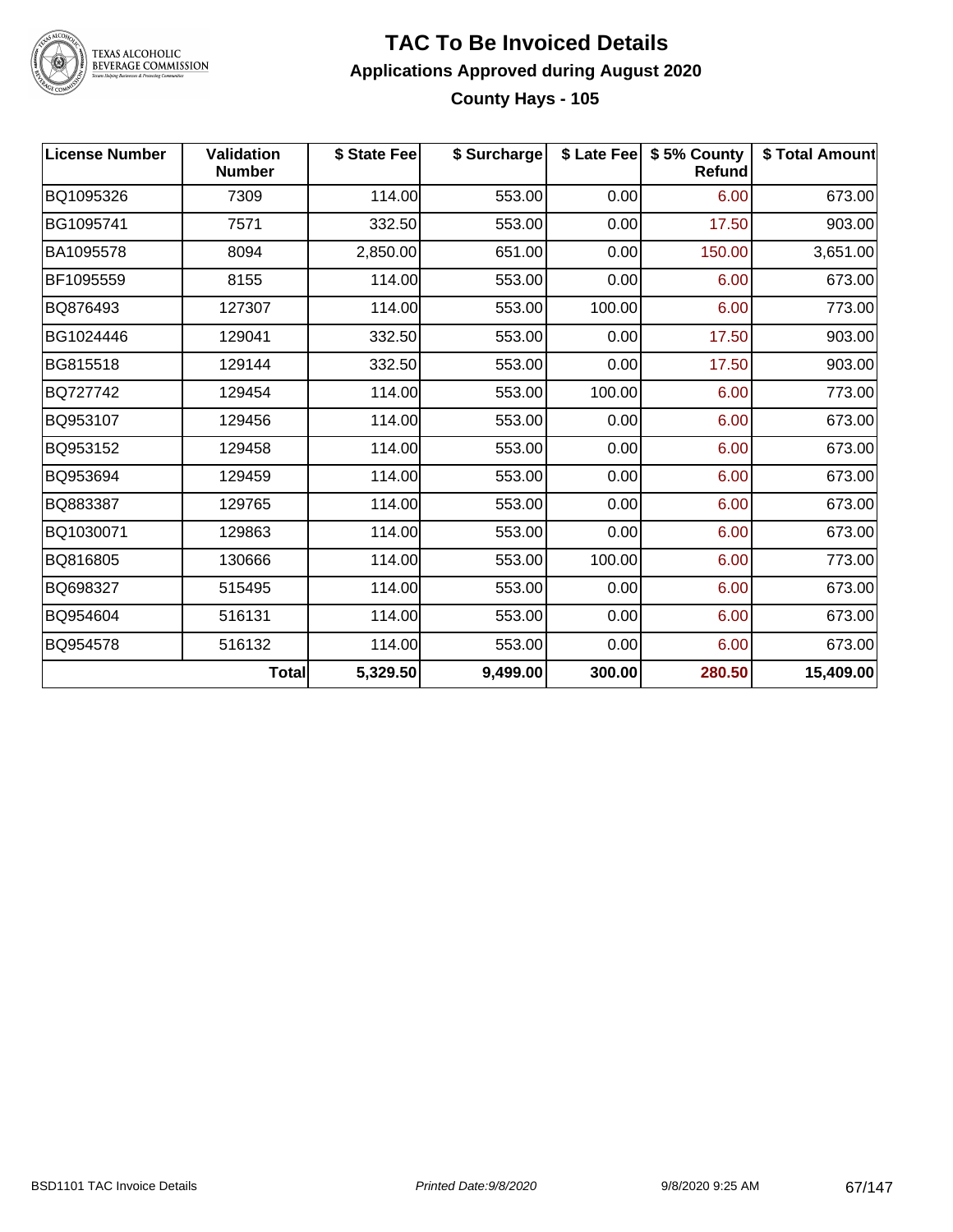

### **TAC To Be Invoiced Details Applications Approved during August 2020 County Henderson - 107**

| License Number | <b>Validation</b><br><b>Number</b> | \$ State Fee | \$ Surcharge | \$ Late Fee | \$5% County<br><b>Refund</b> | \$ Total Amount |
|----------------|------------------------------------|--------------|--------------|-------------|------------------------------|-----------------|
| BG1095722      | 7818                               | 332.50       | 553.00       | 0.00        | 17.50                        | 903.00          |
| BF669156       | 129281                             | 114.00       | 553.00       | 0.00        | 6.00                         | 673.00          |
| BQ1029999      | 129970                             | 114.00       | 553.00       | 0.00        | 6.00                         | 673.00          |
| BQ1030101      | 129971                             | 114.00L      | 553.00       | 0.00        | 6.00                         | 673.00          |
|                | Total                              | 674.50       | 2,212.00     | 0.00        | 35.50                        | 2,922.00        |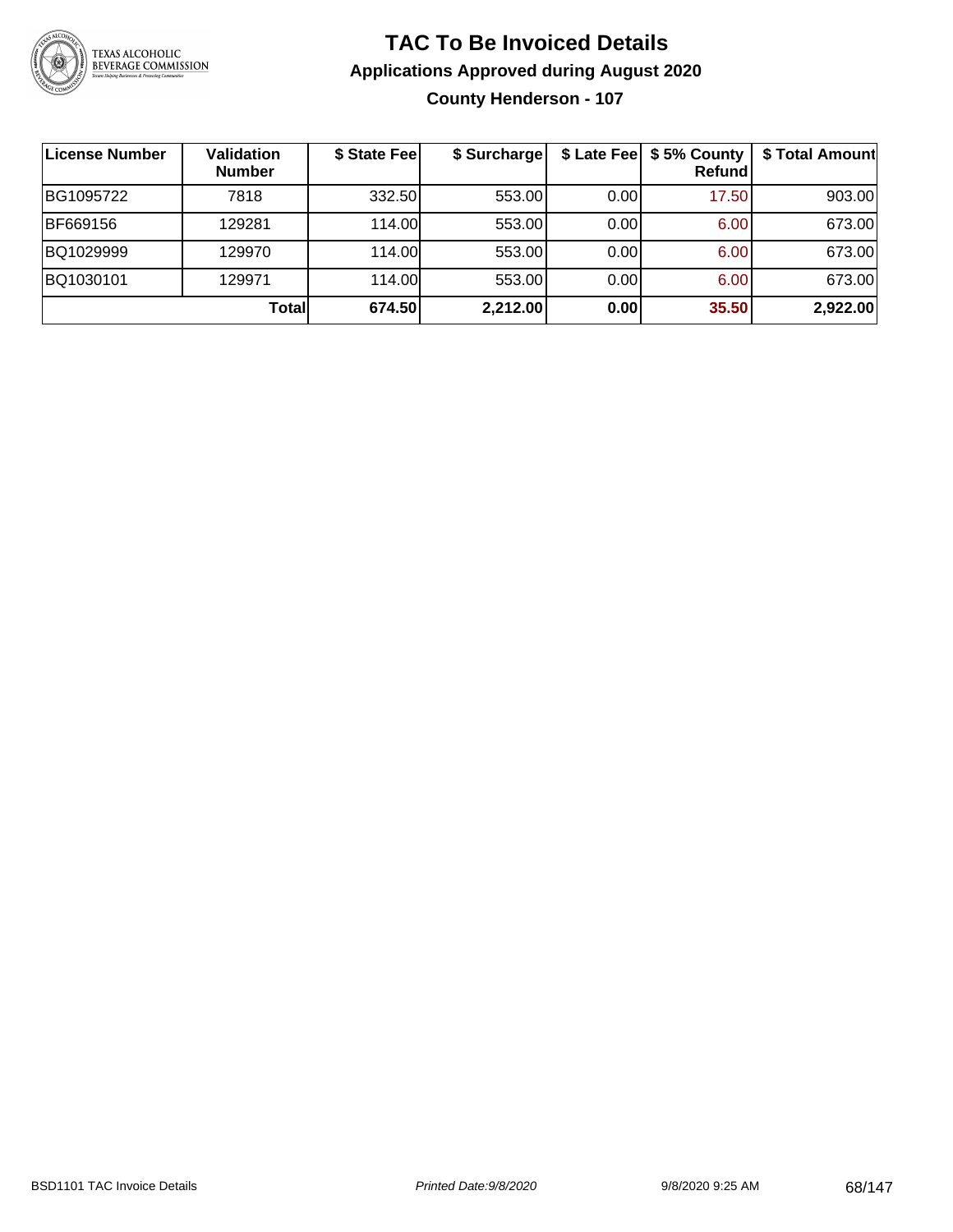

### **TAC To Be Invoiced Details Applications Approved during August 2020 County Hidalgo - 108**

| <b>License Number</b> | Validation<br><b>Number</b> | \$ State Fee | \$ Surcharge |      | \$ Late Fee   \$5% County<br>Refund | \$ Total Amount |
|-----------------------|-----------------------------|--------------|--------------|------|-------------------------------------|-----------------|
| BG1095354             | 7099                        | 332.50       | 553.00       | 0.00 | 17.50                               | 903.00          |
| BL1095354             | 7099                        | 475.00       | 327.00       | 0.00 | 25.00                               | 827.00          |
| BG1095034             | 7169                        | 332.50       | 553.00       | 0.00 | 17.50                               | 903.00          |
| BQ1095339             | 7481                        | 114.00       | 553.00       | 0.00 | 6.00                                | 673.00          |
| BQ1094899             | 7902                        | 114.00       | 553.00       | 0.00 | 6.00                                | 673.00          |
| BQ1094949             | 7995                        | 114.00       | 553.00       | 0.00 | 6.00                                | 673.00          |
| BG1095584             | 8260                        | 332.50       | 553.00       | 0.00 | 17.50                               | 903.00          |
| BQ1095504             | 8299                        | 114.00       | 553.00       | 0.00 | 6.00                                | 673.00          |
| BQ1095638             | 8301                        | 114.00       | 553.00       | 0.00 | 6.00                                | 673.00          |
| BQ1095579             | 8327                        | 114.00       | 553.00       | 0.00 | 6.00                                | 673.00          |
| BQ1095784             | 8401                        | 114.00       | 553.00       | 0.00 | 6.00                                | 673.00          |
| BF1095814             | 8715                        | 114.00       | 553.00       | 0.00 | 6.00                                | 673.00          |
| BG1025235             | 128892                      | 332.50       | 553.00       | 0.00 | 17.50                               | 903.00          |
| BF417468              | 129392                      | 114.00       | 553.00       | 0.00 | 6.00                                | 673.00          |
| BF521585              | 129392                      | 114.00       | 553.00       | 0.00 | 6.00                                | 673.00          |
| BF882669              | 129392                      | 114.00       | 553.00       | 0.00 | 6.00                                | 673.00          |
| BQ881938              | 129608                      | 114.00       | 553.00       | 0.00 | 6.00                                | 673.00          |
| BQ1026447             | 129663                      | 114.00       | 553.00       | 0.00 | 6.00                                | 673.00          |
| BQ1026075             | 129717                      | 114.00       | 553.00       | 0.00 | 6.00                                | 673.00          |
| BQ1026078             | 129718                      | 114.00       | 553.00       | 0.00 | 6.00                                | 673.00          |
| BQ1026079             | 129718                      | 114.00       | 553.00       | 0.00 | 6.00                                | 673.00          |
| BQ1026082             | 129718                      | 114.00       | 553.00       | 0.00 | 6.00                                | 673.00          |
| BQ1026145             | 129718                      | 114.00       | 553.00       | 0.00 | 6.00                                | 673.00          |
| BQ1026210             | 129718                      | 114.00       | 553.00       | 0.00 | 6.00                                | 673.00          |
| BQ1026265             | 129718                      | 114.00       | 553.00       | 0.00 | 6.00                                | 673.00          |
| BQ1027686             | 129747                      | 114.00       | 553.00       | 0.00 | 6.00                                | 673.00          |
| BQ667656              | 129817                      | 114.00       | 553.00       | 0.00 | 6.00                                | 673.00          |
| BQ883906              | 129823                      | 114.00       | 553.00       | 0.00 | 6.00                                | 673.00          |
| BQ884159              | 129827                      | 114.00       | 553.00       | 0.00 | 6.00                                | 673.00          |
| BQ881200              | 129871                      | 114.00       | 553.00       | 0.00 | 6.00                                | 673.00          |
| BQ818406              | 130230                      | 114.00       | 553.00       | 0.00 | 6.00                                | 673.00          |
| BQ884403              | 130309                      | 114.00       | 553.00       | 0.00 | 6.00                                | 673.00          |
| BQ883197              | 130662                      | 114.00       | 553.00       | 0.00 | 6.00                                | 673.00          |
| BQ820475              | 130697                      | 114.00       | 553.00       | 0.00 | 6.00                                | 673.00          |
| BQ669532              | 130798                      | 114.00       | 553.00       | 0.00 | 6.00                                | 673.00          |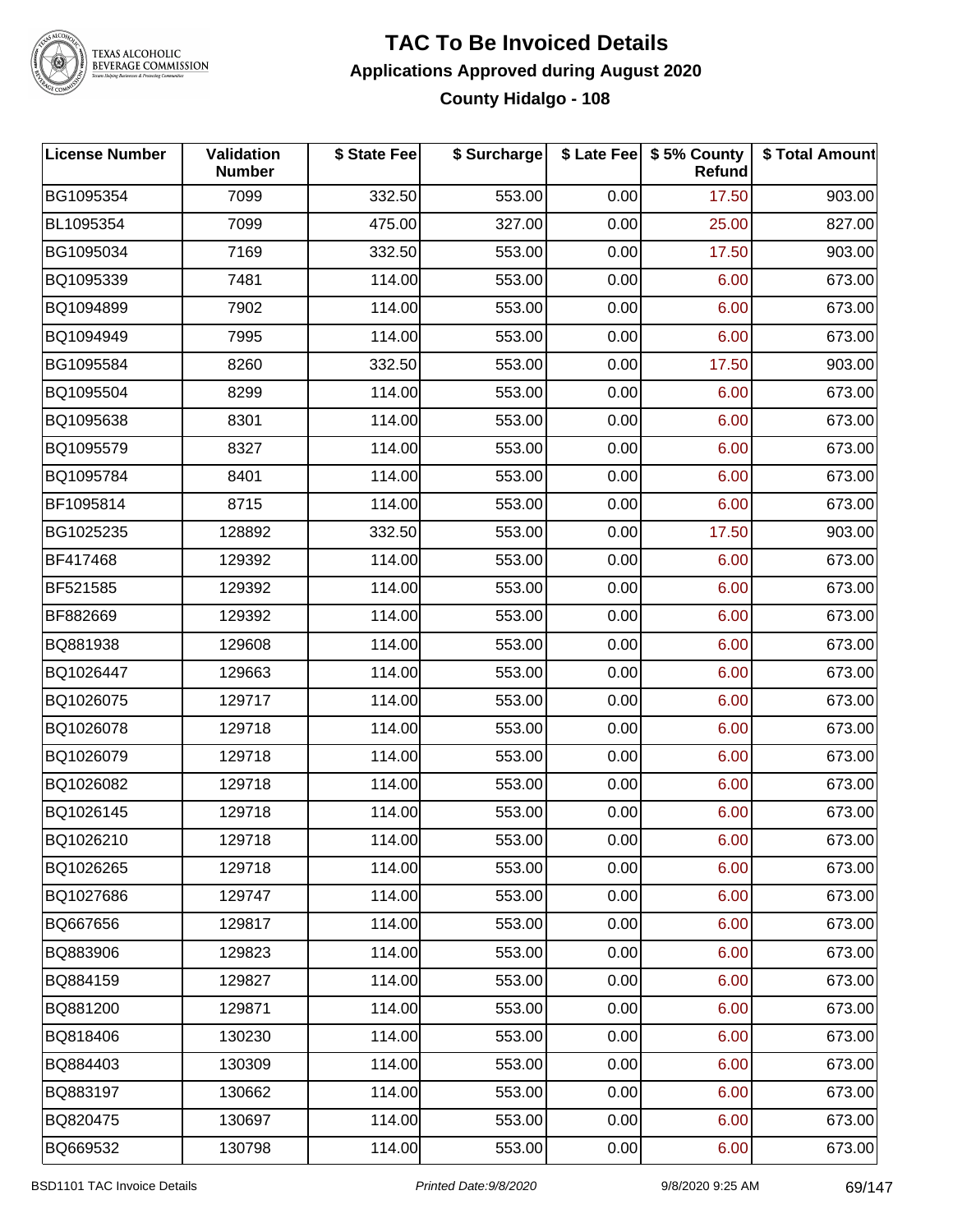| License Number | <b>Validation</b><br><b>Number</b> | \$ State Fee | \$ Surcharge |      | \$ Late Fee   \$5% County  <br>Refundl | \$ Total Amount |
|----------------|------------------------------------|--------------|--------------|------|----------------------------------------|-----------------|
| BG813172       | 515501                             | 332.50       | 553.00       | 0.00 | 17.50                                  | 903.00          |
| BQ814501       | 515704                             | 114.00       | 553.00       | 0.00 | 6.00                                   | 673.00          |
| BQ668467       | 515705                             | 114.00       | 553.00       | 0.00 | 6.00                                   | 673.00          |
| BQ818936       | 516080                             | 114.00       | 553.00       | 0.00 | 6.00                                   | 673.00          |
|                | Totall                             | 5,899.50     | 21,341.00    | 0.00 | 310.50                                 | 27,551.00       |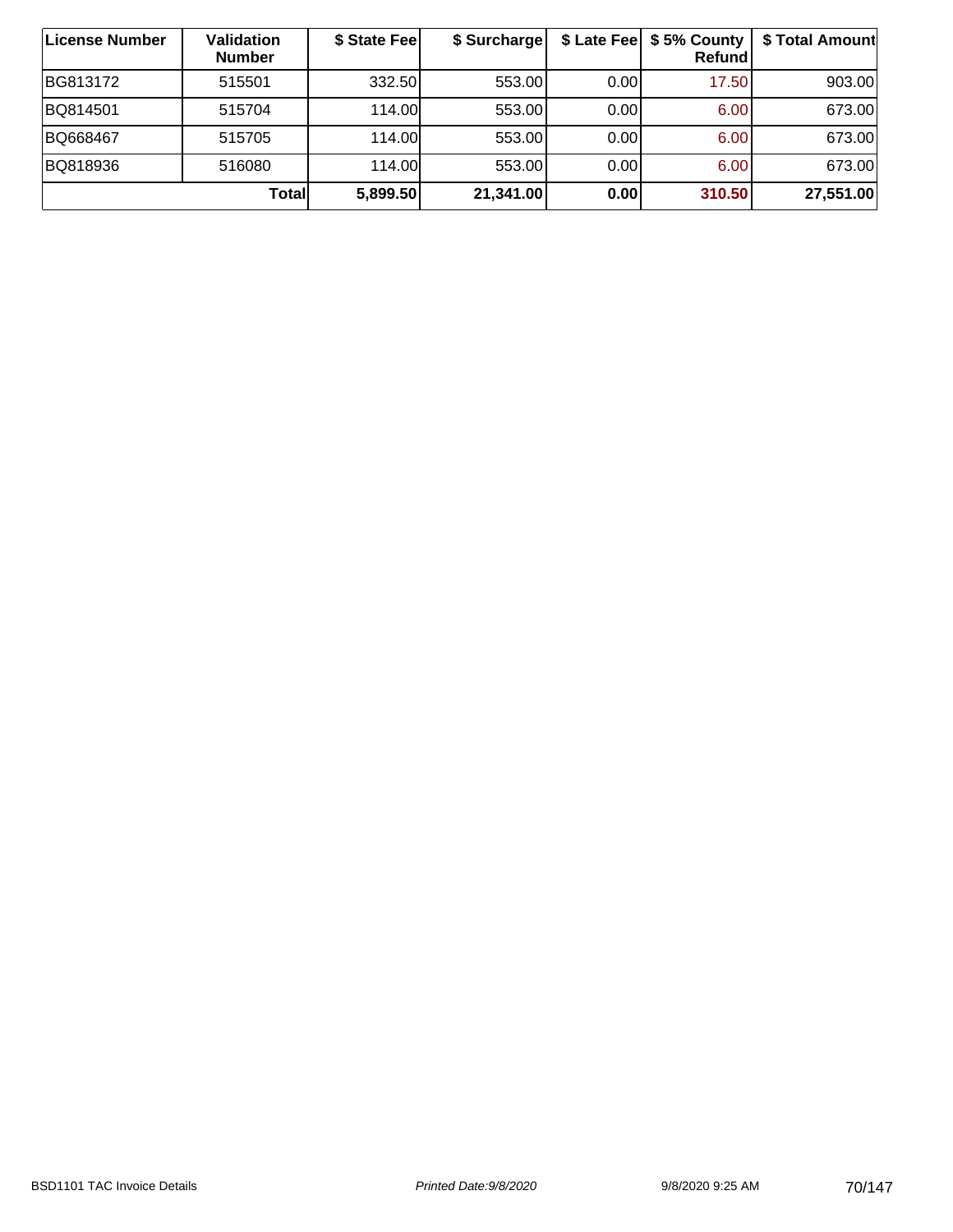

### **TAC To Be Invoiced Details Applications Approved during August 2020 County Hill - 109**

| <b>∣License Number</b> | <b>Validation</b><br><b>Number</b> | \$ State Feel |          |       | <b>Refund</b> | \$ Surcharge   \$ Late Fee   \$5% County   \$ Total Amount |
|------------------------|------------------------------------|---------------|----------|-------|---------------|------------------------------------------------------------|
| BQ956043               | 129226                             | 114.00        | 553.00   | 0.001 | 6.00          | 673.00                                                     |
| BQ758123               | 130313                             | 114.00        | 553.00   | 0.00  | 6.00          | 673.00                                                     |
|                        | Totall                             | 228.00        | 1,106.00 | 0.00  | 12.00         | 1,346.00                                                   |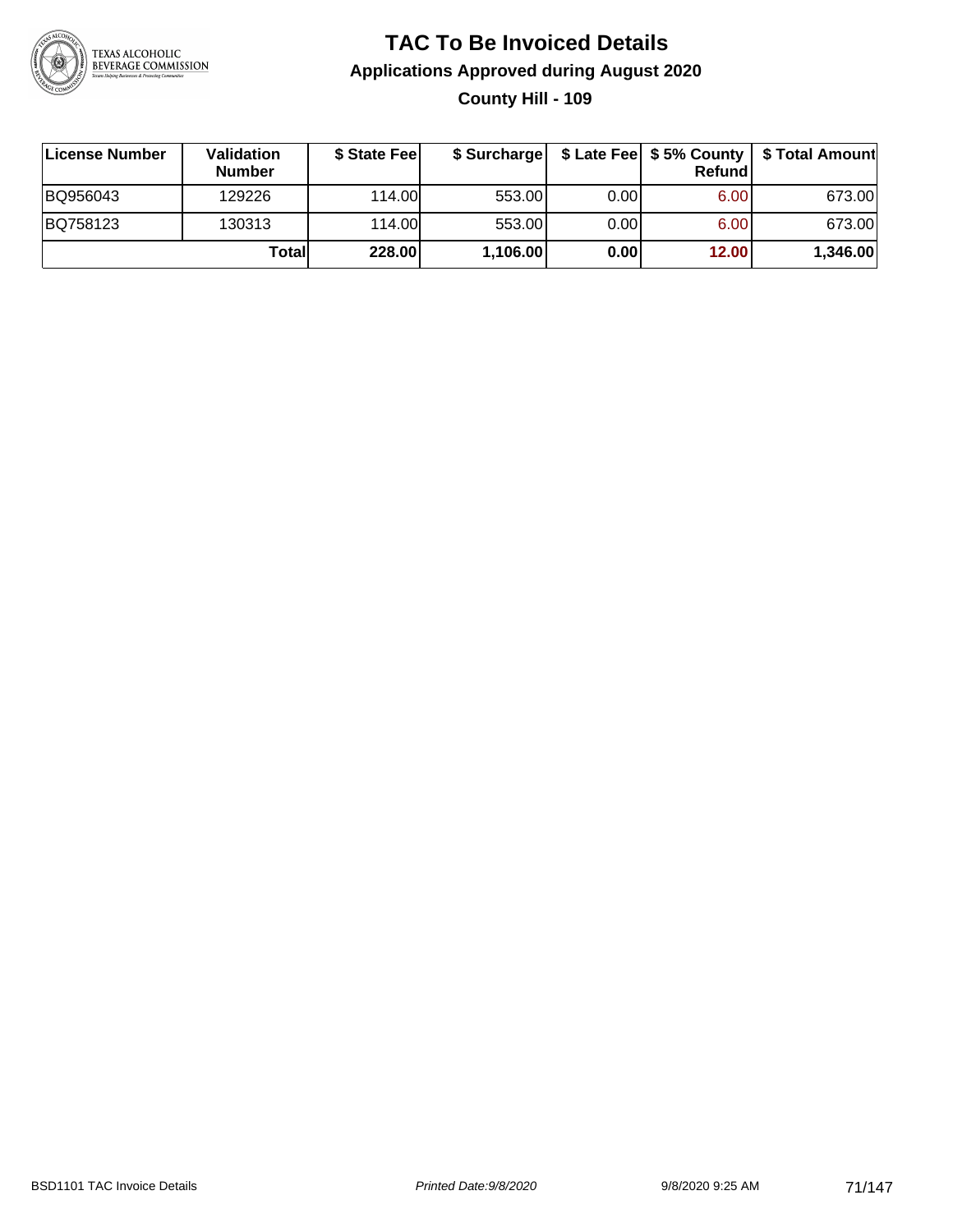

### **TAC To Be Invoiced Details Applications Approved during August 2020 County Hood - 111**

| License Number | Validation<br><b>Number</b> | \$ State Fee | \$ Surcharge |      | \$ Late Fee   \$5% County  <br><b>Refund</b> | \$ Total Amount |
|----------------|-----------------------------|--------------|--------------|------|----------------------------------------------|-----------------|
| BQ667498       | 129932                      | 114.00       | 553.00       | 0.00 | 6.00                                         | 673.00          |
| BQ1029330      | 129962                      | 114.00       | 553.00       | 0.00 | 6.00                                         | 673.00          |
| BQ1029403      | 129963                      | 114.00L      | 553.00       | 0.00 | 6.00                                         | 673.00          |
|                | Totall                      | 342.00       | 1,659.00     | 0.00 | 18.00                                        | 2,019.00        |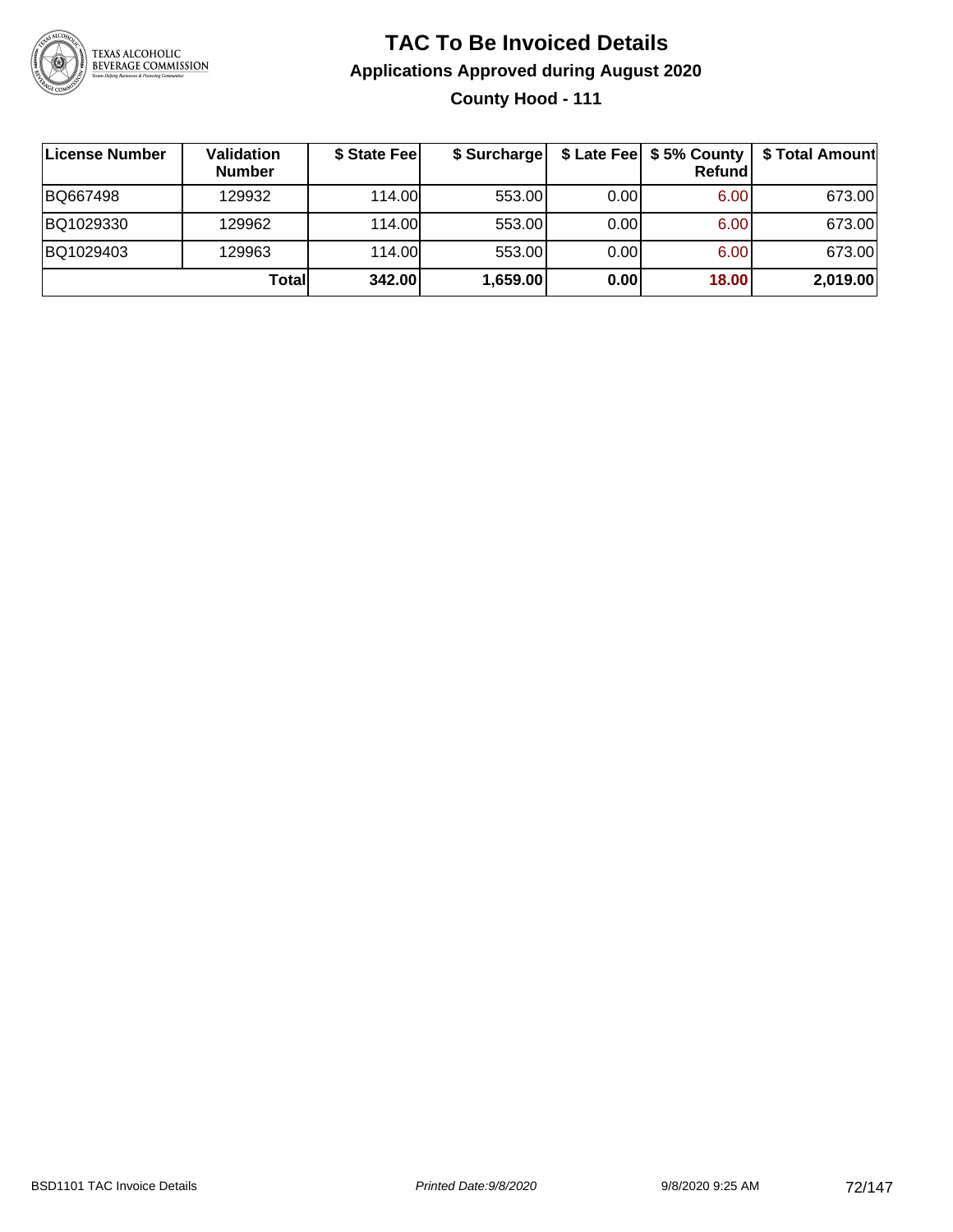

# **TAC To Be Invoiced Details Applications Approved during August 2020 County Hopkins - 112**

| ∣License Number | Validation<br><b>Number</b> | \$ State Fee | \$ Surcharge |      | \$ Late Fee   \$5% County<br>Refundl | \$ Total Amount |
|-----------------|-----------------------------|--------------|--------------|------|--------------------------------------|-----------------|
| BQ1025875       | 129525                      | 114.00L      | 553.00       | 0.00 | 6.00                                 | 673.00          |
| BQ1025872       | 129527                      | 114.00       | 553.00       | 0.00 | 6.00                                 | 673.00          |
| BQ1026131       | 129542                      | 114.00       | 553.00       | 0.00 | 6.00                                 | 673.00          |
|                 | Totall                      | 342.00       | 1,659.00     | 0.00 | 18.00                                | 2,019.00        |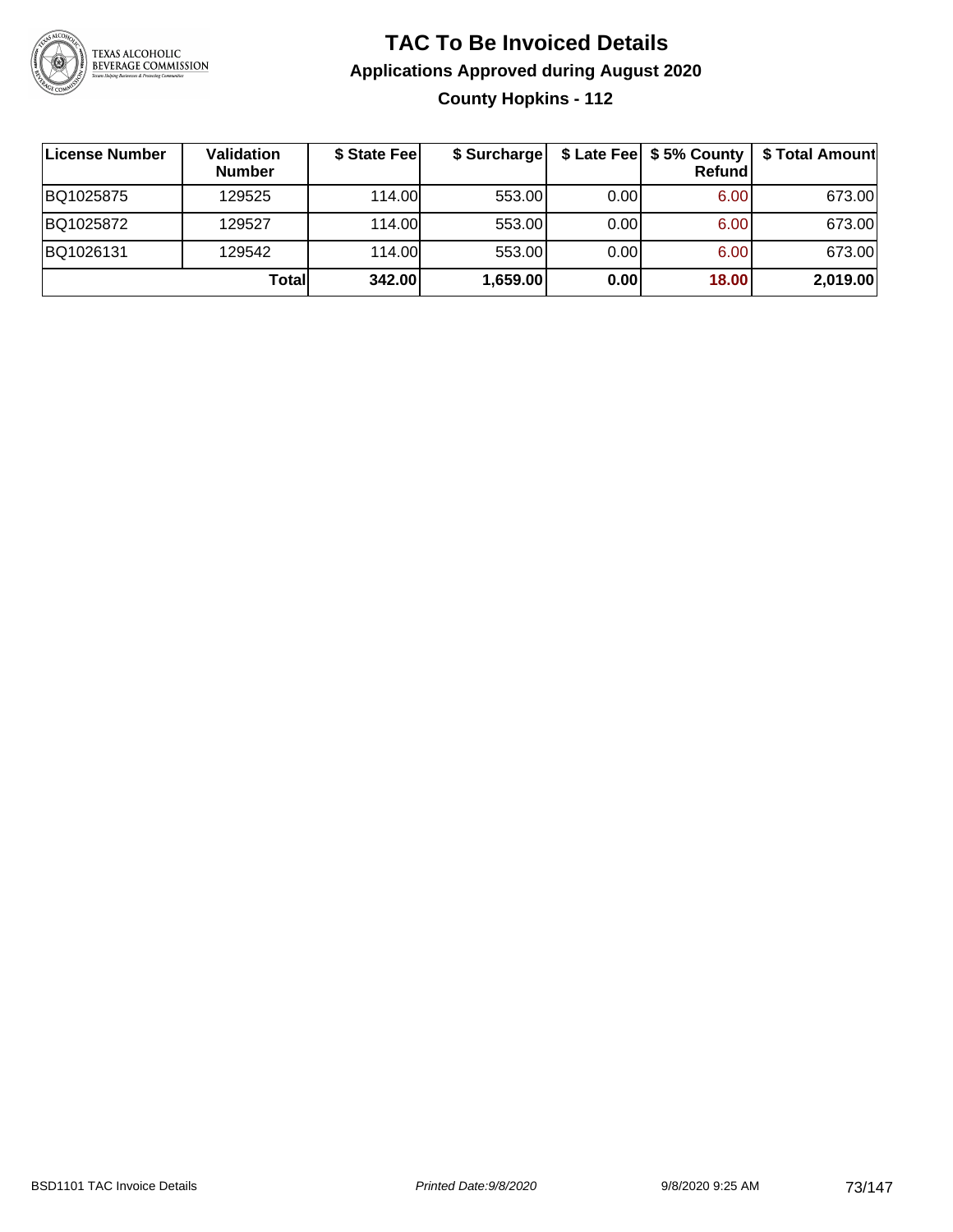

**County Howard - 114**

| License Number | <b>Validation</b><br><b>Number</b> | \$ State Feel |        |      | Refundl | \$ Surcharge   \$ Late Fee   \$5% County   \$ Total Amount |
|----------------|------------------------------------|---------------|--------|------|---------|------------------------------------------------------------|
| BG210716       | 129345                             | 332.50        | 553.00 | 0.00 | 17.50   | 903.00                                                     |
|                | Totall                             | 332.50        | 553.00 | 0.00 | 17.50   | 903.00                                                     |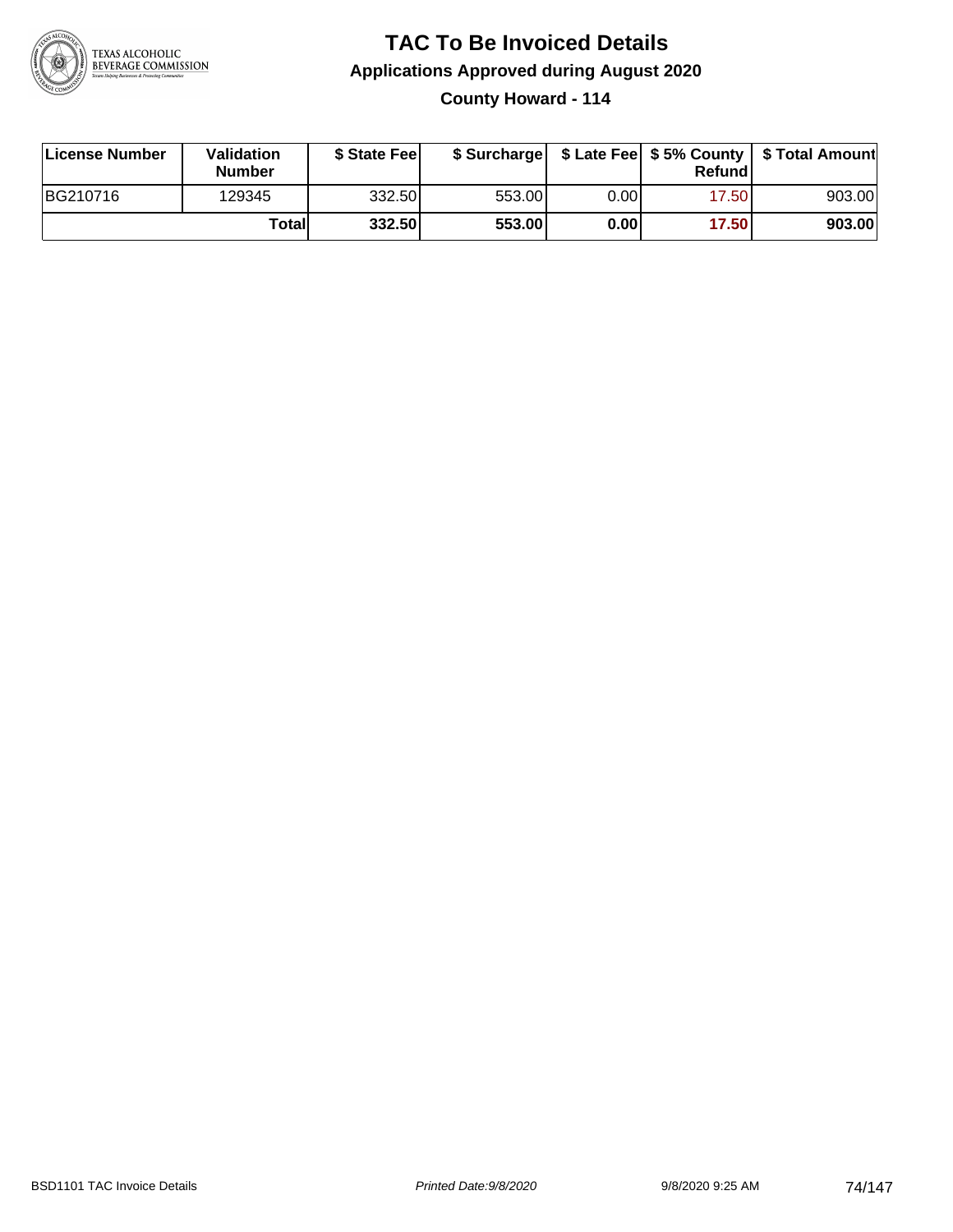

# **TAC To Be Invoiced Details Applications Approved during August 2020 County Hunt - 116**

| License Number | <b>Validation</b><br><b>Number</b> | \$ State Feel |          |       | <b>Refund</b> | \$ Surcharge   \$ Late Fee   \$5% County   \$ Total Amount |
|----------------|------------------------------------|---------------|----------|-------|---------------|------------------------------------------------------------|
| BF1095790      | 8358                               | 114.00L       | 553.00   | 0.001 | 6.00          | 673.00                                                     |
| BQ1028234      | 129263                             | 114.00L       | 553.00   | 0.001 | 6.00          | 673.00                                                     |
|                | Totall                             | 228.00        | 1,106.00 | 0.00  | 12.00         | 1,346.00                                                   |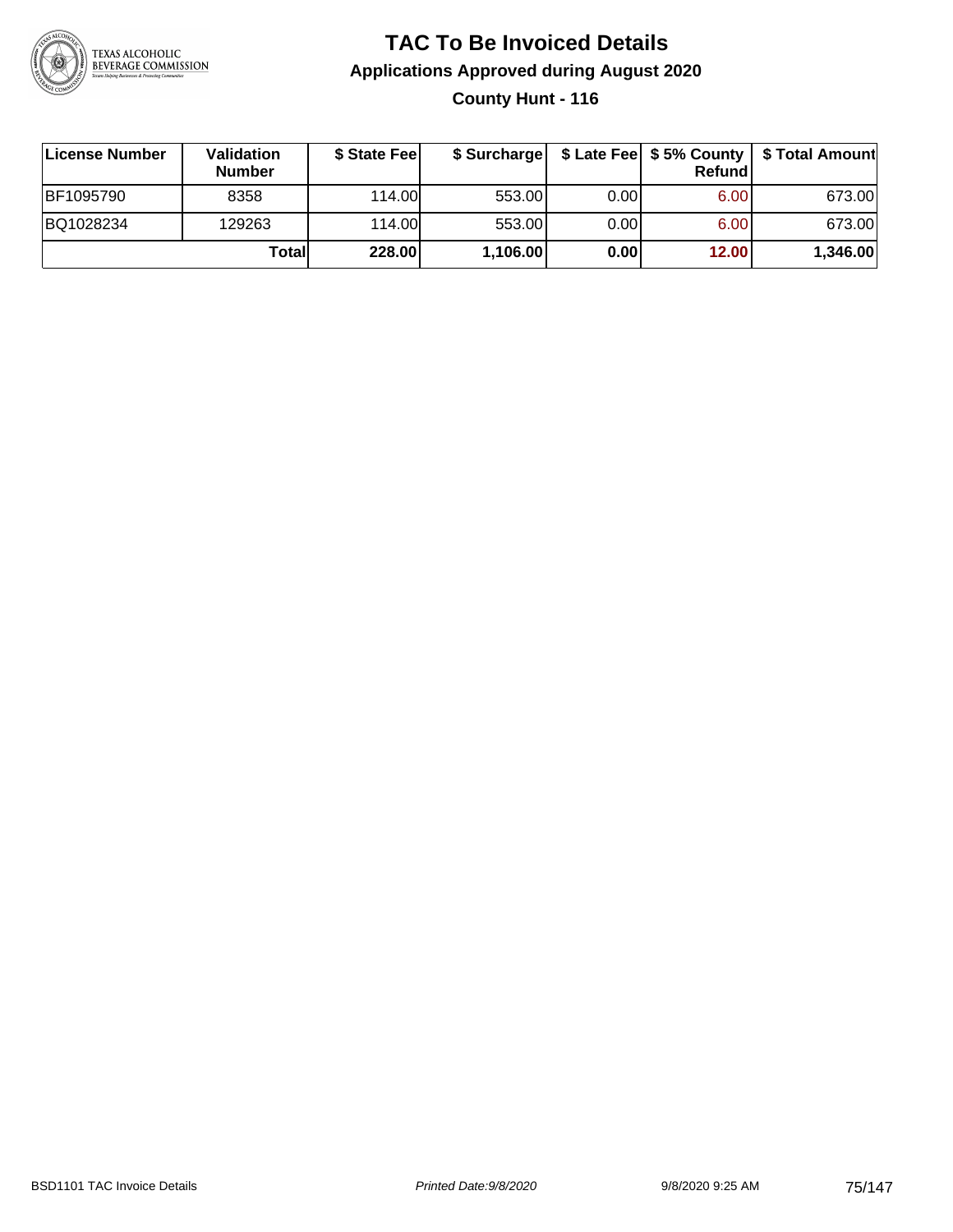

TEXAS ALCOHOLIC<br>BEVERAGE COMMISSION

### **TAC To Be Invoiced Details Applications Approved during August 2020 County Jefferson - 123**

| <b>License Number</b> | <b>Validation</b><br><b>Number</b> | \$ State Fee | \$ Surcharge |      | \$ Late Fee   \$5% County<br><b>Refund</b> | \$ Total Amount |
|-----------------------|------------------------------------|--------------|--------------|------|--------------------------------------------|-----------------|
| BG1095642             | 7757                               | 332.50       | 553.00       | 0.00 | 17.50                                      | 903.00          |
| BF1095747             | 8284                               | 114.00       | 553.00       | 0.00 | 6.00                                       | 673.00          |
| BF321154              | 129185                             | 114.00       | 553.00       | 0.00 | 6.00                                       | 673.00          |
| BF881308              | 129498                             | 114.00       | 553.00       | 0.00 | 6.00                                       | 673.00          |
| BQ570218              | 129645                             | 114.00       | 553.00       | 0.00 | 6.00                                       | 673.00          |
| BQ852005              | 129645                             | 114.00       | 553.00       | 0.00 | 6.00                                       | 673.00          |
| BQ881226              | 129645                             | 114.00       | 553.00       | 0.00 | 6.00                                       | 673.00          |
| BQ881227              | 129645                             | 114.00       | 553.00       | 0.00 | 6.00                                       | 673.00          |
| BQ881249              | 129645                             | 114.00       | 553.00       | 0.00 | 6.00                                       | 673.00          |
| BQ881250              | 129645                             | 114.00       | 553.00       | 0.00 | 6.00                                       | 673.00          |
| BQ985633              | 129645                             | 114.00       | 553.00       | 0.00 | 6.00                                       | 673.00          |
| BQ1043918             | 129645                             | 114.00       | 553.00       | 0.00 | 6.00                                       | 673.00          |
| BQ257835              | 130233                             | 114.00       | 553.00       | 0.00 | 6.00                                       | 673.00          |
| BQ267959              | 130234                             | 114.00       | 553.00       | 0.00 | 6.00                                       | 673.00          |
| BQ1030377             | 130417                             | 114.00       | 553.00       | 0.00 | 6.00                                       | 673.00          |
| BQ819419              | 130650                             | 114.00       | 553.00       | 0.00 | 6.00                                       | 673.00          |
| BF724530              | 514525                             | 114.00       | 553.00       | 0.00 | 6.00                                       | 673.00          |
| BQ1028115             | 516153                             | 114.00       | 553.00       | 0.00 | 6.00                                       | 673.00          |
|                       | <b>Total</b>                       | 2,270.50     | 9,954.00     | 0.00 | 119.50                                     | 12,344.00       |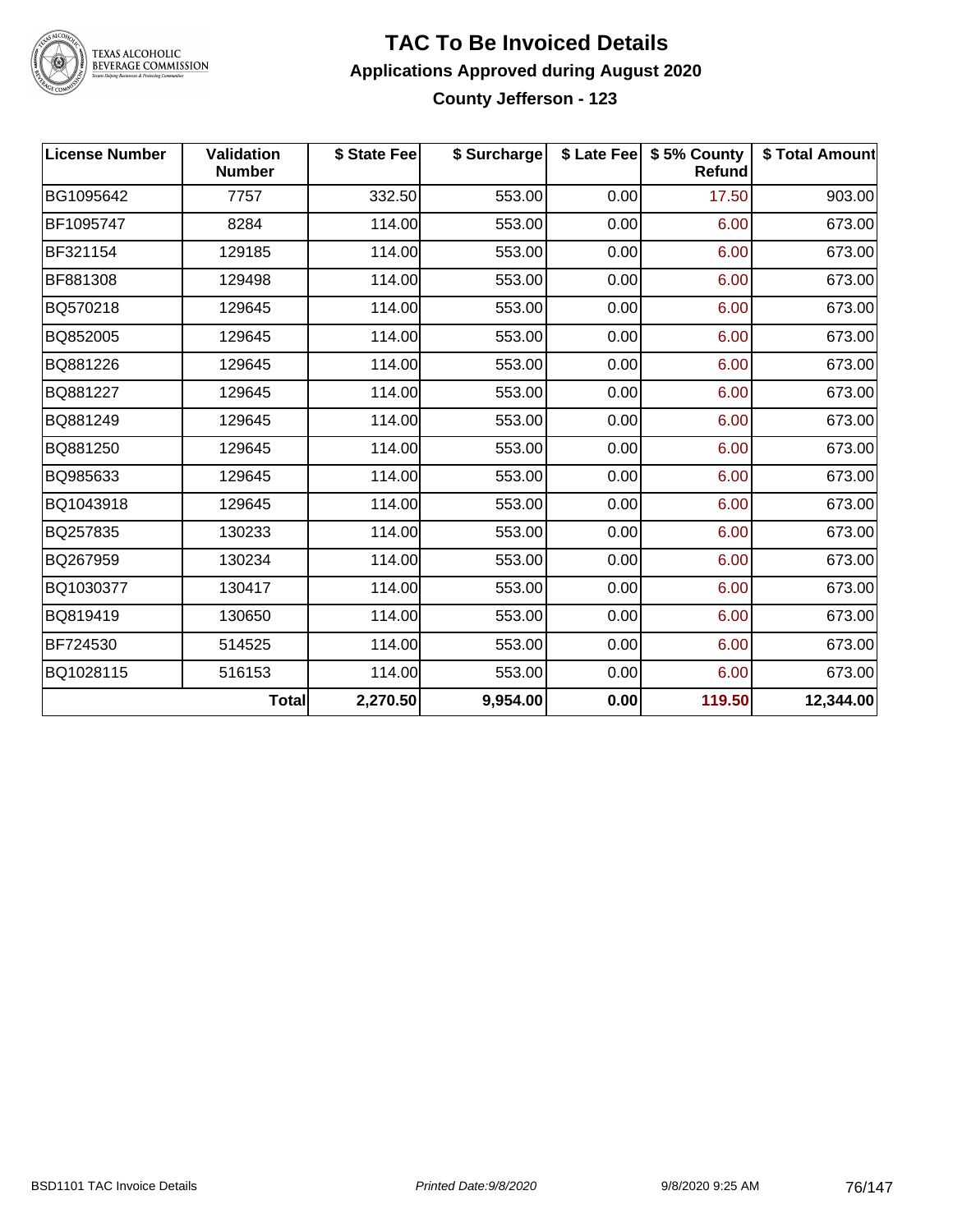

**County Jim Wells - 125**

| License Number | Validation<br><b>Number</b> | \$ State Fee | \$ Surcharge |       | Refundl           | \$ Late Fee   \$5% County   \$ Total Amount |
|----------------|-----------------------------|--------------|--------------|-------|-------------------|---------------------------------------------|
| BQ819939       | 130115                      | 114.00L      | 553.00       | 0.00  | 6.00 <sub>1</sub> | 673.00                                      |
| BG721530       | 515512                      | 332.50       | 553.00       | 0.001 | 17.50             | 903.00                                      |
|                | Totall                      | 446.50       | 1,106.00     | 0.00  | 23.50             | 1,576.00                                    |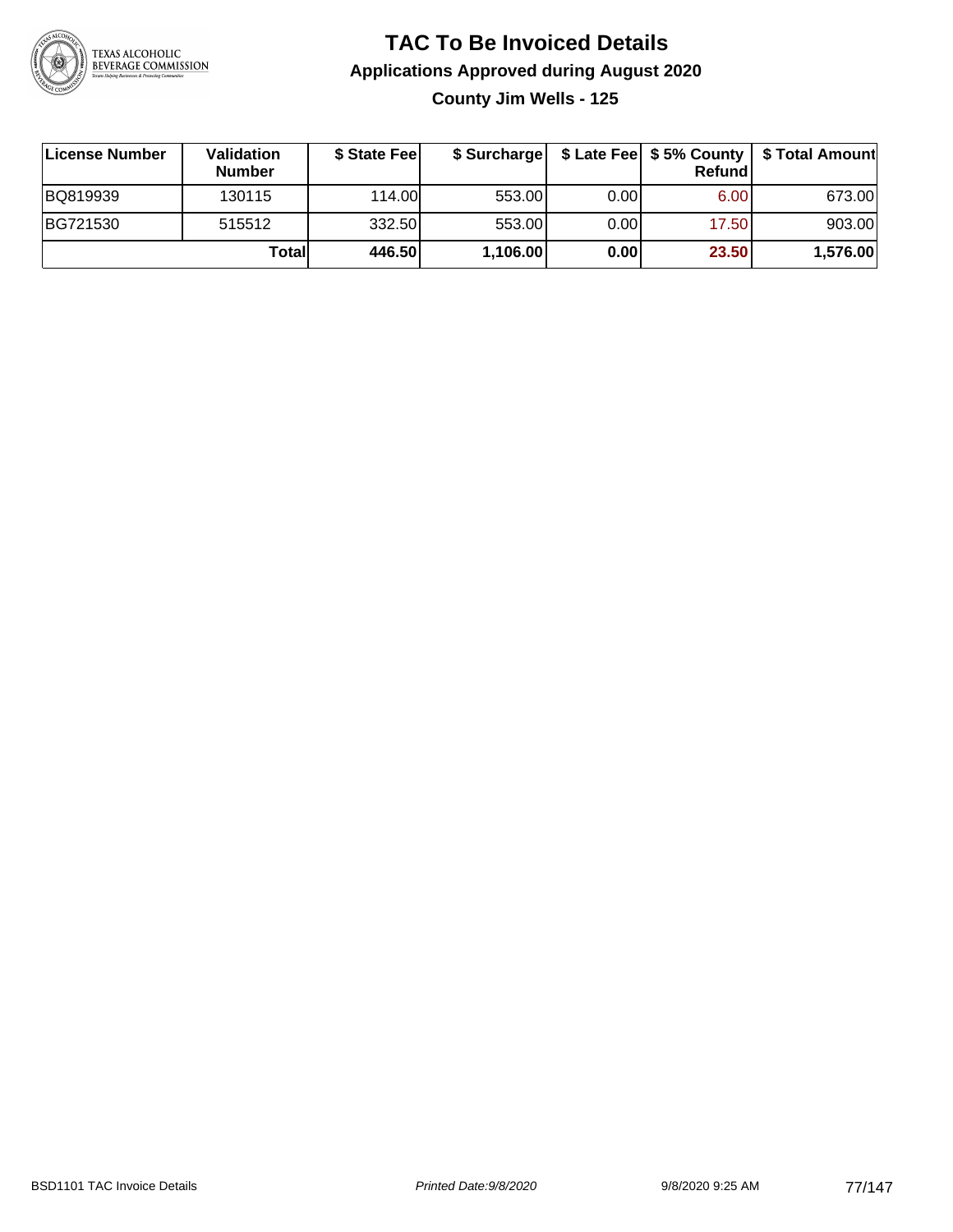

**County Johnson - 126**

| <b>License Number</b> | <b>Validation</b><br><b>Number</b> | \$ State Fee | \$ Surcharge | \$ Late Fee | \$5% County<br>Refundl | \$ Total Amount |
|-----------------------|------------------------------------|--------------|--------------|-------------|------------------------|-----------------|
| <b>BF727834</b>       | 129072                             | 114.00       | 553.00       | 0.00        | 6.00                   | 673.00          |
| BG728099              | 129586                             | 332.50       | 553.00       | 0.00        | 17.50                  | 903.00          |
| BQ1027747             | 129784                             | 114.00       | 553.00       | 0.00        | 6.00                   | 673.00          |
| BQ1028142             | 129864                             | 114.00       | 553.00       | 0.00        | 6.00                   | 673.00          |
| BQ1028583             | 129921                             | 114.00       | 553.00       | 0.00        | 6.00                   | 673.00          |
| BQ1028577             | 129922                             | 114.00       | 553.00       | 0.00        | 6.00                   | 673.00          |
| BQ1028606             | 129947                             | 114.00       | 553.00       | 0.00        | 6.00                   | 673.00          |
| BQ881287              | 130548                             | 114.00       | 553.00       | 0.00        | 6.00                   | 673.00          |
|                       | <b>Total</b>                       | 1,130.50     | 4,424.00     | 0.00        | 59.50                  | 5,614.00        |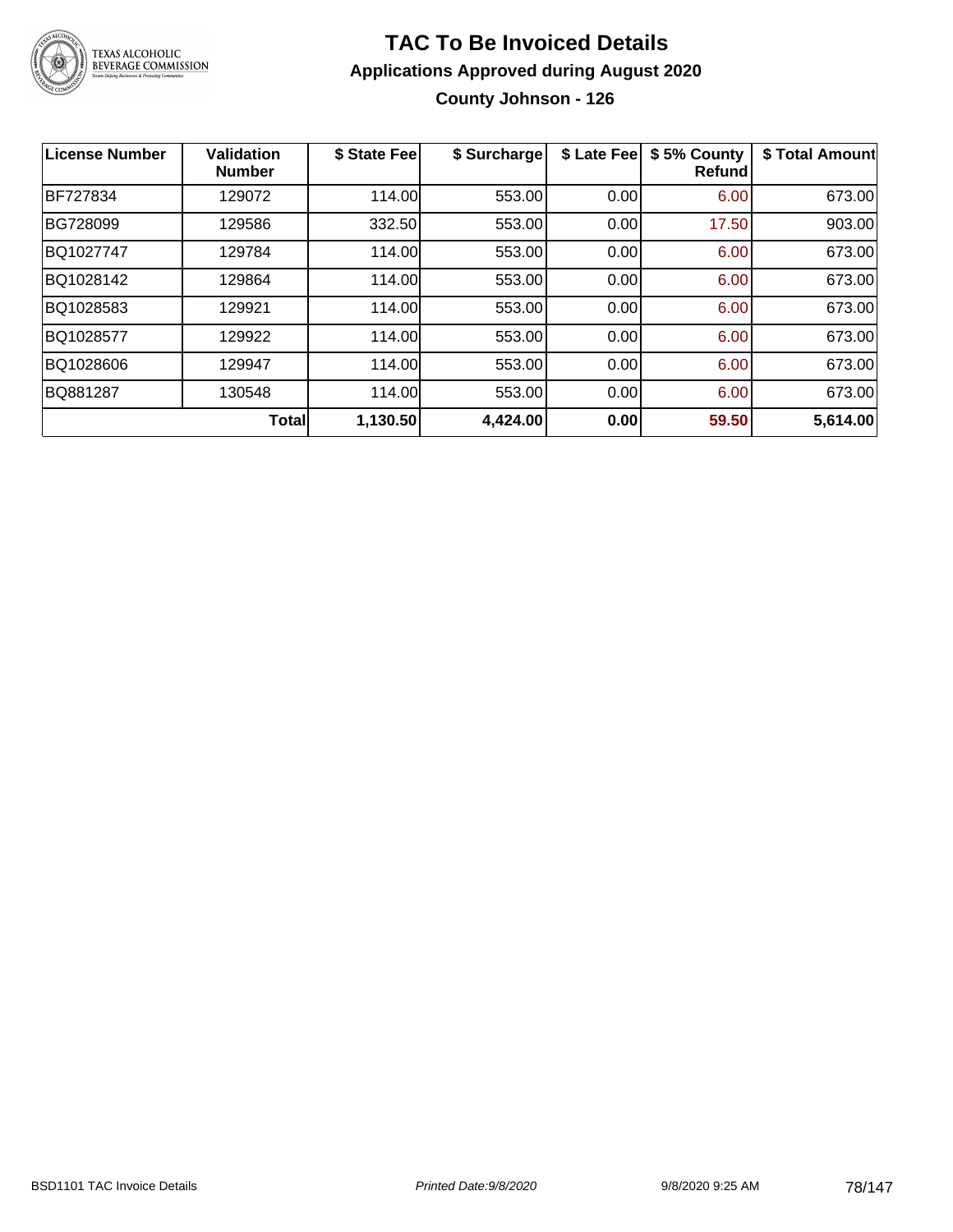

# **TAC To Be Invoiced Details Applications Approved during August 2020 County Kaufman - 129**

| License Number | Validation<br><b>Number</b> | \$ State Fee | \$ Surcharge |        | $$$ Late Fee $$5%$ County<br><b>Refund</b> | \$ Total Amount |
|----------------|-----------------------------|--------------|--------------|--------|--------------------------------------------|-----------------|
| BQ1094868      | 7993                        | 114.00L      | 553.00       | 0.00   | 6.00                                       | 673.00          |
| BF755939       | 129206                      | 114.00L      | 553.00       | 0.00   | 6.00                                       | 673.00          |
| BQ953188       | 129743                      | 114.00L      | 553.00       | 100.00 | 6.00                                       | 773.00          |
|                | Totall                      | 342.00       | 1,659.00     | 100.00 | 18.00                                      | 2,119.00        |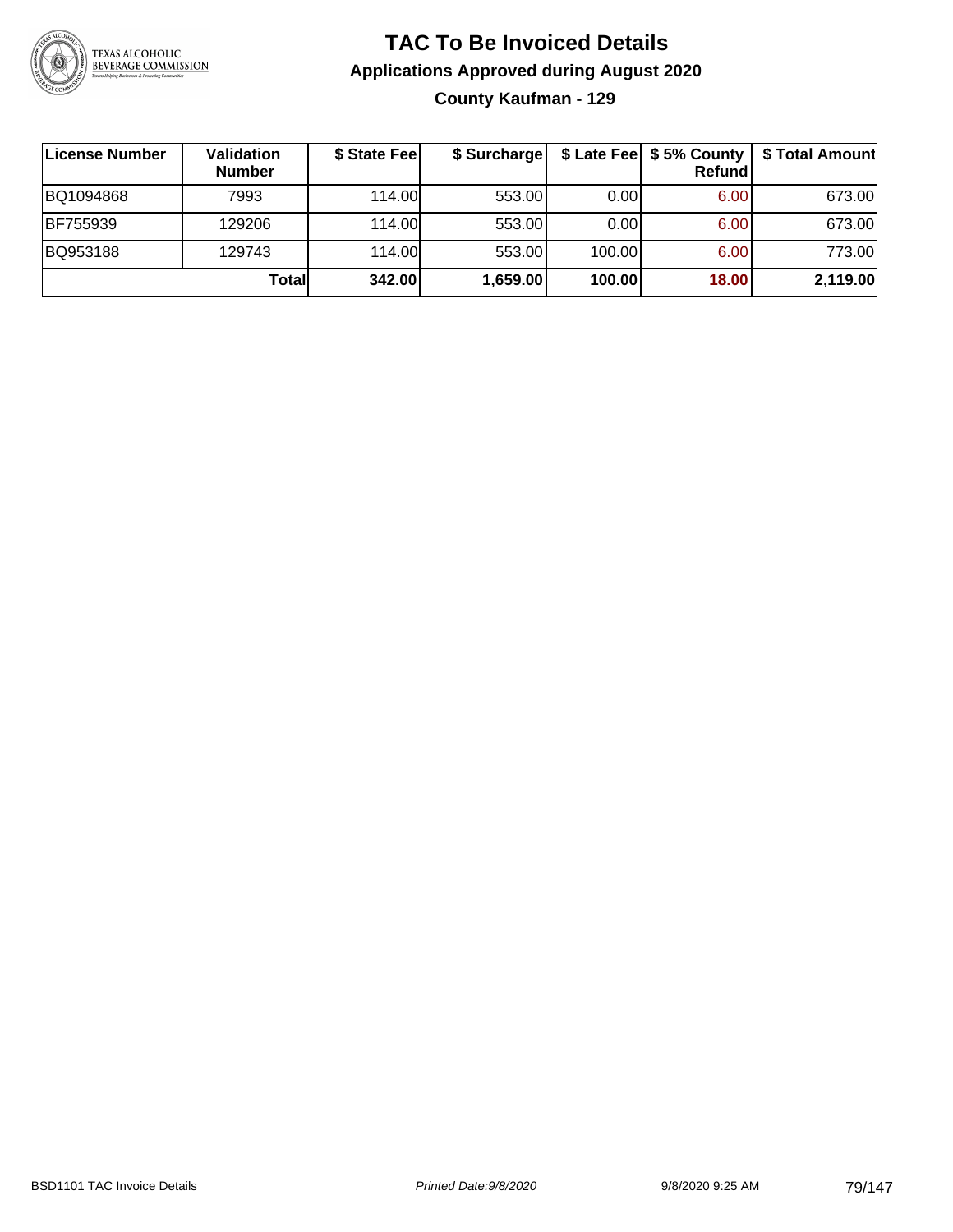

# **TAC To Be Invoiced Details Applications Approved during August 2020 County Kendall - 130**

| License Number | Validation<br><b>Number</b> | \$ State Fee |          |       | Refundl | \$ Surcharge   \$ Late Fee   \$5% County   \$ Total Amount |
|----------------|-----------------------------|--------------|----------|-------|---------|------------------------------------------------------------|
| BG881953       | 129266                      | 332.50       | 553.00   | 0.001 | 17.50   | 903.00                                                     |
| BQ957924       | 130269                      | 114.00       | 553.00   | 0.00  | 6.00    | 673.00                                                     |
|                | Totall                      | 446.50       | 1,106.00 | 0.00  | 23.50   | 1,576.00                                                   |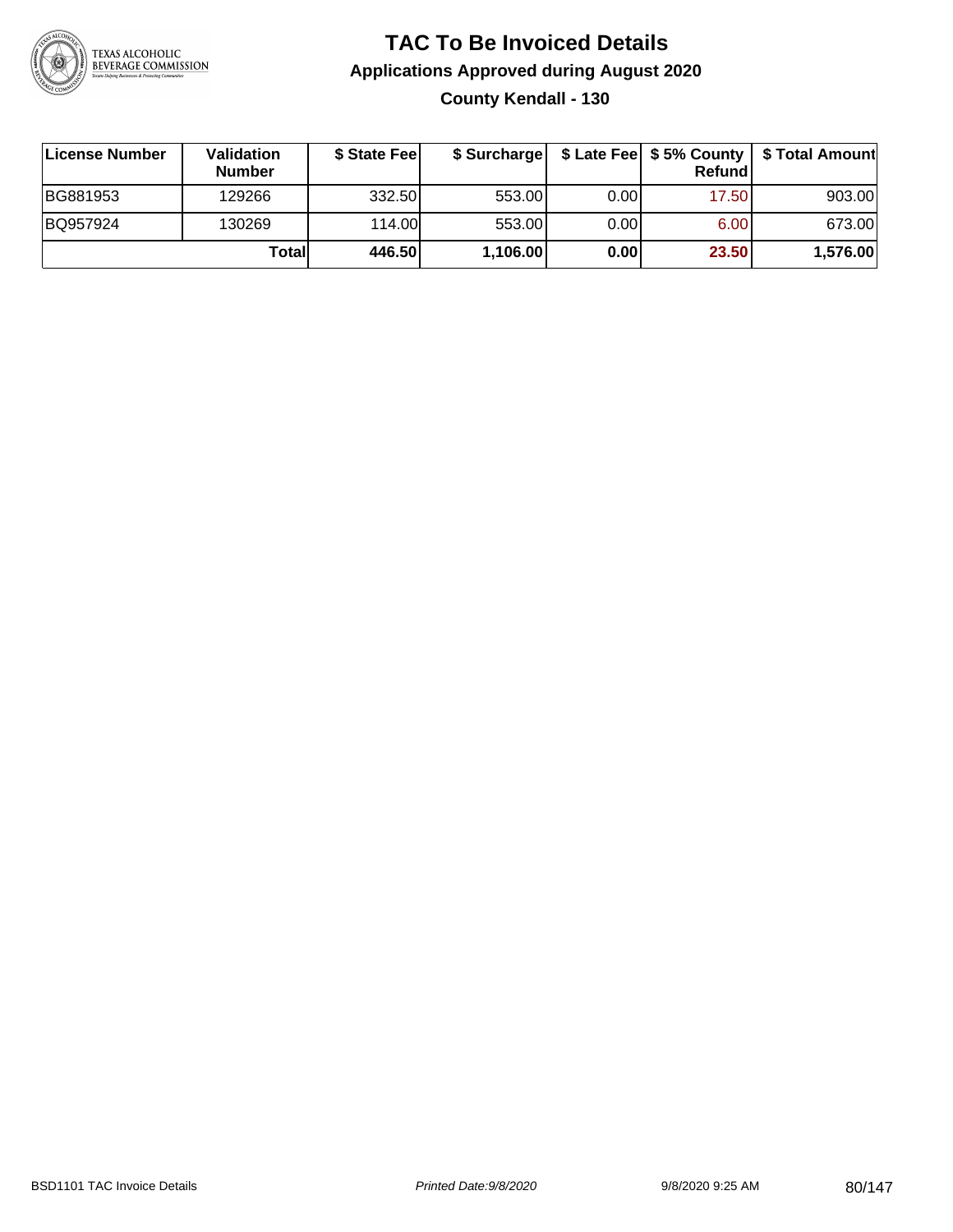

**County Kerr - 133**

| License Number | <b>Validation</b><br><b>Number</b> | \$ State Fee | \$ Surcharge |       | <b>Refund</b> |        |
|----------------|------------------------------------|--------------|--------------|-------|---------------|--------|
| BG1095106      | 6386                               | 332.50       | 553.00       | 0.001 | 17.50         | 903.00 |
|                | Totall                             | 332.50       | 553.00       | 0.001 | 17.50         | 903.00 |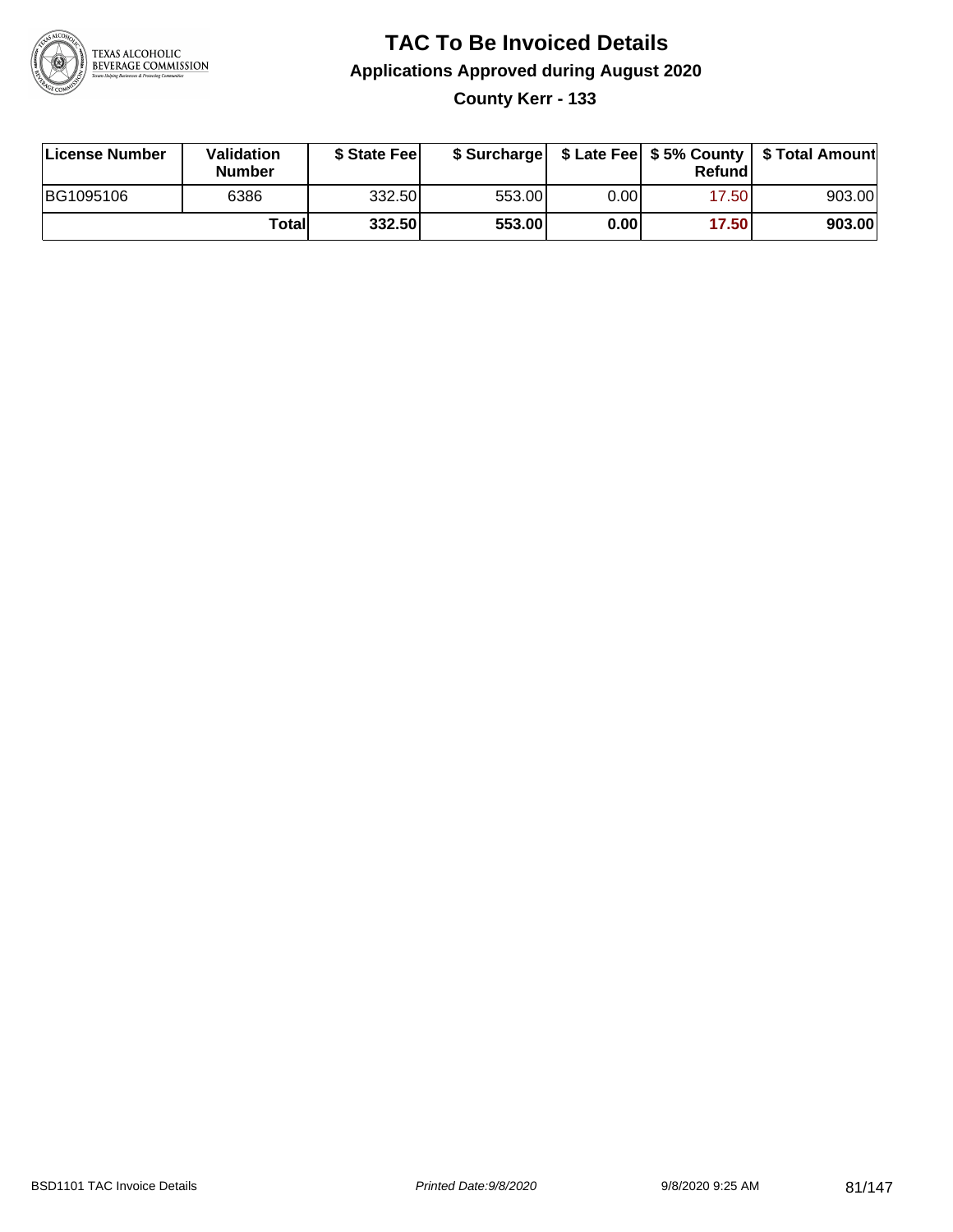

# **TAC To Be Invoiced Details Applications Approved during August 2020 County Kleberg - 137**

| License Number | <b>Validation</b><br><b>Number</b> | \$ State Fee | \$ Surcharge |       | \$ Late Fee   \$5% County  <br><b>Refund</b> | \$ Total Amount |
|----------------|------------------------------------|--------------|--------------|-------|----------------------------------------------|-----------------|
| BG1095351      | 7879                               | 332.50       | 553.00       | 0.001 | 17.50                                        | 903.00          |
| BG813165       | 127718                             | 332.50       | 553.00       | 0.001 | 17.50                                        | 903.00          |
| BQ881551       | 129719                             | 114.00       | 553.00       | 0.00  | 6.00                                         | 673.00          |
|                | Totall                             | 779.00       | 1,659.00     | 0.00  | 41.00                                        | 2,479.00        |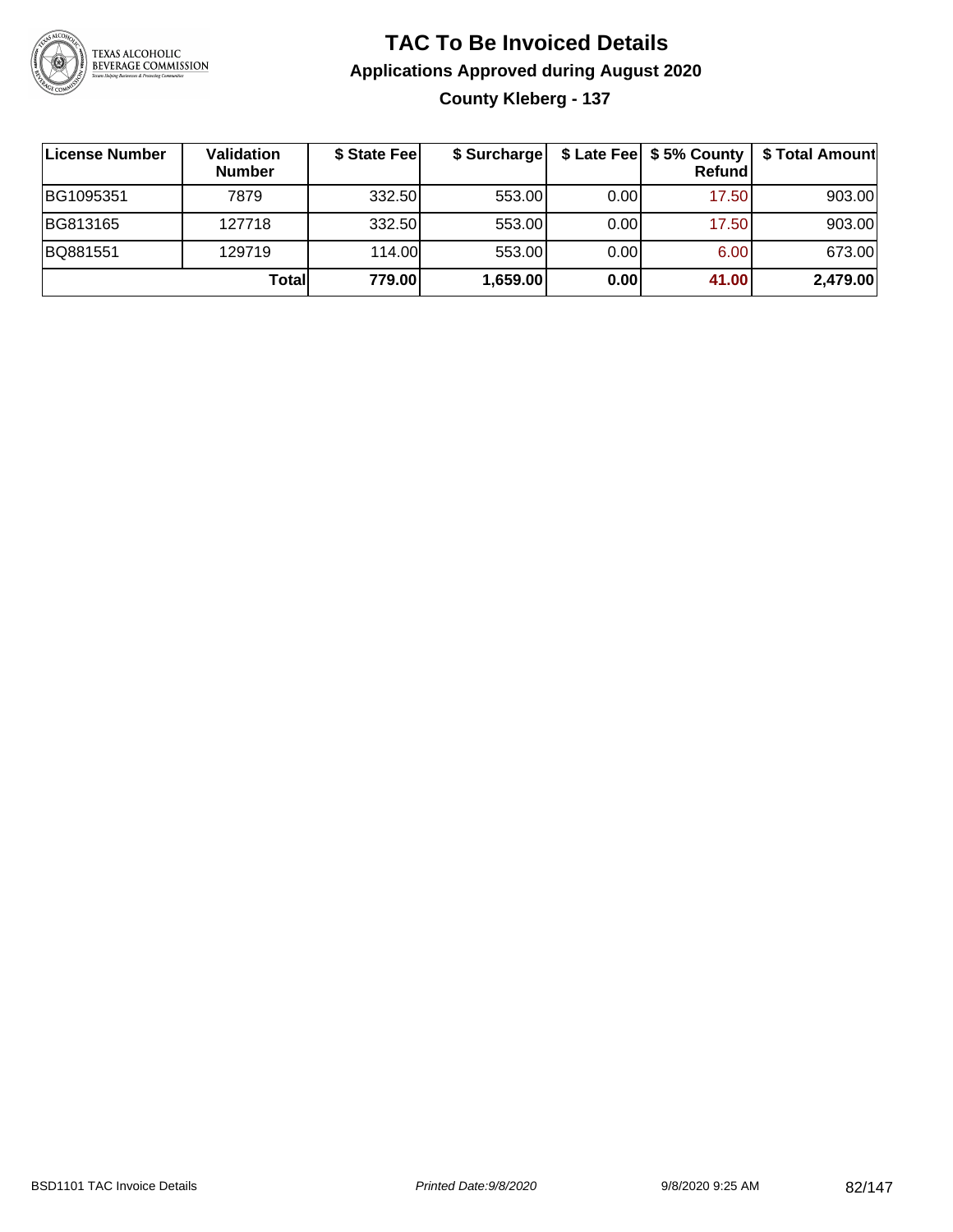

**County Lamar - 139**

| ∣License Number | Validation<br><b>Number</b> | \$ State Feel | \$ Surcharge |      | Refundl | \$ Late Fee   \$5% County   \$ Total Amount |
|-----------------|-----------------------------|---------------|--------------|------|---------|---------------------------------------------|
| BQ1026167       | 129265                      | 114.00L       | 553.00       | 0.00 | 6.00    | 673.00                                      |
| BQ730710        | 130223                      | 114.00L       | 553.00       | 0.00 | 6.00    | 673.00                                      |
|                 | Totall                      | 228.00        | 1,106.00     | 0.00 | 12.00   | 1,346.00                                    |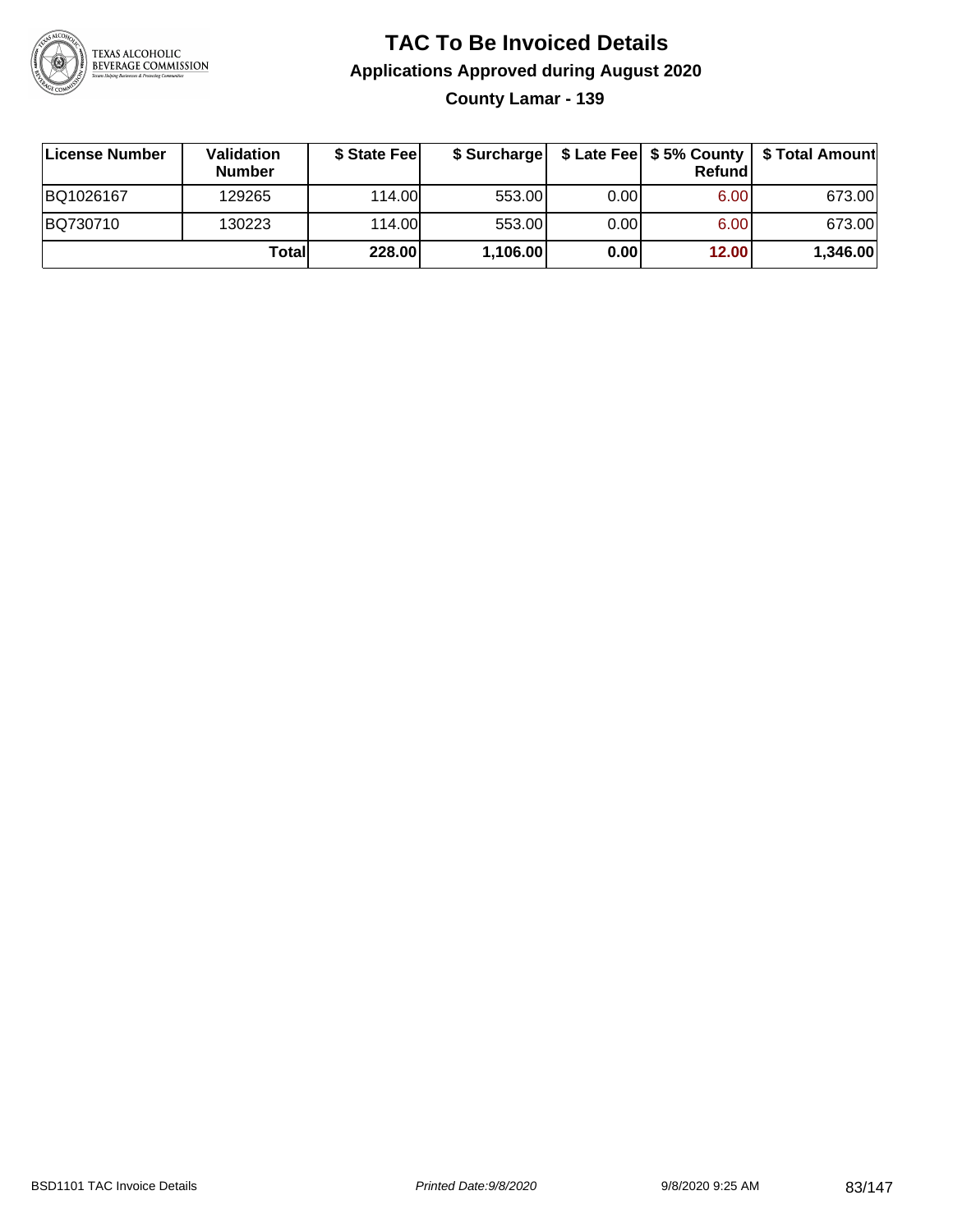

**County Lampasas - 141**

| License Number | Validation<br><b>Number</b> | \$ State Fee |          |       | <b>Refund</b> | \$ Surcharge   \$ Late Fee   \$5% County   \$ Total Amount |
|----------------|-----------------------------|--------------|----------|-------|---------------|------------------------------------------------------------|
| BQ1094773      | 7207                        | 114.00L      | 553.00   | 0.001 | 6.00          | 673.00                                                     |
| BQ881351       | 130218                      | 114.00L      | 553.00   | 0.00  | 6.00          | 673.00                                                     |
|                | Totall                      | 228.00       | 1,106.00 | 0.00  | 12.00         | 1,346.00                                                   |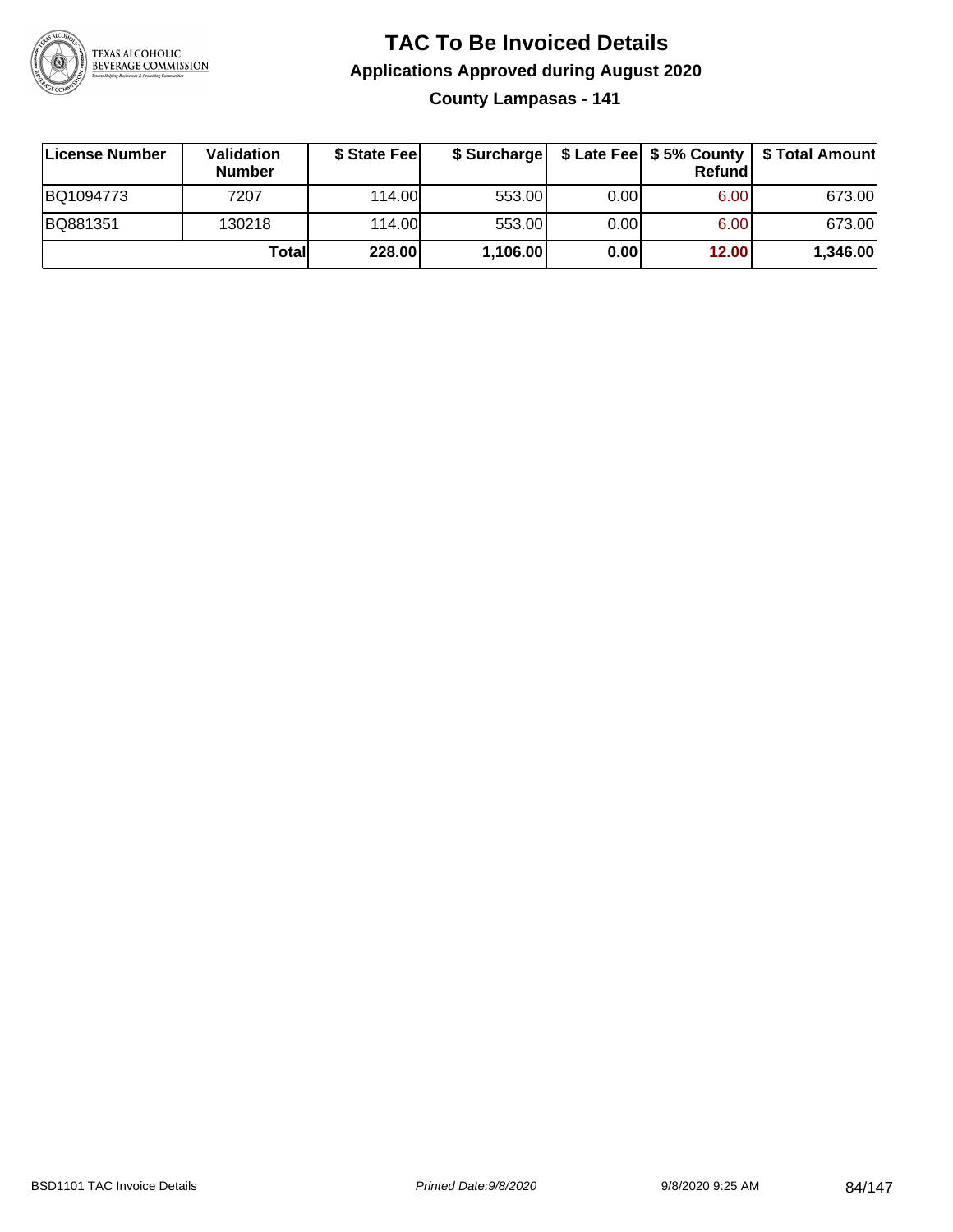

# **TAC To Be Invoiced Details Applications Approved during August 2020 County La Salle - 142**

| License Number | Validation<br><b>Number</b> | \$ State Feel | \$ Surcharge |      | \$ Late Fee   \$5% County  <br>Refund | \$ Total Amount |
|----------------|-----------------------------|---------------|--------------|------|---------------------------------------|-----------------|
| BQ1095652      | 8294                        | 114.00L       | 553.00       | 0.00 | 6.00                                  | 673.00          |
| BQ300171       | 129749                      | 114.00L       | 553.00       | 0.00 | 6.00                                  | 673.00          |
| BQ884286       | 130270                      | 114.00L       | 553.00       | 0.00 | 6.00                                  | 673.00          |
|                | Totall                      | 342.00        | 1,659.00     | 0.00 | 18.00                                 | 2,019.00        |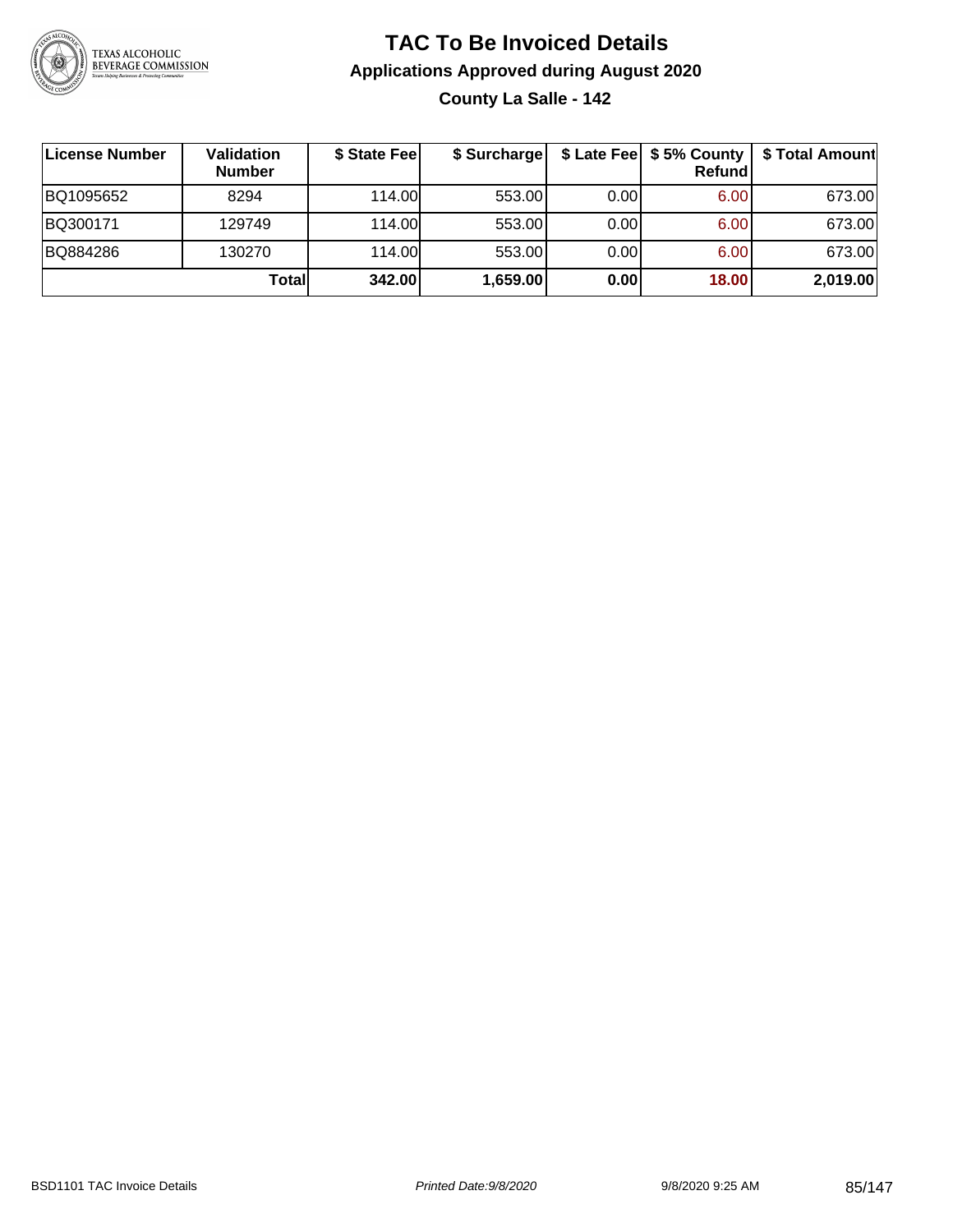

# **TAC To Be Invoiced Details Applications Approved during August 2020 County Lavaca - 143**

| License Number | <b>Validation</b><br><b>Number</b> | \$ State Feel |        |      | Refund | \$ Surcharge   \$ Late Fee   \$5% County   \$ Total Amount |
|----------------|------------------------------------|---------------|--------|------|--------|------------------------------------------------------------|
| BQ1031852      | 130700                             | 114.00        | 553.00 | 0.00 | 6.00   | 673.00                                                     |
|                | Totall                             | 114.00        | 553.00 | 0.00 | 6.00   | 673.00                                                     |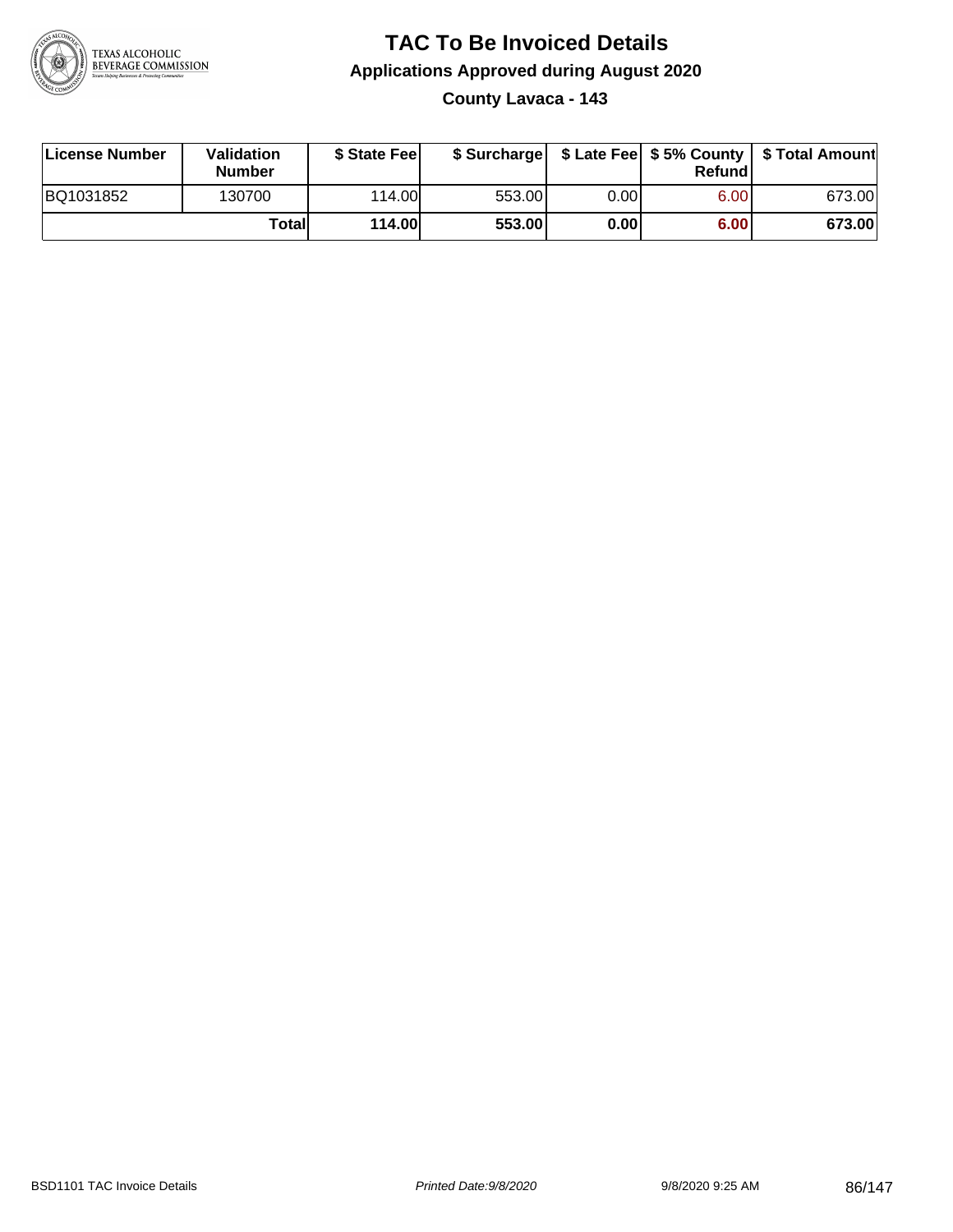

# **TAC To Be Invoiced Details Applications Approved during August 2020 County Leon - 145**

| License Number | <b>Validation</b><br><b>Number</b> | \$ State Feel |        |      | Refundl | \$ Surcharge   \$ Late Fee   \$5% County   \$ Total Amount |
|----------------|------------------------------------|---------------|--------|------|---------|------------------------------------------------------------|
| BG1096098      | 7915                               | 332.50        | 553.00 | 0.00 | 17.50   | 903.00                                                     |
|                | Totall                             | 332.50        | 553.00 | 0.00 | 17.50   | 903.00                                                     |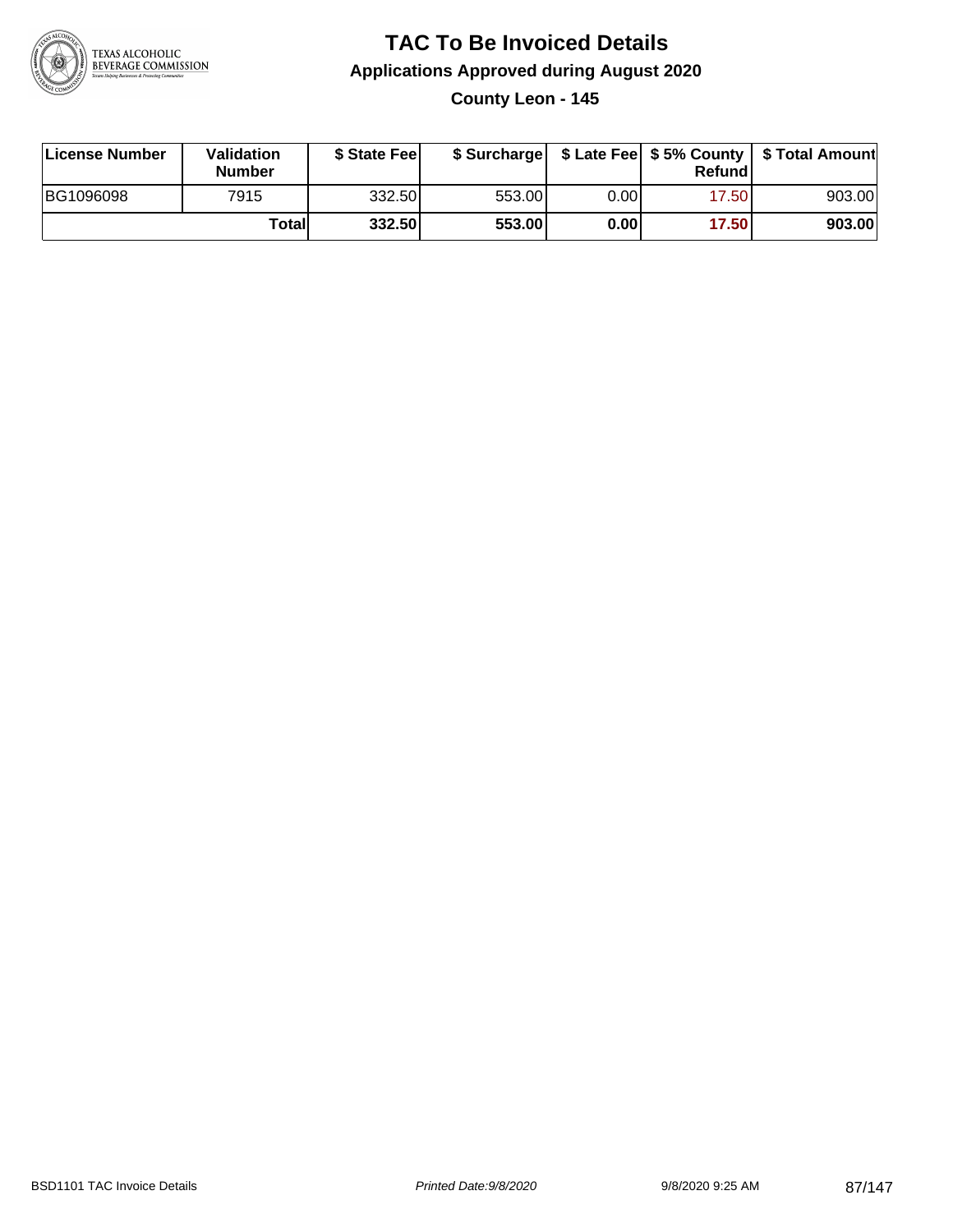

# **TAC To Be Invoiced Details Applications Approved during August 2020 County Liberty - 146**

| License Number | <b>Validation</b><br><b>Number</b> | \$ State Fee | \$ Surcharge |      | \$ Late Fee   \$5% County<br>Refundl | \$ Total Amount |
|----------------|------------------------------------|--------------|--------------|------|--------------------------------------|-----------------|
| BG557300       | 513164                             | 332.50       | 553.00       | 0.00 | 17.50                                | 903.00          |
| BF519576       | 515267                             | 114.00       | 553.00       | 0.00 | 6.00                                 | 673.00          |
| BQ754151       | 515448                             | 114.00       | 553.00       | 0.00 | 6.00                                 | 673.00          |
| BQ754446       | 515460                             | 114.00       | 553.00       | 0.00 | 6.00                                 | 673.00          |
| BQ955133       | 516040                             | 114.00       | 553.00       | 0.00 | 6.00                                 | 673.00          |
|                | Total                              | 788.50       | 2,765.00     | 0.00 | 41.50                                | 3,595.00        |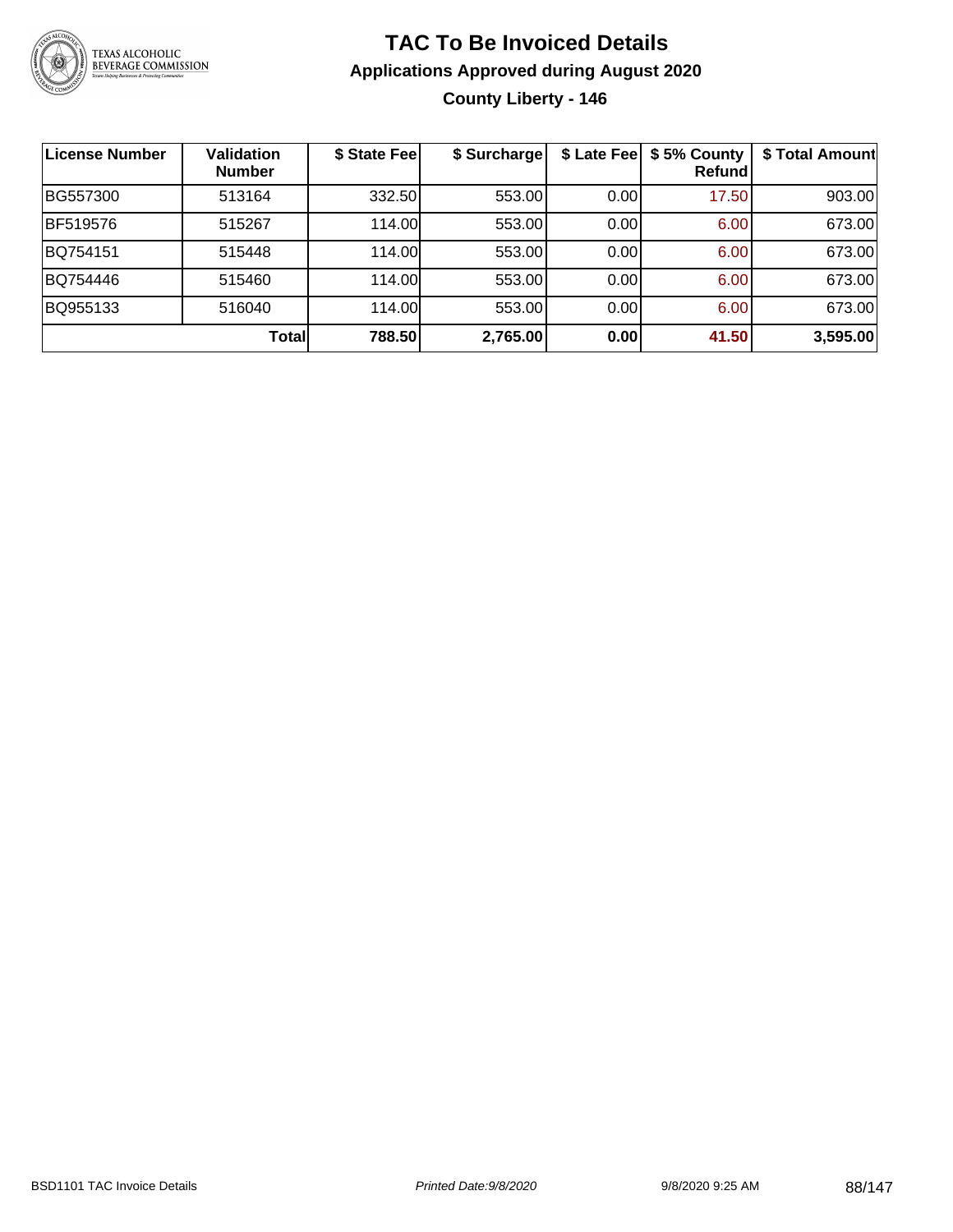

**County Limestone - 147**

| License Number | Validation<br><b>Number</b> | \$ State Fee  | \$ Surcharge |       | Refundl | \$ Late Fee   \$5% County   \$ Total Amount |
|----------------|-----------------------------|---------------|--------------|-------|---------|---------------------------------------------|
| BQ756057       | 129951                      | 114.00L       | 553.00       | 0.001 | 6.00    | 673.00                                      |
|                | Totall                      | <b>114.00</b> | 553.00       | 0.00  | 6.00    | 673.00                                      |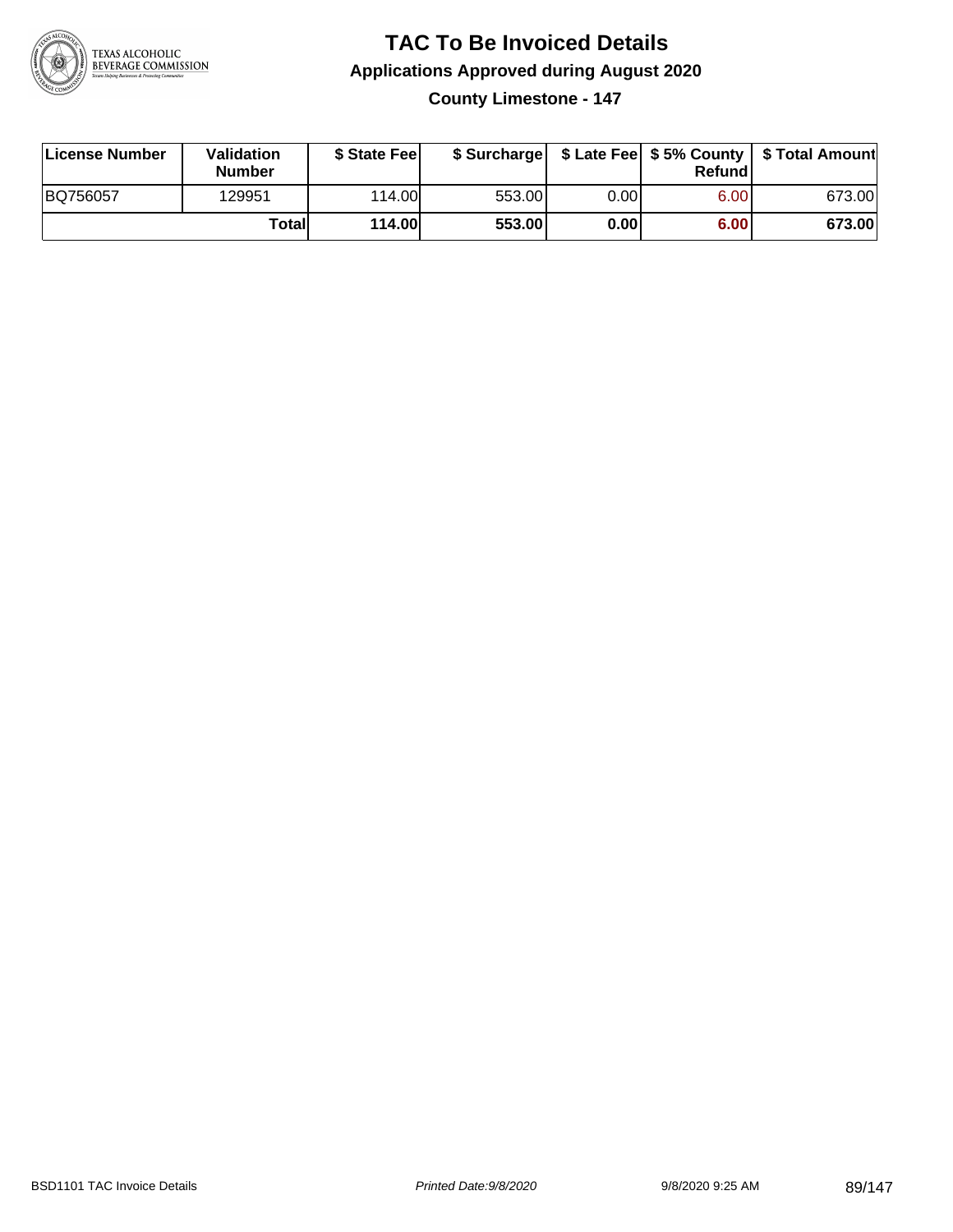

**County Llano - 150**

| License Number | Validation<br><b>Number</b> | \$ State Feel |        |      | Refundl | \$ Surcharge   \$ Late Fee   \$5% County   \$ Total Amount |
|----------------|-----------------------------|---------------|--------|------|---------|------------------------------------------------------------|
| BQ668902       | 130769                      | 114.00        | 553.00 | 0.00 | 6.00    | 673.00                                                     |
|                | Totall                      | <b>114.00</b> | 553.00 | 0.00 | 6.00    | 673.00                                                     |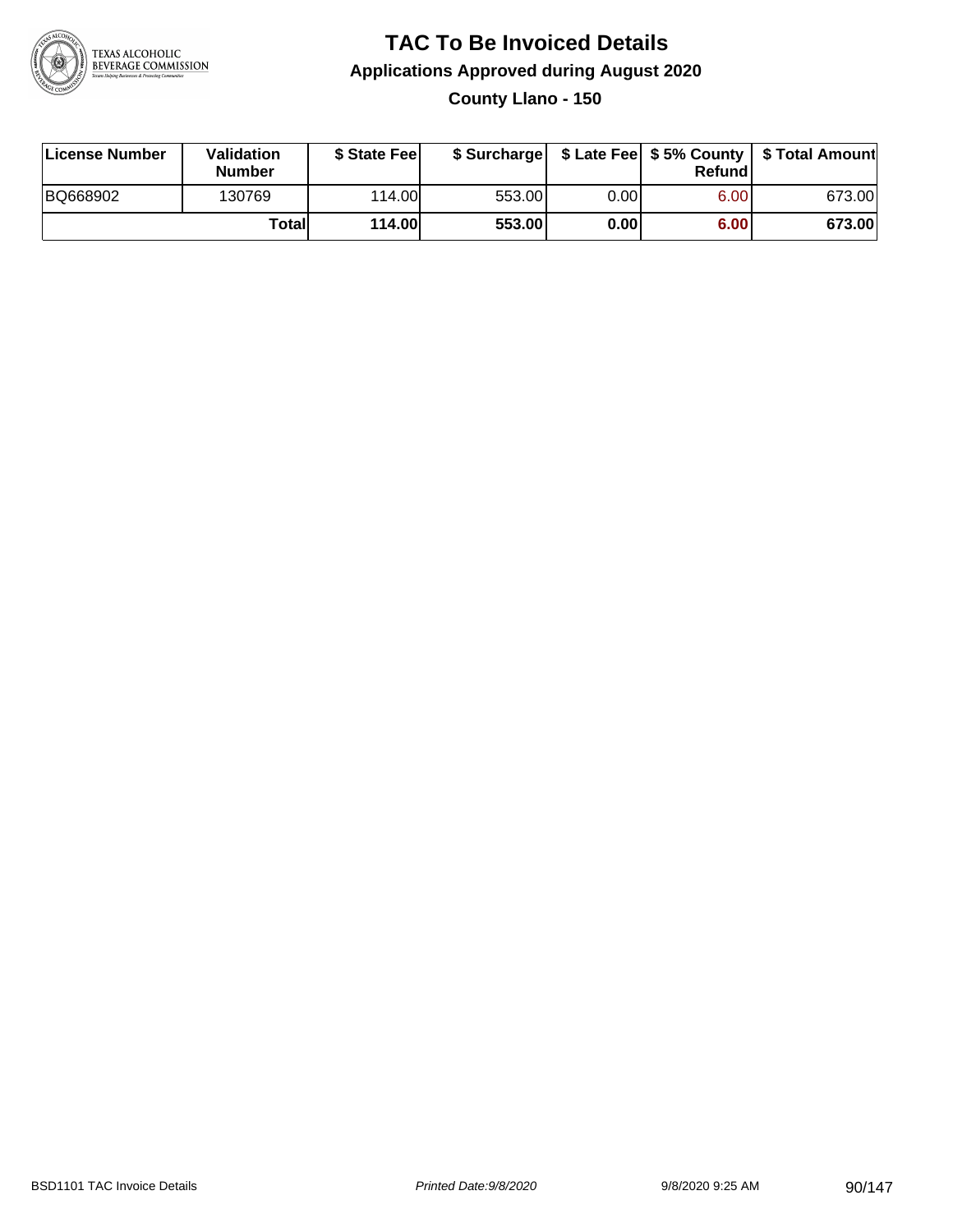

# **TAC To Be Invoiced Details Applications Approved during August 2020 County Lubbock - 152**

| <b>License Number</b> | Validation<br><b>Number</b> | \$ State Fee | \$ Surcharge | \$ Late Fee | \$5% County<br>Refundl | \$ Total Amount |
|-----------------------|-----------------------------|--------------|--------------|-------------|------------------------|-----------------|
| BQ1095925             | 8267                        | 114.00       | 553.00       | 0.00        | 6.00                   | 673.00          |
| BQ728736              | 129324                      | 114.00       | 553.00       | 0.00        | 6.00                   | 673.00          |
| BQ1027026             | 129567                      | 114.00       | 553.00       | 0.00        | 6.00                   | 673.00          |
| BQ1027075             | 129579                      | 114.00       | 553.00       | 0.00        | 6.00                   | 673.00          |
| BQ1027029             | 129584                      | 114.00       | 553.00       | 0.00        | 6.00                   | 673.00          |
| BG1025120             | 129670                      | 332.50       | 553.00       | 0.00        | 17.50                  | 903.00          |
| BQ957048              | 129708                      | 114.00       | 553.00       | 0.00        | 6.00                   | 673.00          |
| BQ1027073             | 130355                      | 114.00       | 553.00       | 0.00        | 6.00                   | 673.00          |
| BQ818954              | 516064                      | 114.00       | 553.00       | 0.00        | 6.00                   | 673.00          |
| BQ957914              | 516086                      | 114.00       | 553.00       | 0.00        | 6.00                   | 673.00          |
|                       | <b>Total</b>                | 1,358.50     | 5,530.00     | 0.00        | 71.50                  | 6,960.00        |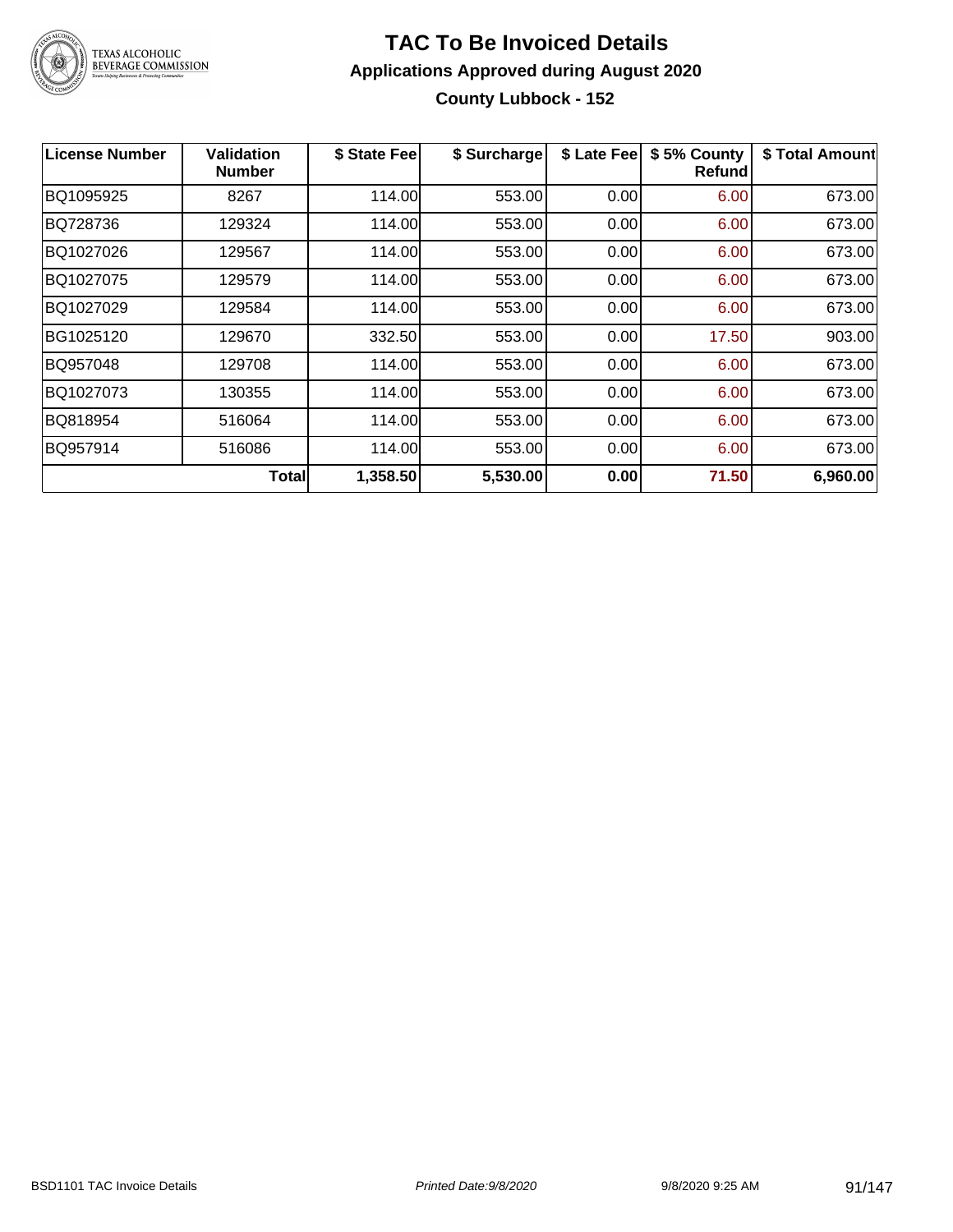

# TEXAS ALCOHOLIC<br>BEVERAGE COMMISSION

#### **TAC To Be Invoiced Details Applications Approved during August 2020 County McLennan - 155**

| <b>License Number</b> | <b>Validation</b><br><b>Number</b> | \$ State Fee | \$ Surcharge | \$ Late Fee | \$5% County<br>Refund | \$ Total Amount |
|-----------------------|------------------------------------|--------------|--------------|-------------|-----------------------|-----------------|
| BF1094873             | 7155                               | 114.00       | 553.00       | 0.00        | 6.00                  | 673.00          |
| BG1095841             | 7338                               | 332.50       | 553.00       | 0.00        | 17.50                 | 903.00          |
| BQ1095770             | 8008                               | 114.00       | 553.00       | 0.00        | 6.00                  | 673.00          |
| BQ1095796             | 8180                               | 114.00       | 553.00       | 0.00        | 6.00                  | 673.00          |
| BG223368              | 129441                             | 332.50       | 553.00       | 100.00      | 17.50                 | 1,003.00        |
| BQ955025              | 130335                             | 114.00       | 553.00       | 0.00        | 6.00                  | 673.00          |
| BQ883318              | 130369                             | 114.00       | 553.00       | 0.00        | 6.00                  | 673.00          |
| BQ884288              | 130447                             | 114.00       | 553.00       | 0.00        | 6.00                  | 673.00          |
| BQ958825              | 130560                             | 114.00       | 553.00       | 0.00        | 6.00                  | 673.00          |
| BQ606931              | 515462                             | 114.00       | 553.00       | 0.00        | 6.00                  | 673.00          |
| BQ952155              | 515769                             | 114.00       | 553.00       | 0.00        | 6.00                  | 673.00          |
|                       | <b>Total</b>                       | 1,691.00     | 6,083.00     | 100.00      | 89.00                 | 7,963.00        |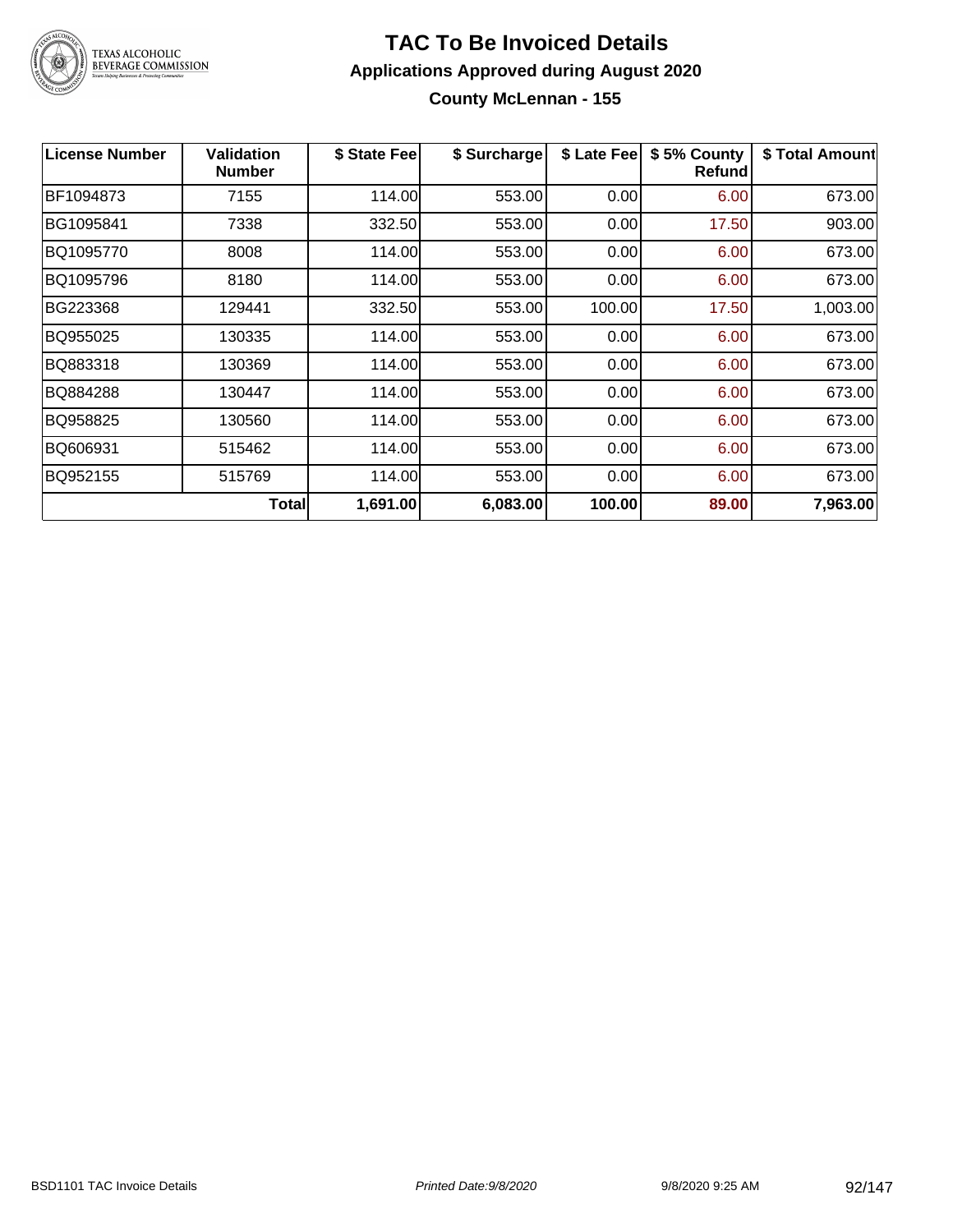

# **TAC To Be Invoiced Details Applications Approved during August 2020 County Marion - 158**

| License Number | <b>Validation</b><br>Number | \$ State Fee  |        |       | Refundl | \$ Surcharge   \$ Late Fee   \$5% County   \$ Total Amount |
|----------------|-----------------------------|---------------|--------|-------|---------|------------------------------------------------------------|
| BQ757043       | 130157                      | 114.00L       | 553.00 | 0.00  | 6.00    | 673.00                                                     |
|                | Totall                      | <b>114.00</b> | 553.00 | 0.001 | 6.00    | 673.00                                                     |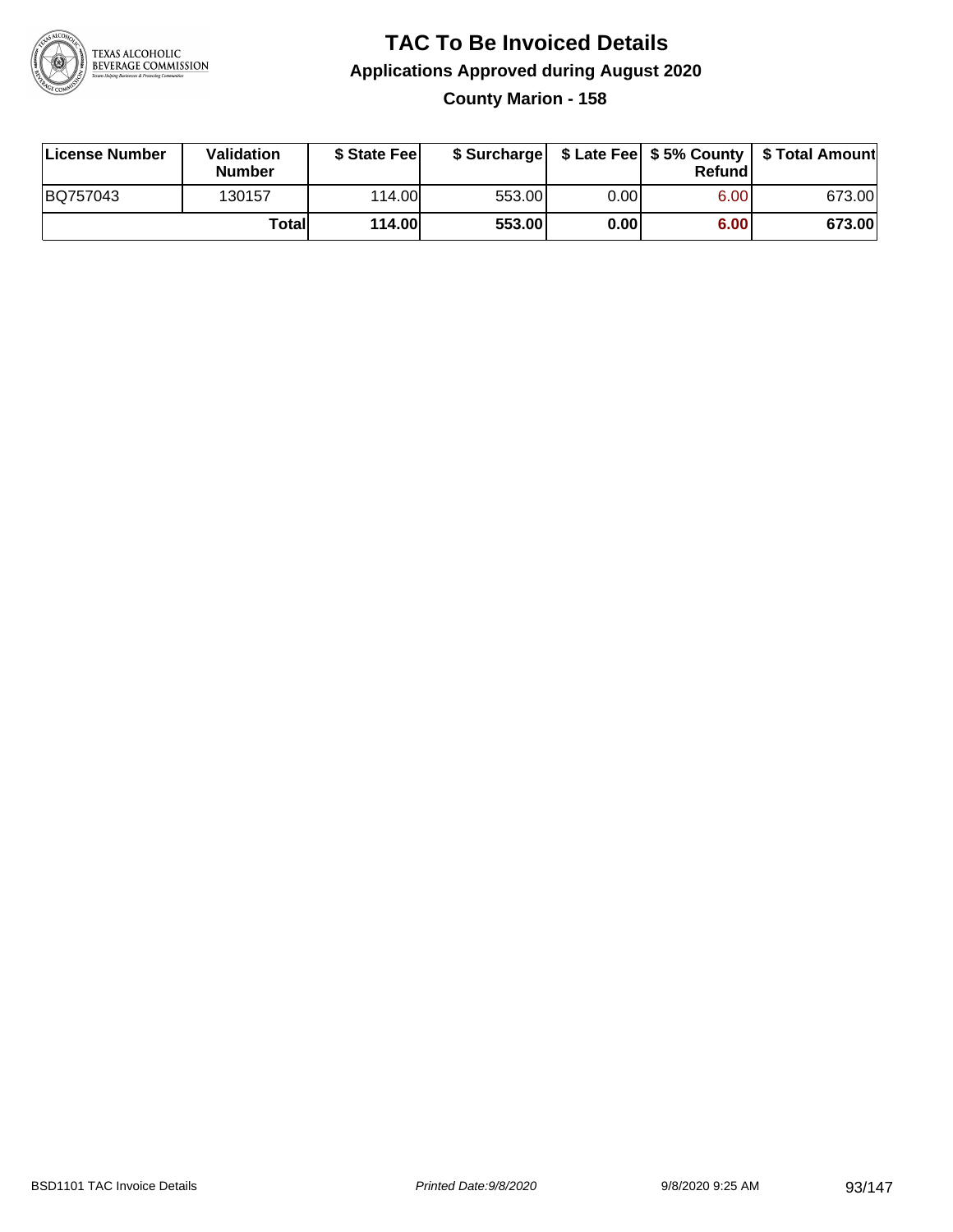

## **TAC To Be Invoiced Details Applications Approved during August 2020 County Martin - 159**

| License Number | <b>Validation</b><br>Number | \$ State Fee  |        |       | Refundl | \$ Surcharge   \$ Late Fee   \$5% County   \$ Total Amount |
|----------------|-----------------------------|---------------|--------|-------|---------|------------------------------------------------------------|
| BQ1095617      | 8268                        | 114.00L       | 553.00 | 0.00  | 6.00    | 673.00                                                     |
|                | Totall                      | <b>114.00</b> | 553.00 | 0.001 | 6.00    | 673.00                                                     |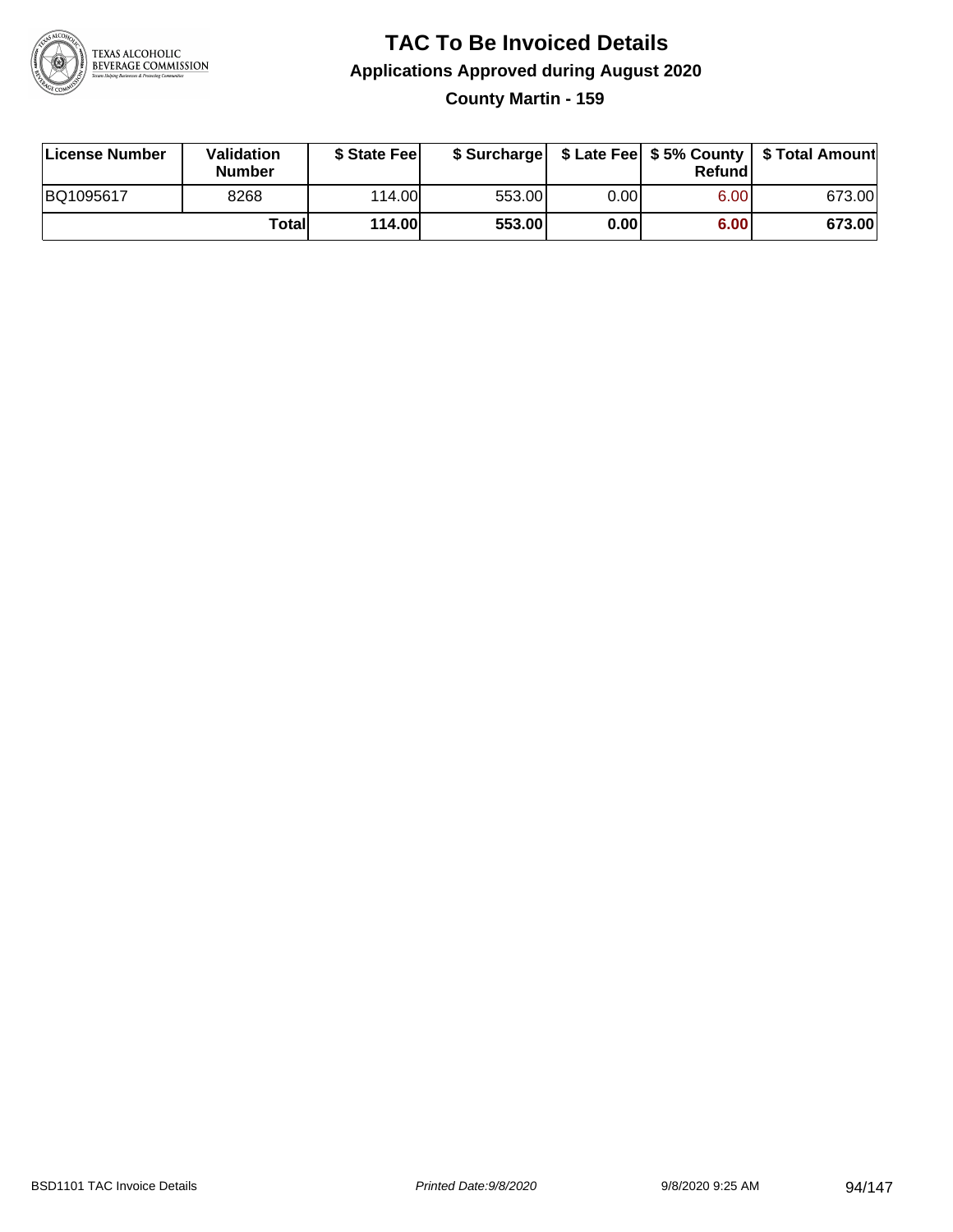

# **TAC To Be Invoiced Details Applications Approved during August 2020 County Matagorda - 161**

| <b>License Number</b> | Validation<br><b>Number</b> | \$ State Fee | \$ Surcharge |      | \$ Late Fee   \$5% County<br><b>Refund</b> | \$ Total Amount |
|-----------------------|-----------------------------|--------------|--------------|------|--------------------------------------------|-----------------|
| BQ1095875             | 7018                        | 114.00L      | 553.00       | 0.00 | 6.00                                       | 673.00          |
| BF638206              | 129221                      | 114.00L      | 553.00       | 0.00 | 6.00                                       | 673.00          |
| BQ1030223             | 129634                      | 114.00L      | 553.00       | 0.00 | 6.00                                       | 673.00          |
| BG814362              | 515653                      | 332.50       | 553.00       | 0.00 | 17.50                                      | 903.00          |
|                       | Total                       | 674.50       | 2,212.00     | 0.00 | 35.50                                      | 2,922.00        |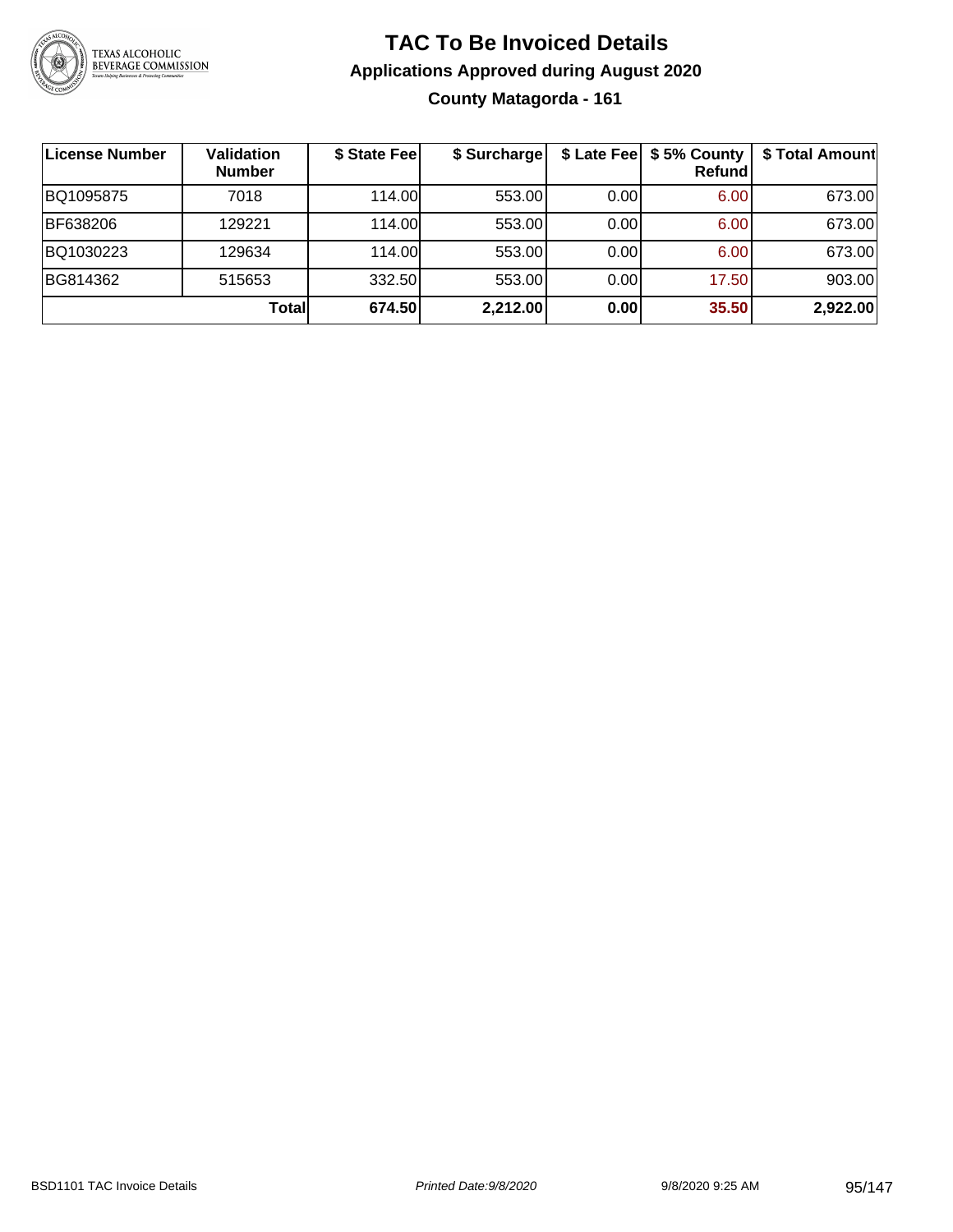

# **TAC To Be Invoiced Details Applications Approved during August 2020 County Maverick - 162**

| License Number | Validation<br><b>Number</b> | \$ State Feel |        |      | Refundl | \$ Surcharge   \$ Late Fee   \$5% County   \$ Total Amount |
|----------------|-----------------------------|---------------|--------|------|---------|------------------------------------------------------------|
| BG953361       | 129091                      | 332.50        | 553.00 | 0.00 | 17.50   | 903.00                                                     |
|                | Totall                      | 332.50        | 553.00 | 0.00 | 17.50   | 903.00                                                     |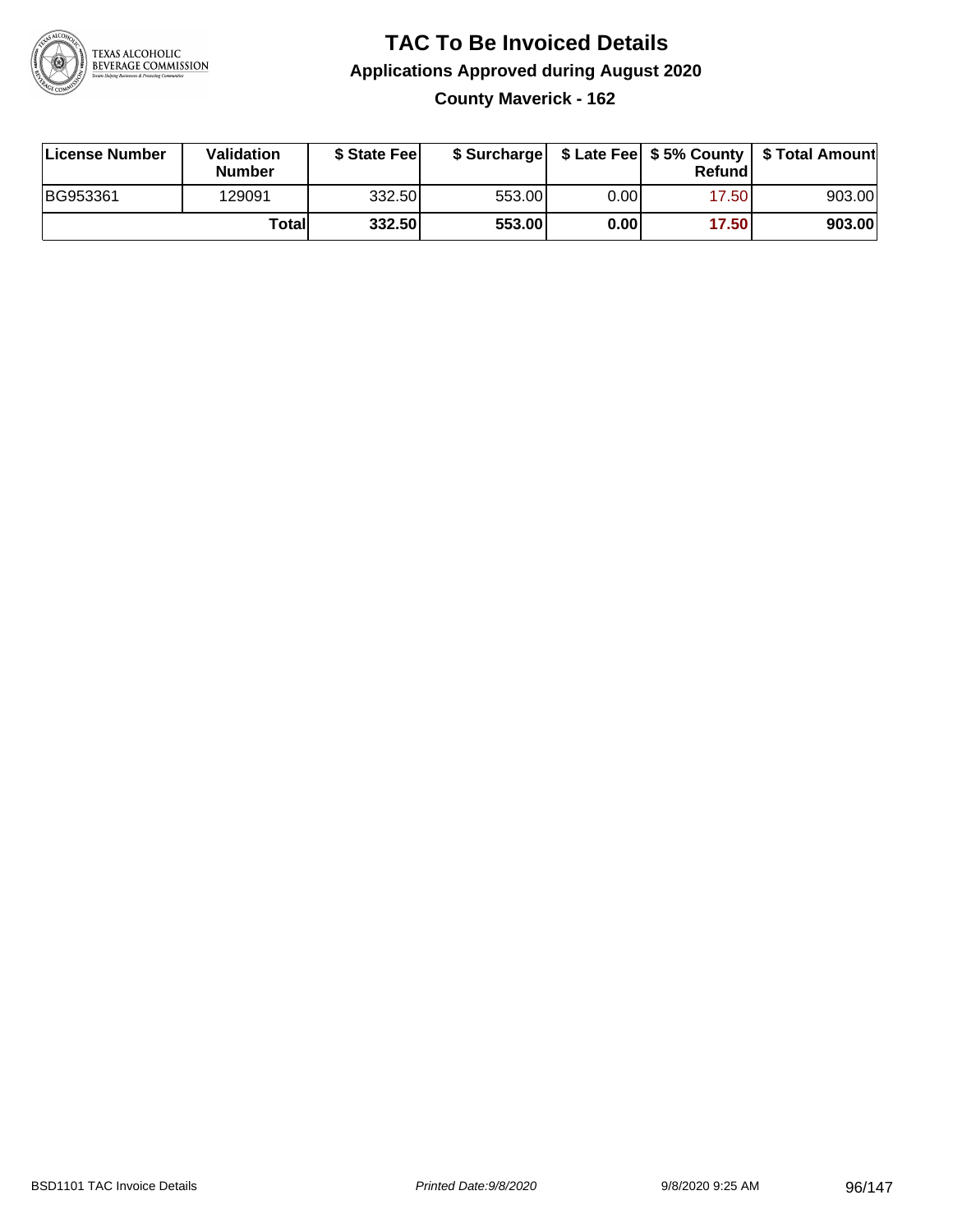

## **TAC To Be Invoiced Details Applications Approved during August 2020 County Medina - 163**

| License Number | Validation<br><b>Number</b> | \$ State Fee  |        |      | Refundl | \$ Surcharge   \$ Late Fee   \$5% County   \$ Total Amount |
|----------------|-----------------------------|---------------|--------|------|---------|------------------------------------------------------------|
| BF416823       | 129392                      | 114.00        | 553.00 | 0.00 | 6.00    | 673.00                                                     |
|                | Total                       | <b>114.00</b> | 553.00 | 0.00 | 6.00    | 673.00                                                     |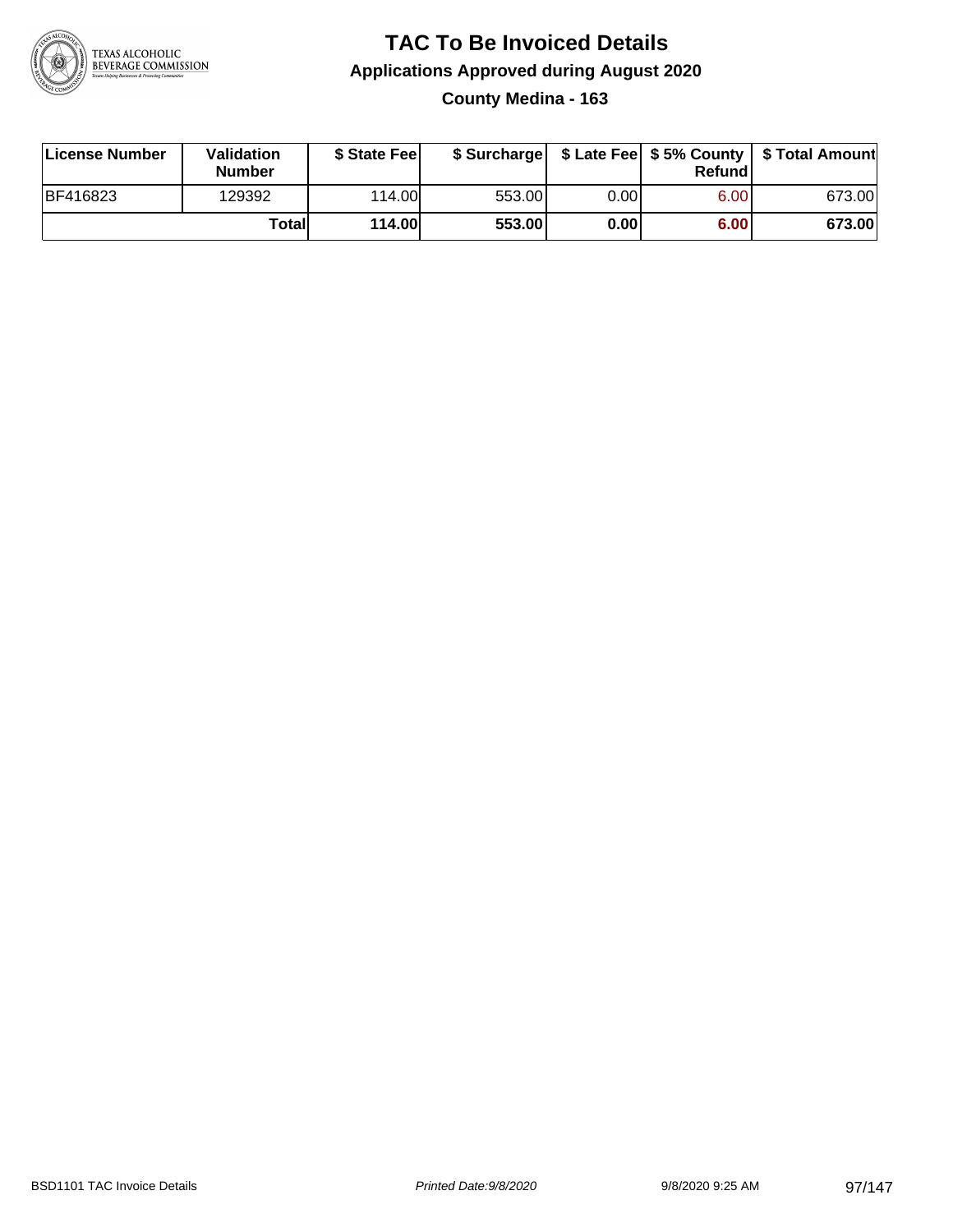

# **TAC To Be Invoiced Details Applications Approved during August 2020 County Menard - 164**

| License Number | <b>Validation</b><br><b>Number</b> | \$ State Feel |        |       | Refundl | \$ Surcharge   \$ Late Fee   \$5% County   \$ Total Amount |
|----------------|------------------------------------|---------------|--------|-------|---------|------------------------------------------------------------|
| BG669335       | 129672                             | 332.50        | 553.00 | 0.00  | 17.50   | 903.00                                                     |
|                | Total                              | 332.50        | 553.00 | 0.001 | 17.50   | 903.00                                                     |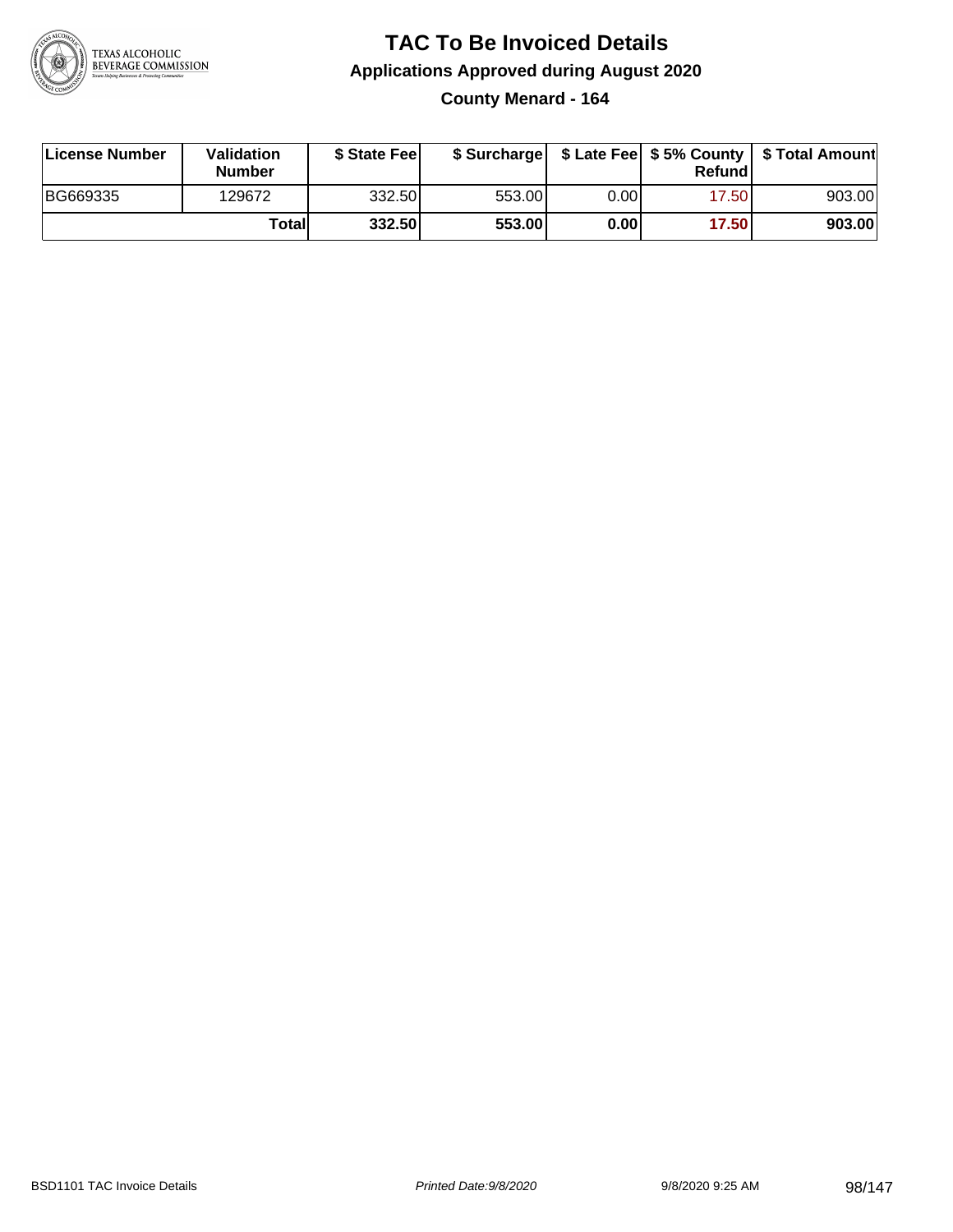

# **TAC To Be Invoiced Details Applications Approved during August 2020 County Midland - 165**

| License Number | <b>Validation</b><br><b>Number</b> | \$ State Fee | \$ Surcharge | \$ Late Fee | \$5% County<br><b>Refund</b> | \$ Total Amount |
|----------------|------------------------------------|--------------|--------------|-------------|------------------------------|-----------------|
| BQ1095411      | 8061                               | 114.00       | 553.00       | 0.00        | 6.00                         | 673.00          |
| BQ1095750      | 8077                               | 114.00       | 553.00       | 0.00        | 6.00                         | 673.00          |
| BE882508       | 129046                             | 285.00       | 553.00       | 0.00        | 15.00                        | 853.00          |
| BG561282       | 129165                             | 332.50       | 553.00       | 100.00      | 17.50                        | 1,003.00        |
| BL561282       | 129165                             | 475.00       | 327.00       | 100.00      | 25.00                        | 927.00          |
| BQ816038       | 129235                             | 114.00       | 553.00       | 0.00        | 6.00                         | 673.00          |
| BQ816047       | 129235                             | 114.00       | 553.00       | 0.00        | 6.00                         | 673.00          |
| BQ757393       | 516057                             | 114.00       | 553.00       | 0.00        | 6.00                         | 673.00          |
|                | Total                              | 1,662.50     | 4,198.00     | 200.00      | 87.50                        | 6,148.00        |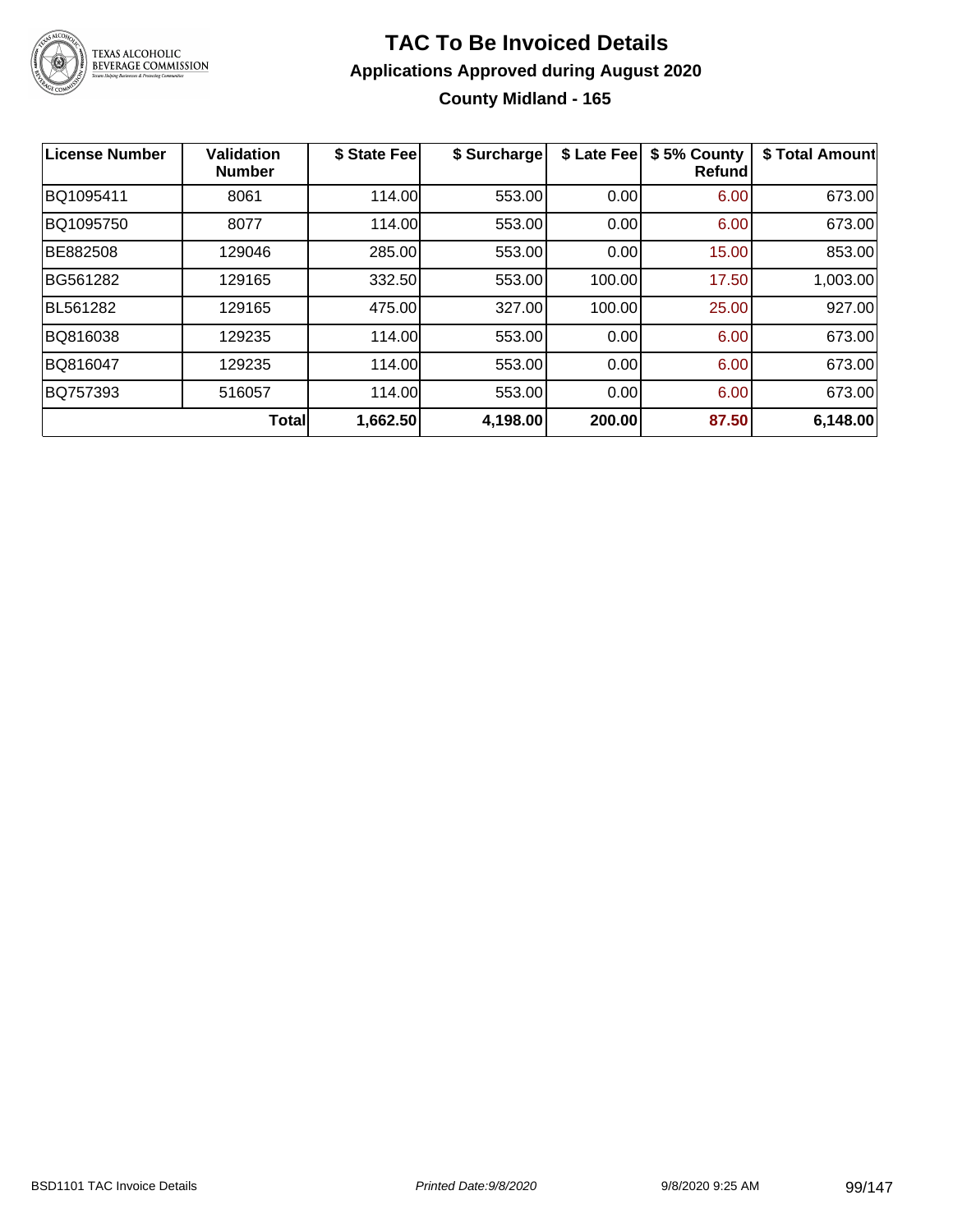

# TEXAS ALCOHOLIC<br>BEVERAGE COMMISSION

#### **TAC To Be Invoiced Details Applications Approved during August 2020 County Montgomery - 170**

| License Number | Validation<br><b>Number</b> | \$ State Fee | \$ Surcharge |      | \$ Late Fee   \$5% County<br>Refund | \$ Total Amount |
|----------------|-----------------------------|--------------|--------------|------|-------------------------------------|-----------------|
| BQ1094940      | 7126                        | 114.00       | 553.00       | 0.00 | 6.00                                | 673.00          |
| BF1094827      | 7522                        | 114.00       | 553.00       | 0.00 | 6.00                                | 673.00          |
| BQ1095075      | 7624                        | 114.00       | 553.00       | 0.00 | 6.00                                | 673.00          |
| BG1094765      | 7732                        | 332.50       | 553.00       | 0.00 | 17.50                               | 903.00          |
| BL1094765      | 7732                        | 475.00       | 327.00       | 0.00 | 25.00                               | 827.00          |
| BG699580       | 129201                      | 332.50       | 553.00       | 0.00 | 17.50                               | 903.00          |
| BG953810       | 129392                      | 332.50       | 553.00       | 0.00 | 17.50                               | 903.00          |
| BG1024616      | 129396                      | 332.50       | 553.00       | 0.00 | 17.50                               | 903.00          |
| BG1025355      | 129504                      | 332.50       | 553.00       | 0.00 | 17.50                               | 903.00          |
| BQ467559       | 129689                      | 114.00       | 553.00       | 0.00 | 6.00                                | 673.00          |
| BG754853       | 129701                      | 332.50       | 553.00       | 0.00 | 17.50                               | 903.00          |
| BG1027250      | 129710                      | 332.50       | 553.00       | 0.00 | 17.50                               | 903.00          |
| BQ562924       | 130590                      | 114.00       | 553.00       | 0.00 | 6.00                                | 673.00          |
| BQ496414       | 407502                      | 114.00       | 553.00       | 0.00 | 6.00                                | 673.00          |
| BQ630911       | 514583                      | 114.00       | 553.00       | 0.00 | 6.00                                | 673.00          |
| BG1019013      | 515213                      | 332.50       | 553.00       | 0.00 | 17.50                               | 903.00          |
| BF519683       | 515269                      | 114.00       | 553.00       | 0.00 | 6.00                                | 673.00          |
| BF519687       | 515269                      | 114.00       | 553.00       | 0.00 | 6.00                                | 673.00          |
| BF497034       | 515603                      | 114.00       | 553.00       | 0.00 | 6.00                                | 673.00          |
| BQ728722       | 515708                      | 114.00       | 553.00       | 0.00 | 6.00                                | 673.00          |
| BQ956256       | 515709                      | 114.00       | 553.00       | 0.00 | 6.00                                | 673.00          |
| BQ728732       | 515906                      | 114.00       | 553.00       | 0.00 | 6.00                                | 673.00          |
| BG606263       | 516343                      | 332.50       | 553.00       | 0.00 | 17.50                               | 903.00          |
|                | <b>Total</b>                | 4,949.50     | 12,493.00    | 0.00 | 260.50                              | 17,703.00       |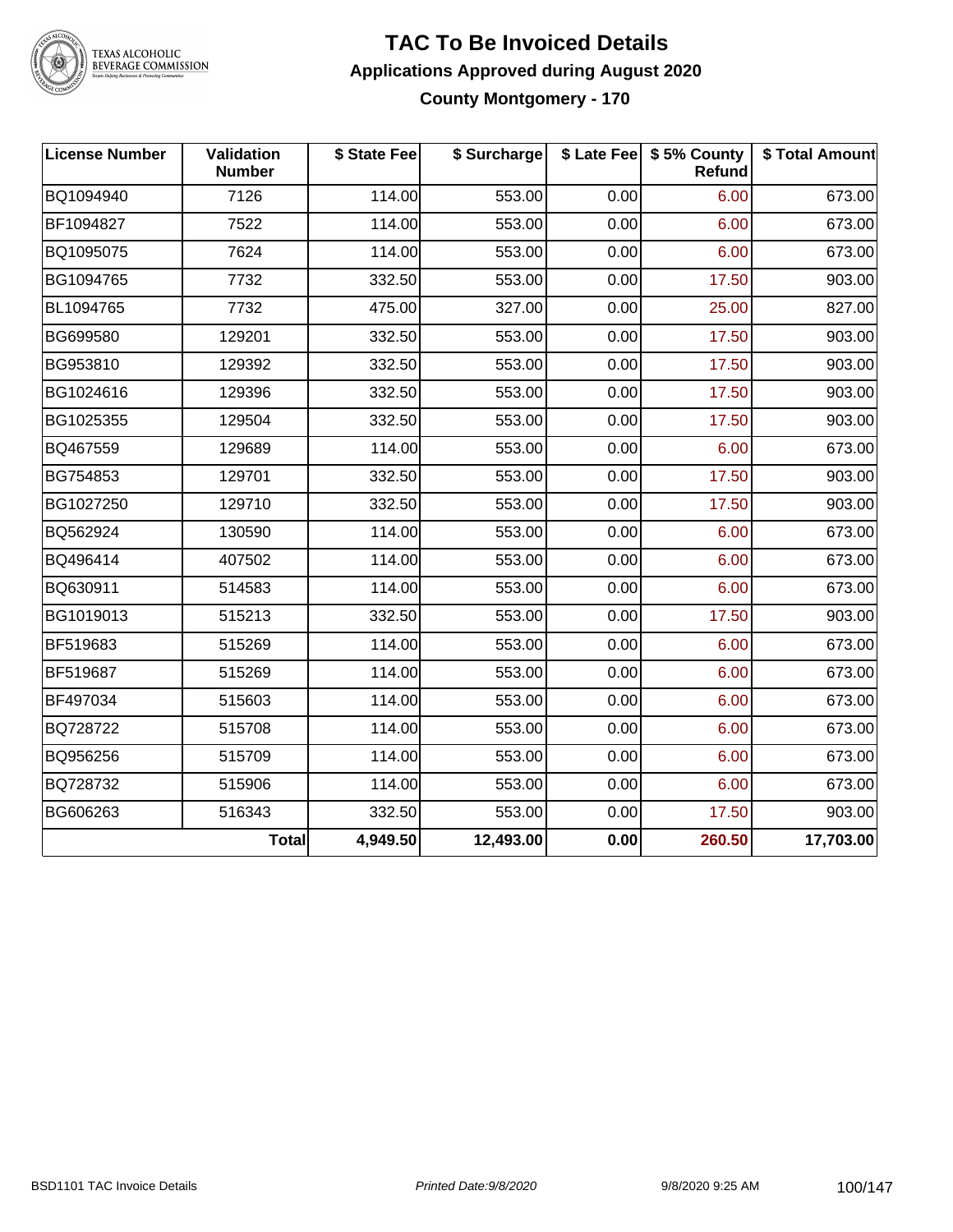

**County Nacogdoches - 174**

| License Number | <b>Validation</b><br><b>Number</b> | \$ State Feel |        |      | Refundl | \$ Surcharge   \$ Late Fee   \$5% County   \$ Total Amount |
|----------------|------------------------------------|---------------|--------|------|---------|------------------------------------------------------------|
| BG1028830      | 129179                             | 332.50        | 553.00 | 0.00 | 17.50   | 903.00                                                     |
|                | Totall                             | 332.50        | 553.00 | 0.00 | 17.50   | 903.00                                                     |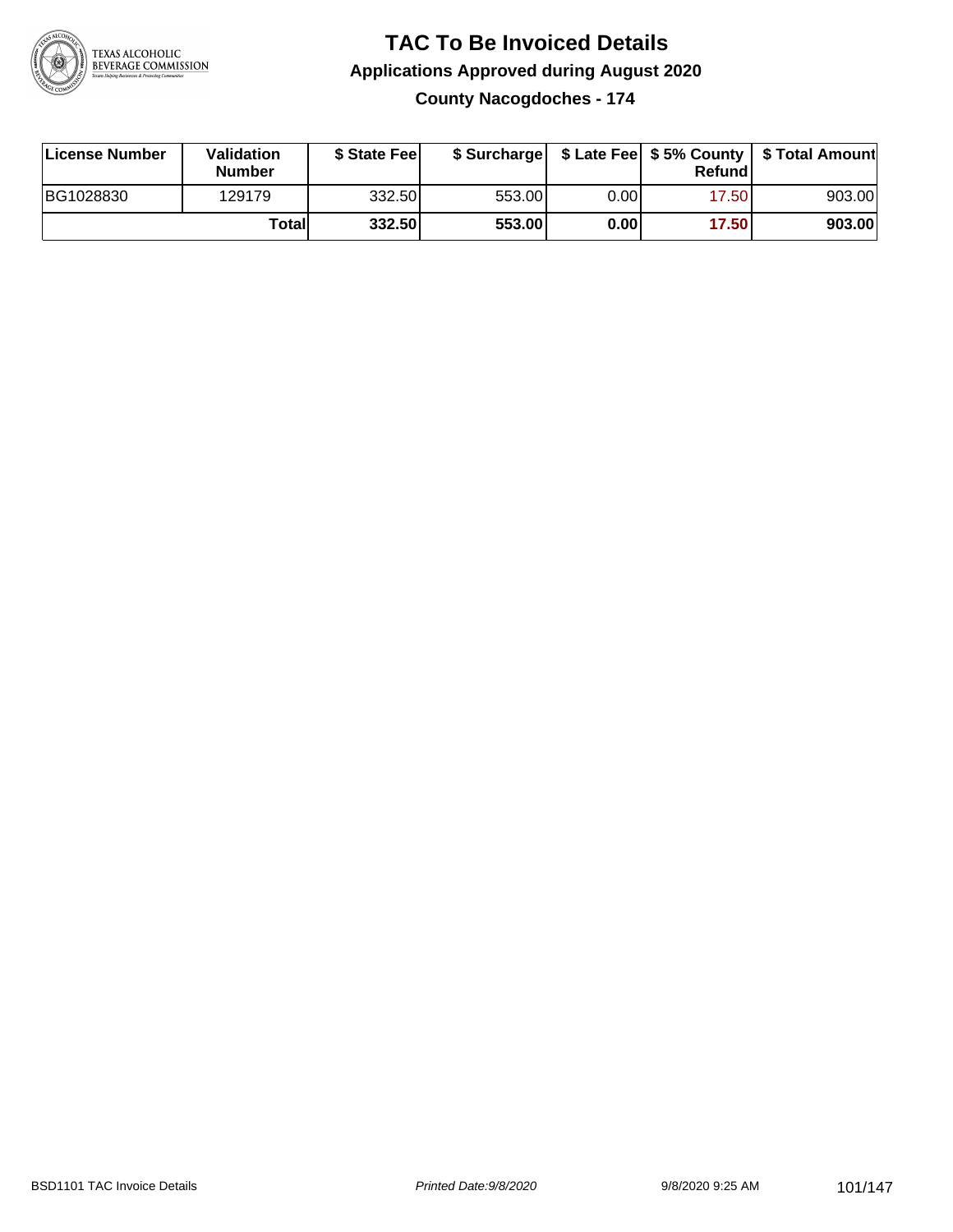

TEXAS ALCOHOLIC<br>BEVERAGE COMMISSION

#### **TAC To Be Invoiced Details Applications Approved during August 2020 County Nueces - 178**

| <b>License Number</b> | <b>Validation</b><br><b>Number</b> | \$ State Fee | \$ Surcharge |        | \$ Late Fee   \$5% County<br><b>Refund</b> | \$ Total Amount |
|-----------------------|------------------------------------|--------------|--------------|--------|--------------------------------------------|-----------------|
| BG1095417             | 7707                               | 332.50       | 553.00       | 0.00   | 17.50                                      | 903.00          |
| BQ1095570             | 8237                               | 114.00       | 553.00       | 0.00   | 6.00                                       | 673.00          |
| BG663081              | 125718                             | 332.50       | 553.00       | 100.00 | 17.50                                      | 1,003.00        |
| BQ307958              | 129277                             | 114.00       | 553.00       | 0.00   | 6.00                                       | 673.00          |
| BQ307959              | 129277                             | 114.00       | 553.00       | 0.00   | 6.00                                       | 673.00          |
| BQ307961              | 129277                             | 114.00       | 553.00       | 0.00   | 6.00                                       | 673.00          |
| BQ307962              | 129277                             | 114.00       | 553.00       | 0.00   | 6.00                                       | 673.00          |
| BG223649              | 129295                             | 332.50       | 553.00       | 0.00   | 17.50                                      | 903.00          |
| BQ883395              | 129350                             | 114.00       | 553.00       | 0.00   | 6.00                                       | 673.00          |
| BG818086              | 129364                             | 332.50       | 553.00       | 0.00   | 17.50                                      | 903.00          |
| BL818086              | 129364                             | 475.00       | 327.00       | 0.00   | 25.00                                      | 827.00          |
| BQ211955              | 129447                             | 114.00       | 553.00       | 0.00   | 6.00                                       | 673.00          |
| BG701044              | 129522                             | 332.50       | 553.00       | 0.00   | 17.50                                      | 903.00          |
| BG667206              | 129666                             | 332.50       | 553.00       | 0.00   | 17.50                                      | 903.00          |
| BQ1027719             | 129780                             | 114.00       | 553.00       | 0.00   | 6.00                                       | 673.00          |
| BG876544              | 515109                             | 332.50       | 553.00       | 0.00   | 17.50                                      | 903.00          |
| BL876544              | 515109                             | 475.00       | 327.00       | 0.00   | 25.00                                      | 827.00          |
| BQ1030724             | 516089                             | 114.00       | 553.00       | 0.00   | 6.00                                       | 673.00          |
|                       | <b>Total</b>                       | 4,303.50     | 9,502.00     | 100.00 | 226.50                                     | 14,132.00       |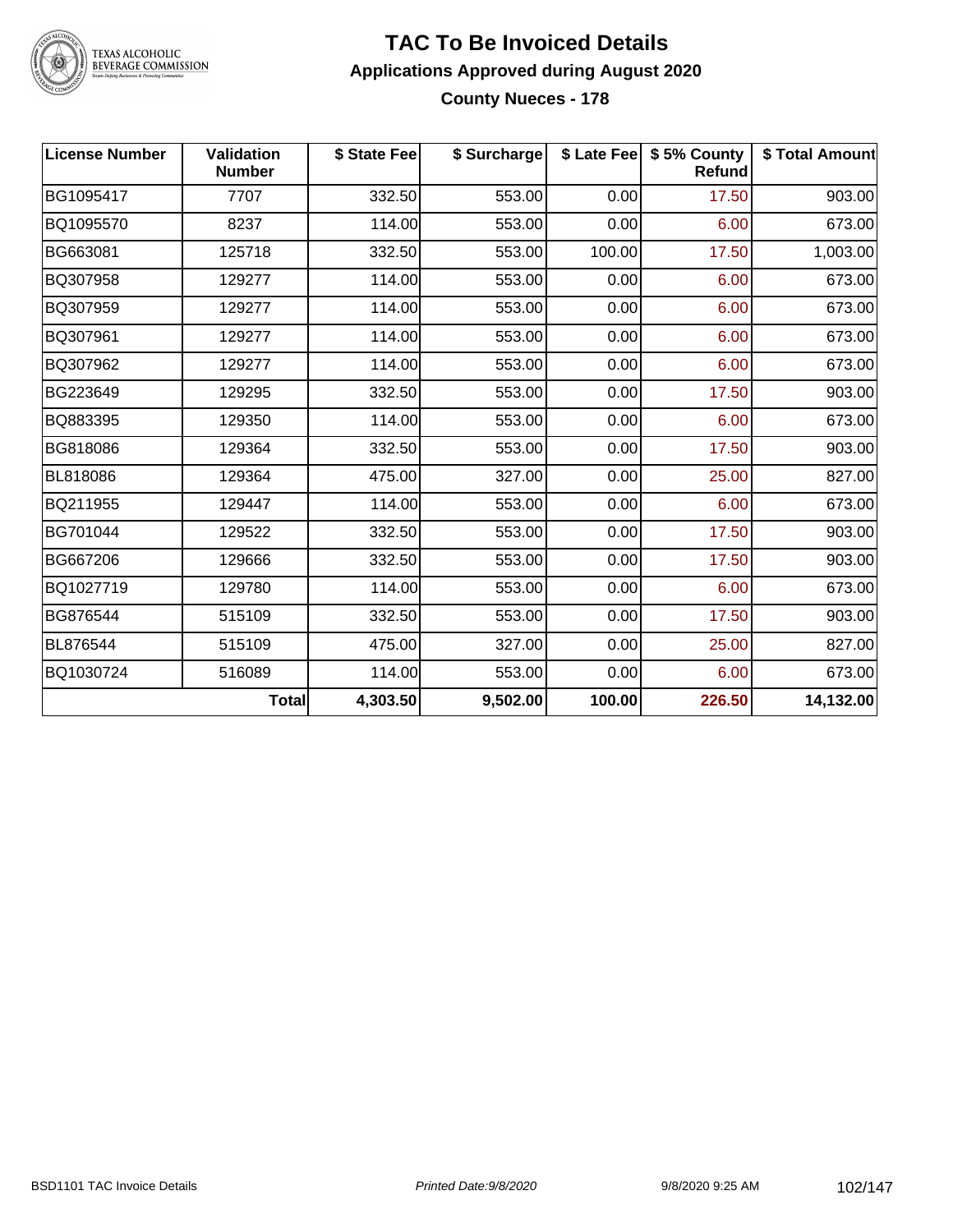

# **TAC To Be Invoiced Details Applications Approved during August 2020 County Orange - 181**

| License Number | Validation<br><b>Number</b> | \$ State Fee | \$ Surcharge |      | \$ Late Fee   \$5% County<br><b>Refund</b> | \$ Total Amount |
|----------------|-----------------------------|--------------|--------------|------|--------------------------------------------|-----------------|
| BQ1094877      | 7525                        | 114.00       | 553.00       | 0.00 | 6.00                                       | 673.00          |
| BG603182       | 129338                      | 332.50       | 553.00       | 0.00 | 17.50                                      | 903.00          |
| BQ423257       | 129645                      | 114.00L      | 553.00       | 0.00 | 6.00                                       | 673.00          |
| BQ929463       | 129645                      | 114.00       | 553.00       | 0.00 | 6.00                                       | 673.00          |
|                | Totall                      | 674.50       | 2,212.00     | 0.00 | 35.50                                      | 2,922.00        |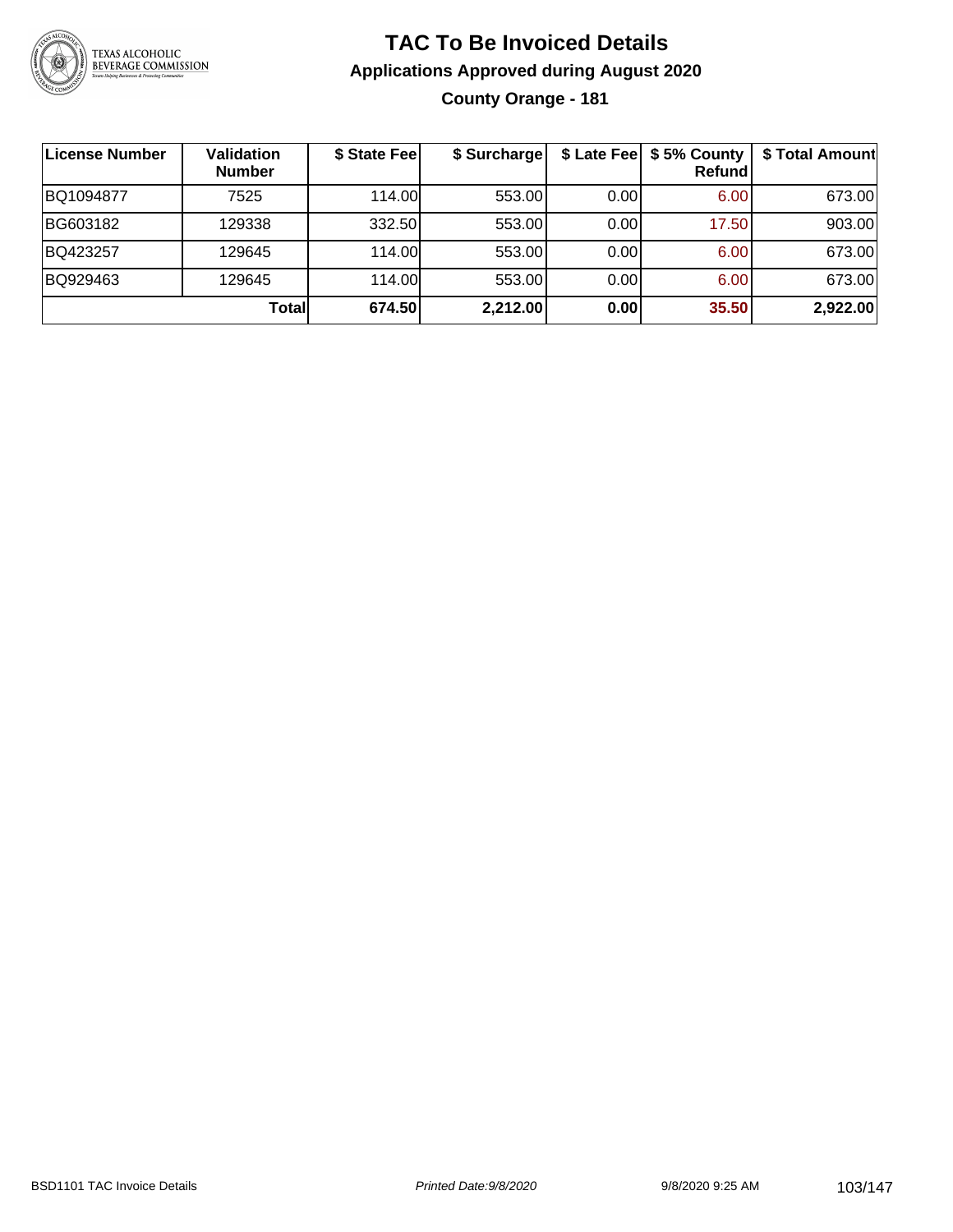

## **TAC To Be Invoiced Details Applications Approved during August 2020 County Palo Pinto - 182**

| <b>License Number</b> | <b>Validation</b><br><b>Number</b> | \$ State Fee | \$ Surcharge | \$ Late Fee | \$5% County<br>Refund | \$ Total Amount |
|-----------------------|------------------------------------|--------------|--------------|-------------|-----------------------|-----------------|
| BF212224              | 129403                             | 114.00       | 553.00       | 0.00        | 6.00                  | 673.00          |
| BQ1027985             | 129795                             | 114.00       | 553.00       | 0.00        | 6.00                  | 673.00          |
| BQ1028003             | 129797                             | 114.00       | 553.00       | 0.00        | 6.00                  | 673.00          |
| BQ1028448             | 129917                             | 114.00       | 553.00       | 0.00        | 6.00                  | 673.00          |
| BQ1028478             | 129919                             | 114.00       | 553.00       | 0.00        | 6.00                  | 673.00          |
| BQ1028688             | 129944                             | 114.00       | 553.00       | 0.00        | 6.00                  | 673.00          |
| BQ816167              | 515490                             | 114.00       | 553.00       | 0.00        | 6.00                  | 673.00          |
| BE726823              | 515502                             | 285.00       | 553.00       | 0.00        | 15.00                 | 853.00          |
|                       | Total                              | 1,083.00     | 4,424.00     | 0.00        | 57.00                 | 5,564.00        |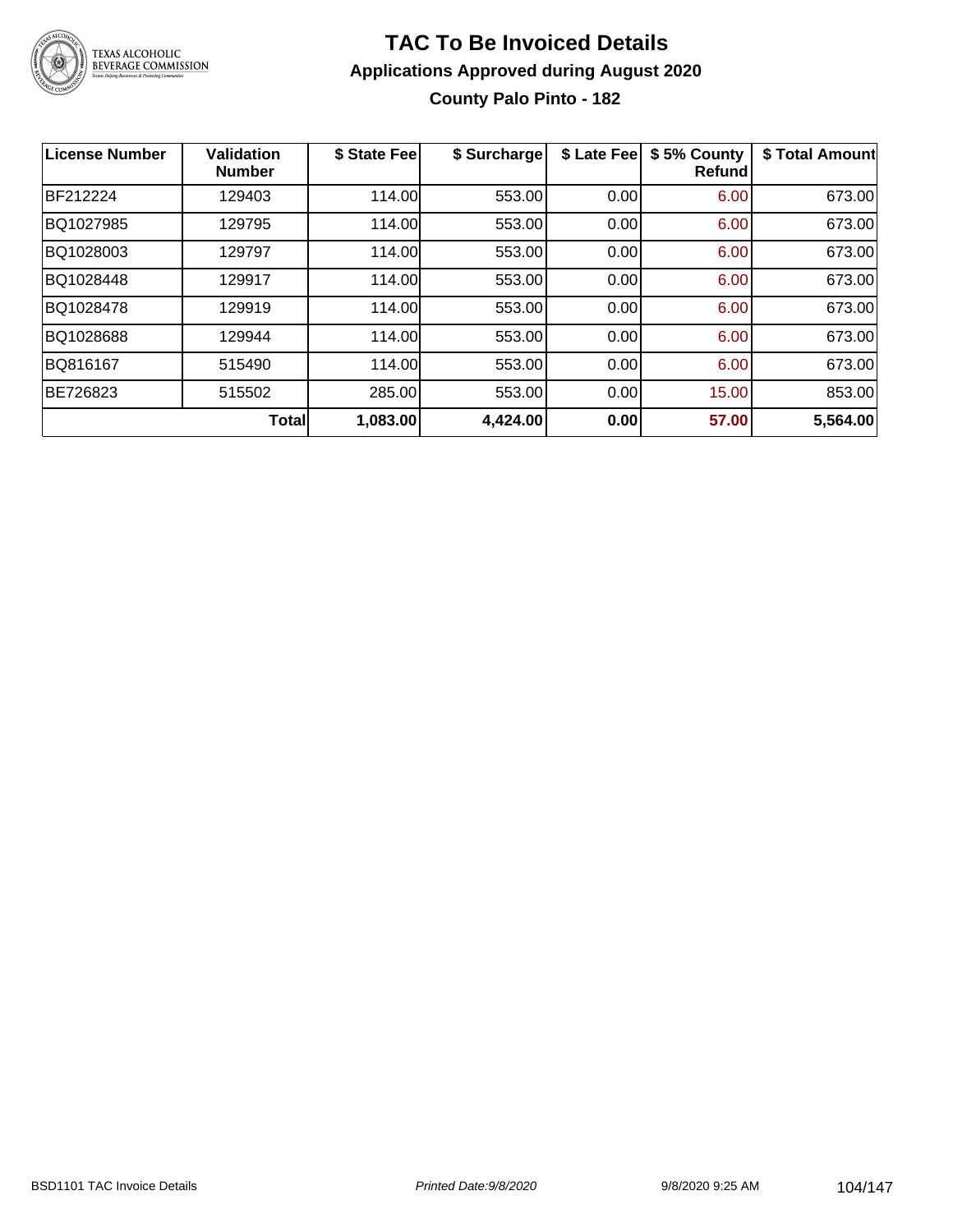

# **TAC To Be Invoiced Details Applications Approved during August 2020 County Panola - 183**

| License Number | <b>Validation</b><br><b>Number</b> | \$ State Feel |        |       | Refundl | \$ Surcharge   \$ Late Fee   \$5% County   \$ Total Amount |
|----------------|------------------------------------|---------------|--------|-------|---------|------------------------------------------------------------|
| BQ1027608      | 129752                             | 114.00L       | 553.00 | 0.00  | 6.00    | 673.00                                                     |
|                | Totall                             | <b>114.00</b> | 553.00 | 0.001 | 6.00    | 673.00                                                     |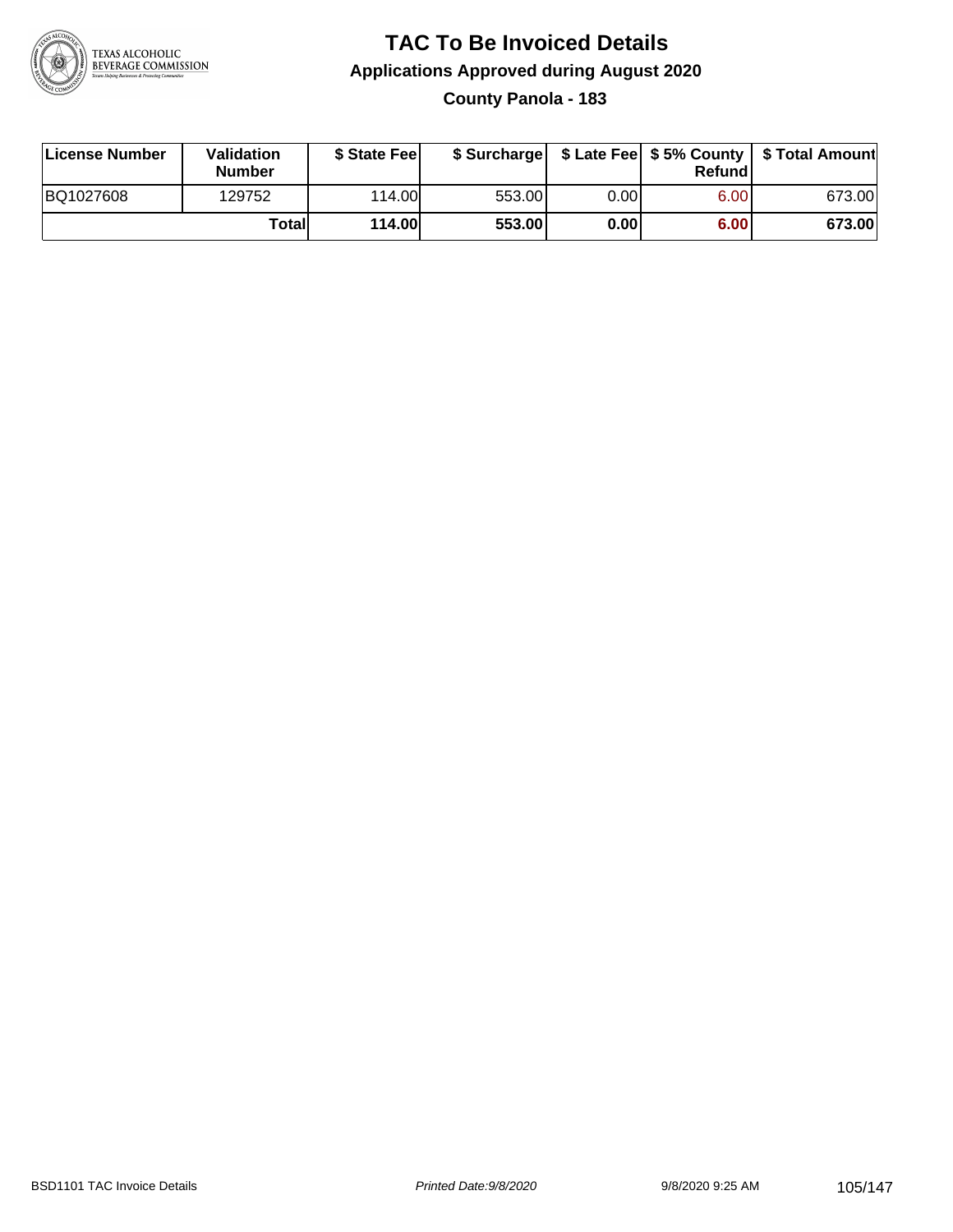

**County Parker - 184**

| License Number | Validation<br><b>Number</b> | \$ State Fee  | \$ Surcharge |      | Refundl | \$ Late Fee   \$5% County   \$ Total Amount |
|----------------|-----------------------------|---------------|--------------|------|---------|---------------------------------------------|
| BQ879813       | 515486                      | 114.00        | 553.00       | 0.00 | 6.00    | 673.00                                      |
|                | Totall                      | <b>114.00</b> | 553.00       | 0.00 | 6.00    | 673.00                                      |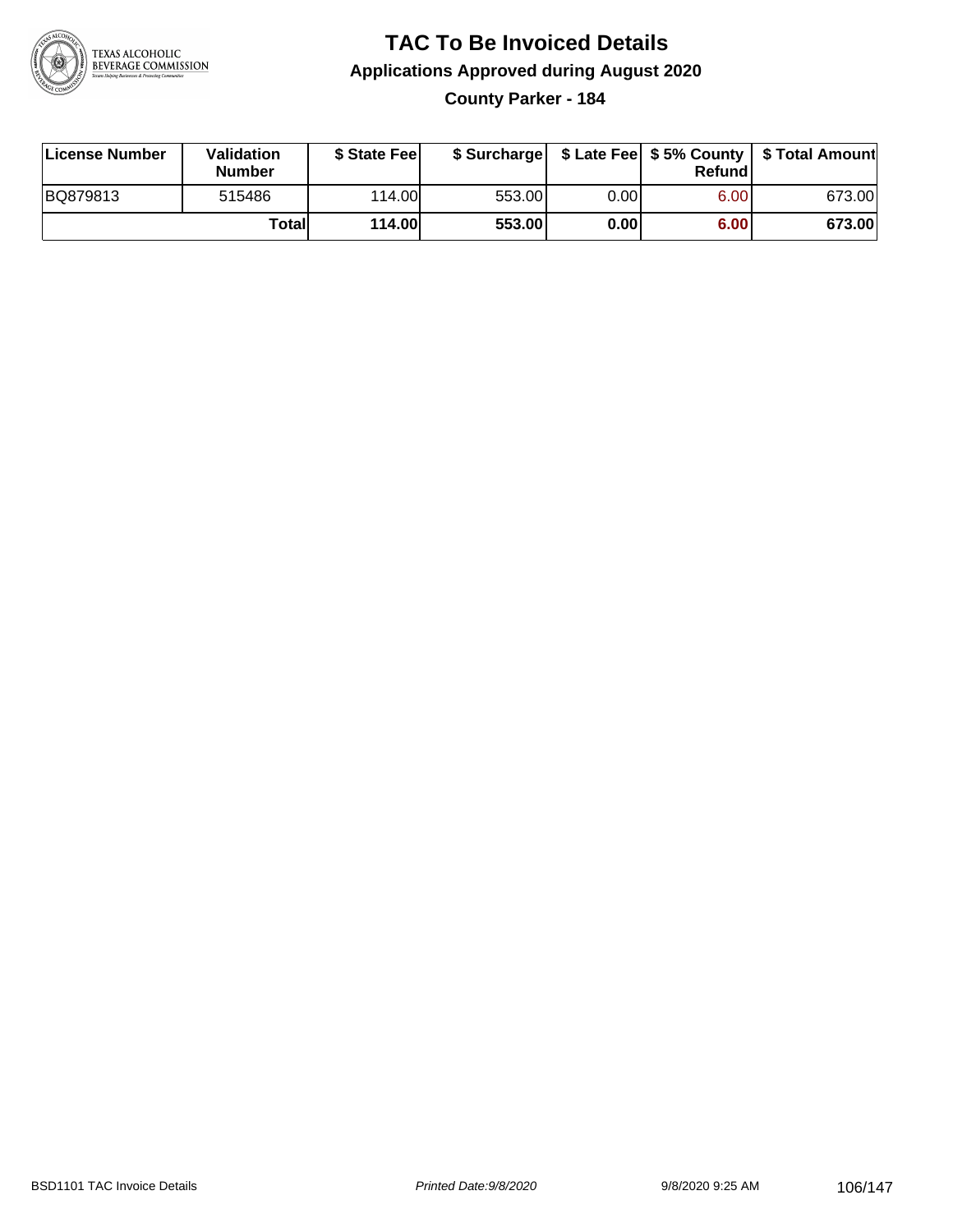

**County Pecos - 186**

| ∣License Number | <b>Validation</b><br><b>Number</b> | \$ State Fee | \$ Surcharge |        | Refundl | \$ Late Fee   \$5% County   \$ Total Amount |
|-----------------|------------------------------------|--------------|--------------|--------|---------|---------------------------------------------|
| BF1096127       | 8356                               | 114.00       | 553.00       | 0.001  | 6.00    | 673.00                                      |
| BQ320212        | 129453                             | 114.00       | 553.00       | 100.00 | 6.00    | 773.00                                      |
|                 | Totall                             | 228.00       | 1,106.00     | 100.00 | 12.00   | 1,446.00                                    |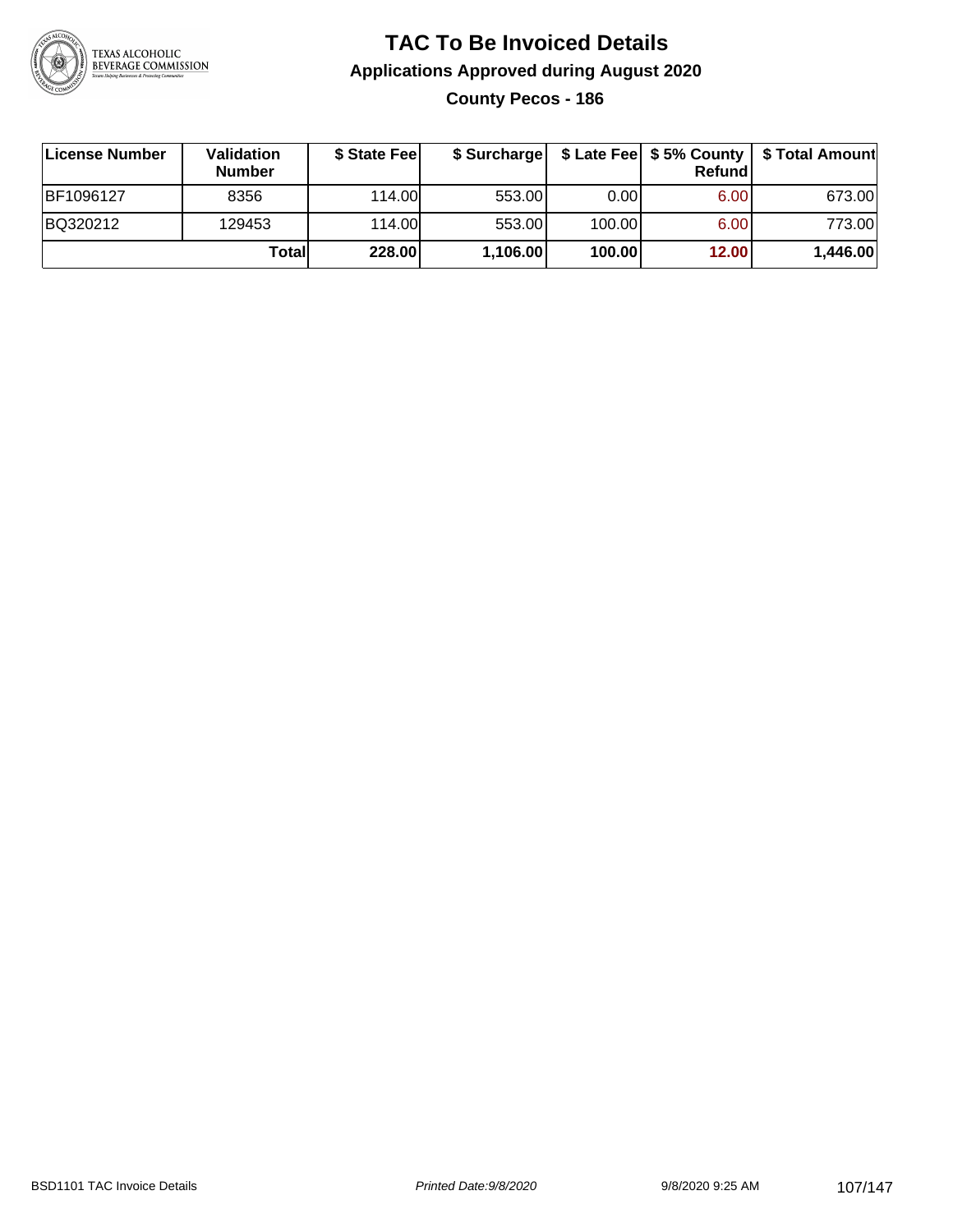

# **TAC To Be Invoiced Details Applications Approved during August 2020 County Polk - 187**

| License Number  | <b>Validation</b><br><b>Number</b> | \$ State Feel |        |       | Refundl | \$ Surcharge   \$ Late Fee   \$5% County   \$ Total Amount |
|-----------------|------------------------------------|---------------|--------|-------|---------|------------------------------------------------------------|
| <b>BF518828</b> | 515272                             | 114.00L       | 553.00 | 0.00  | 6.00    | 673.00                                                     |
|                 | Totall                             | <b>114.00</b> | 553.00 | 0.001 | 6.00    | 673.00                                                     |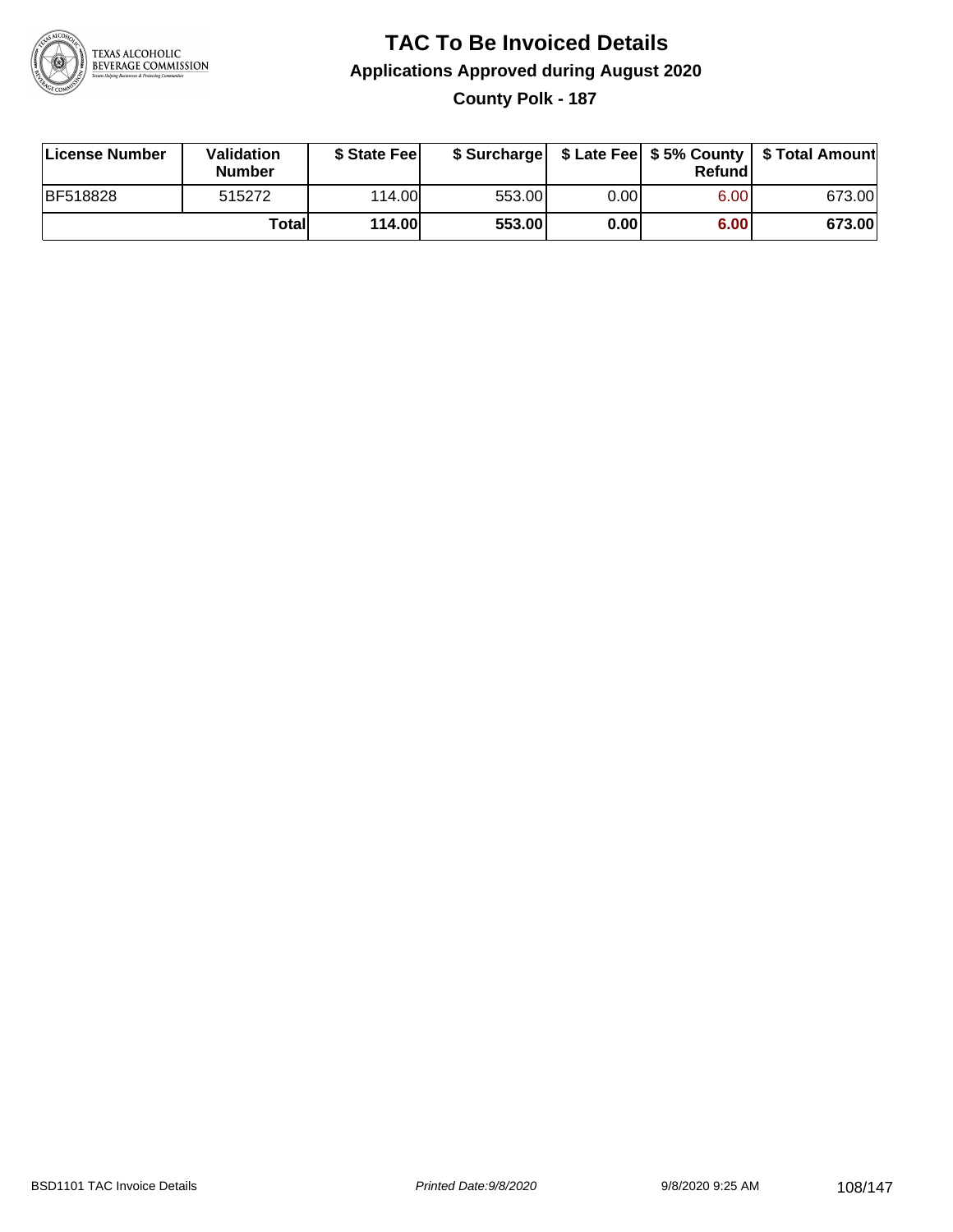

#### **TAC To Be Invoiced Details Applications Approved during August 2020 County Potter - 188**

| License Number  | <b>Validation</b><br><b>Number</b> | \$ State Fee | \$ Surcharge | \$ Late Fee | \$5% County<br><b>Refund</b> | \$ Total Amount |
|-----------------|------------------------------------|--------------|--------------|-------------|------------------------------|-----------------|
| BB157854        | 129391                             | 570.00       | 701.00       | 0.00        | 30.00                        | 1,301.00        |
| BI186470        | 129391                             | 38.00        | 278.00       | 0.00        | 2.00                         | 318.00          |
| BJ186470        | 129391                             | 38.00        | 202.00       | 0.00        | 2.00                         | 242.00          |
| BQ1028088       | 129924                             | 114.00       | 553.00       | 0.00        | 6.00                         | 673.00          |
| <b>BQ477909</b> | 130107                             | 114.00       | 553.00       | 0.00        | 6.00                         | 673.00          |
| BQ958788        | 130578                             | 114.00       | 553.00       | 0.00        | 6.00                         | 673.00          |
| BQ1028367       | 515370                             | 114.00       | 553.00       | 0.00        | 6.00                         | 673.00          |
| BQ757388        | 516070                             | 114.00       | 553.00       | 0.00        | 6.00                         | 673.00          |
|                 | Total                              | 1,216.00     | 3,946.00     | 0.00        | 64.00                        | 5,226.00        |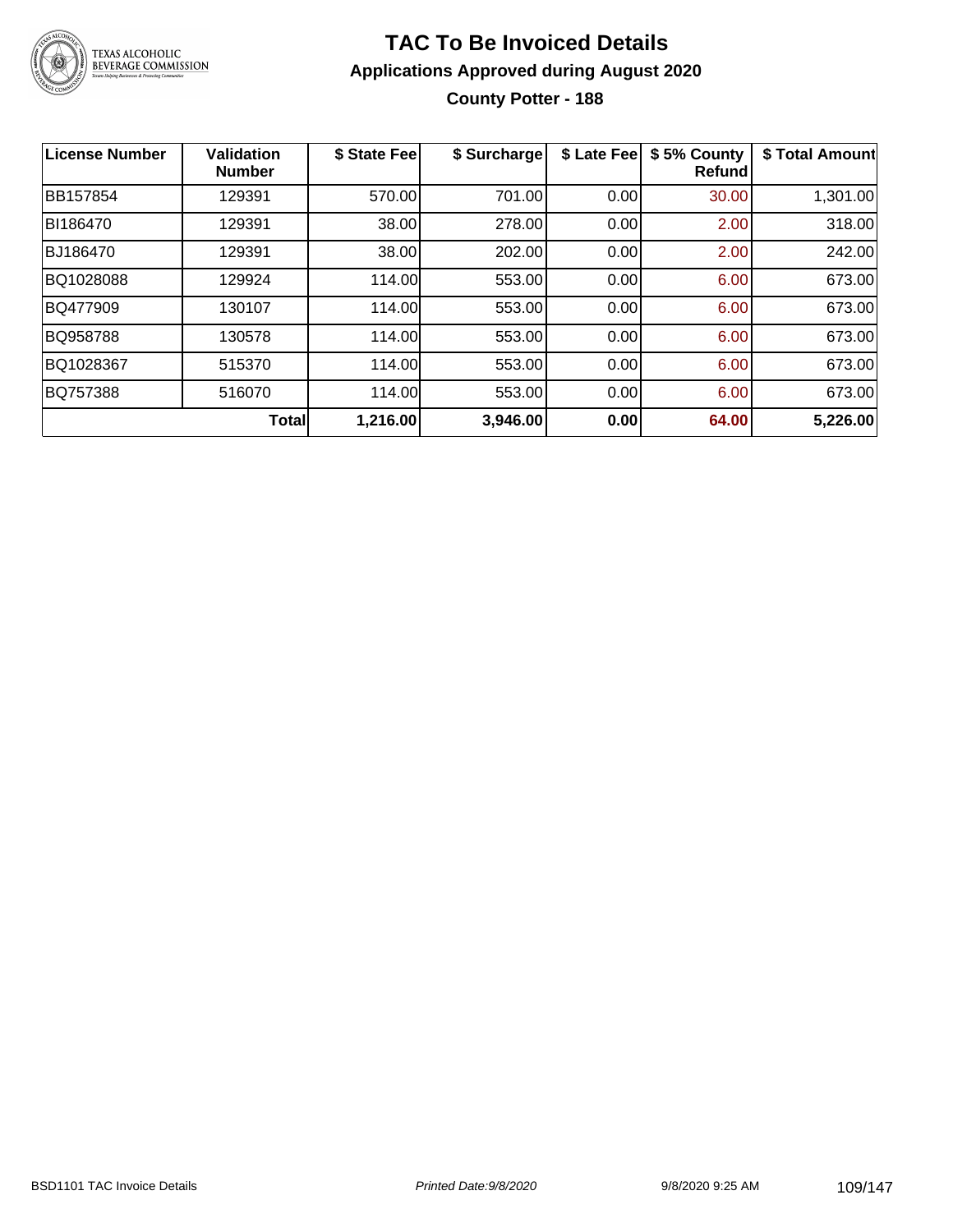

#### **TAC To Be Invoiced Details Applications Approved during August 2020 County Randall - 191**

| License Number | Validation<br><b>Number</b> | \$ State Fee | \$ Surcharge |      | $$$ Late Fee $$5%$ County<br>Refund | \$ Total Amount |
|----------------|-----------------------------|--------------|--------------|------|-------------------------------------|-----------------|
| BG816231       | 129135                      | 332.50       | 553.00       | 0.00 | 17.50                               | 903.00          |
| BQ957631       | 129706                      | 114.00L      | 553.00       | 0.00 | 6.00                                | 673.00          |
| BG295301       | 512286                      | 332.50       | 553.00       | 0.00 | 17.50                               | 903.00          |
|                | Total                       | 779.00       | 1,659.00     | 0.00 | 41.00                               | 2,479.00        |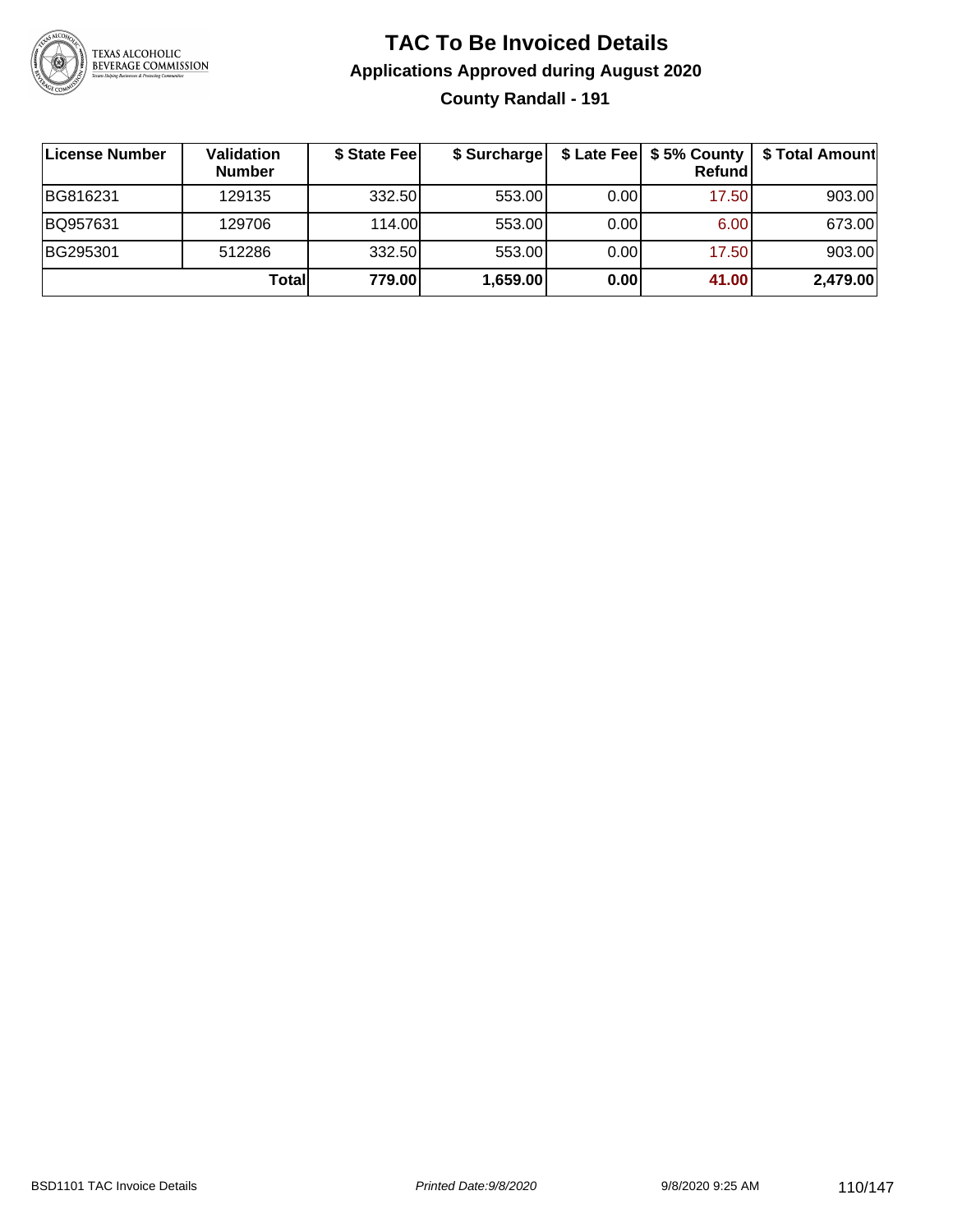

#### **TAC To Be Invoiced Details Applications Approved during August 2020 County Real - 193**

| License Number | <b>Validation</b><br><b>Number</b> | \$ State Feel |        |      | Refund | \$ Surcharge   \$ Late Fee   \$5% County   \$ Total Amount |
|----------------|------------------------------------|---------------|--------|------|--------|------------------------------------------------------------|
| BQ882674       | 130461                             | 114.00L       | 553.00 | 0.00 | 6.00   | 673.00                                                     |
|                | <b>Totall</b>                      | <b>114.00</b> | 553.00 | 0.00 | 6.00   | 673.00                                                     |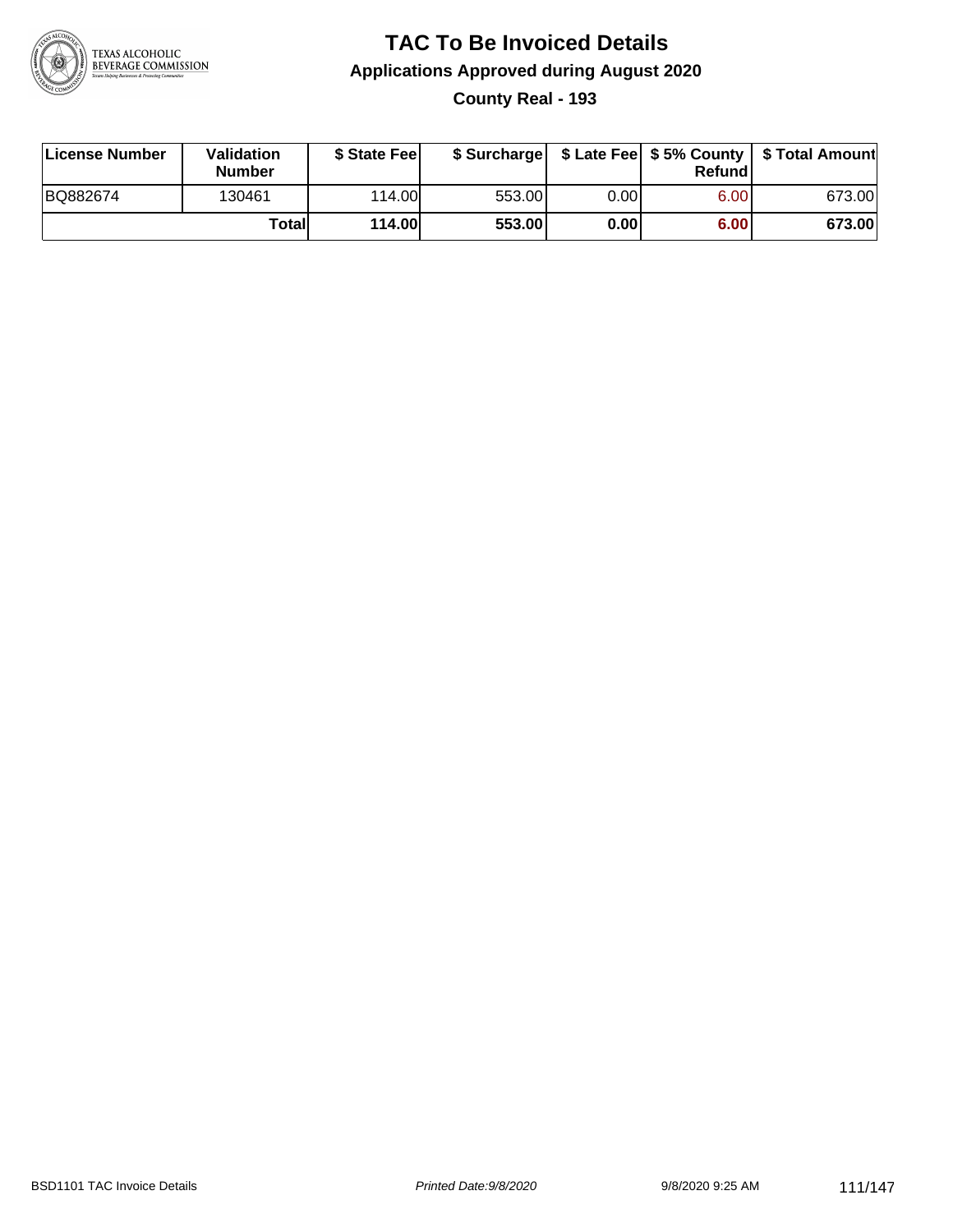

#### **TAC To Be Invoiced Details Applications Approved during August 2020 County Reeves - 195**

| ∣License Number | <b>Validation</b><br><b>Number</b> | \$ State Fee | \$ Surcharge |       | \$ Late Fee   \$5% County<br><b>Refund</b> | \$ Total Amount |
|-----------------|------------------------------------|--------------|--------------|-------|--------------------------------------------|-----------------|
| BG1028155       | 128060                             | 332.50       | 553.00       | 0.00  | 17.50                                      | 903.00          |
| BG1028736       | 129496                             | 332.50       | 553.00       | 0.001 | 17.50                                      | 903.00          |
| BQ881843        | 129843                             | 114.00       | 553.00       | 0.00  | 6.00                                       | 673.00          |
| BF664935        | 514856                             | 114.00       | 553.00       | 0.00  | 6.00                                       | 673.00          |
|                 | <b>Total</b>                       | 893.00       | 2,212.00     | 0.00  | 47.00                                      | 3,152.00        |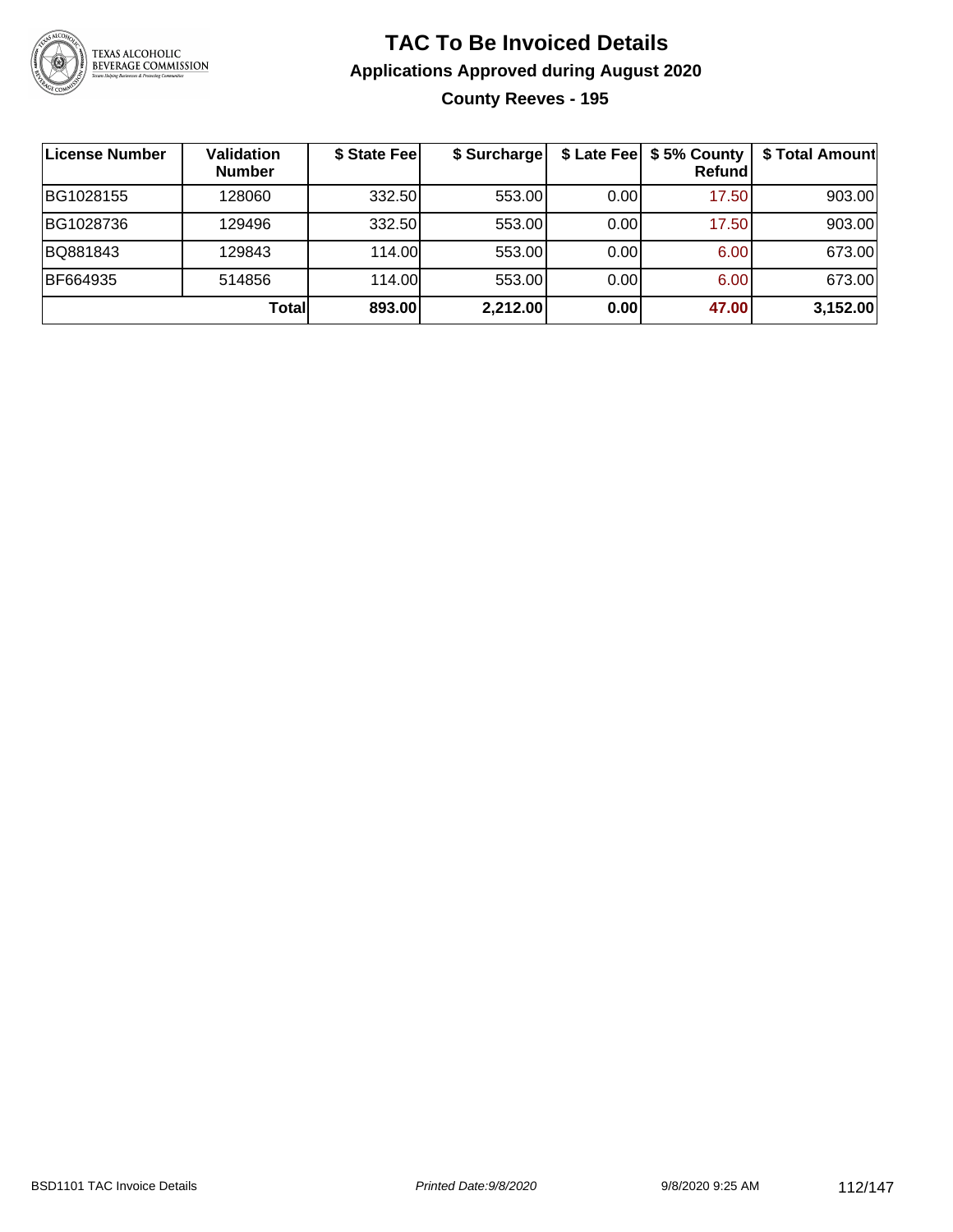

#### **TAC To Be Invoiced Details Applications Approved during August 2020 County Robertson - 198**

| License Number | Validation<br><b>Number</b> | \$ State Fee |          |       | Refund | \$ Surcharge   \$ Late Fee   \$5% County   \$ Total Amount |
|----------------|-----------------------------|--------------|----------|-------|--------|------------------------------------------------------------|
| BE1096022      | 7717                        | 285.00       | 553.00   | 0.00  | 15.00  | 853.00                                                     |
| BQ730141       | 129976                      | 114.00       | 553.00   | 0.001 | 6.00   | 673.00                                                     |
|                | Totall                      | 399.00       | 1,106.00 | 0.00  | 21.00  | 1,526.00                                                   |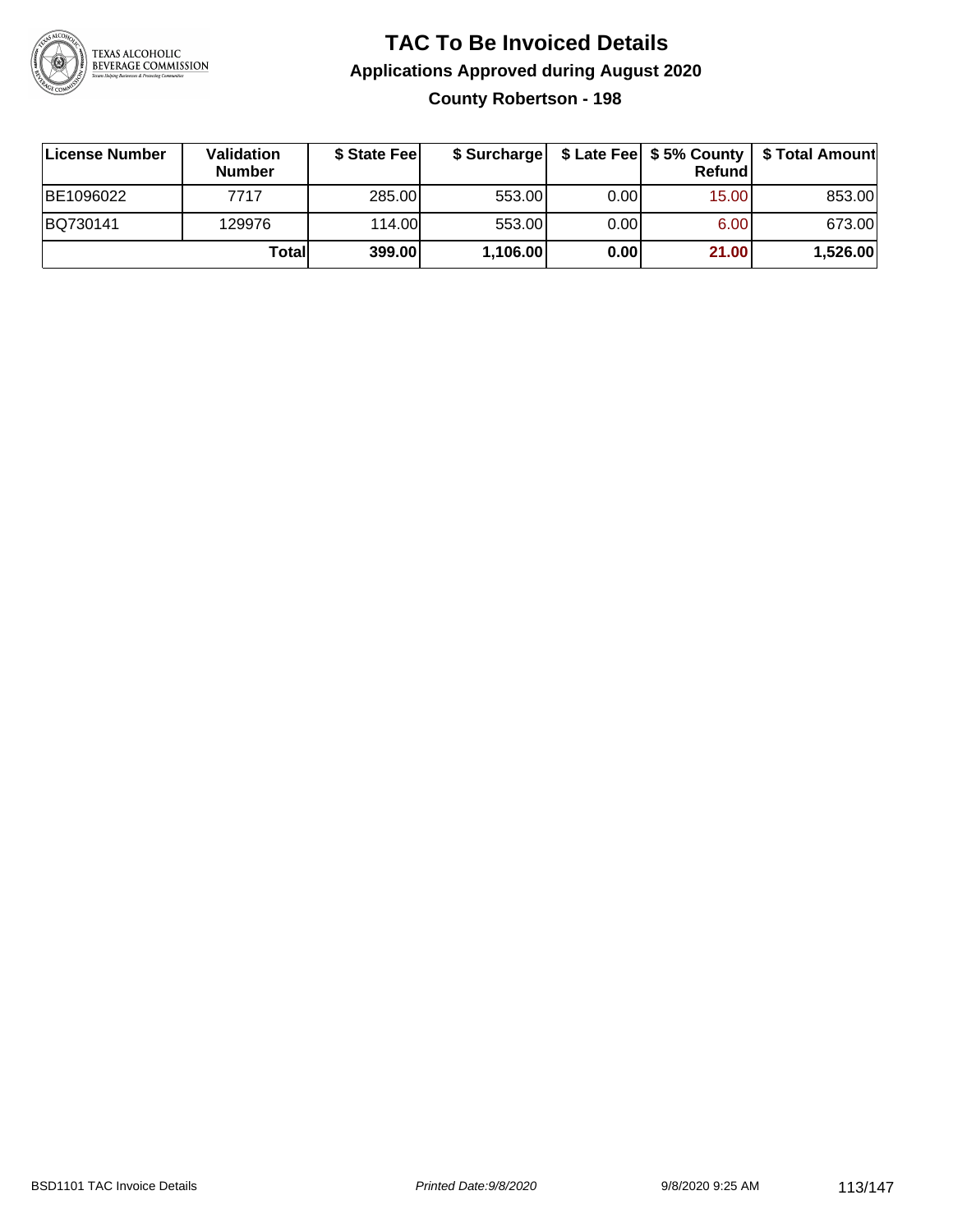

#### **TAC To Be Invoiced Details Applications Approved during August 2020 County Rockwall - 199**

| License Number | Validation<br><b>Number</b> | \$ State Fee | \$ Surcharge |      | $$$ Late Fee $$5%$ County<br><b>Refund</b> | \$ Total Amount |
|----------------|-----------------------------|--------------|--------------|------|--------------------------------------------|-----------------|
| BG880199       | 129485                      | 332.50       | 553.00       | 0.00 | 17.50                                      | 903.00          |
| BQ1029152      | 129823                      | 114.00L      | 553.00       | 0.00 | 6.00                                       | 673.00          |
| BQ563203       | 130318                      | 114.00L      | 553.00       | 0.00 | 6.00                                       | 673.00          |
|                | Totall                      | 560.50       | 1,659.00     | 0.00 | 29.50                                      | 2,249.00        |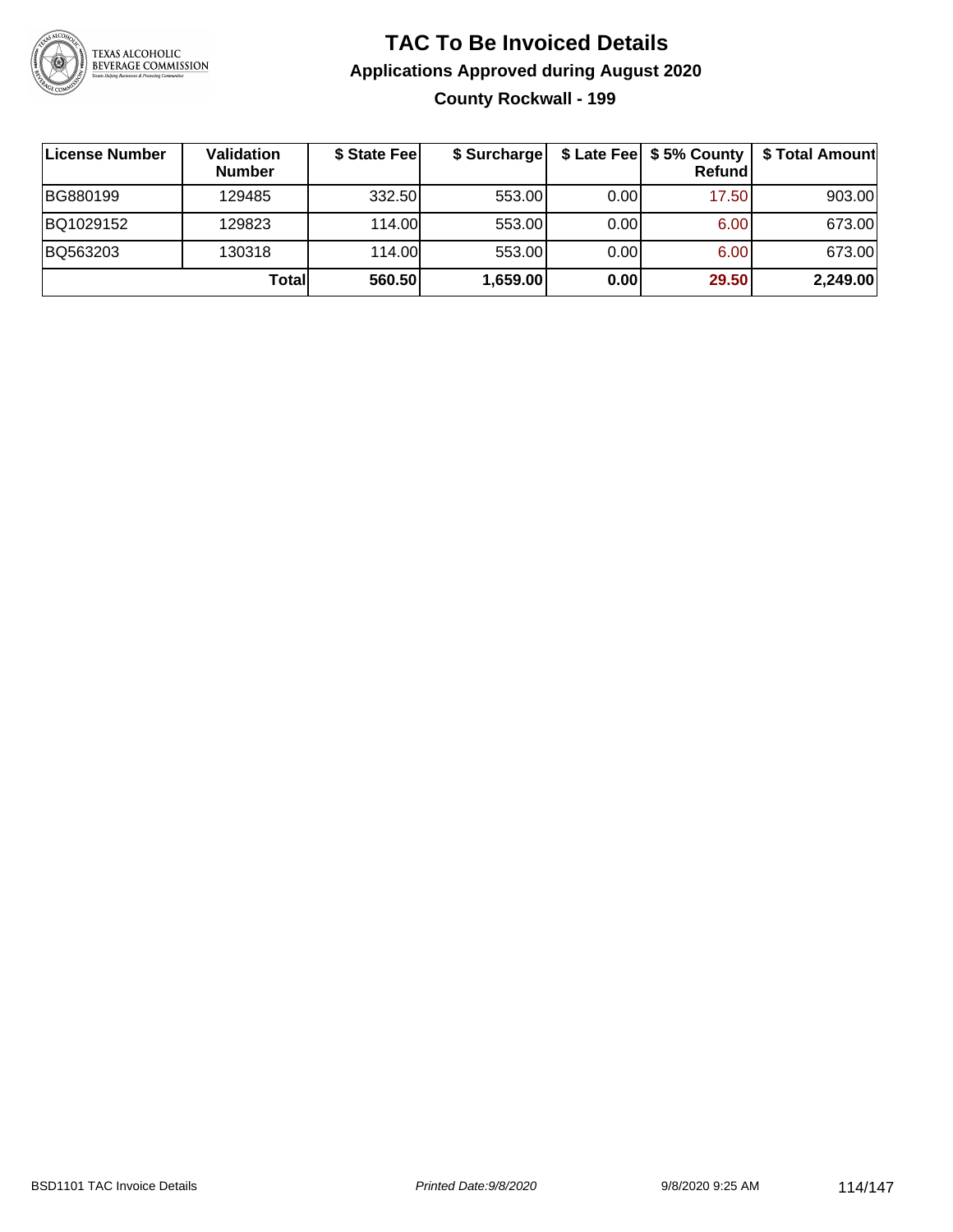

# **TAC To Be Invoiced Details Applications Approved during August 2020**

**County Rusk - 201**

| License Number | Validation<br><b>Number</b> | \$ State Feel | \$ Surcharge |      | Refund | \$ Late Fee   \$5% County   \$ Total Amount |
|----------------|-----------------------------|---------------|--------------|------|--------|---------------------------------------------|
| BQ1029178      | 129313                      | 114.00L       | 553.00       | 0.00 | 6.00   | 673.00                                      |
|                | Totall                      | <b>114.00</b> | 553.00       | 0.00 | 6.00   | 673.00                                      |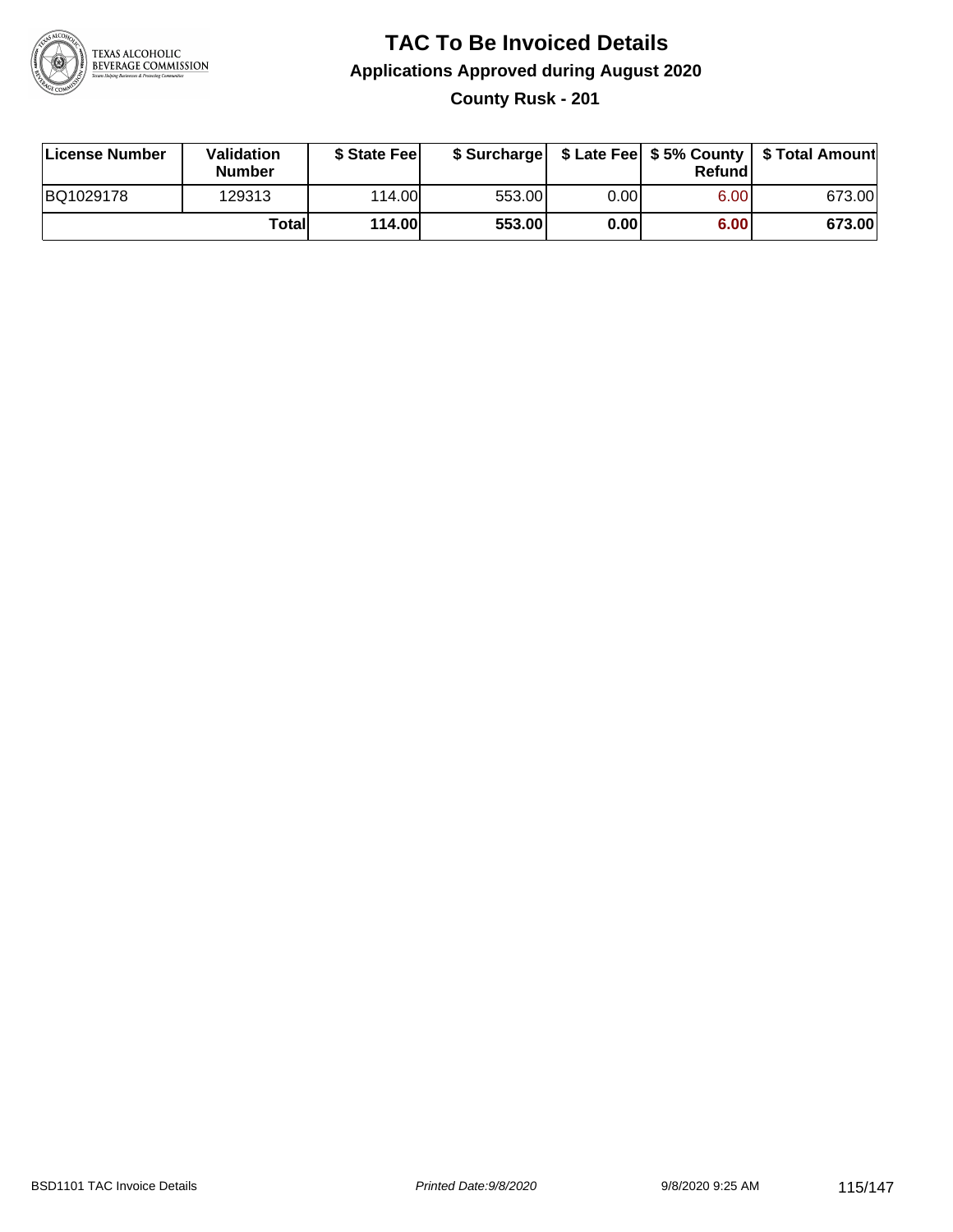

#### **TAC To Be Invoiced Details Applications Approved during August 2020 County San Augustine - 203**

| License Number | Validation<br><b>Number</b> | \$ State Fee |        |       | Refundl | \$ Surcharge   \$ Late Fee   \$5% County   \$ Total Amount |
|----------------|-----------------------------|--------------|--------|-------|---------|------------------------------------------------------------|
| BQ1095181      | 8009                        | 114.00       | 553.00 | 0.00I | 6.00    | 673.00                                                     |
|                | Totall                      | 114.00       | 553.00 | 0.00  | 6.00    | 673.00                                                     |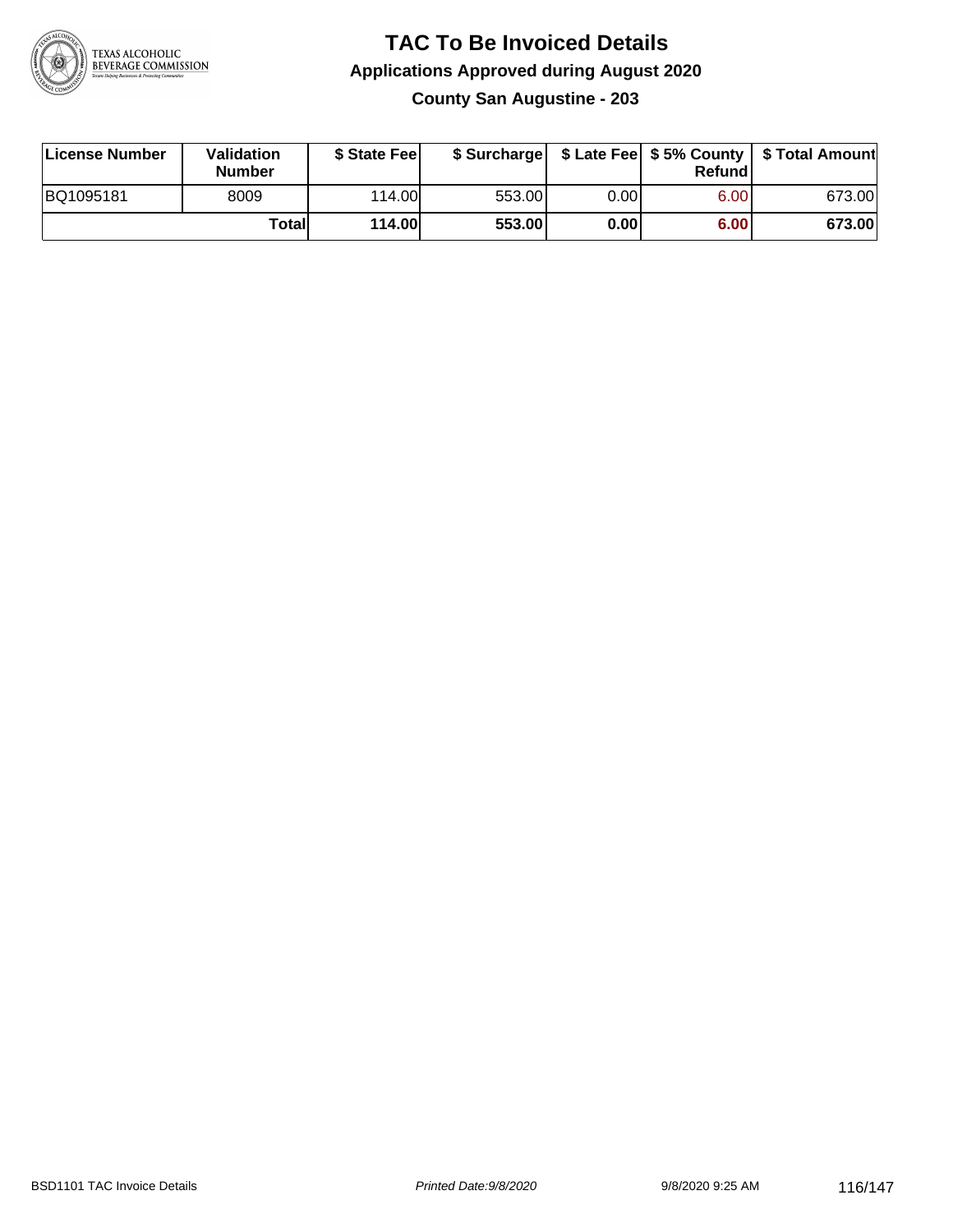

# **TAC To Be Invoiced Details Applications Approved during August 2020**

**County San Jacinto - 204**

| ∣License Number | <b>Validation</b><br><b>Number</b> | \$ State Feel | \$ Surcharge |       | Refundl | \$ Late Fee   \$5% County   \$ Total Amount |
|-----------------|------------------------------------|---------------|--------------|-------|---------|---------------------------------------------|
| BQ1094857       | 7776                               | 114.00        | 553.00       | 0.001 | 6.00    | 673.00                                      |
| BQ668186        | 129544                             | 114.00        | 553.00       | 0.001 | 6.00    | 673.00                                      |
|                 | Totall                             | 228.00        | 1,106.00     | 0.00  | 12.00   | 1,346.00                                    |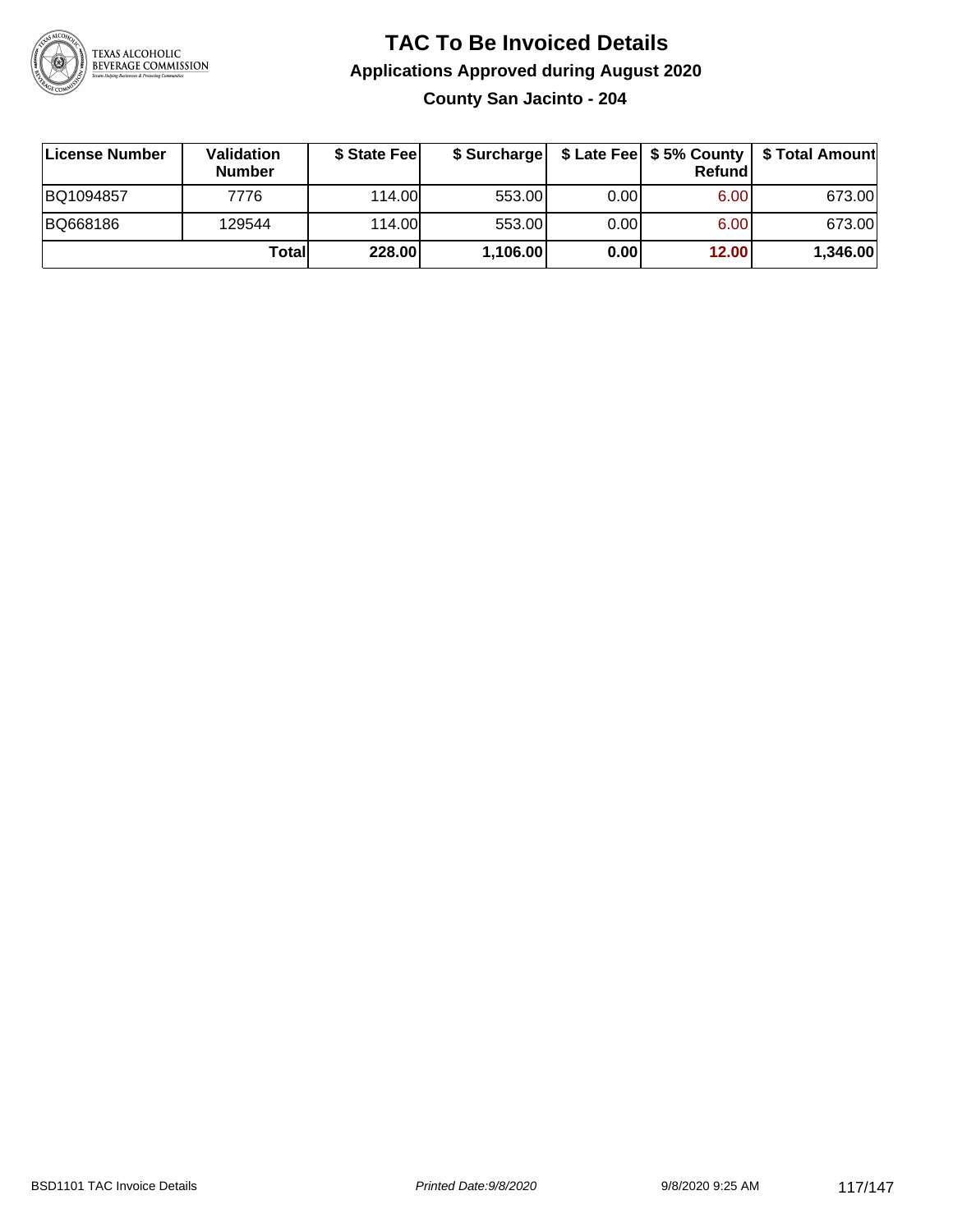

#### **TAC To Be Invoiced Details Applications Approved during August 2020 County San Patricio - 205**

| <b>License Number</b> | <b>Validation</b><br><b>Number</b> | \$ State Fee | \$ Surcharge |      | \$ Late Fee   \$5% County<br>Refund | \$ Total Amount |
|-----------------------|------------------------------------|--------------|--------------|------|-------------------------------------|-----------------|
| BG602829              | 129180                             | 332.50       | 553.00       | 0.00 | 17.50                               | 903.00          |
| BF299521              | 129392                             | 114.00       | 553.00       | 0.00 | 6.00                                | 673.00          |
| BQ881841              | 129479                             | 114.00       | 553.00       | 0.00 | 6.00                                | 673.00          |
| BQ884264              | 130697                             | 114.00       | 553.00       | 0.00 | 6.00                                | 673.00          |
| BQ288684              | 516180                             | 114.00       | 553.00       | 0.00 | 6.00                                | 673.00          |
|                       | Total                              | 788.50       | 2,765.00     | 0.00 | 41.50                               | 3,595.00        |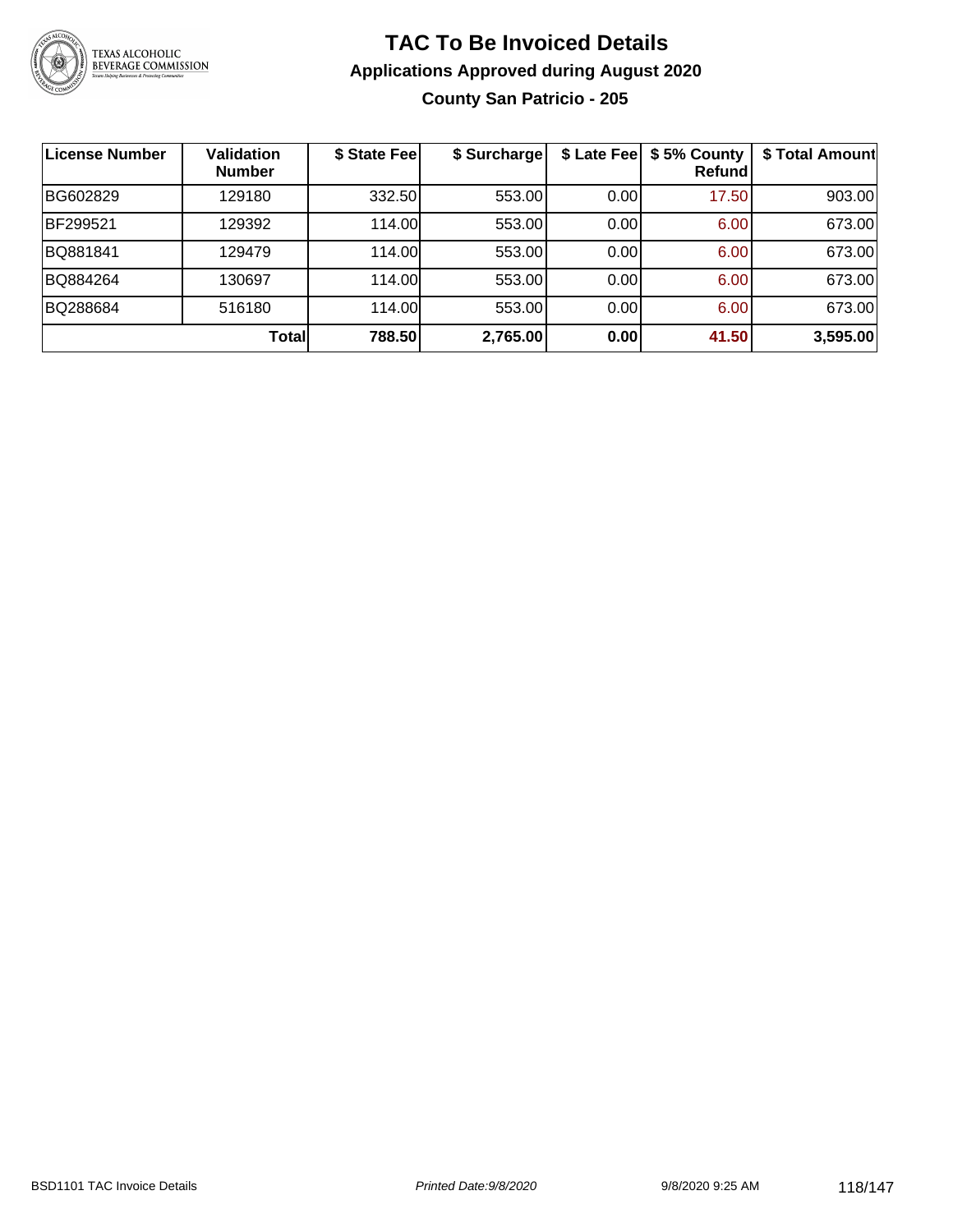

#### **TAC To Be Invoiced Details Applications Approved during August 2020 County Shelby - 210**

| License Number | <b>Validation</b><br><b>Number</b> | \$ State Feel |        |      | Refundl | \$ Surcharge   \$ Late Fee   \$5% County   \$ Total Amount |
|----------------|------------------------------------|---------------|--------|------|---------|------------------------------------------------------------|
| BQ1029631      | 129964                             | 114.00L       | 553.00 | 0.00 | 6.00    | 673.00                                                     |
|                | Totall                             | <b>114.00</b> | 553.00 | 0.00 | 6.00    | 673.00                                                     |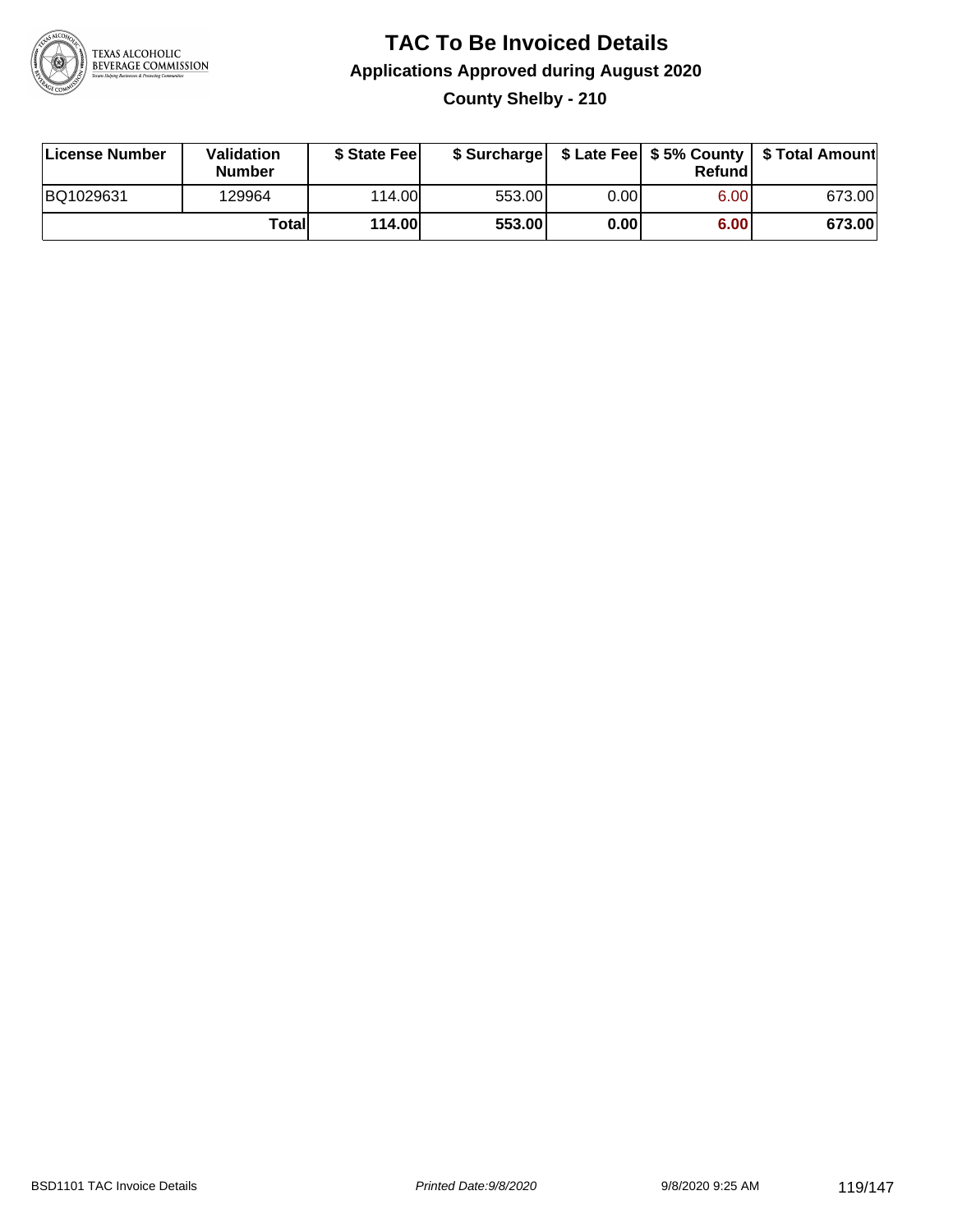

#### **TAC To Be Invoiced Details Applications Approved during August 2020 County Smith - 212**

| License Number | Validation<br><b>Number</b> | \$ State Fee | \$ Surcharge | \$ Late Fee | \$5% County<br><b>Refund</b> | \$ Total Amount |
|----------------|-----------------------------|--------------|--------------|-------------|------------------------------|-----------------|
| BQ1095072      | 7666                        | 114.00       | 553.00       | 0.00        | 6.00                         | 673.00          |
| BQ1095078      | 7667                        | 114.00       | 553.00       | 0.00        | 6.00                         | 673.00          |
| BG1095330      | 7809                        | 332.50       | 553.00       | 0.00        | 17.50                        | 903.00          |
| BQ1095732      | 8449                        | 114.00       | 553.00       | 0.00        | 6.00                         | 673.00          |
| BQ1096122      | 8646                        | 114.00       | 553.00       | 0.00        | 6.00                         | 673.00          |
| BG883199       | 129276                      | 332.50       | 553.00       | 0.00        | 17.50                        | 903.00          |
| BQ1030568      | 130669                      | 114.00       | 553.00       | 0.00        | 6.00                         | 673.00          |
|                | <b>Total</b>                | 1,235.00     | 3,871.00     | 0.00        | 65.00                        | 5,171.00        |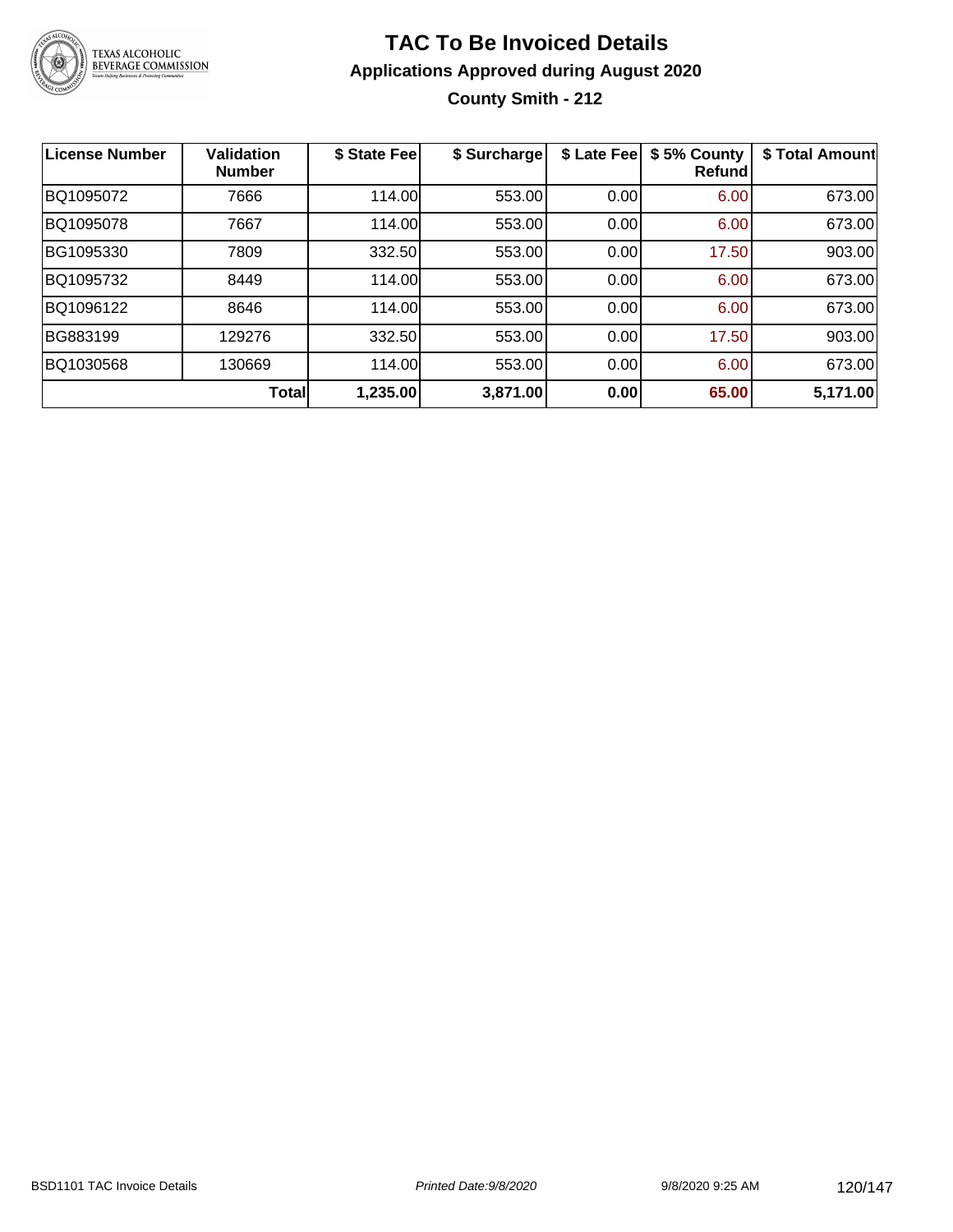

# **TAC To Be Invoiced Details Applications Approved during August 2020**

**County Somervell - 213**

| License Number | Validation<br><b>Number</b> | \$ State Fee  | \$ Surcharge |      | Refundl | \$ Late Fee   \$5% County   \$ Total Amount |
|----------------|-----------------------------|---------------|--------------|------|---------|---------------------------------------------|
| BQ1028389      | 129914                      | 114.00        | 553.00       | 0.00 | 6.00    | 673.00                                      |
|                | Totall                      | <b>114.00</b> | 553.00       | 0.00 | 6.00    | 673.00                                      |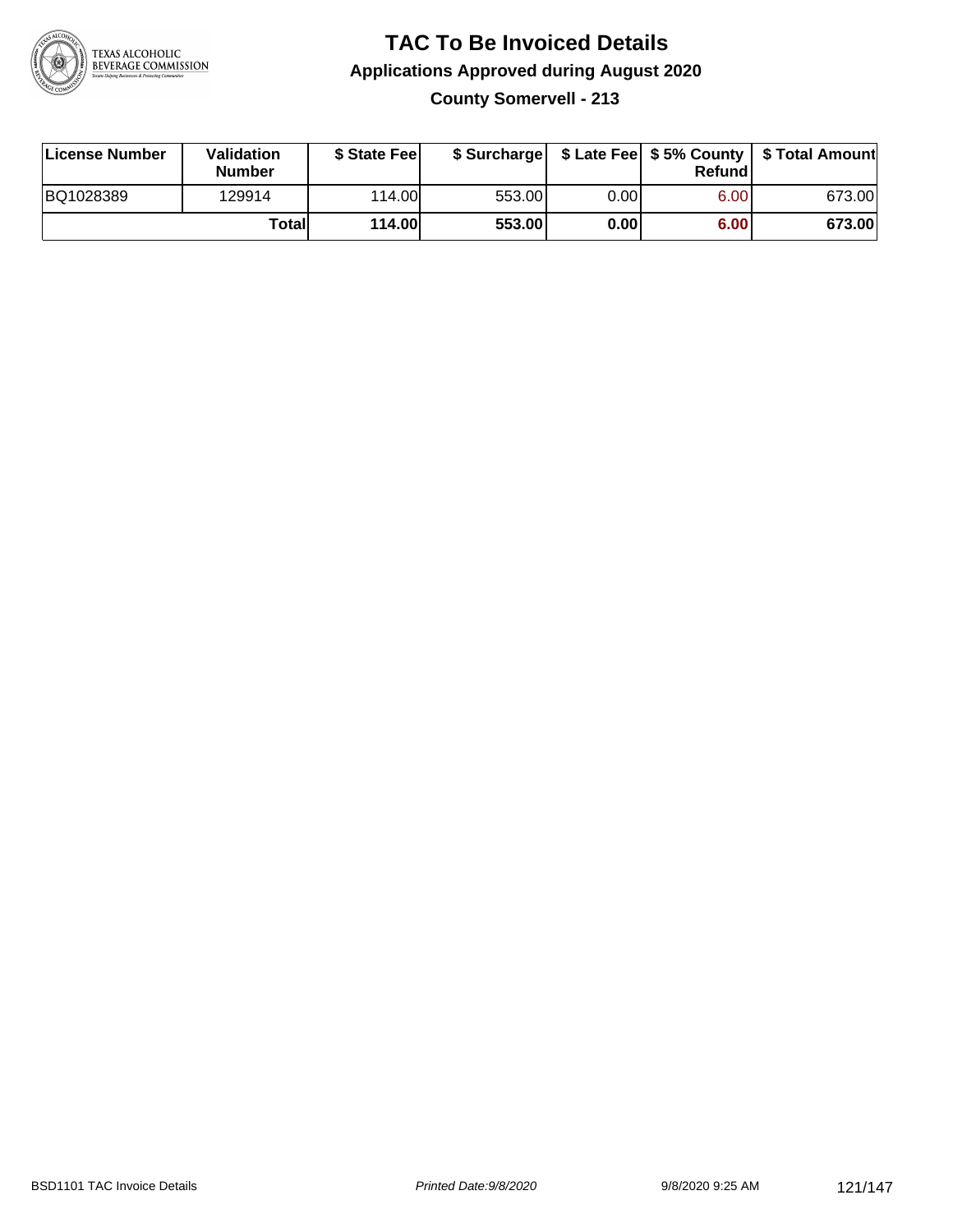

#### **TAC To Be Invoiced Details Applications Approved during August 2020 County Starr - 214**

| License Number | <b>Validation</b><br><b>Number</b> | \$ State Fee | \$ Surcharge |        | \$ Late Fee   \$5% County<br><b>Refund</b> | \$ Total Amount |
|----------------|------------------------------------|--------------|--------------|--------|--------------------------------------------|-----------------|
| BQ320230       | 129477                             | 114.00       | 553.00       | 0.00   | 6.00                                       | 673.00          |
| BG756183       | 129523                             | 332.50       | 553.00       | 0.00   | 17.50                                      | 903.00          |
| BQ818953       | 129671                             | 114.00       | 553.00       | 0.00   | 6.00                                       | 673.00          |
| BG304055       | 507988                             | 332.50       | 553.00       | 100.00 | 17.50                                      | 1,003.00        |
|                | Totall                             | 893.00       | 2,212.00     | 100.00 | 47.00                                      | 3,252.00        |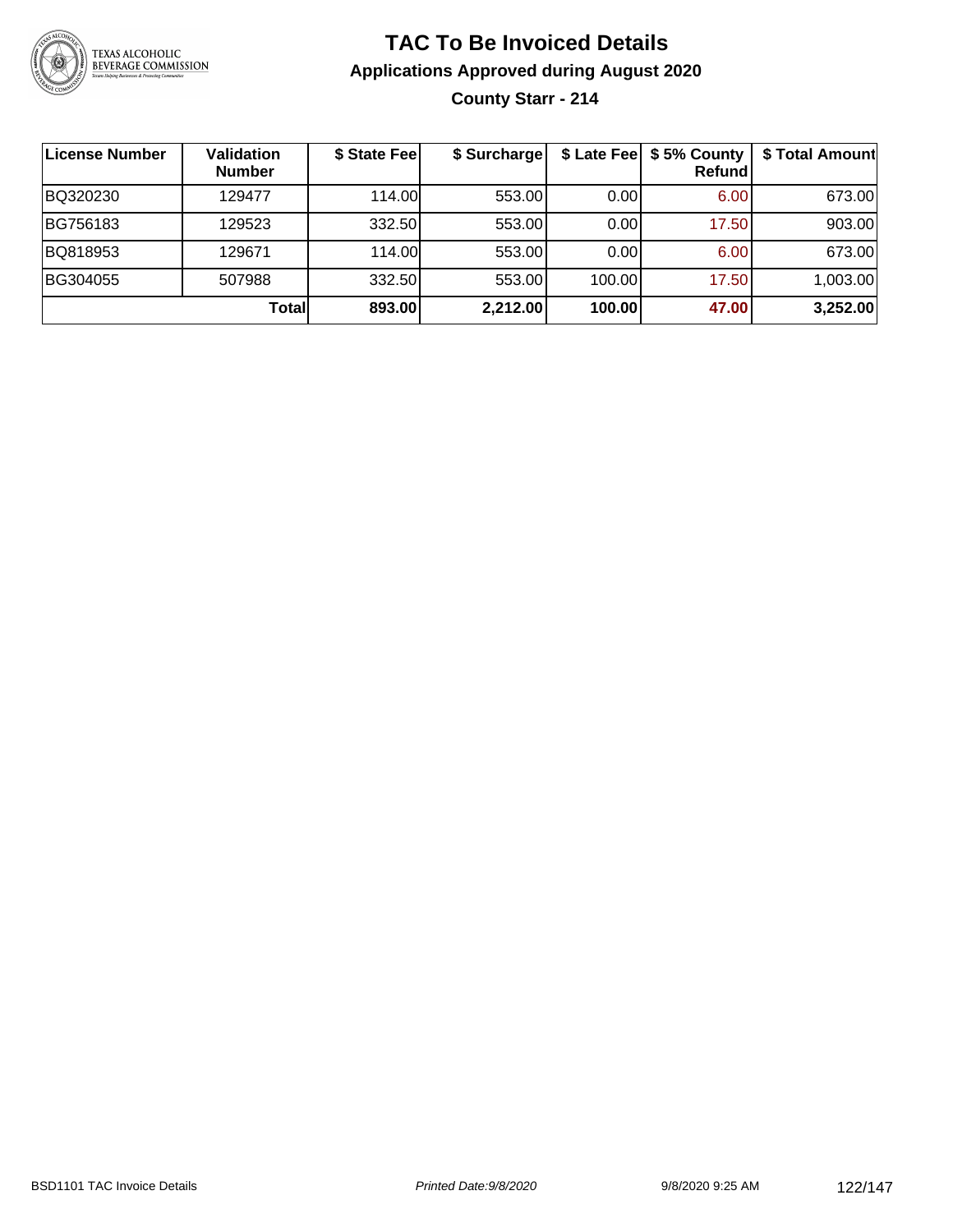

#### **TAC To Be Invoiced Details Applications Approved during August 2020 County Stephens - 215**

| License Number | Validation<br><b>Number</b> | \$ State Fee |        |      | Refund | \$ Surcharge   \$ Late Fee   \$5% County   \$ Total Amount |
|----------------|-----------------------------|--------------|--------|------|--------|------------------------------------------------------------|
| BE1095626      | 7964                        | 285.00       | 553.00 | 0.00 | 15.00  | 853.00                                                     |
|                | Totall                      | 285.00       | 553.00 | 0.00 | 15.00  | 853.00                                                     |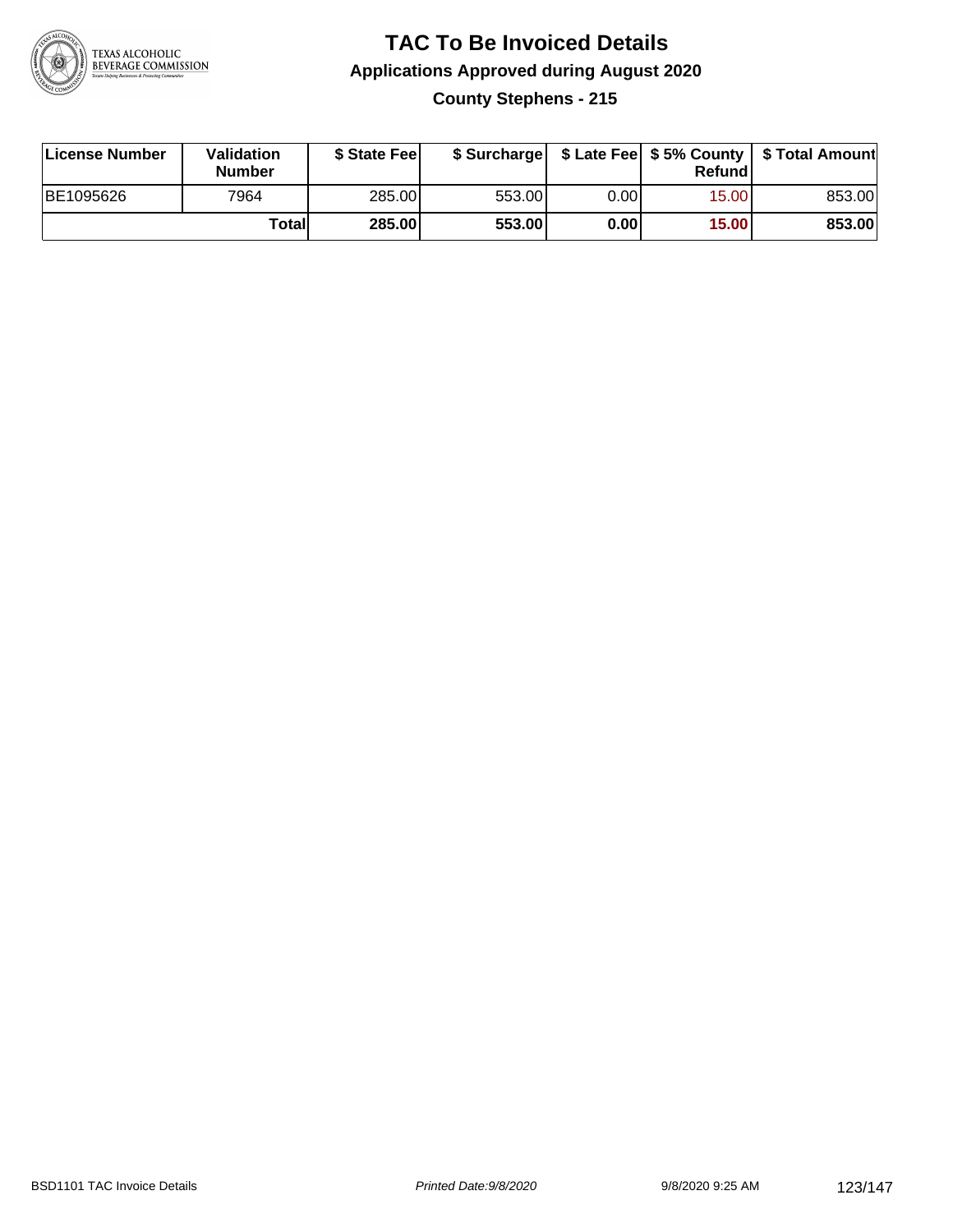

#### **TAC To Be Invoiced Details Applications Approved during August 2020 County Sutton - 218**

| License Number | <b>Validation</b><br><b>Number</b> | \$ State Feel |        |      | Refundl | \$ Surcharge   \$ Late Fee   \$5% County   \$ Total Amount |
|----------------|------------------------------------|---------------|--------|------|---------|------------------------------------------------------------|
| BQ636318       | 129843                             | 114.00        | 553.00 | 0.00 | 6.00    | 673.00                                                     |
|                | Totall                             | <b>114.00</b> | 553.00 | 0.00 | 6.00    | 673.00                                                     |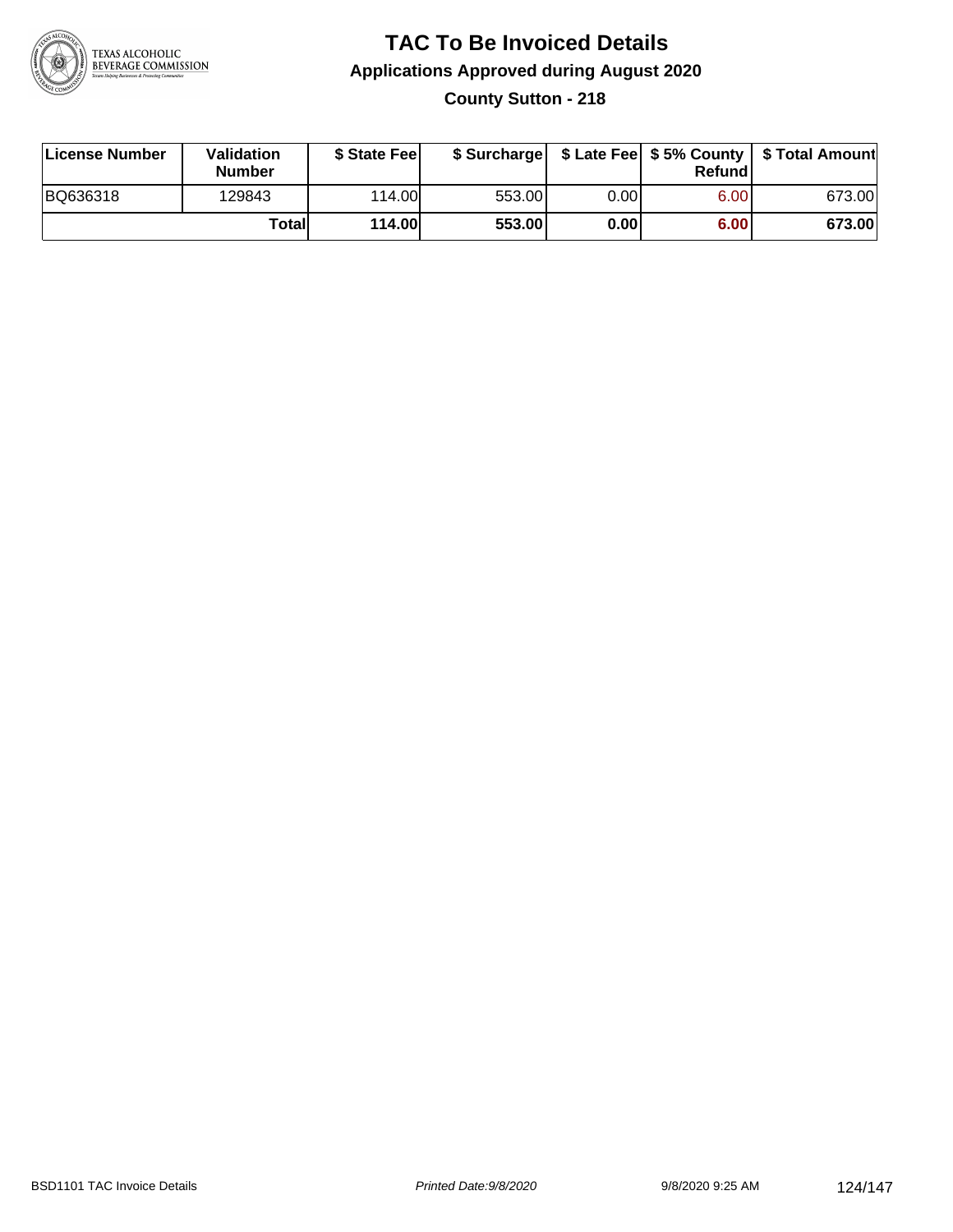

### TEXAS ALCOHOLIC<br>BEVERAGE COMMISSION

#### **TAC To Be Invoiced Details Applications Approved during August 2020 County Tarrant - 220**

| <b>License Number</b> | Validation<br><b>Number</b> | \$ State Fee | \$ Surcharge |      | \$ Late Fee   \$5% County<br>Refund | \$ Total Amount |
|-----------------------|-----------------------------|--------------|--------------|------|-------------------------------------|-----------------|
| BG1095446             | 6871                        | 1,900.00     | 553.00       | 0.00 | 100.00                              | 2,553.00        |
| BQ1094888             | 7089                        | 114.00       | 553.00       | 0.00 | 6.00                                | 673.00          |
| BE1095971             | 7366                        | 1,900.00     | 553.00       | 0.00 | 100.00                              | 2,553.00        |
| BG1094883             | 7496                        | 1,900.00     | 553.00       | 0.00 | 100.00                              | 2,553.00        |
| BQ1095361             | 7711                        | 114.00       | 553.00       | 0.00 | 6.00                                | 673.00          |
| BG1095585             | 7723                        | 1,900.00     | 553.00       | 0.00 | 100.00                              | 2,553.00        |
| BQ1095486             | 7743                        | 114.00       | 553.00       | 0.00 | 6.00                                | 673.00          |
| BG1095413             | 7833                        | 1,900.00     | 553.00       | 0.00 | 100.00                              | 2,553.00        |
| BQ952984              | 7920                        | 114.00       | 553.00       | 0.00 | 6.00                                | 673.00          |
| BQ1095995             | 8083                        | 114.00       | 553.00       | 0.00 | 6.00                                | 673.00          |
| BQ1096115             | 8128                        | 114.00       | 553.00       | 0.00 | 6.00                                | 673.00          |
| BQ1095550             | 8133                        | 114.00       | 553.00       | 0.00 | 6.00                                | 673.00          |
| BQ1095738             | 8170                        | 114.00       | 553.00       | 0.00 | 6.00                                | 673.00          |
| BQ1095764             | 8208                        | 114.00       | 553.00       | 0.00 | 6.00                                | 673.00          |
| BQ1095607             | 8240                        | 114.00       | 553.00       | 0.00 | 6.00                                | 673.00          |
| BQ1095743             | 8445                        | 114.00       | 553.00       | 0.00 | 6.00                                | 673.00          |
| BQ1095835             | 8611                        | 114.00       | 553.00       | 0.00 | 6.00                                | 673.00          |
| BF263282              | 117359                      | 114.00       | 553.00       | 0.00 | 6.00                                | 673.00          |
| BF755575              | 129218                      | 114.00       | 553.00       | 0.00 | 6.00                                | 673.00          |
| BG699978              | 129271                      | 1,425.00     | 553.00       | 0.00 | 75.00                               | 2,053.00        |
| BF562369              | 129273                      | 114.00       | 553.00       | 0.00 | 6.00                                | 673.00          |
| BE99760               | 129275                      | 1,425.00     | 553.00       | 0.00 | 75.00                               | 2,053.00        |
| BG667081              | 129550                      | 1,425.00     | 553.00       | 0.00 | 75.00                               | 2,053.00        |
| BL667081              | 129550                      | 475.00       | 327.00       | 0.00 | 25.00                               | 827.00          |
| BG310458              | 129642                      | 1,425.00     | 553.00       | 0.00 | 75.00                               | 2,053.00        |
| BQ478340              | 129729                      | 114.00       | 553.00       | 0.00 | 6.00                                | 673.00          |
| BQ1027721             | 129777                      | 114.00       | 553.00       | 0.00 | 6.00                                | 673.00          |
| BQ1027850             | 129785                      | 114.00       | 553.00       | 0.00 | 6.00                                | 673.00          |
| BQ1027851             | 129786                      | 114.00       | 553.00       | 0.00 | 6.00                                | 673.00          |
| BQ1027853             | 129787                      | 114.00       | 553.00       | 0.00 | 6.00                                | 673.00          |
| BQ1027959             | 129792                      | 114.00       | 553.00       | 0.00 | 6.00                                | 673.00          |
| BQ1028228             | 129808                      | 114.00       | 553.00       | 0.00 | 6.00                                | 673.00          |
| BQ958044              | 129823                      | 114.00       | 553.00       | 0.00 | 6.00                                | 673.00          |
| BQ1028981             | 129823                      | 114.00       | 553.00       | 0.00 | 6.00                                | 673.00          |
| BQ1026292             | 129878                      | 114.00       | 553.00       | 0.00 | 6.00                                | 673.00          |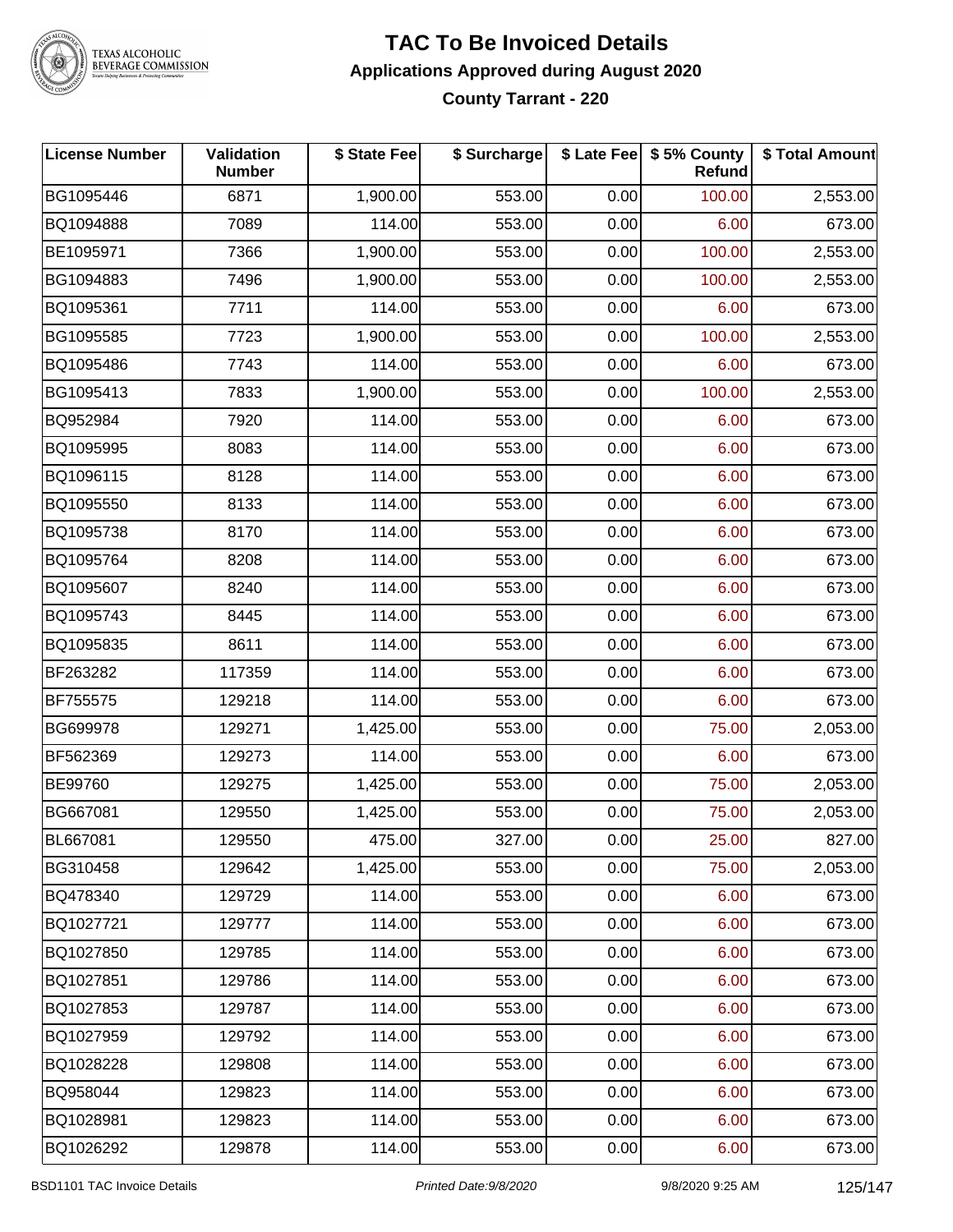| <b>License Number</b> | <b>Validation</b><br><b>Number</b> | \$ State Fee | \$ Surcharge |      | \$ Late Fee   \$5% County<br>Refund | \$ Total Amount |
|-----------------------|------------------------------------|--------------|--------------|------|-------------------------------------|-----------------|
| BQ818041              | 129895                             | 114.00       | 553.00       | 0.00 | 6.00                                | 673.00          |
| BQ1028447             | 129925                             | 114.00       | 553.00       | 0.00 | 6.00                                | 673.00          |
| BQ1028472             | 129927                             | 114.00       | 553.00       | 0.00 | 6.00                                | 673.00          |
| BQ1028686             | 129930                             | 114.00       | 553.00       | 0.00 | 6.00                                | 673.00          |
| BQ1028718             | 129933                             | 114.00       | 553.00       | 0.00 | 6.00                                | 673.00          |
| BQ818153              | 129951                             | 114.00       | 553.00       | 0.00 | 6.00                                | 673.00          |
| BQ880458              | 130010                             | 114.00       | 553.00       | 0.00 | 6.00                                | 673.00          |
| BQ818977              | 130044                             | 114.00       | 553.00       | 0.00 | 6.00                                | 673.00          |
| BG1030431             | 130072                             | 1,425.00     | 553.00       | 0.00 | 75.00                               | 2,053.00        |
| BP1030431             | 130072                             | 950.00       | 426.00       | 0.00 | 50.00                               | 1,426.00        |
| BQ478341              | 130162                             | 114.00       | 553.00       | 0.00 | 6.00                                | 673.00          |
| BQ1028006             | 130166                             | 114.00       | 553.00       | 0.00 | 6.00                                | 673.00          |
| BQ1028682             | 130235                             | 114.00       | 553.00       | 0.00 | 6.00                                | 673.00          |
| BQ955214              | 130264                             | 114.00       | 553.00       | 0.00 | 6.00                                | 673.00          |
| BQ818675              | 130288                             | 114.00       | 553.00       | 0.00 | 6.00                                | 673.00          |
| BQ818584              | 130325                             | 114.00       | 553.00       | 0.00 | 6.00                                | 673.00          |
| BQ1030979             | 130376                             | 114.00       | 553.00       | 0.00 | 6.00                                | 673.00          |
| BQ1029078             | 130378                             | 114.00       | 553.00       | 0.00 | 6.00                                | 673.00          |
| BQ956968              | 130410                             | 114.00       | 553.00       | 0.00 | 6.00                                | 673.00          |
| BQ885413              | 130413                             | 114.00       | 553.00       | 0.00 | 6.00                                | 673.00          |
| BQ731011              | 130414                             | 114.00       | 553.00       | 0.00 | 6.00                                | 673.00          |
| BQ756996              | 130697                             | 114.00       | 553.00       | 0.00 | 6.00                                | 673.00          |
| BQ563195              | 407974                             | 114.00       | 553.00       | 0.00 | 6.00                                | 673.00          |
| BE805327              | 514006                             | 1,425.00     | 553.00       | 0.00 | 75.00                               | 2,053.00        |
| BQ1028005             | 515040                             | 114.00       | 553.00       | 0.00 | 6.00                                | 673.00          |
| BG245117              | 515428                             | 1,425.00     | 553.00       | 0.00 | 75.00                               | 2,053.00        |
| BQ540032              | 515456                             | 114.00       | 553.00       | 0.00 | 6.00                                | 673.00          |
| BQ956312              | 515492                             | 114.00       | 553.00       | 0.00 | 6.00                                | 673.00          |
| BE473783              | 515663                             | 1,425.00     | 553.00       | 0.00 | 75.00                               | 2,053.00        |
| BQ951739              | 515664                             | 114.00       | 553.00       | 0.00 | 6.00                                | 673.00          |
| BQ819358              | 516067                             | 114.00       | 553.00       | 0.00 | 6.00                                | 673.00          |
| BQ819960              | 516078                             | 114.00       | 553.00       | 0.00 | 6.00                                | 673.00          |
| BQ1029332             | 516088                             | 114.00       | 553.00       | 0.00 | 6.00                                | 673.00          |
| BG1024037             | 516515                             | 1,425.00     | 553.00       | 0.00 | 75.00                               | 2,053.00        |
|                       | Total                              | 29,792.00    | 37,804.00    | 0.00 | 1,568.00                            | 69,164.00       |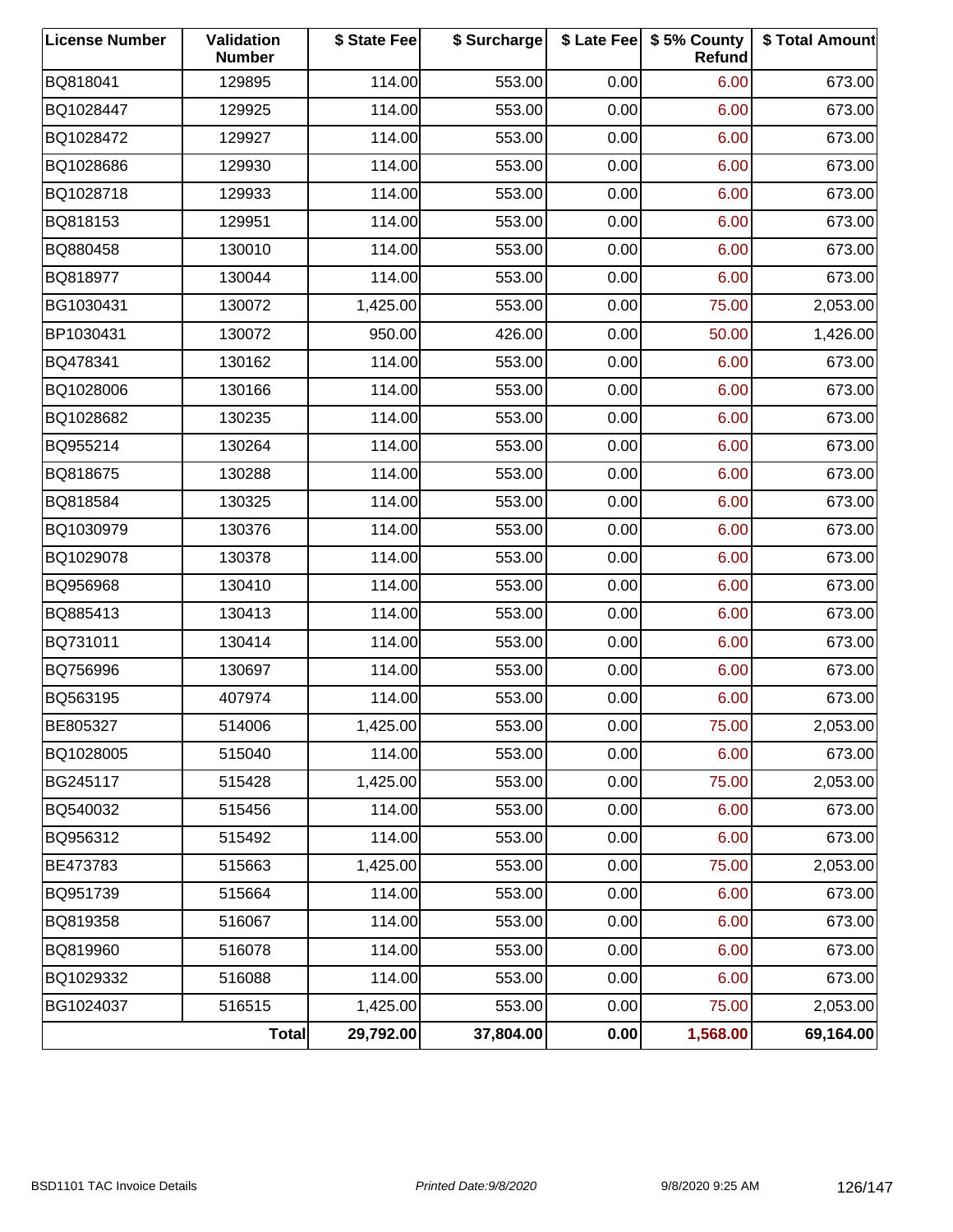

# **TAC To Be Invoiced Details Applications Approved during August 2020**

**County Taylor - 221**

| License Number | Validation<br><b>Number</b> | \$ State Feel | \$ Surcharge |       | Refundl           | \$ Late Fee   \$5% County   \$ Total Amount |
|----------------|-----------------------------|---------------|--------------|-------|-------------------|---------------------------------------------|
| BQ818695       | 130697                      | 114.00        | 553.00       | 0.001 | 6.00 <sub>1</sub> | 673.00                                      |
|                | Totall                      | <b>114.00</b> | 553.00       | 0.00  | 6.00              | 673.00                                      |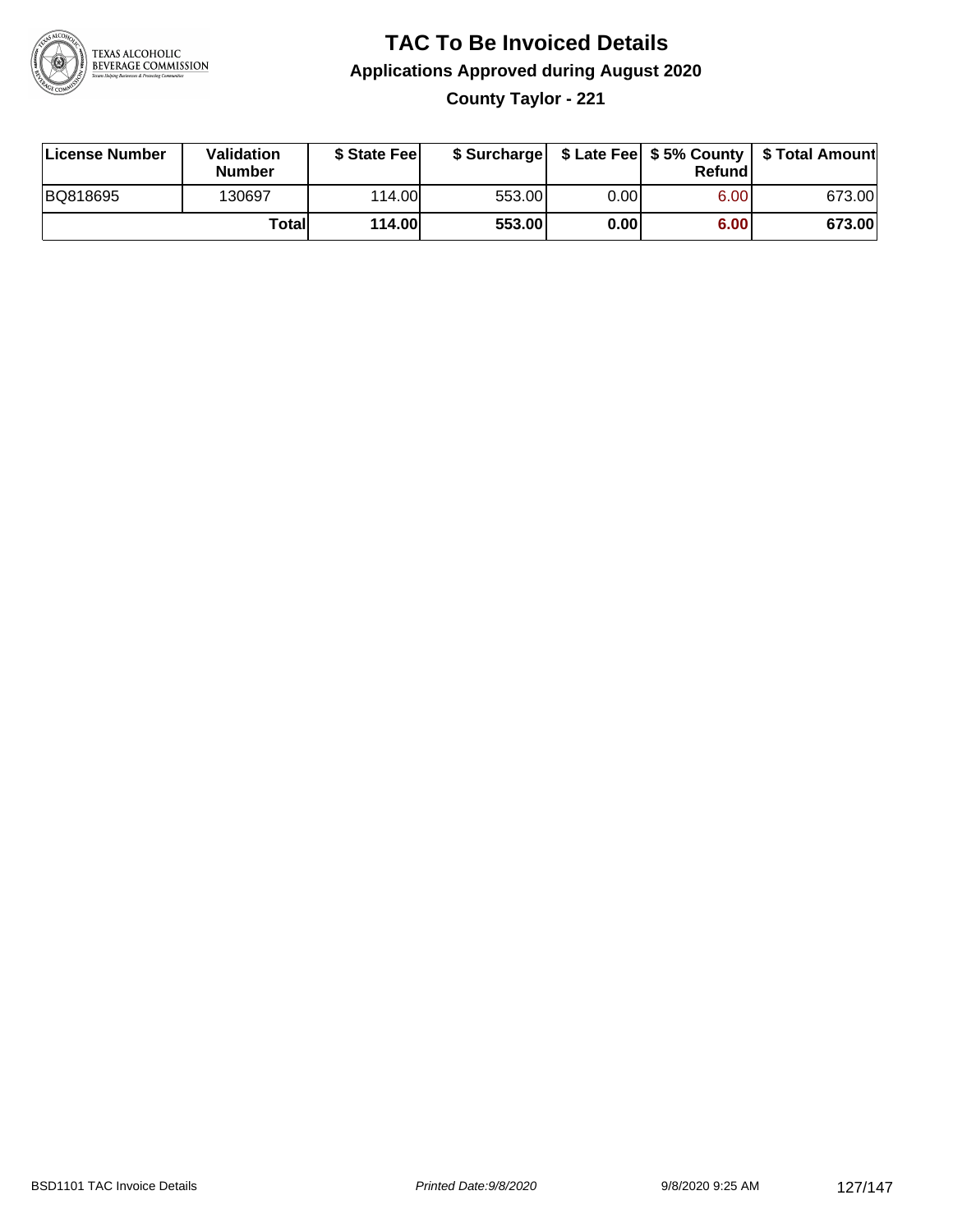

#### **TAC To Be Invoiced Details Applications Approved during August 2020 County Titus - 225**

| License Number | Validation<br><b>Number</b> | \$ State Fee | \$ Surcharge |      | \$ Late Fee   \$5% County  <br><b>Refund</b> | \$ Total Amount |
|----------------|-----------------------------|--------------|--------------|------|----------------------------------------------|-----------------|
| BQ1026169      | 129540                      | 114.00       | 553.00       | 0.00 | 6.00                                         | 673.00          |
| BQ1027152      | 129566                      | 114.00       | 553.00       | 0.00 | 6.00                                         | 673.00          |
| BQ1027526      | 129740                      | 114.00L      | 553.00       | 0.00 | 6.00                                         | 673.00          |
|                | Totall                      | 342.00       | 1,659.00     | 0.00 | 18.00                                        | 2,019.00        |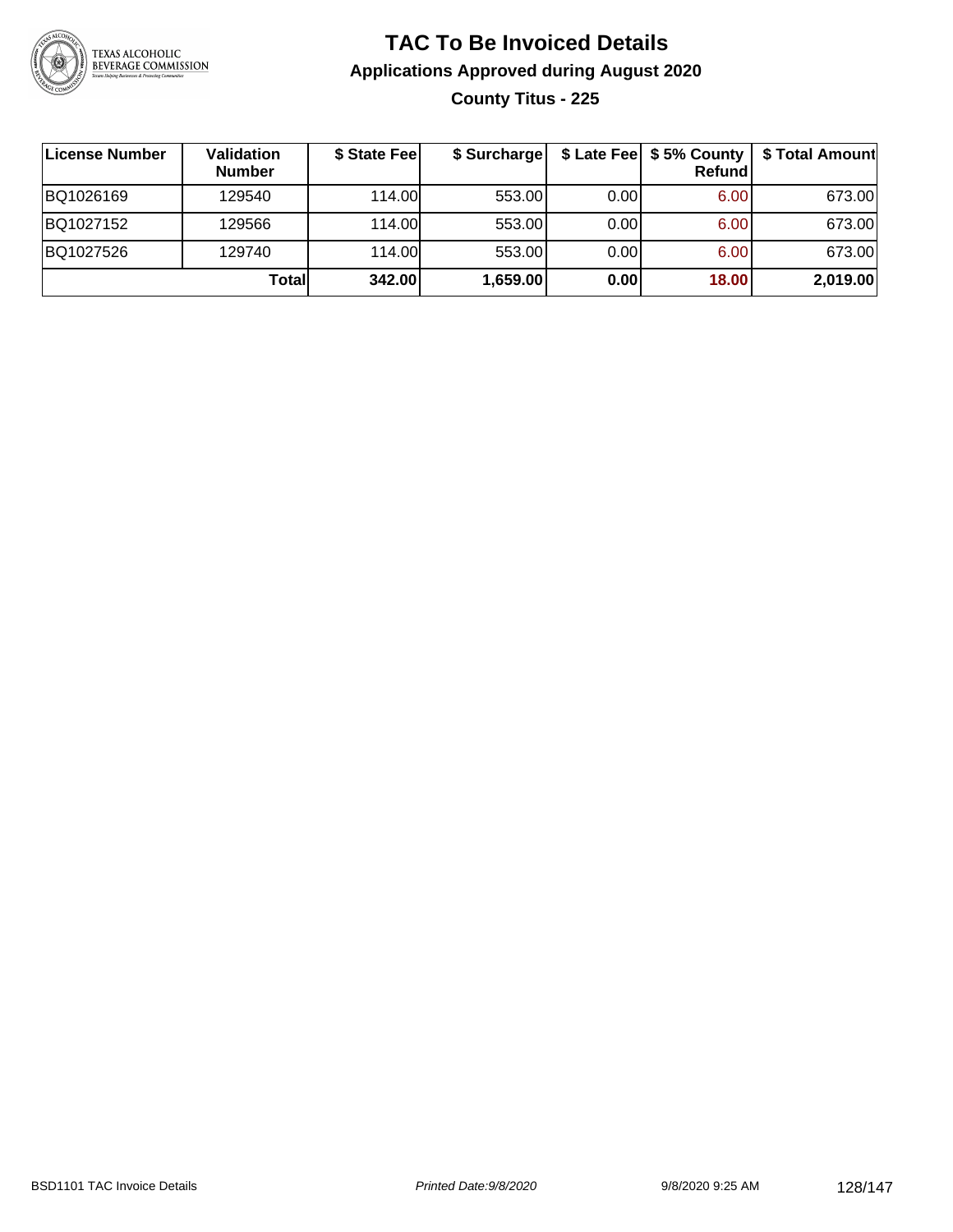

#### **TAC To Be Invoiced Details Applications Approved during August 2020 County Tom Green - 226**

| License Number | Validation<br><b>Number</b> | \$ State Fee | \$ Surcharge |      | $$$ Late Fee $$$ \$ 5% County $ $<br>Refundl | \$ Total Amount |
|----------------|-----------------------------|--------------|--------------|------|----------------------------------------------|-----------------|
| BF267848       | 129392                      | 114.00       | 553.00       | 0.00 | 6.00                                         | 673.00          |
| BQ817008       | 129843                      | 114.00       | 553.00       | 0.00 | 6.00                                         | 673.00          |
| BE62746        | 514523                      | 285.00       | 553.00       | 0.00 | 15.00                                        | 853.00          |
|                | Totall                      | 513.00       | 1,659.00     | 0.00 | 27.00                                        | 2,199.00        |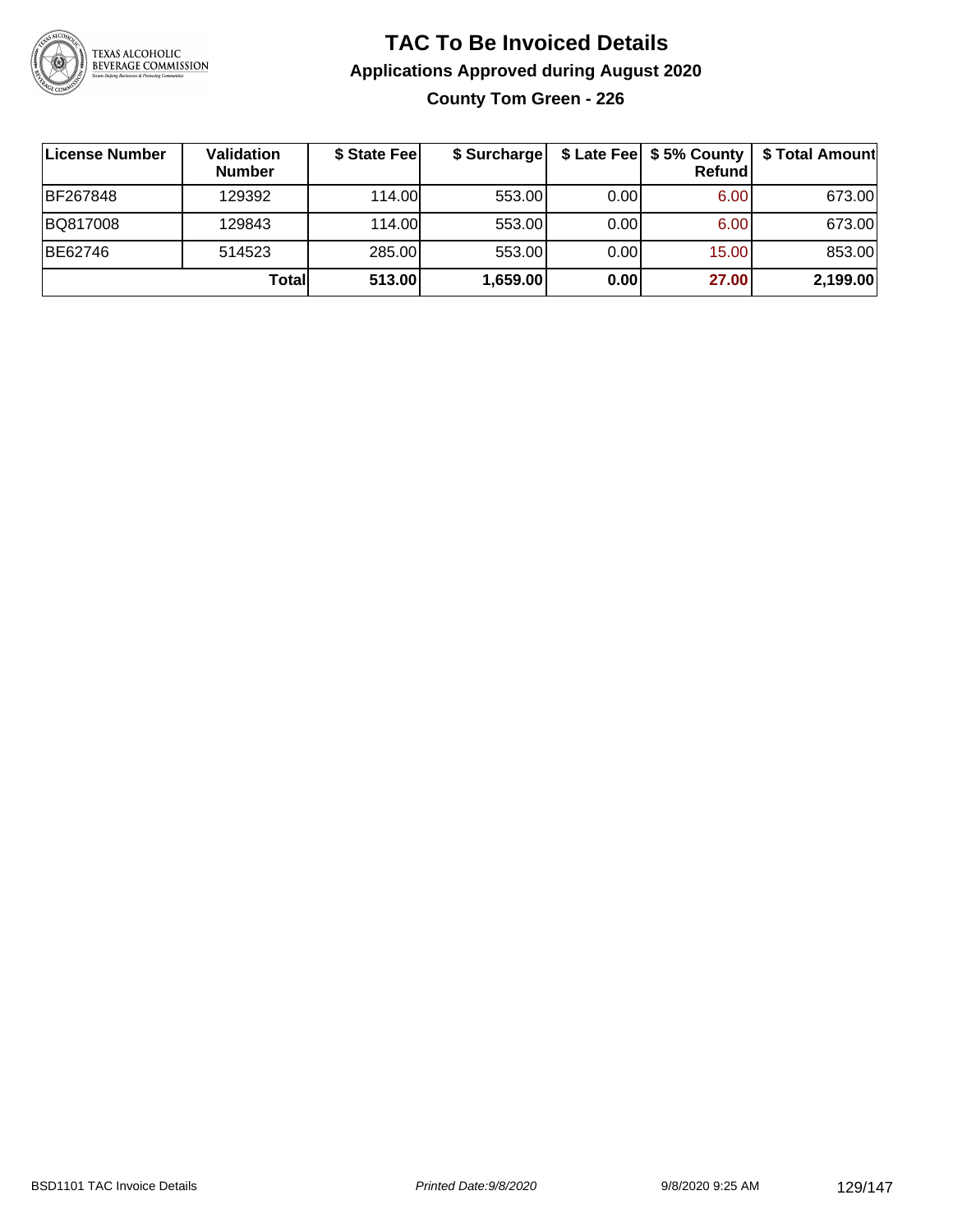

### TEXAS ALCOHOLIC<br>BEVERAGE COMMISSION

#### **TAC To Be Invoiced Details Applications Approved during August 2020 County Travis - 227**

| <b>License Number</b> | Validation<br><b>Number</b> | \$ State Fee | \$ Surcharge |        | \$ Late Fee   \$5% County<br>Refund | \$ Total Amount |
|-----------------------|-----------------------------|--------------|--------------|--------|-------------------------------------|-----------------|
| BG1094945             | 7032                        | 332.50       | 553.00       | 0.00   | 17.50                               | 903.00          |
| BQ1095391             | 7090                        | 114.00       | 553.00       | 0.00   | 6.00                                | 673.00          |
| BF1094987             | 7179                        | 114.00       | 553.00       | 0.00   | 6.00                                | 673.00          |
| BQ1095347             | 7206                        | 114.00       | 553.00       | 0.00   | 6.00                                | 673.00          |
| BG1095421             | 7547                        | 332.50       | 553.00       | 0.00   | 17.50                               | 903.00          |
| BQ1095583             | 7639                        | 114.00       | 553.00       | 0.00   | 6.00                                | 673.00          |
| BQ1095744             | 7640                        | 114.00       | 553.00       | 0.00   | 6.00                                | 673.00          |
| BQ1094763             | 7668                        | 114.00       | 553.00       | 0.00   | 6.00                                | 673.00          |
| BG932761              | 109578                      | 332.50       | 553.00       | 0.00   | 17.50                               | 903.00          |
| BG560710              | 127399                      | 332.50       | 553.00       | 0.00   | 17.50                               | 903.00          |
| BF562195              | 129186                      | 114.00       | 553.00       | 0.00   | 6.00                                | 673.00          |
| BG700084              | 129195                      | 332.50       | 553.00       | 0.00   | 17.50                               | 903.00          |
| BG287441              | 129293                      | 332.50       | 553.00       | 100.00 | 17.50                               | 1,003.00        |
| BL287441              | 129293                      | 475.00       | 327.00       | 100.00 | 25.00                               | 927.00          |
| BG320161              | 129303                      | 332.50       | 553.00       | 0.00   | 17.50                               | 903.00          |
| BG1025617             | 129390                      | 332.50       | 553.00       | 0.00   | 17.50                               | 903.00          |
| BF728413              | 129461                      | 114.00       | 553.00       | 0.00   | 6.00                                | 673.00          |
| BG1026972             | 129502                      | 332.50       | 553.00       | 0.00   | 17.50                               | 903.00          |
| BQ754512              | 129505                      | 114.00       | 553.00       | 0.00   | 6.00                                | 673.00          |
| BQ755986              | 129576                      | 114.00       | 553.00       | 0.00   | 6.00                                | 673.00          |
| BG879634              | 129594                      | 332.50       | 553.00       | 100.00 | 17.50                               | 1,003.00        |
| BQ477906              | 129751                      | 114.00       | 553.00       | 0.00   | 6.00                                | 673.00          |
| BQ541476              | 129831                      | 114.00       | 553.00       | 0.00   | 6.00                                | 673.00          |
| BQ729595              | 129835                      | 114.00       | 553.00       | 0.00   | 6.00                                | 673.00          |
| BQ955619              | 129840                      | 114.00       | 553.00       | 0.00   | 6.00                                | 673.00          |
| BQ668129              | 129849                      | 114.00       | 553.00       | 0.00   | 6.00                                | 673.00          |
| BQ637897              | 129951                      | 114.00       | 553.00       | 0.00   | 6.00                                | 673.00          |
| BQ730903              | 130059                      | 114.00       | 553.00       | 0.00   | 6.00                                | 673.00          |
| BQ958050              | 130296                      | 114.00       | 553.00       | 0.00   | 6.00                                | 673.00          |
| BQ757500              | 130558                      | 114.00       | 553.00       | 0.00   | 6.00                                | 673.00          |
| BQ1030764             | 130575                      | 114.00       | 553.00       | 0.00   | 6.00                                | 673.00          |
| BF321004              | 130642                      | 114.00       | 553.00       | 0.00   | 6.00                                | 673.00          |
| BQ756901              | 130697                      | 114.00       | 553.00       | 0.00   | 6.00                                | 673.00          |
| BG1022314             | 515470                      | 332.50       | 553.00       | 0.00   | 17.50                               | 903.00          |
| BG698251              | 515496                      | 332.50       | 553.00       | 0.00   | 17.50                               | 903.00          |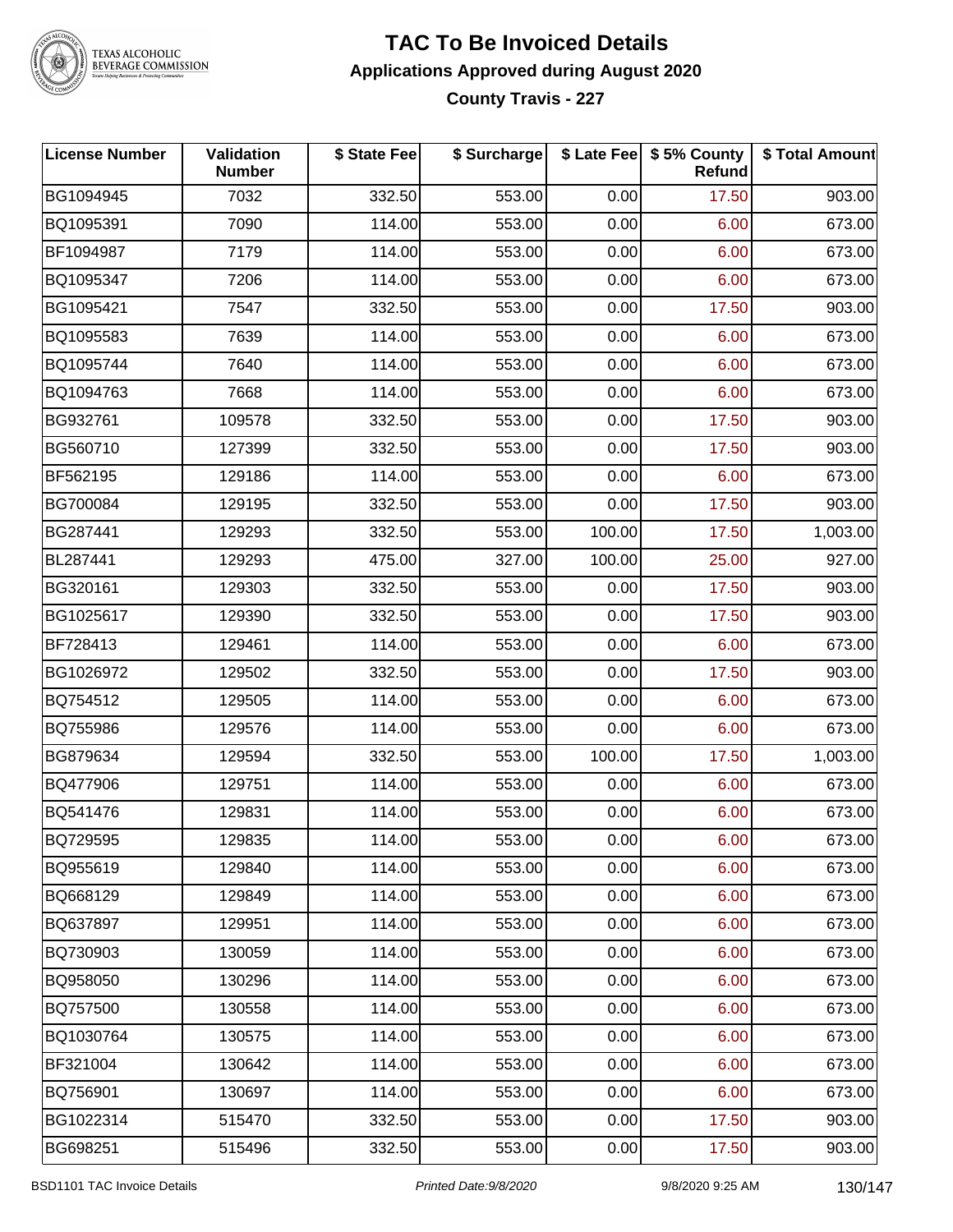| <b>License Number</b> | <b>Validation</b><br><b>Number</b> | \$ State Fee | \$ Surcharge | \$ Late Fee | \$5% County<br><b>Refund</b> | \$ Total Amount |
|-----------------------|------------------------------------|--------------|--------------|-------------|------------------------------|-----------------|
| BQ938825              | 515579                             | 114.00       | 553.00       | 0.00        | 6.00                         | 673.00          |
| BQ939937              | 515580                             | 114.00       | 553.00       | 0.00        | 6.00                         | 673.00          |
| BQ939961              | 515581                             | 114.00       | 553.00       | 0.00        | 6.00                         | 673.00          |
| BG701804              | 515688                             | 332.50       | 553.00       | 0.00        | 17.50                        | 903.00          |
| BG1095942             | 515713                             | 332.50       | 553.00       | 0.00        | 17.50                        | 903.00          |
| BG1028310             | 515797                             | 332.50       | 553.00       | 0.00        | 17.50                        | 903.00          |
| BQ882193              | 515913                             | 114.00       | 553.00       | 0.00        | 6.00                         | 673.00          |
| BQ299880              | 515962                             | 114.00       | 553.00       | 0.00        | 6.00                         | 673.00          |
| BQ453956              | 516049                             | 114.00       | 553.00       | 0.00        | 6.00                         | 673.00          |
| BQ668027              | 516374                             | 114.00       | 553.00       | 0.00        | 6.00                         | 673.00          |
| BF756102              | 517104                             | 114.00       | 553.00       | 0.00        | 6.00                         | 673.00          |
|                       | Total                              | 8,882.50     | 25,212.00    | 300.00      | 467.50                       | 34,862.00       |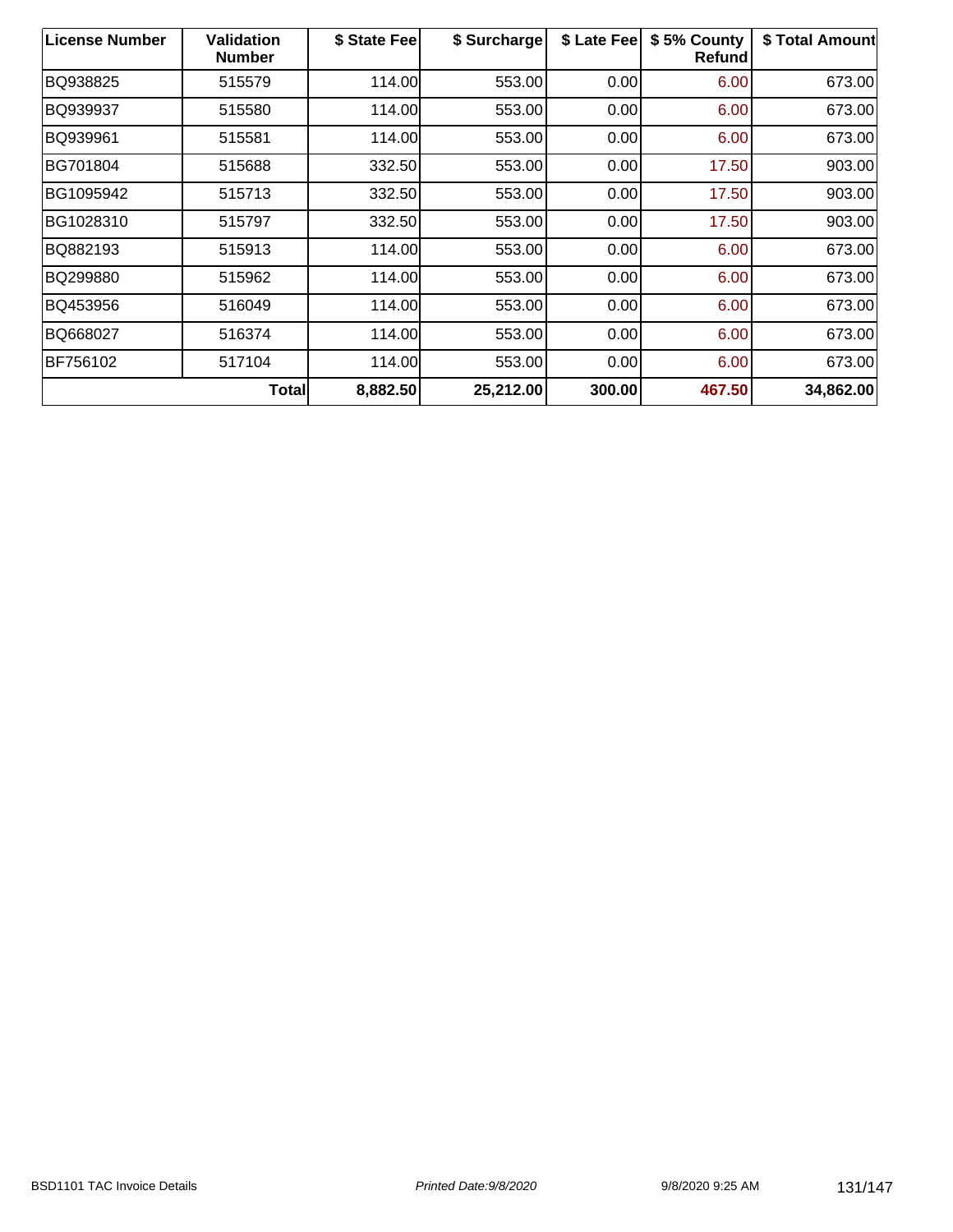

#### **TAC To Be Invoiced Details Applications Approved during August 2020 County Val Verde - 233**

| License Number | Validation<br><b>Number</b> | \$ State Fee |        |      | Refund | \$ Surcharge   \$ Late Fee   \$5% County   \$ Total Amount |
|----------------|-----------------------------|--------------|--------|------|--------|------------------------------------------------------------|
| BG938741       | 514268                      | 332.50       | 553.00 | 0.00 | 17.50  | 903.00                                                     |
|                | Totall                      | 332.50       | 553.00 | 0.00 | 17.50  | 903.00                                                     |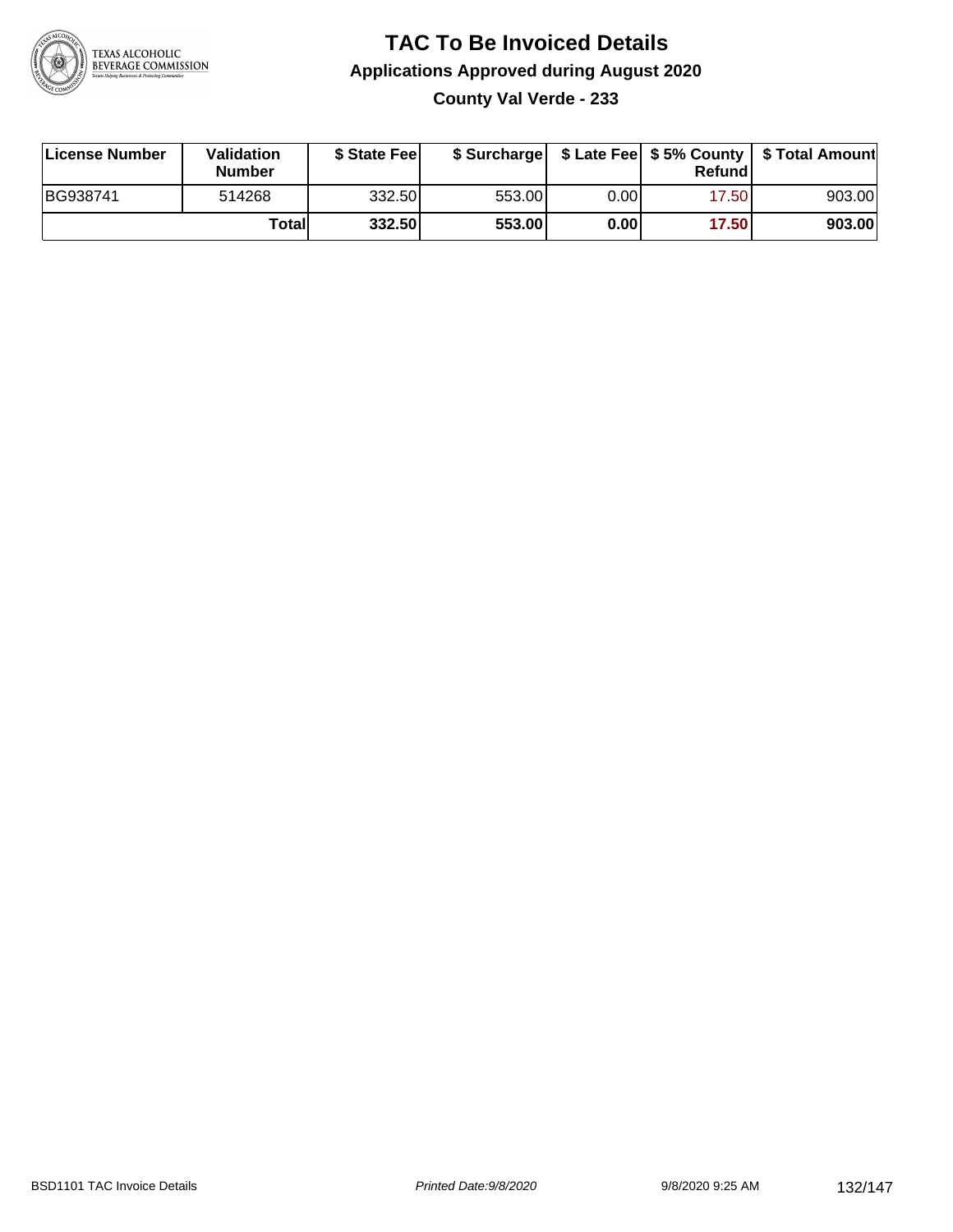

#### **TAC To Be Invoiced Details Applications Approved during August 2020 County Van Zandt - 234**

| License Number | Validation<br><b>Number</b> | \$ State Fee |        |      | Refund | \$ Surcharge   \$ Late Fee   \$5% County   \$ Total Amount |
|----------------|-----------------------------|--------------|--------|------|--------|------------------------------------------------------------|
| BQ1026140      | 129541                      | 114.00L      | 553.00 | 0.00 | 6.00   | 673.00                                                     |
|                | Totall                      | 114.00       | 553.00 | 0.00 | 6.00   | 673.00                                                     |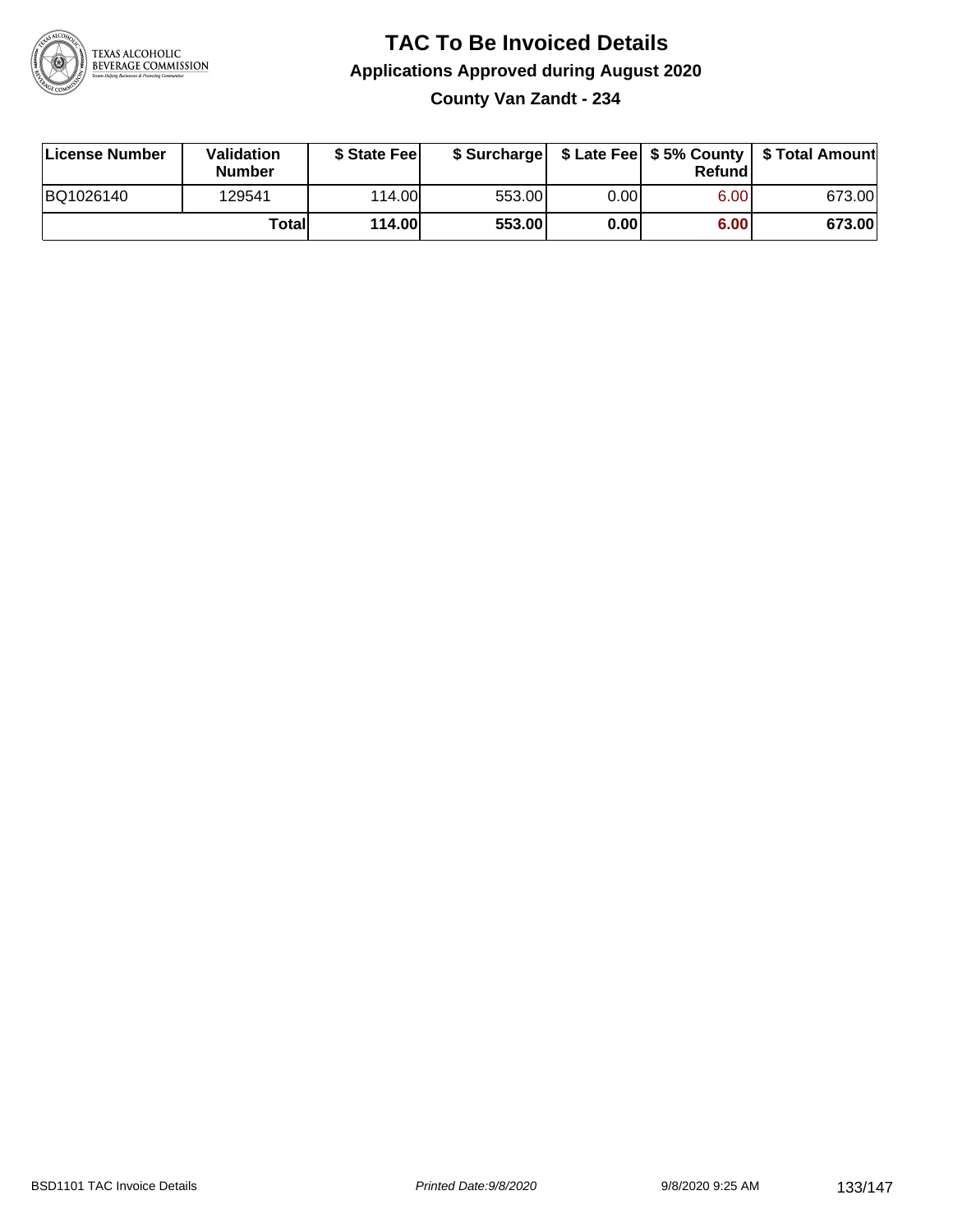

#### **TAC To Be Invoiced Details Applications Approved during August 2020 County Victoria - 235**

| <b>License Number</b> | <b>Validation</b><br><b>Number</b> | \$ State Fee | \$ Surcharge | \$ Late Fee | \$5% County<br><b>Refund</b> | \$ Total Amount |
|-----------------------|------------------------------------|--------------|--------------|-------------|------------------------------|-----------------|
| BQ1095973             | 8028                               | 114.00       | 553.00       | 0.00        | 6.00                         | 673.00          |
| BQ1095799             | 8428                               | 114.00       | 553.00       | 0.00        | 6.00                         | 673.00          |
| BF477990              | 129172                             | 114.00       | 553.00       | 0.00        | 6.00                         | 673.00          |
| BQ756417              | 130405                             | 114.00       | 553.00       | 0.00        | 6.00                         | 673.00          |
| BQ754949              | 130471                             | 114.00       | 553.00       | 0.00        | 6.00                         | 673.00          |
| BQ959129              | 130597                             | 114.00       | 553.00       | 0.00        | 6.00                         | 673.00          |
| BG1024314             | 515694                             | 332.50       | 553.00       | 0.00        | 17.50                        | 903.00          |
|                       | <b>Total</b>                       | 1,016.50     | 3,871.00     | 0.00        | 53.50                        | 4,941.00        |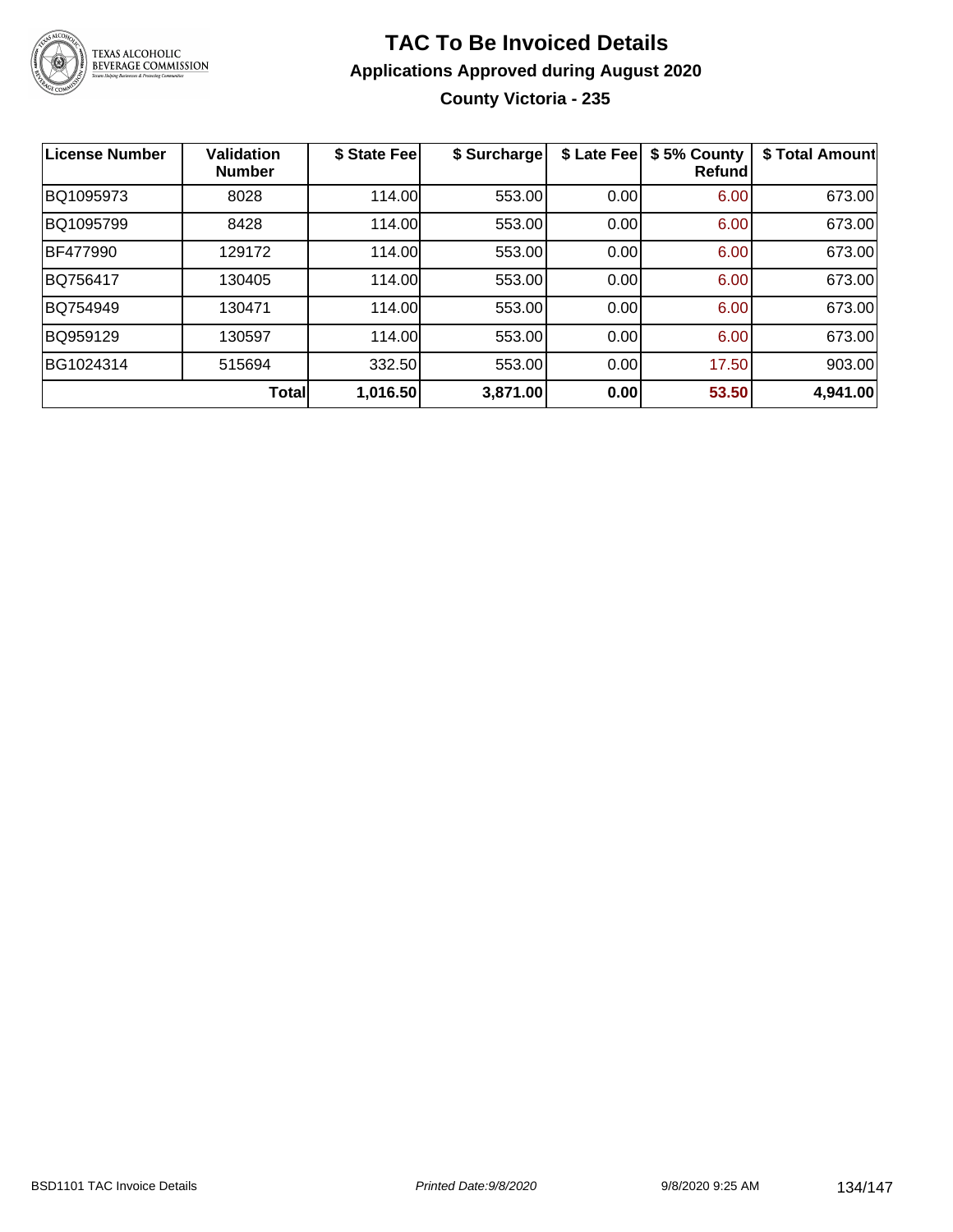

#### **TAC To Be Invoiced Details Applications Approved during August 2020 County Walker - 236**

| License Number | Validation<br><b>Number</b> | \$ State Fee  |        |      | Refund | \$ Surcharge   \$ Late Fee   \$5% County   \$ Total Amount |
|----------------|-----------------------------|---------------|--------|------|--------|------------------------------------------------------------|
| BQ668295       | 515706                      | 114.00        | 553.00 | 0.00 | 6.00   | 673.00                                                     |
|                | Totall                      | <b>114.00</b> | 553.00 | 0.00 | 6.00   | 673.00                                                     |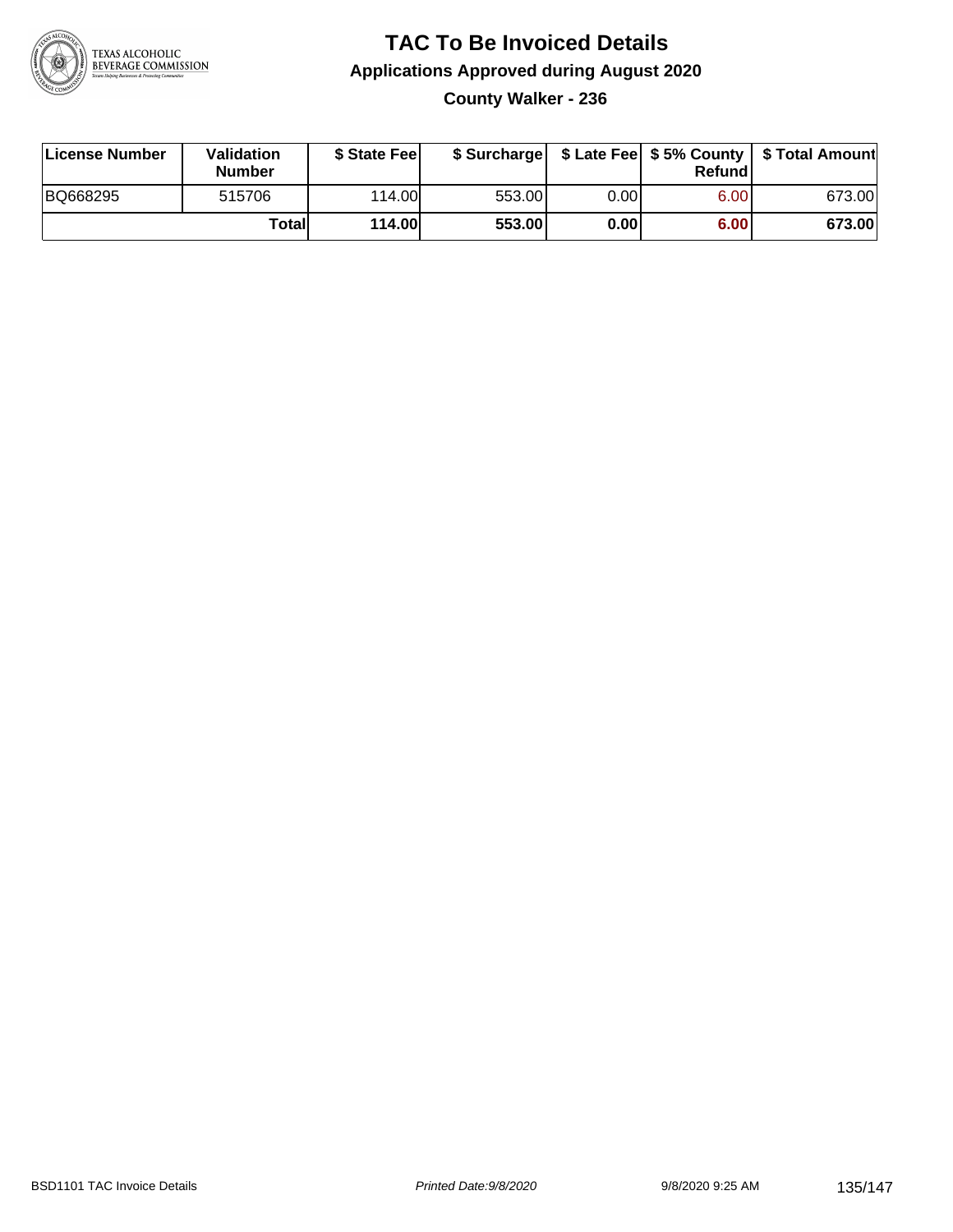

# **TAC To Be Invoiced Details Applications Approved during August 2020**

**County Waller - 237**

| ∣License Number | Validation<br><b>Number</b> | \$ State Feel |          |       | Refundl | \$ Surcharge   \$ Late Fee   \$5% County   \$ Total Amount |
|-----------------|-----------------------------|---------------|----------|-------|---------|------------------------------------------------------------|
| BQ1096040       | 8023                        | 114.00L       | 553.00   | 0.001 | 6.00    | 673.00                                                     |
| BQ1029362       | 129285                      | 114.00        | 553.00   | 0.00  | 6.00    | 673.00                                                     |
|                 | Totall                      | 228.00        | 1,106.00 | 0.00  | 12.00   | 1,346.00                                                   |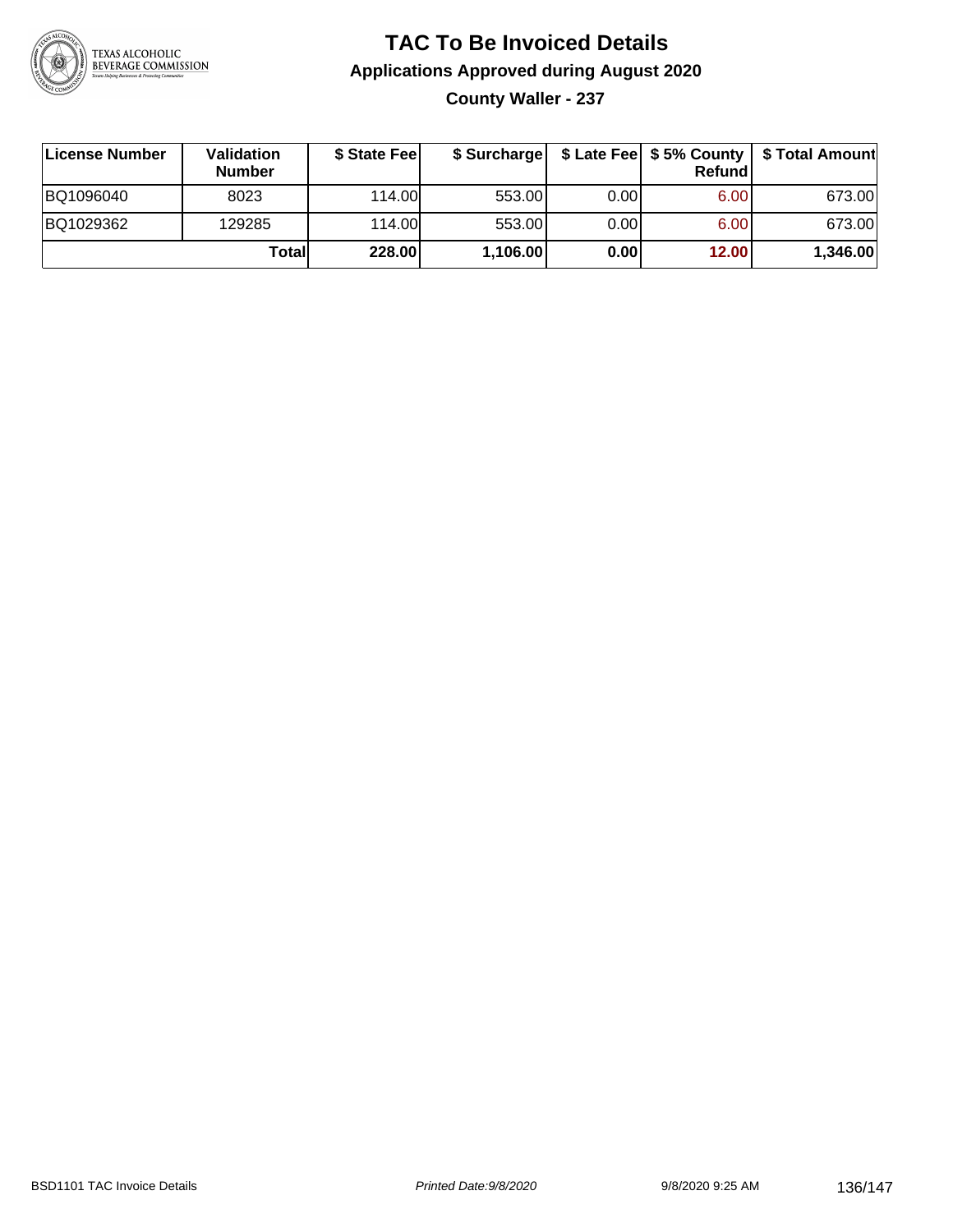

#### **TAC To Be Invoiced Details Applications Approved during August 2020 County Washington - 239**

| License Number | <b>Validation</b><br><b>Number</b> | \$ State Feel | \$ Surcharge |      | Refundl | \$ Late Fee   \$5% County   \$ Total Amount |
|----------------|------------------------------------|---------------|--------------|------|---------|---------------------------------------------|
| BE475434       | 127375                             | 285.00        | 553.00       | 0.00 | 15.00   | 853.00                                      |
| BQ1025583      | 129466                             | 114.00        | 553.00       | 0.00 | 6.00    | 673.00                                      |
|                | Totall                             | 399.00        | 1,106.00     | 0.00 | 21.00   | 1,526.00                                    |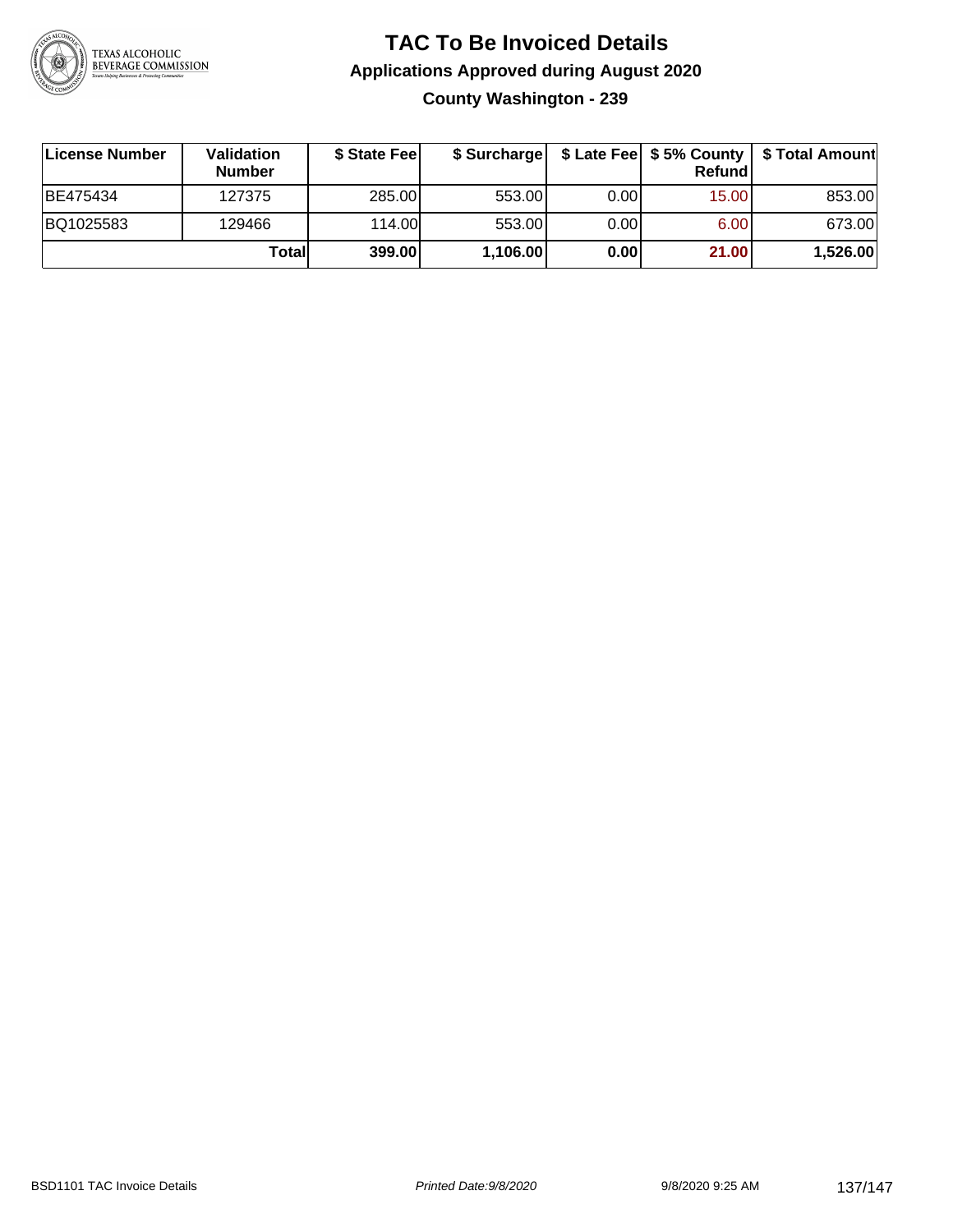

#### **TAC To Be Invoiced Details Applications Approved during August 2020 County Webb - 240**

| License Number | Validation<br><b>Number</b> | \$ State Fee | \$ Surcharge |      | $$$ Late Fee $$5%$ County<br><b>Refund</b> | \$ Total Amount |
|----------------|-----------------------------|--------------|--------------|------|--------------------------------------------|-----------------|
| BG881499       | 129092                      | 332.50       | 553.00       | 0.00 | 17.50                                      | 903.00          |
| BF257969       | 129392                      | 114.00       | 553.00       | 0.00 | 6.00                                       | 673.00          |
| BQ563447       | 129570                      | 114.00L      | 553.00       | 0.00 | 6.00                                       | 673.00          |
|                | Total                       | 560.50       | 1,659.00     | 0.00 | 29.50                                      | 2,249.00        |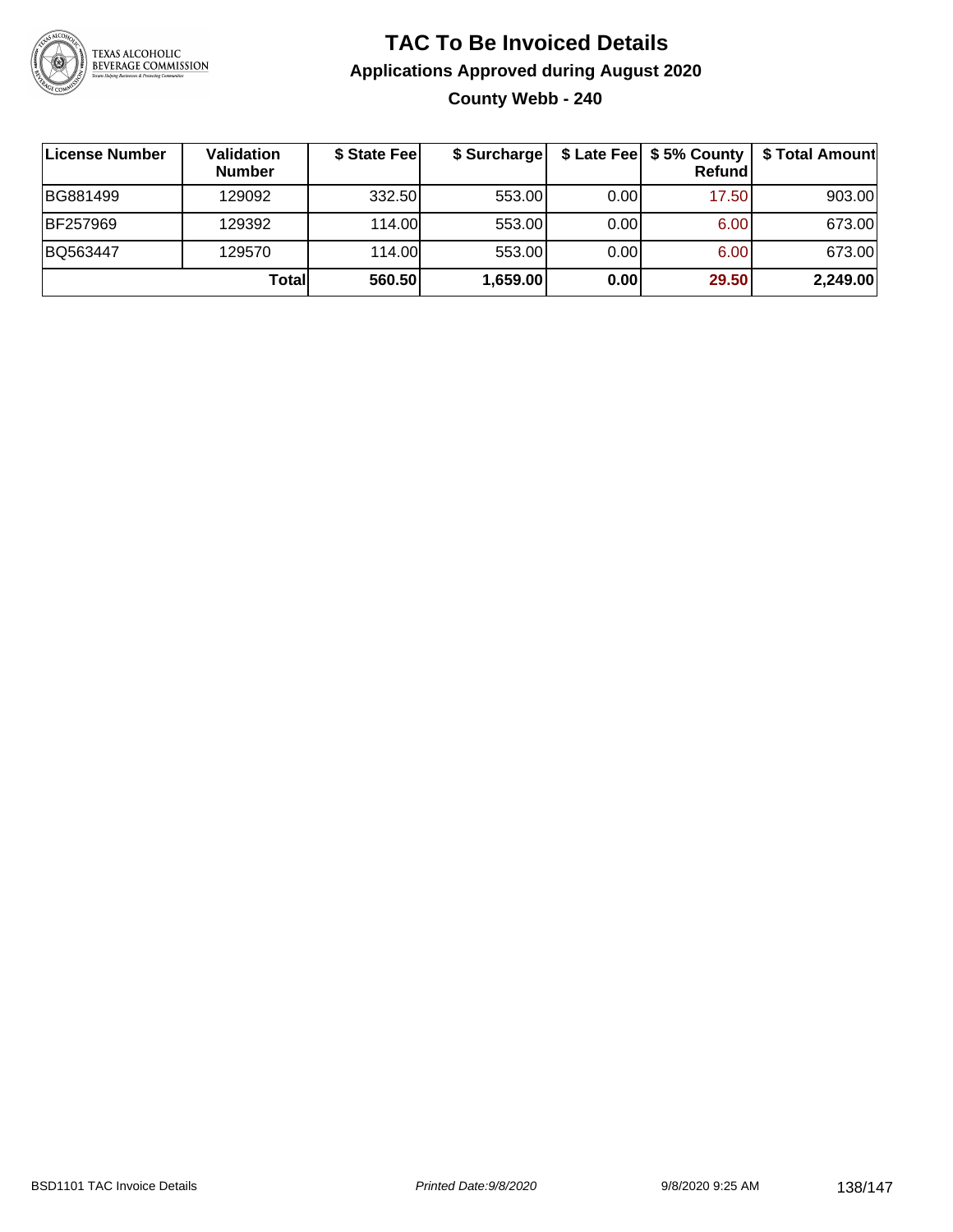

#### **TAC To Be Invoiced Details Applications Approved during August 2020 County Wharton - 241**

| License Number | Validation<br>Number | \$ State Fee |        |       | Refundl | \$ Surcharge   \$ Late Fee   \$5% County   \$ Total Amount |
|----------------|----------------------|--------------|--------|-------|---------|------------------------------------------------------------|
| BQ1095557      | 8119                 | 114.00       | 553.00 | 0.001 | 6.00    | 673.00                                                     |
|                | Total                | 114.00       | 553.00 | 0.001 | 6.00    | 673.00                                                     |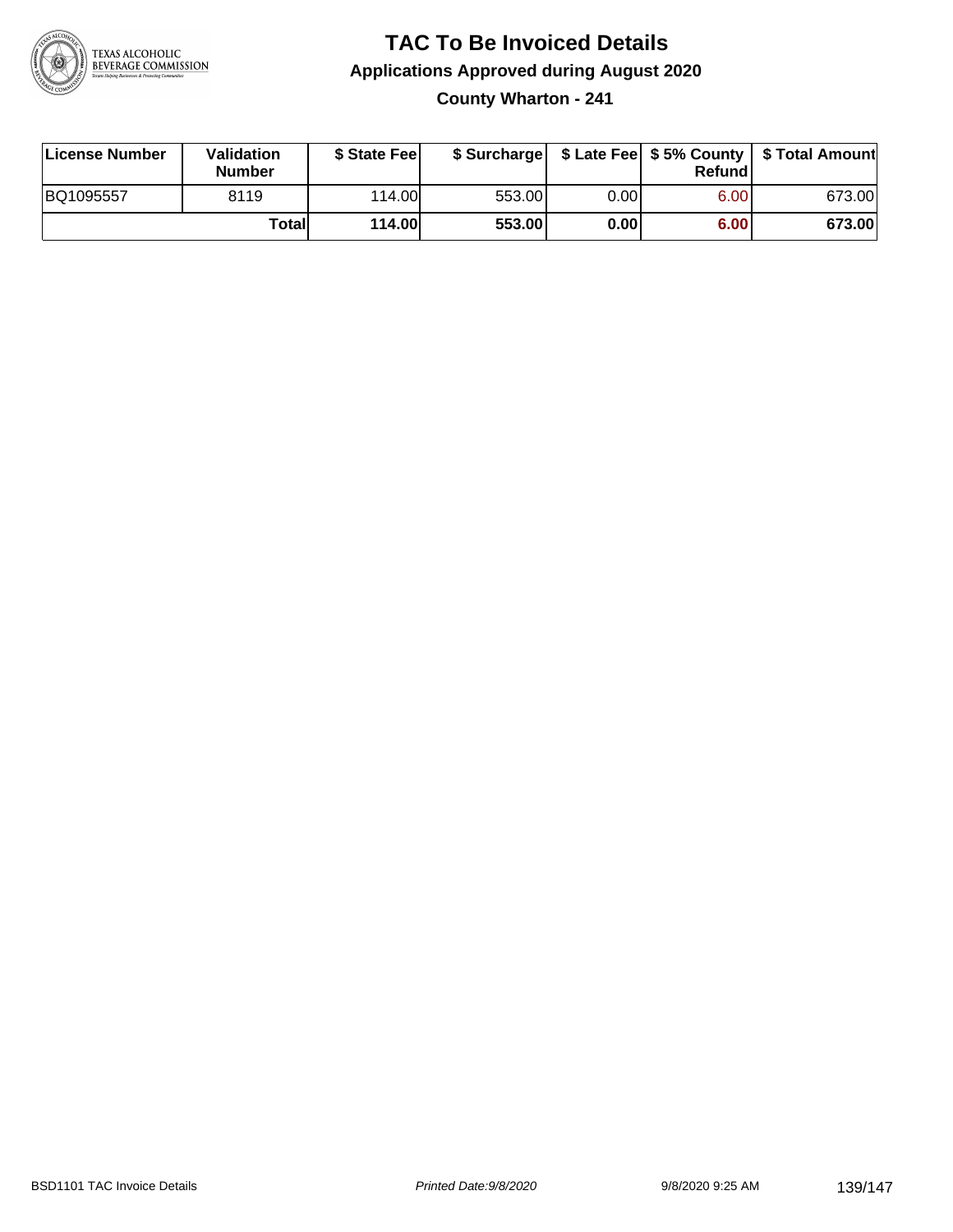

### TEXAS ALCOHOLIC<br>BEVERAGE COMMISSION

#### **TAC To Be Invoiced Details Applications Approved during August 2020 County Wichita - 243**

| <b>License Number</b> | <b>Validation</b><br><b>Number</b> | \$ State Fee | \$ Surcharge | \$ Late Fee | \$5% County<br><b>Refund</b> | \$ Total Amount |
|-----------------------|------------------------------------|--------------|--------------|-------------|------------------------------|-----------------|
| BQ1095385             | 3447                               | 114.00       | 553.00       | 0.00        | 6.00                         | 673.00          |
| BG1024590             | 129362                             | 332.50       | 553.00       | 100.00      | 17.50                        | 1,003.00        |
| BG816913              | 129615                             | 332.50       | 553.00       | 0.00        | 17.50                        | 903.00          |
| BQ819104              | 129630                             | 114.00       | 553.00       | 0.00        | 6.00                         | 673.00          |
| BQ1029503             | 129659                             | 114.00       | 553.00       | 0.00        | 6.00                         | 673.00          |
| BQ309583              | 129843                             | 114.00       | 553.00       | 0.00        | 6.00                         | 673.00          |
| BQ309584              | 129843                             | 114.00       | 553.00       | 0.00        | 6.00                         | 673.00          |
| BQ309585              | 129843                             | 114.00       | 553.00       | 0.00        | 6.00                         | 673.00          |
| BQ309586              | 129843                             | 114.00       | 553.00       | 0.00        | 6.00                         | 673.00          |
| BQ309587              | 129843                             | 114.00       | 553.00       | 0.00        | 6.00                         | 673.00          |
| BQ309635              | 129843                             | 114.00       | 553.00       | 0.00        | 6.00                         | 673.00          |
| BQ882281              | 130781                             | 114.00       | 553.00       | 0.00        | 6.00                         | 673.00          |
| BQ753898              | 407477                             | 114.00       | 553.00       | 0.00        | 6.00                         | 673.00          |
| BG604747              | 515594                             | 332.50       | 553.00       | 0.00        | 17.50                        | 903.00          |
|                       | <b>Total</b>                       | 2,251.50     | 7,742.00     | 100.00      | 118.50                       | 10,212.00       |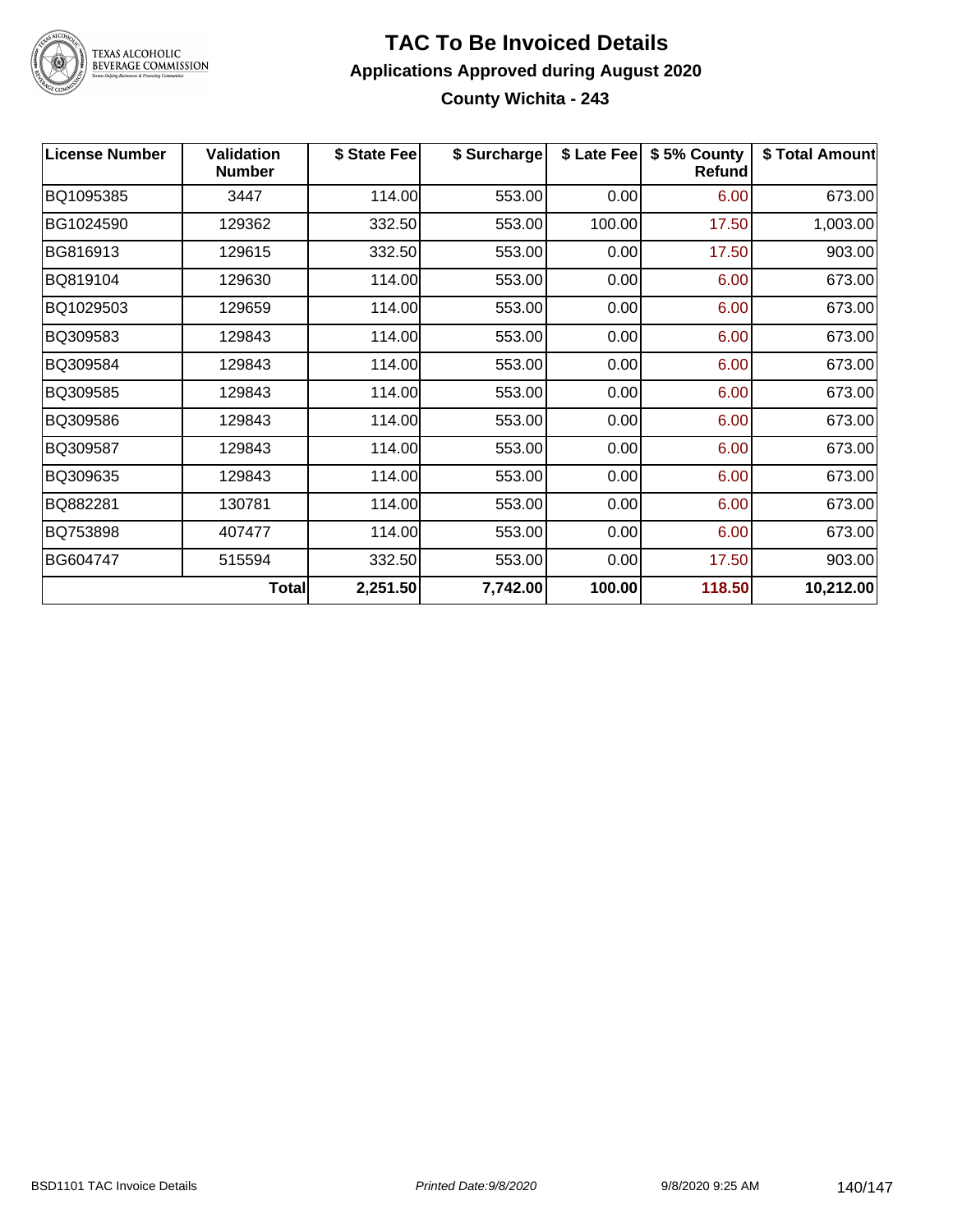

#### **TAC To Be Invoiced Details Applications Approved during August 2020 County Willacy - 245**

| License Number | <b>Validation</b><br><b>Number</b> | \$ State Feel |        |       | Refundl | \$ Surcharge   \$ Late Fee   \$5% County   \$ Total Amount |
|----------------|------------------------------------|---------------|--------|-------|---------|------------------------------------------------------------|
| BQ635442       | 129530                             | 114.00L       | 553.00 | 0.00  | 6.00    | 673.00                                                     |
|                | Totall                             | <b>114.00</b> | 553.00 | 0.001 | 6.00    | 673.00                                                     |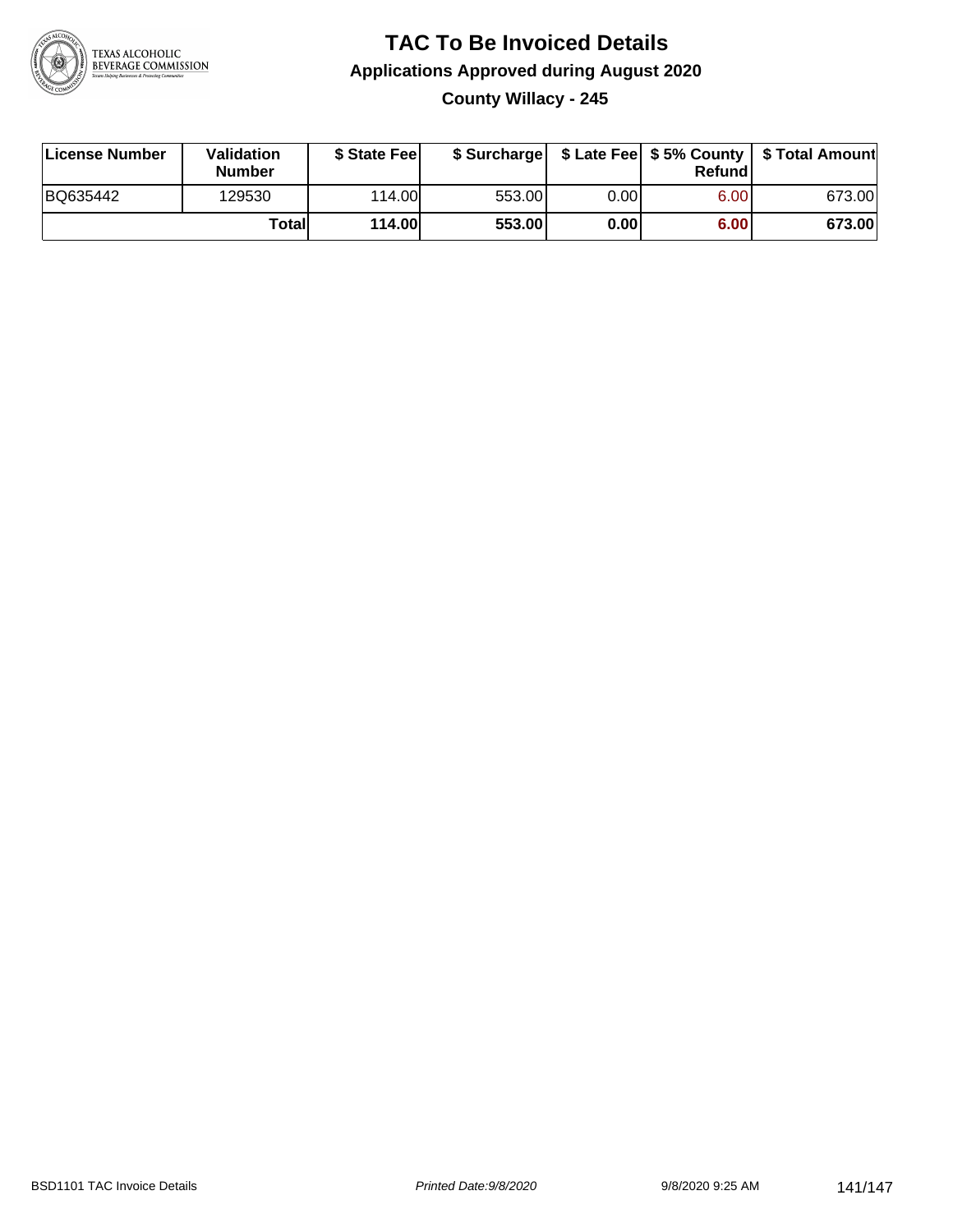

TEXAS ALCOHOLIC<br>BEVERAGE COMMISSION

#### **TAC To Be Invoiced Details Applications Approved during August 2020 County Williamson - 246**

| <b>License Number</b> | Validation<br><b>Number</b> | \$ State Fee | \$ Surcharge |        | \$ Late Fee   \$5% County<br>Refund | \$ Total Amount |
|-----------------------|-----------------------------|--------------|--------------|--------|-------------------------------------|-----------------|
| BF1095574             | 7411                        | 114.00       | 553.00       | 0.00   | 6.00                                | 673.00          |
| BG1095847             | 7537                        | 332.50       | 553.00       | 0.00   | 17.50                               | 903.00          |
| BE1095949             | 7660                        | 285.00       | 553.00       | 0.00   | 15.00                               | 853.00          |
| BQ1095382             | 7669                        | 114.00       | 553.00       | 0.00   | 6.00                                | 673.00          |
| BG1094954             | 7752                        | 332.50       | 553.00       | 0.00   | 17.50                               | 903.00          |
| BF953929              | 127807                      | 114.00       | 553.00       | 0.00   | 6.00                                | 673.00          |
| BF817992              | 129291                      | 114.00       | 553.00       | 0.00   | 6.00                                | 673.00          |
| BG956146              | 129559                      | 332.50       | 553.00       | 0.00   | 17.50                               | 903.00          |
| BG883390              | 129574                      | 332.50       | 553.00       | 0.00   | 17.50                               | 903.00          |
| BQ815728              | 129699                      | 114.00       | 553.00       | 0.00   | 6.00                                | 673.00          |
| BQ605846              | 129840                      | 114.00       | 553.00       | 0.00   | 6.00                                | 673.00          |
| BQ728325              | 130137                      | 114.00       | 553.00       | 100.00 | 6.00                                | 773.00          |
| BQ1025349             | 130220                      | 114.00       | 553.00       | 100.00 | 6.00                                | 773.00          |
| BQ1030486             | 130288                      | 114.00       | 553.00       | 0.00   | 6.00                                | 673.00          |
| BQ1030502             | 130288                      | 114.00       | 553.00       | 0.00   | 6.00                                | 673.00          |
| BQ758121              | 130367                      | 114.00       | 553.00       | 0.00   | 6.00                                | 673.00          |
| BQ819517              | 130697                      | 114.00       | 553.00       | 0.00   | 6.00                                | 673.00          |
| BQ816806              | 515730                      | 114.00       | 553.00       | 0.00   | 6.00                                | 673.00          |
|                       | <b>Total</b>                | 3,097.00     | 9,954.00     | 200.00 | 163.00                              | 13,414.00       |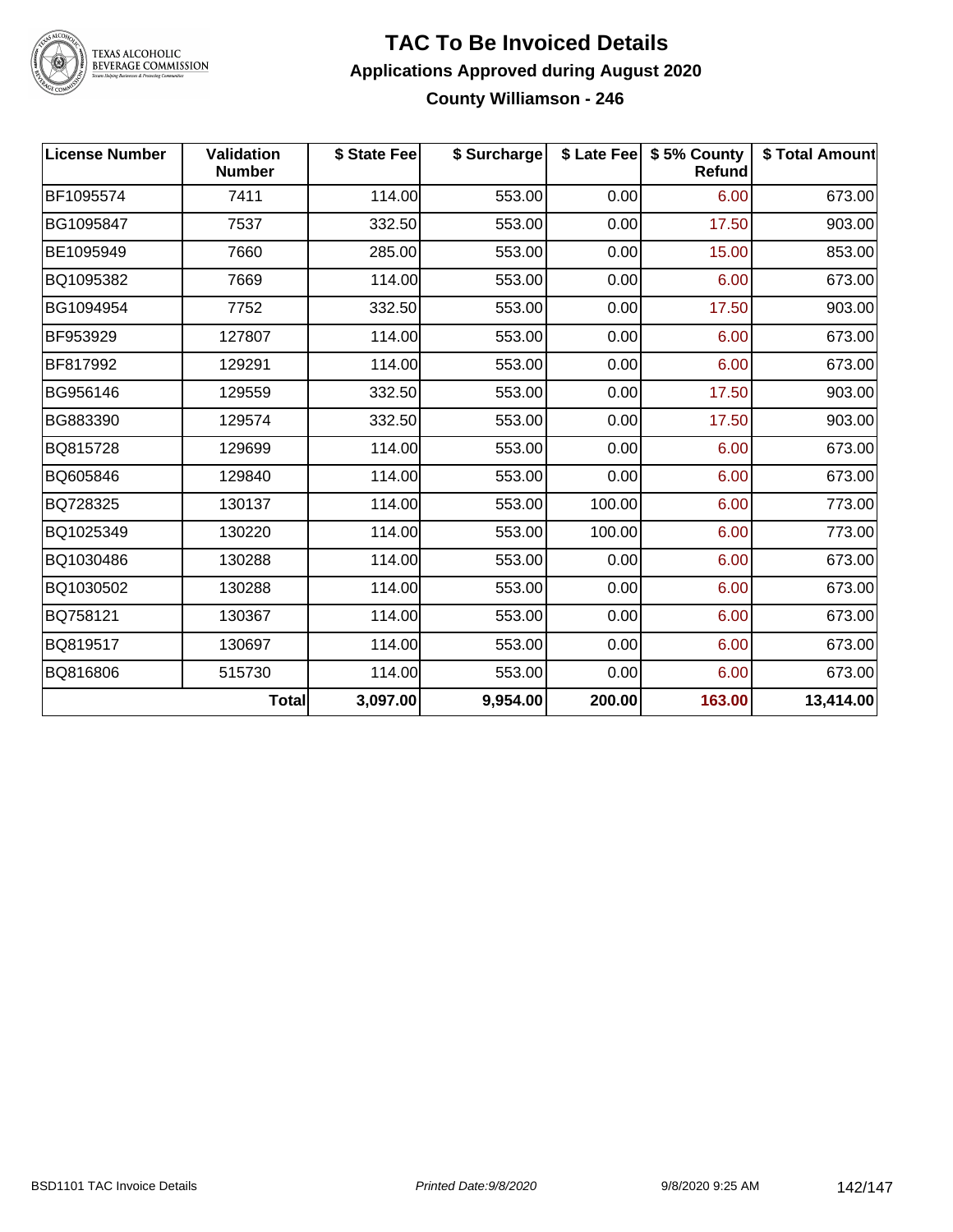

#### **TAC To Be Invoiced Details Applications Approved during August 2020 County Wilson - 247**

| License Number | Validation<br><b>Number</b> | \$ State Fee |        |      | Refundl | \$ Surcharge   \$ Late Fee   \$5% County   \$ Total Amount |
|----------------|-----------------------------|--------------|--------|------|---------|------------------------------------------------------------|
| BQ755460       | 129410                      | 114.00       | 553.00 | 0.00 | 6.00    | 673.00                                                     |
|                | Totall                      | 114.00       | 553.00 | 0.00 | 6.00    | 673.00                                                     |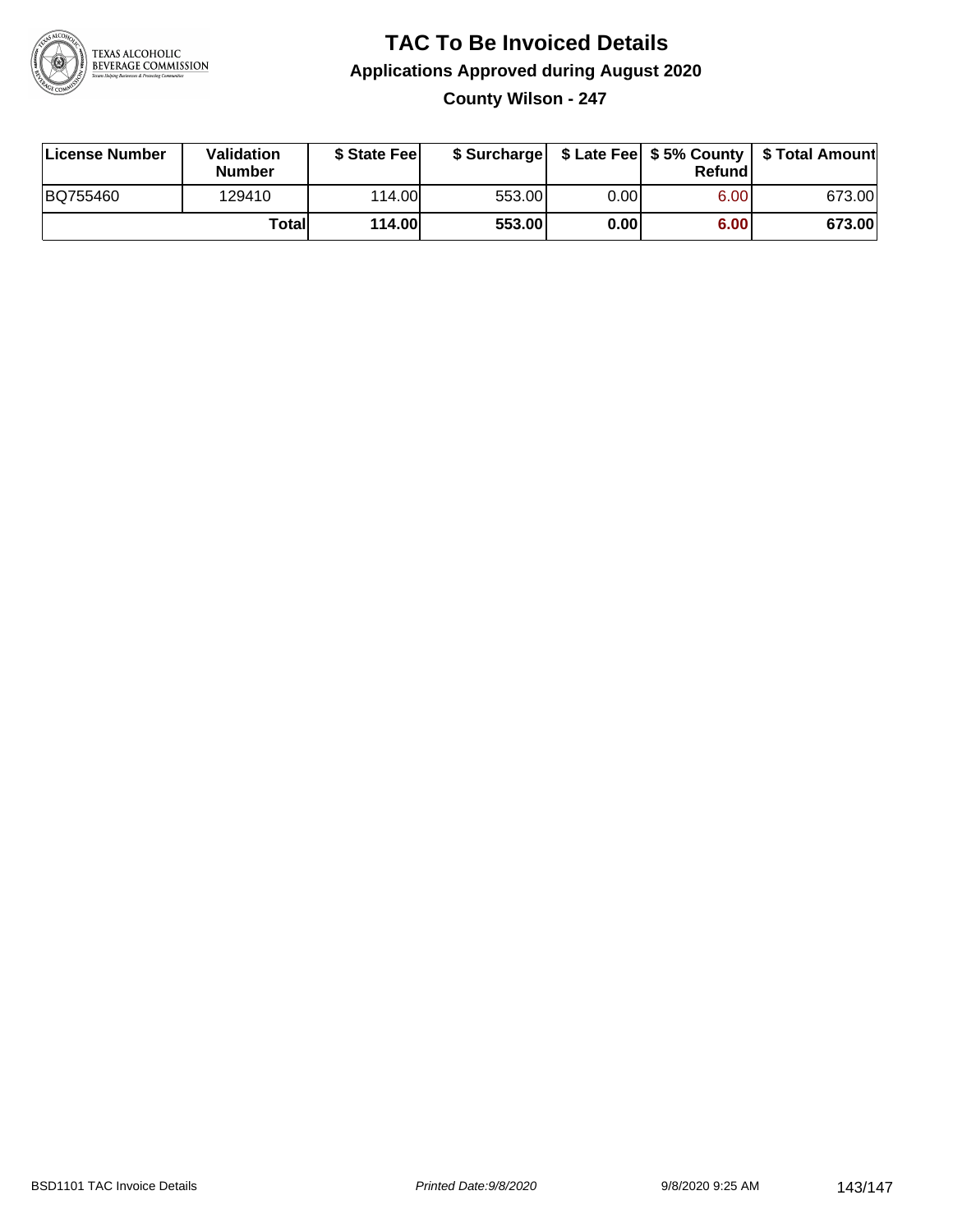

#### **TAC To Be Invoiced Details Applications Approved during August 2020 County Winkler - 248**

| ∣License Number | Validation<br><b>Number</b> | \$ State Fee | \$ Surcharge |      | Refund | \$ Late Fee   \$5% County   \$ Total Amount |
|-----------------|-----------------------------|--------------|--------------|------|--------|---------------------------------------------|
| BQ1094772       | 7370                        | 114.00L      | 553.00       | 0.00 | 6.00   | 673.00                                      |
| BQ1094994       | 7641                        | 114.00L      | 553.00       | 0.00 | 6.00   | 673.00                                      |
| BQ953677        | 407500                      | 114.00L      | 553.00       | 0.00 | 6.00   | 673.00                                      |
|                 | Totall                      | 342.00       | 1,659.00     | 0.00 | 18.00  | 2,019.00                                    |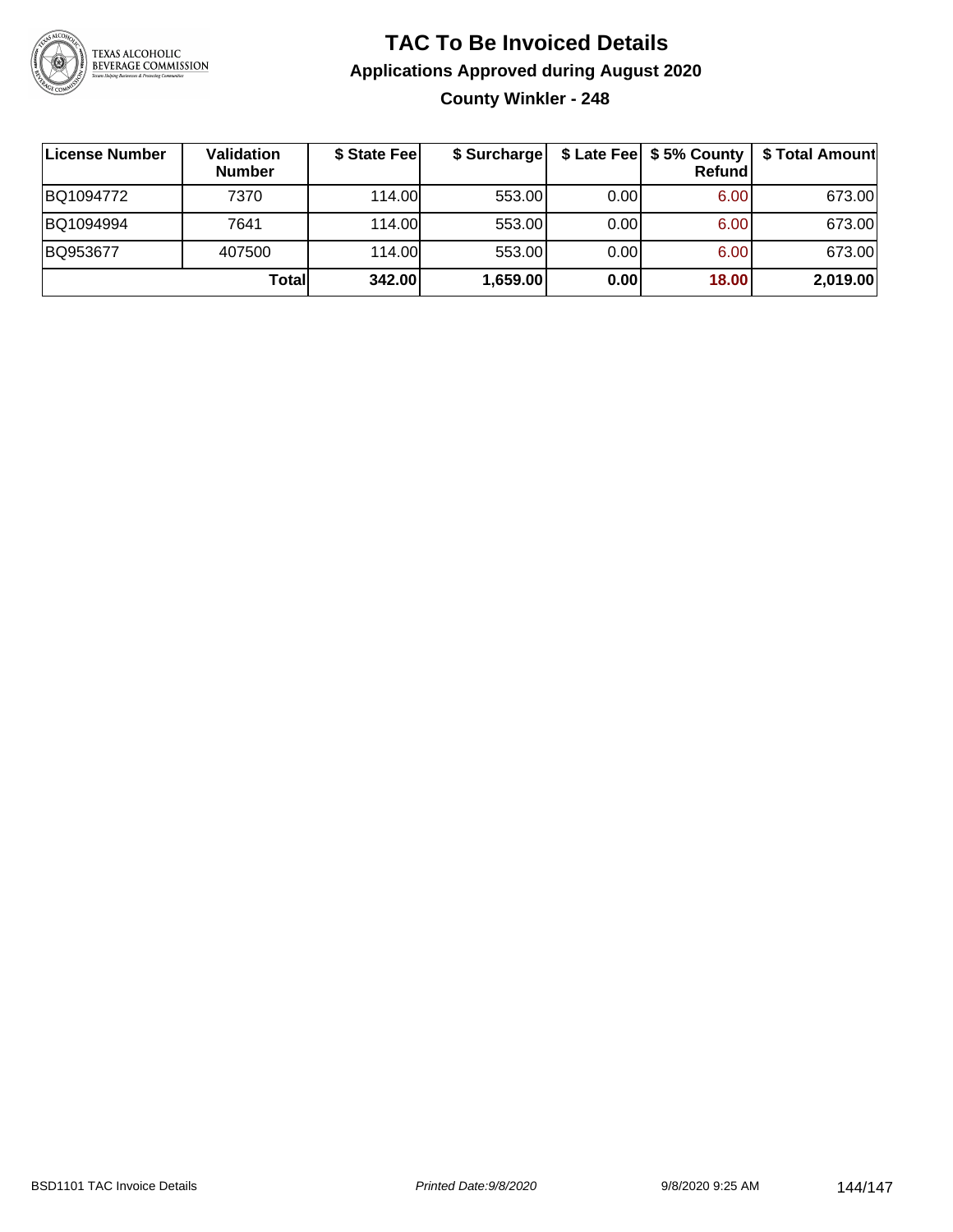

## **TAC To Be Invoiced Details Applications Approved during August 2020 County Wise - 249**

| License Number | Validation<br>Number | \$ State Fee |        |      | Refund | \$ Surcharge   \$ Late Fee   \$5% County   \$ Total Amount |
|----------------|----------------------|--------------|--------|------|--------|------------------------------------------------------------|
| BG1096126      | 8259                 | 332.50       | 553.00 | 0.00 | 17.50  | 903.00                                                     |
|                | Totall               | 332.50       | 553.00 | 0.00 | 17.50  | 903.00                                                     |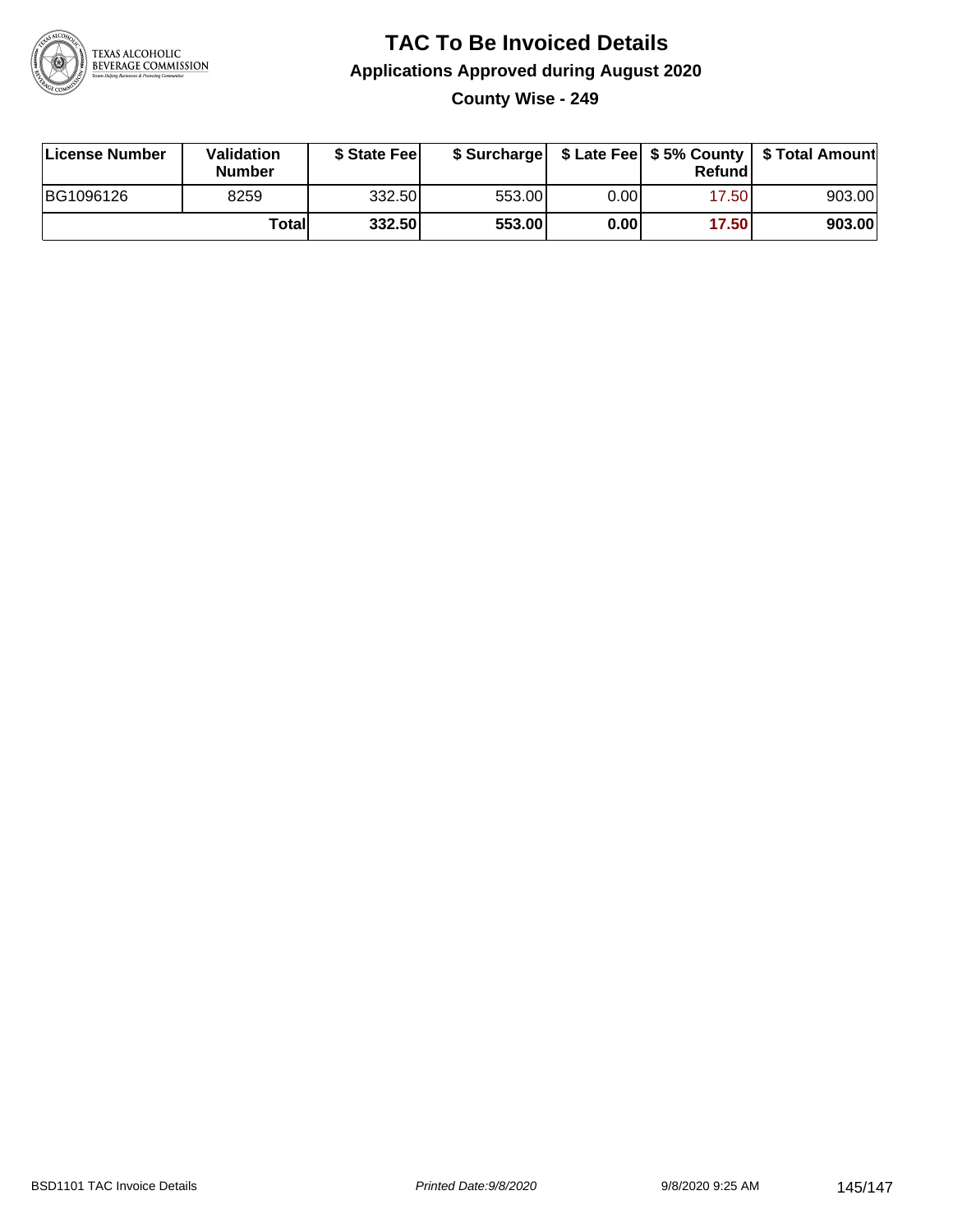

## **TAC To Be Invoiced Details Applications Approved during August 2020 County Wood - 250**

| License Number | Validation<br><b>Number</b> | \$ State Fee | \$ Surcharge |      | Refund | \$ Late Fee   \$5% County   \$ Total Amount |
|----------------|-----------------------------|--------------|--------------|------|--------|---------------------------------------------|
| BQ1026143      | 129545                      | 114.00L      | 553.00       | 0.00 | 6.00   | 673.00                                      |
| BQ882477       | 130049                      | 114.00L      | 553.00       | 0.00 | 6.00   | 673.00                                      |
|                | Total                       | 228.00       | 1,106.00     | 0.00 | 12.00  | 1,346.00                                    |